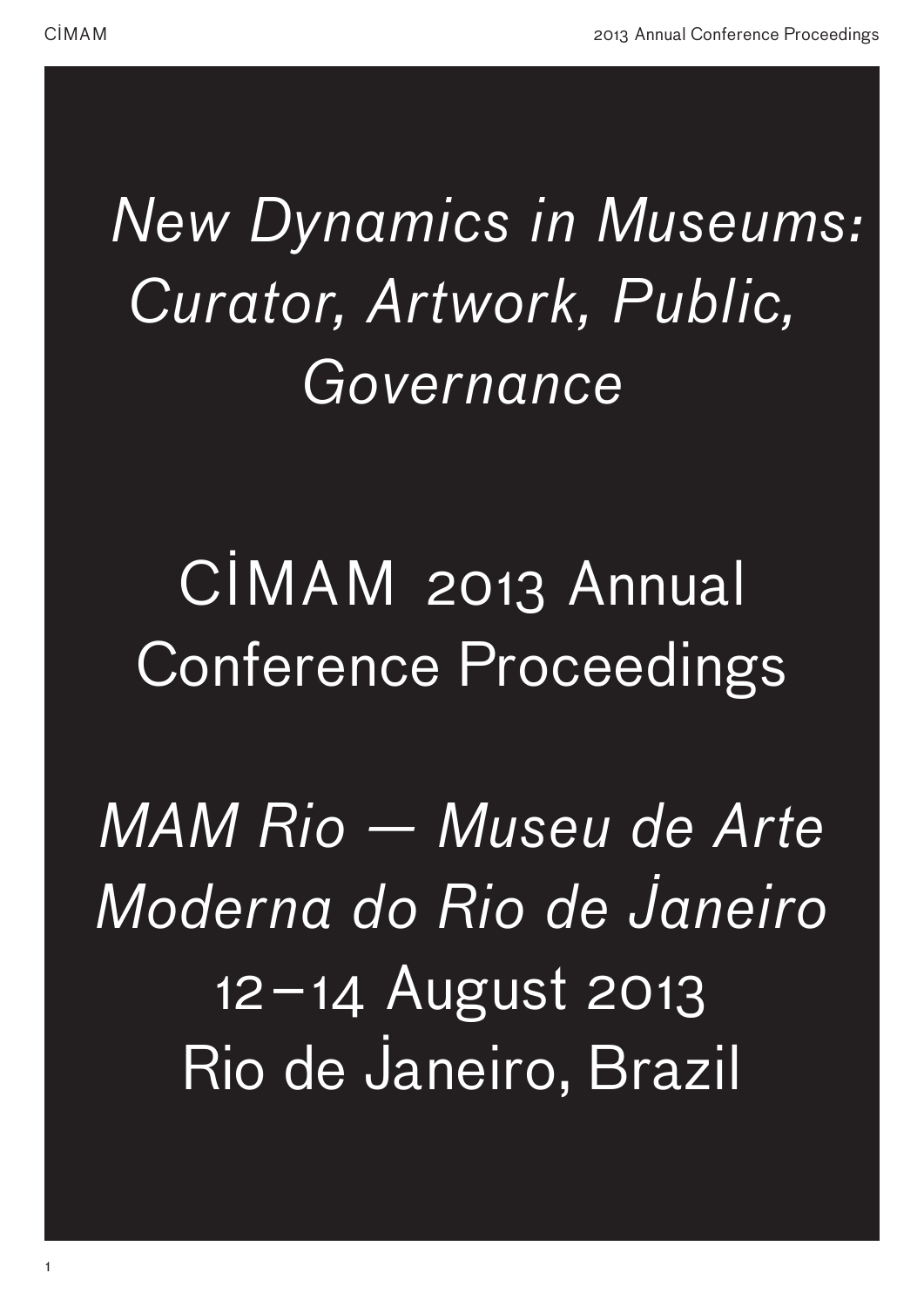## Program

## Monday 12 August *A New Dynamic Between Curator and Artwork*

### *Welcoming remarks:*

Carlos Alberto Gouvêa Chateaubriand — President of MAM Rio—Museu de Arte Moderna do Rio de Janeiro. Zdenka Badovinac — President of *CIMAM* and Director of Moderna galerija, Ljubljana,

### *Keynote 1:*

Slovenia.

Tania Bruguera, artist and initiator of Immigrant Movement International (IM International), Havana, Cuba / New York, USA.

### *Case Study 1:*

Zoe Butt, Executive Director and Curator at Sàn Art, Ho Chi Minh, Vietnam.

### *Case Study 2:*

Dieter Roelstraete, Manilow Senior Curator, Museum of Contemporary Art, Chicago, USA.

### Tuesday 13 August *A New Dynamic Between Curator and Public*

### *Keynote 2:*

Stephen Wright, art writer and professor of the practice of theory at the European School of Visual Arts, Angoulème/ Poitiers, France.

### *Case Study 3:*

Rodrigo Moura, Deputy Director of Art and Cultural Programs at Instituto Inhotim, Belo Horizonte, Brazil.

### *Case Study 4*:

Ravi Sundaram, Senior Fellow at the Centre for the Study of Developing Societies (CSDS), Delhi, India.

### *Panel discussion*

Museum is the World: Moderated by Luiz Camillo Osorio with Ivana Bentes, Marcus Faustini, Lia Rodrigues and Jailson de Souza.

## Wednesday 14 August *A New Dynamic Between Curator and Museum Governance*

### *Keynote 3:*

Paulo Herkenhoff, Director at Museu de Arte do Rio MAR Rio, Rio de Janeiro, Brazil.

*Case Study 5*: *Samuel Sidibé*, Director at the National Museum of Mali, Bamako, Mali.

*Case Study 6*: Joanna Mytkowska, Director at the Museum of Modern Art, Warsaw, Poland.

*Credits*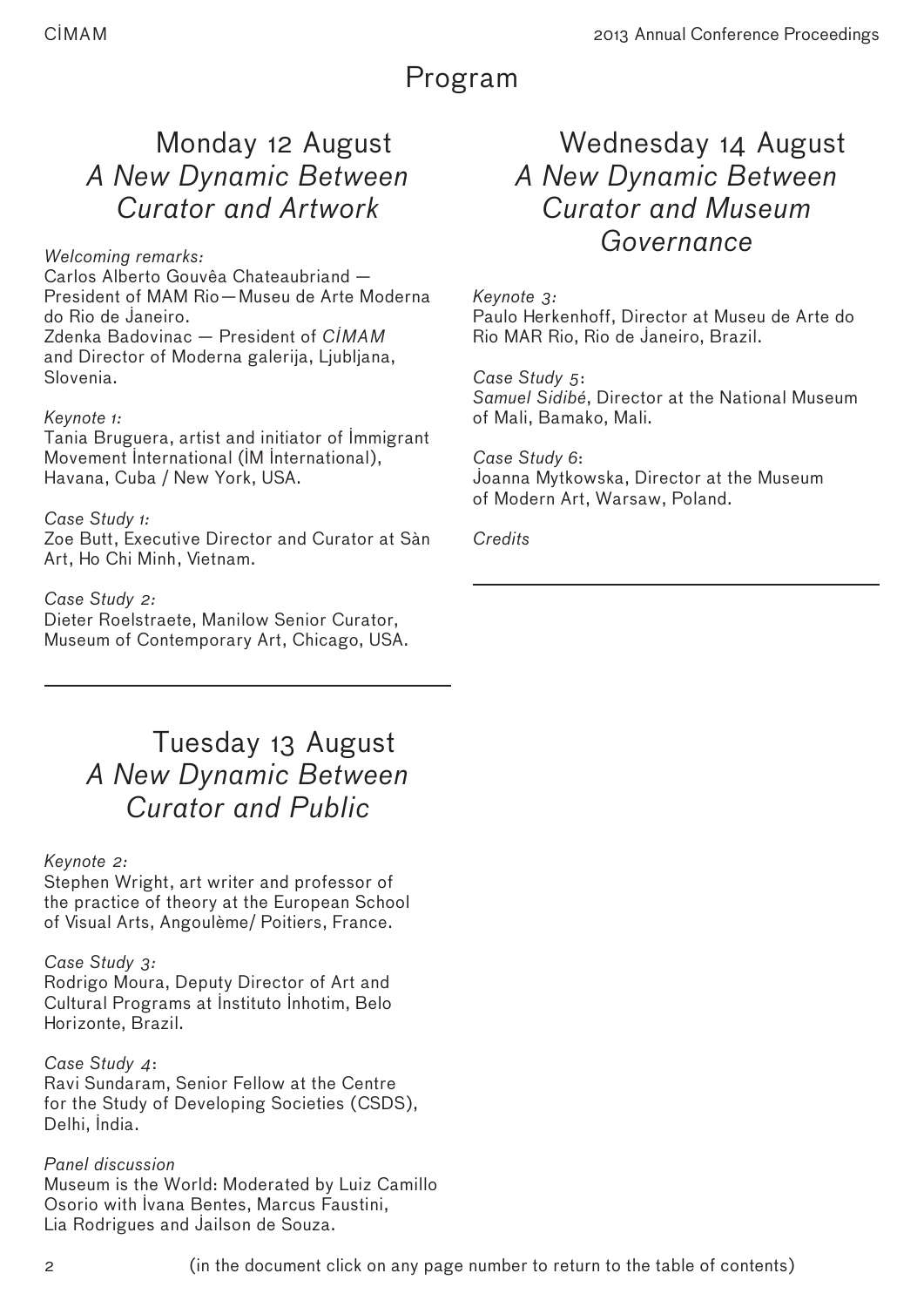# Monday 12 August 2013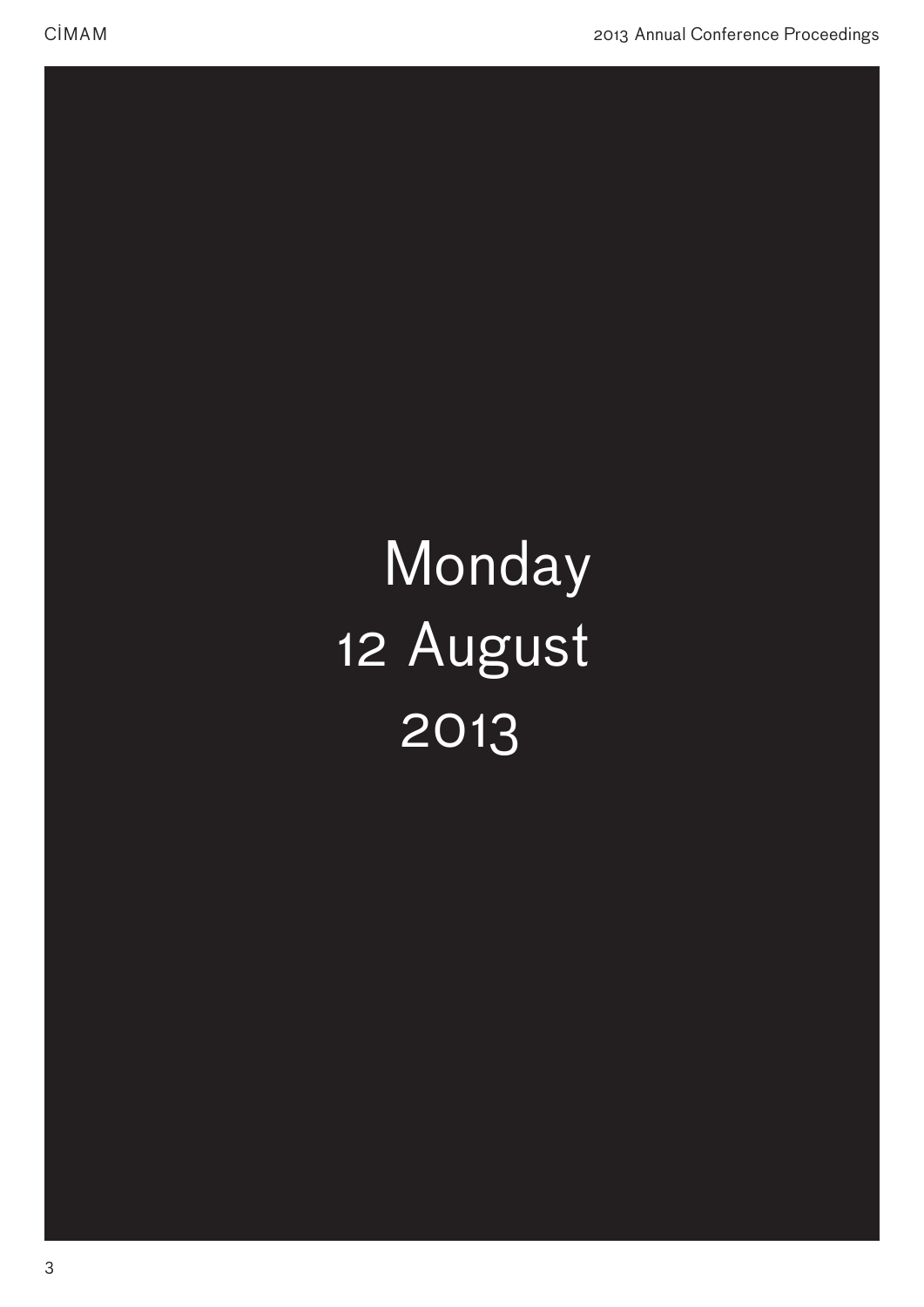## Welcoming Remarks

### *Carlos Alberto Gouvêa Chateaubriand — President of MAM Rio — Museu de Arte Moderna do Rio de Janeiro.*

I would like to say welcome to all of you to our museum, to Modern Arts Museum of Rio de Janeiro. We are very happy having this meeting here, where we are sure that we're going to have very, very important decisions for the people that work with culture and for all the institutions around the world, and also to say thank you to Zdenka and for the board of the *CIMAM*, and to Inés and Jenny and to all the people that worked hard for the success of this meeting. Thanks. Zdenka, please.

### *Zdenka Badovinac—President of CIMAM and Director of Moderna galerija, Ljubljana, Slovenia.*

Thank you. Dear colleagues and friends, as the president of *CIMAM* and on behalf of the board, I warmly welcome you in Rio de Janeiro. We are truly pleased to hold our 2013 annual conference in collaboration with one of Brazil's most important cultural institutions, MAM Rio, Museo de Arte Moderno de Rio de Janeiro.

The title of our conference, *New Dynamics in Museums: Curator, Artwork, Public, Governance*, draws attention to the increasingly changing art world, where not only different regions, but also a plurality of different agents are more and more asking for their share in decision making and in the ethical discussions on the role of the museum in society in general. What has happened since the art world became global? One of the things that have happened is that the interest of the museum professionals to know, present and collect the art of the other has increased. At the same time we are ever more aware that only accumulating knowledge and art objects is not enough. We believe in encyclopedian knowledge less than ever before, relying more and more on analyzing the forces that shape the world. Museums cannot present the world as a totality, but we can, and do, mirror the forces that shape it, and we learn about the world through self-reflexivity, through knowing how we work.

The new dynamics in museums reflect the new dynamics of the global world. More than ever before we need to ask ourselves: How do we work? How does the museum work? On whose behalf does it interpret the contents and the context? Whom does the museum address? There are many questions like these that we are going to discuss this week.

It has been a great pleasure to organize this meeting in collaboration with MAM Rio, so let me

thank to Carlos Alberto Gouvêa Chateaubriand, president of MAM Rio, and Luiz Camilo Osorio, chief curator of MAM Rio, for their commitment and all the support that we have received from his offices. I would also like to thank the Getty Foundation, the Fundación Cisneros/Colección Patricia Phelps de Cisneros, the Fundación Botín, SAHA Association and the British Council for their donations and grants. As a result of each, fifteen professionals from emerging economies, five professionals from Latin America, two professionals from Spain, two professionals from Turkey and one from the United Kingdom have been able to take part in the conference.

Finally, I should like to express my deepest gratitude to the institutions who have opened their doors to us. Thank you to Casa França-Brasil, to Studio Ernesto Neto and to A Gentil Carioca for generous welcoming. Thank you also to ArtRio and to PIPA Prize for hosting a lunch for all of our members. Thank you to Museu de Arte do Rio, Casa Daros, Instituto Moreira Salles, and Sivia Sintra + Box4 galleries for their welcoming, and to Anita Schwartz Galeria de Arte for the closing reception. Thank you to Museus Castro Maya and MAC Niterói for welcoming our post-conference program, and Carla Osorio for welcoming us arranging the post-conference trip to Brasilia. Thank you all for contributing to the success of this conference.

This year's meeting draws attendance from one hundred fifty leading professionals from forty countries. We have gathered an excellent group of speakers. Their experience and field of interest are quite different, and we are confident that they will generate thought-provoking debates.

As you may imagine, involvement is vital for the success of the meeting, and therefore I hope that you will actively participate in all the discussions.

At the end I would like to thank to Jenny Gil Schmitz, our executive director, and Inés Jover for their excellent organization; without their efforts this conference wouldn't be possible, so I would like really—on the behalf of the board and all the members—to thank them both for their super good, as always, job.

So, before wishing you a very stimulating and enriching conference I would like again to thank all of the colleagues who I didn't name and who contributed to this really important conference.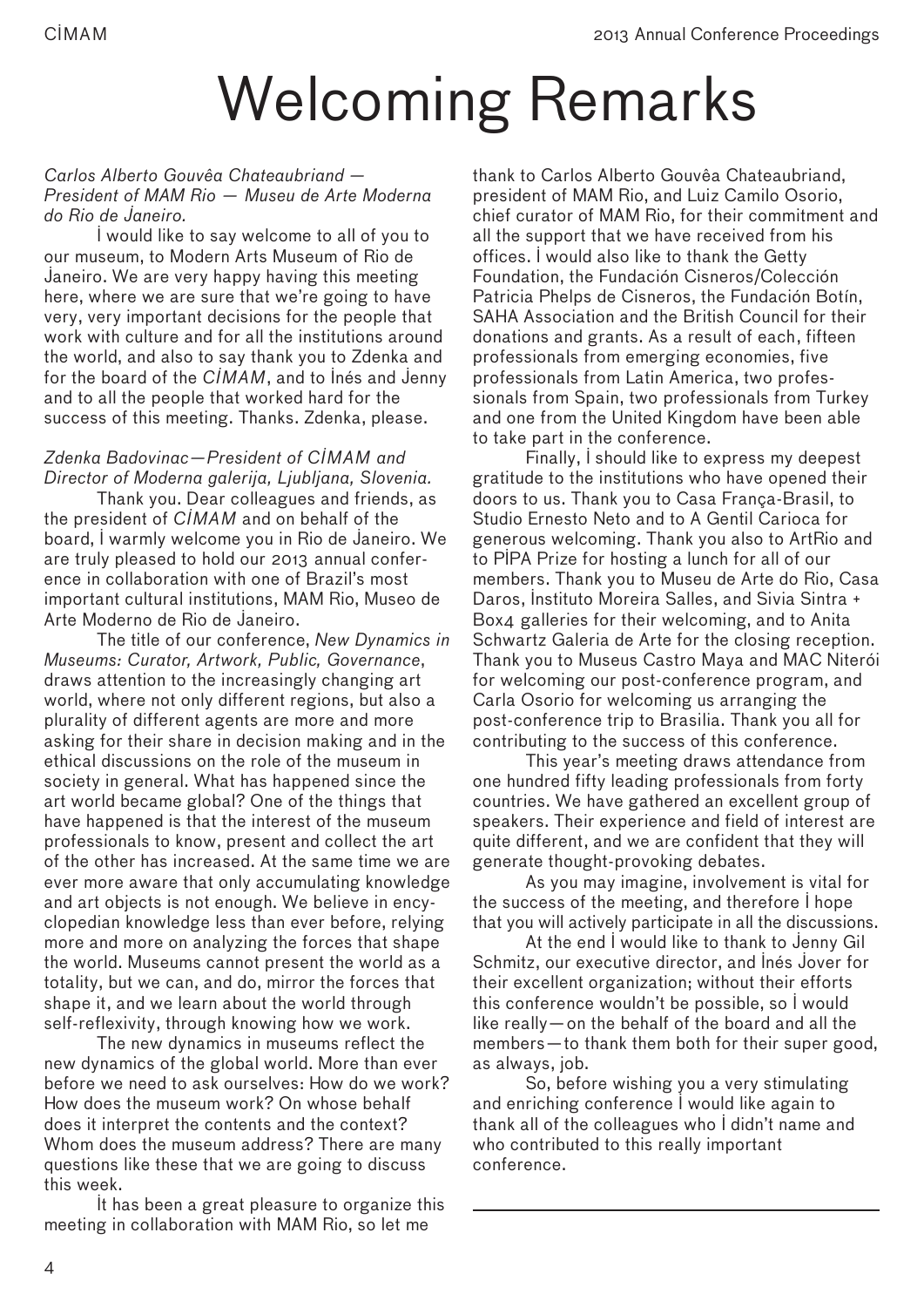# Keynote 1 Tania Bruguera

*Biography:* Tania Bruguera, one of the leading political and performance artists of her generation, researches ways in which Art can be applied to the everyday political life; focusing on the transformation of the condition of "viewer" onto one of active "citizenry" and of social affect into political effectiveness. Her long-term projects have been intensive interventions on the institutional structure of collective memory, education and politics. To define her practice she created and uses the terms arte de conducta (Conduct / Behavior Art), arte útil (Useful Art) and politicaltiming specific.

## Immigrant Movement International

First of all I want to thank you for inviting me, especially when two years ago I said I would never show in a Museum again, so it's exciting to talk to you today, and while I am working on shows and exhibitions—that is not my work.

I feel that in museums, there is a big difference between short-term projects and long-term projects. For me, the actual conflict that might happen right now—that you confront in museums as an artist—is exactly the difference between working short-term and long-term.

As we know, the short-term that museums have solved, somehow, is the situation with the audience in which there is a very easy in a way to have a short-term relationship, where you have to condensate the experience so that the audience has a strong situation that they can process later on.

This is some of my work. So basically, what you do in this kind of presentation is more traditional, you can have a more violent—violent because you condense the experience into a very short-term situation—and you do not have all the explanation. Or you can even, like in this case, contextualize where you are, in this case it is Russia, and have a piece that talks to the people specifically, the audience specifically in the place and their own history, even if you are just a guest or you do not know enough as an artist, which is also ethically complicated, but you can manage to do these kind of formats.

Also you can have situations for example in this case, where I invited underground members to be part of the art historians' conference and you can subvert the relation with the audience. In this case, I planted people in the audience whose only indication was to not let the speaker talk, and take over. So this is kind of a change of power

relationship; what I like about this situation is that in this short-term format you can even play with art historians because at that moment nobody thought it was an art piece and the next day, the conference people were asking if that was a performance.

So with all these in-place situations, we can even go further, like in this case I was giving cocaine in Colombia. Where of course there are consequences of these kind of processes, in this case for example, the government: they were looking for me to put me in prison. But at the same time, even in the short-term projects you have to be very aware of politics. In this case for example, my responsibility as an artist was to not put anybody in trouble, so nobody at the University lost their job. I mean I took responsibility of everything. I feel like the way in which we work in politics, in the shortterm situation with museums and in collaboration with museums, this has been somehow solved. It is kind of clear where are the limits, where are the dangers, where are the ethics in short-term production.

Or in this case where for example, I did this in Havana and even when you can use an art space, in this case a biennial that gives you some political freedom to do something, otherwise you would never be able to do it. Here I gave one minute of free speech. I negotiated with the institution not to censor anybody, not to put anybody in prison and it was the first time in fifty years that people were saying what they think about the government, in favor and against. Even some people went so far as saying they do not want any more Castro in the government, nobody from that family.

So I think, this kind of short-term pieces also can work with historical references that have, let's say, some long-term impact. And in that case, for example, it was very rewarding to me when I met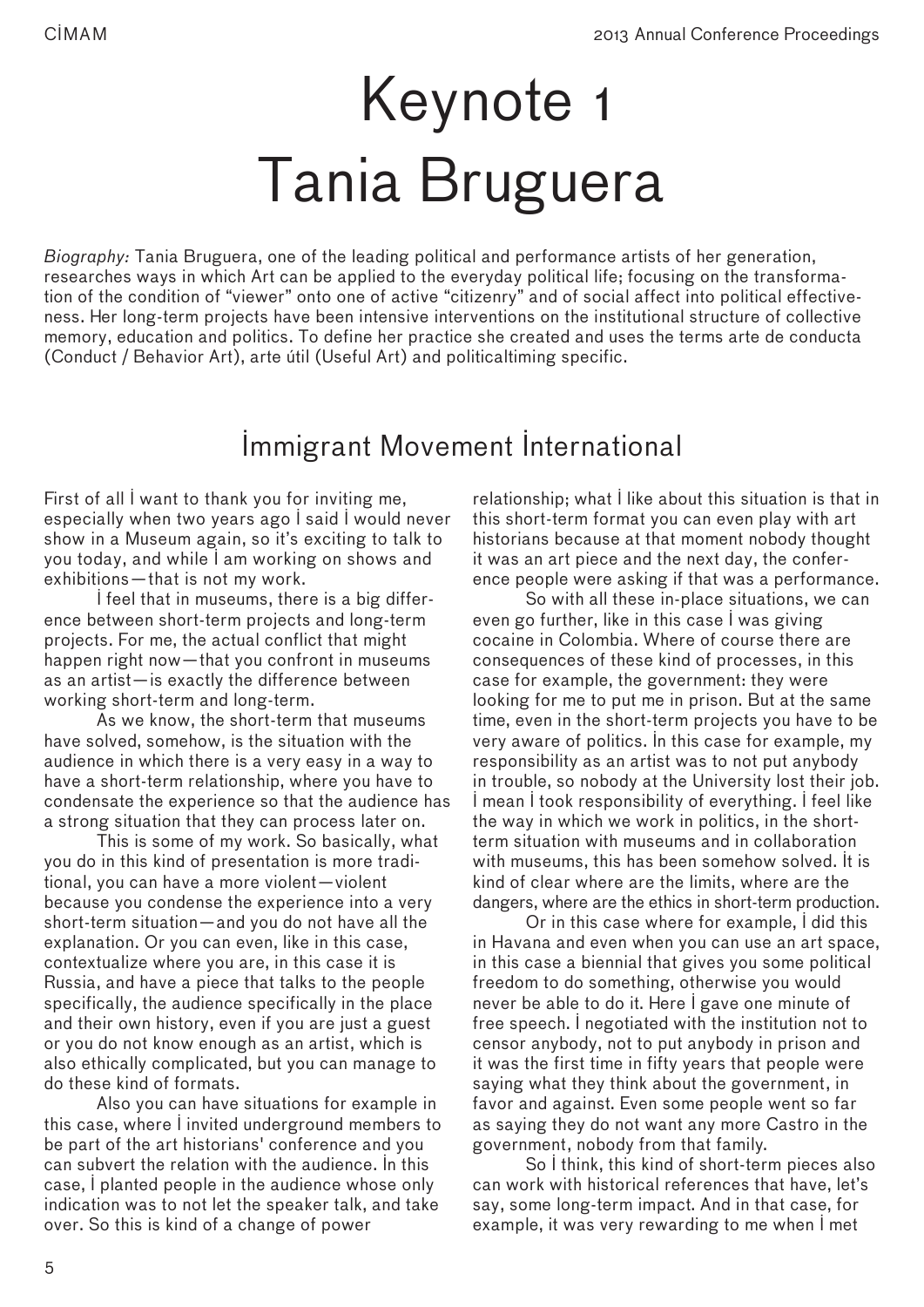some of the dissidents in Cuba who, when they met me, they thanked me, because they understood the quality of performativity (needed) to do their work, after this piece.

Of course, the problem is with the artists telling the story. I think these are some of the problems with the short-term presentations. Sometimes we give too much importance to the history told by the artist instead of by the audience or the people who are involved in the process of the, let's say, consumption or developing of the work. In other cases, of course, what we can do is to have pieces that are incomplete and make the audience be the people who create the work.

So I feel like, really to be honest, even this kind of institutional critique, where do you have for example in the Pompidou: I worked with the collection, the video collection, and I sent emails to all the artists in the collection asking their permission to pirate and copy and steal the work from the collection for one week so I could distribute it in the streets for €1.

And even in those situations when it is kind of itchy because, you know, the people at the museum were nervous and asking the lawyer to come and make sure, and we even played this game where I told them you are only responsible for the 'inside' of the museum space and I am responsible for the 'other' side—so we played the game where they were not supposed to know what I was doing. So all of these things are kind of normal now in short-term pieces—I even feel that institutional critique has been 'absorbed' by the institution—in ways that sometimes work.

But I think for me the most important part. is when I do not know what art is. You know, when there is this space where you are not sure what art is. For example, I signed a contract with a friend, an artist friend, where we decided that whoever dies first, will be using the corpse of the other person to do an art piece. And of course, what is art? Is the art the contract? Is it the gesture? What is the piece going to do? Is it the process of negotiation between us? Who knows? But this is exactly what I think is more interesting in the short-term, in general, about doing art.

But of course, sometimes you hit the wall because in this kind of short-term processes, there are moments in which even if you try the hardest, in this piece that was in the Venice Biennial, you can encounter contexts that do not let you do political work. In this case, I was reading a statement about what political art is for me and how to do political art is to bring things to the farthest possible and to commit as far as possible your ideas but of course, if I had shot myself and died at the Venice Biennial who cares, it would be just a joke at a party at night probably.

So I think those, those are the contradictions with short-term projects. Why? Because there is not weight, there is always this kind of attitude that there is some lightness to the projects and where everything is taken in a way ironically or cynically.

I have been talking to a lot of people in the industry, because the art world is an industry at the moment, and I have been seeing a lot of interest in political art. And it is interesting because recently I went to the New Museum for a conference and while I was waiting I was looking at the wall and I was looking at the names of people who were benefactors or were helping the museum and in there—a very, very, very small list of artists. Yet this is one of the most political institutions in the United States from the beginning (originally), where you had a lot of artists on the board and a few people giving money.

So I feel that, as an artist, it is very hard to work in that kind of institution, where your voice is only part of a very small space. When you have to negotiate also things like the precariousness of the artist. And I want to take advantage of being here and say that, there is a big situation at the moment in the art world where artists are not taken as workers, artists are taken as, I don't know, I don't know what you guys think do we live off, but I think we need to start taking seriously the fact that artists have to be paid for their work.

When you do the budget they have to have money for, not only production or promotion, but also the fact that the artist has developed a project, taking their time, they have done their work. I had to say that because otherwise I would die. Because I know some European institutions do it, but in general I think if institutions want to be political they have to stop being political in themselves and also the way they look at artists and the way look at the work of the artists.

So I feel that right now things like what happened in the New Museum make me think, why there are not so, there not more for example in Boards, instead of rich banks and rich people who are, I mean some rich people really want to develop art but most of them really do this for vanity. Why don't you guys also have on the Boards, Art Historians, Sociologists and other people who are experts in the field—so when the decisions are being taken in museums, they are not being taken only from the economic side or the art historian side, but also taken into consideration other areas. Why? Because many of the museums right now are trying to do political art, and political art cannot be done only because somebody can pay for it, it has to be done in an expertise way, in a way that so many other elements are taken into consideration. I had to say it. Now I can continue my talk.

So I feel like the big challenge right now for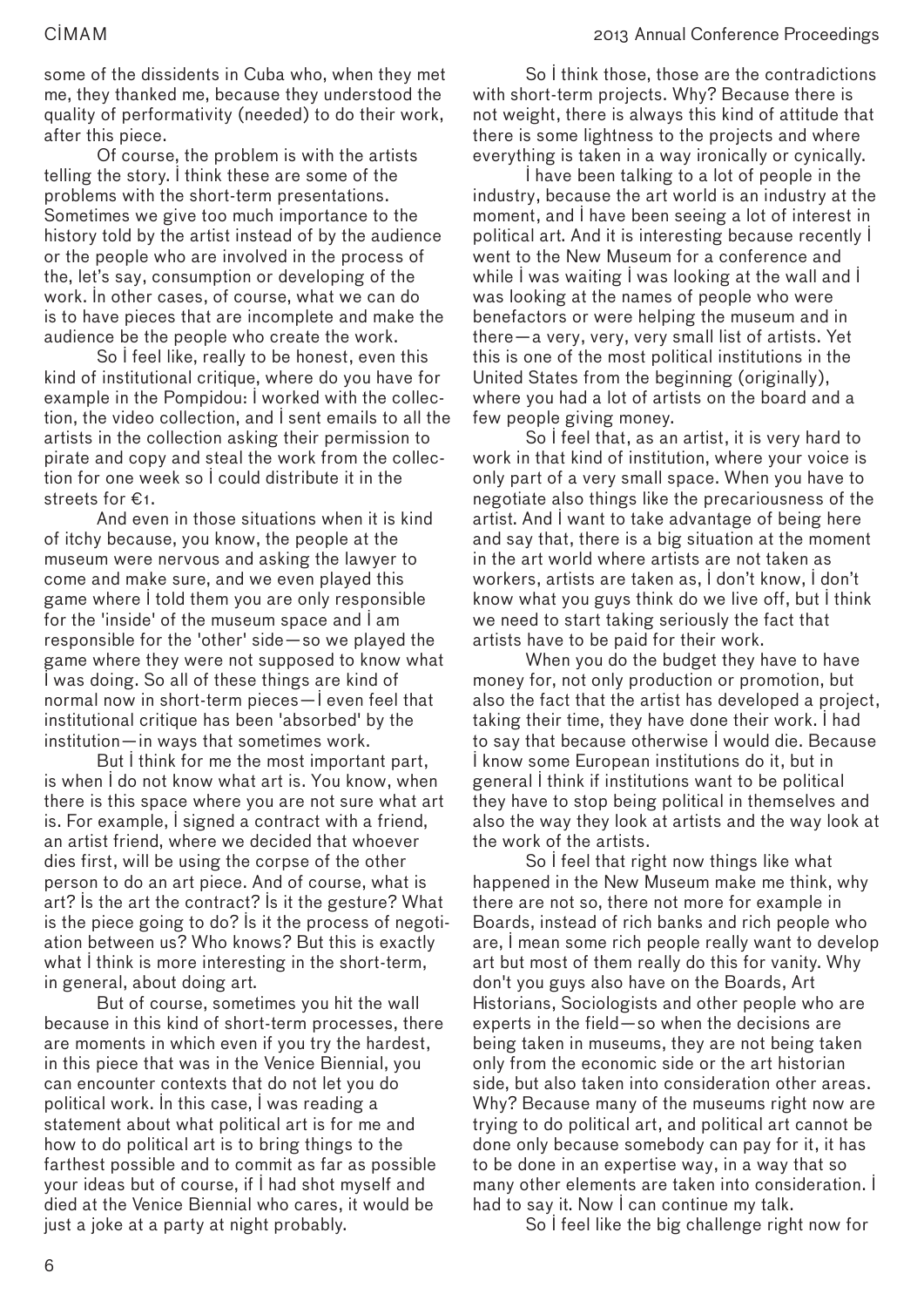museums is the long-term projects. Why? Because long-term projects have a different, strategy, have a different way of being processed. I have done a few projects like I did a ten years' project of redoing Ana Mendieta's work. And I just talk about this because recently we have seen a re-appropriation, reenactment of performance and I feel that the long-term projects are very much linked with the way the museum has approached performance art, and re-doing and re-enacting performance art. Why?—Because they have made a translation of an image instead of the transfiguration of an experience. And I think that's one of the main problems we also have in long-term pieces.

I also did this piece for nine years, which is an Art School in Cuba for Political Art. And of course, some of the critique you have is wow—the image is always people together! Well why not. You know, this is what you do, you act together and you develop a community. So I think this idea of approaching aesthetics in a different way also is extremely important and having value to other things, other than representation. For example—and also the idea of understanding that maybe some projects are not possible to be done in the museum—as you may know. But in that case, for example, I have seen, I have experienced in New York the example of some main museums where I was extremely disappointed because they wanted to do "community art" or they wanted to "political art" and what they did basically is transport something that could be done in Manhattan to Brooklyn or the Bronx, instead of, and just the same people who go to one museum go these exhibitions, but they do not do the work in the field.

What do I mean by that? Immigrant Movement is a project that came out from something that is not artistic. So you have to understand when you do this kind of projects that the main relationship is not going to be the art history itself but something that happens outside of art and that also have to create the environment to understand the work and to process the work. Also in this case, for example, I have been doing this project for two years and a half and I have done my work yet. Why?—Because I have spent two and a half years preparing the conditions to do the work. What does it mean? Preparing the audience, the participants, the users and the people involved in the project.

So in this case, of course, it is an example about Arte Útil, I am going to talk about it a little later. So basically, the way we work in Immigrant Movement is that we use art. We do not use art as art itself but we instrumentalize art. I know it's very complicated to use the word instrumentalize, there is a lot of prejudice but we try to give art a different

meaning, a different use. In this case of course, we're trying to put together practical knowledge with creative knowledge to create political knowledge. So this is what we are trying to do. Also we are trying to do a think tank, and we try to do artivism.

So one of the things that happens with these kind of projects and what happens in contemporary political art and Arte Útil is that we are in need of a new lexicon, not only new strategies on how to deal with the situation but also a new lexicon, new words that we can use so we understand that things are different, are functioning in a different way. I have suffered personally in critiques that the project has received of people trying to analyze the project with the same tools that you use to analyze an exhibition, or a sculpture or something like that. So I think this is very important.

And for us education it is extremely important because we believe in education as a holistic process in this case where art is creativity, of course. So in this case we have done this year as the main subject, we have events every day and in this case, the events every day are done just because we need to create confidence in the community: that we are there for them, you know, and trust is one of the biggest challenges of this kind of projects.

So the other thing that we have done is not to be condescendent with people in the project, like "if you do not understand our history so you do not get it" but what we do is try to involve them in all the processes and try to, let's say, put them together with experts. In this case Saskia Sassen was talking with somebody who was undocumented and does not know so much about politics, so create the situation where both, "high and low", (quote to quote) can be together.

We created a Migrant Manifesto, we do make a movement where we invite all artists to do Arte Útil events, we go to prisons, etc. We have created a campaign. This case for me is very important, in Immigrant Movement what we do is to present art to the community, we present contemporary art and public art to the community. A community that has no idea of what art is. Why? Because we talk about subjects, let's say, in this case they were worried about where, they are paying taxes and they wanted to know where their money is going and what happens with their tax money, and what we do is to present contemporary artists doing political art. It does not matter if they do not know the name of the artist, the year, the process, what kind of material they use—what it is important is for them is to open up to this kind of creative language.

But something else that was very important is that artists are being trained to produce, we are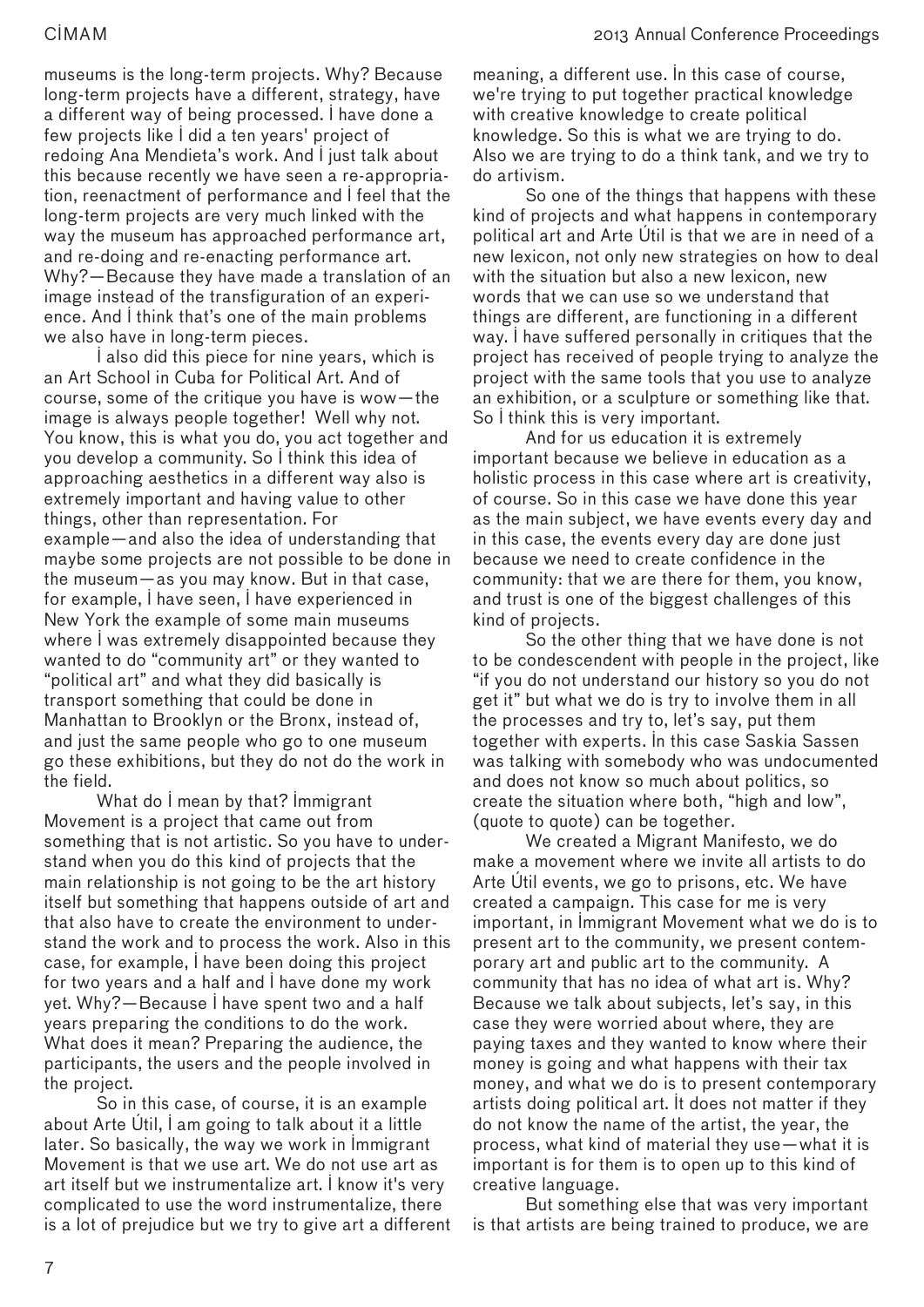trained to have an idea, and make the idea real, outside of our head. And that is something this community cannot do, they always have their ideas and always become fantasies or frustrations because they never realize them. So what we do is by using the tools of art to make them able to do something that they imagine. And in this case it's very simple, they put stamps on the money. And it was very complicated because I know that Cildo Meireles did that. So history-wise I was not happy with it, but it was more important that I understood that from one minute to another, you have something happening, so you gain this confidence in art.

Another example is an Art History for Stayat-Home Moms. That was one of the most successful projects because we had somebody coming saying I want to paint the community—and we said you can't paint the community: you have to give something in exchange. And she said ok, she made an Art History with the feminist point of view, it was only for stay-at-home moms. And it was very interesting how looking at Art History and looking at the relation between the model and the gaze of the artist to a woman, not only to teach them English - they learnt English, they learnt Art History but they also learnt who they were as women. And after that we realized that there was a big problem with domestic violence in our community so we had to go to a next level.

So I think this is kind of an example of how we want to use art and Art History in the project. And of course some of the main "exhibition" (quote to quote) of the project does not happen in Museums because this is not the kind of environment we want to deal with. It happens in places like the UN, or for example Occupy Wall Street or this kind of, let's say, community that we have created around the world, of artists. Because we also realize that many artists are immigrants without rights and we want to also make them aware of that status. Because there is a fantasy of artist-artists but we are doing all this.

And of course all of this needs a lot of money and needs a lot of support and a lot of collaboration. I am very glad that for example the Queens Museum has stepped in and will work with us and committed to the five year of the project. And of course it had created for them a lot of contradiction in their own system.

I also tried to bring the project to Mexico where I did the Partido Pueblo Migrante and of course the project changed into a more political format. It was during the elections so we did this event were the "voceros", people who yell out the news, were yelling the rights of immigrants, we did of course the visits etc. and at the end we applied for (we were number 45) to be a political—a real

political party.

So I think this kind of long term pieces have the challenge of reality, they are real: they enter the realm of the real. Of course you still have these kind of symbolic elements, you know, where you use cynicism on so on, to get your work. And of course we still believe in the power of image etcetera but that is not the core of the project. Why? Because we are working with people who have a history, who have to trust the project and who need time. And I think this is the biggest challenge we have right now, working with institutions.

Ok, what we use is artivism, what do we mean by that? And for example, one of the main things that we did is that we were part of the United Nations—and I think you should guys should use that too, I mean it is a very good tool $-i$  was part of the expert group that drafted the first document on Creative Rights and Artistic Censorship which is extremely useful in case you may need in some of the countries to respond to some censorship of governments.

Ok, Arte Útil. So I realized doing my own work—part of the situation was that autonomous art was not working anymore—for me. So I came up with this idea of the Arte Útil. Why? Because—and it is in Spanish, also politically, because I want people to understand that they do not have all the information. But also because UTIL in Spanish has two meanings: it's a tool, by which you do something and is usefulness. So I think it is great. This is the symbol we use, so we put the Marcel Duchamp piece in the bathroom again.

These are the elements of Arte Útil:

- 1. We want to propose new uses for art within society.
- 2. We want to challenge the field in which it operates. I mean so many times we see art exhibitions and so on, that pretend to be civic, pretend to work with law but do not intervene in the tissue of that area, it's just a representation. So we are not into representation, we are into activation, social activation. And also we want that if somebody come up with an idea, it is as exciting for the art world as it is for the scientists or the legal teams and so on, so it has to be creative in both areas.
- 3. We also wanted this to be "timing specific". And political timing specific sometimes, so it respond to the precise urgency. That means that it can be ephemeral and that means that sometimes this kind of project is not art anymore, and that is OK. You know, I feel sometimes a lot of fear that this kind of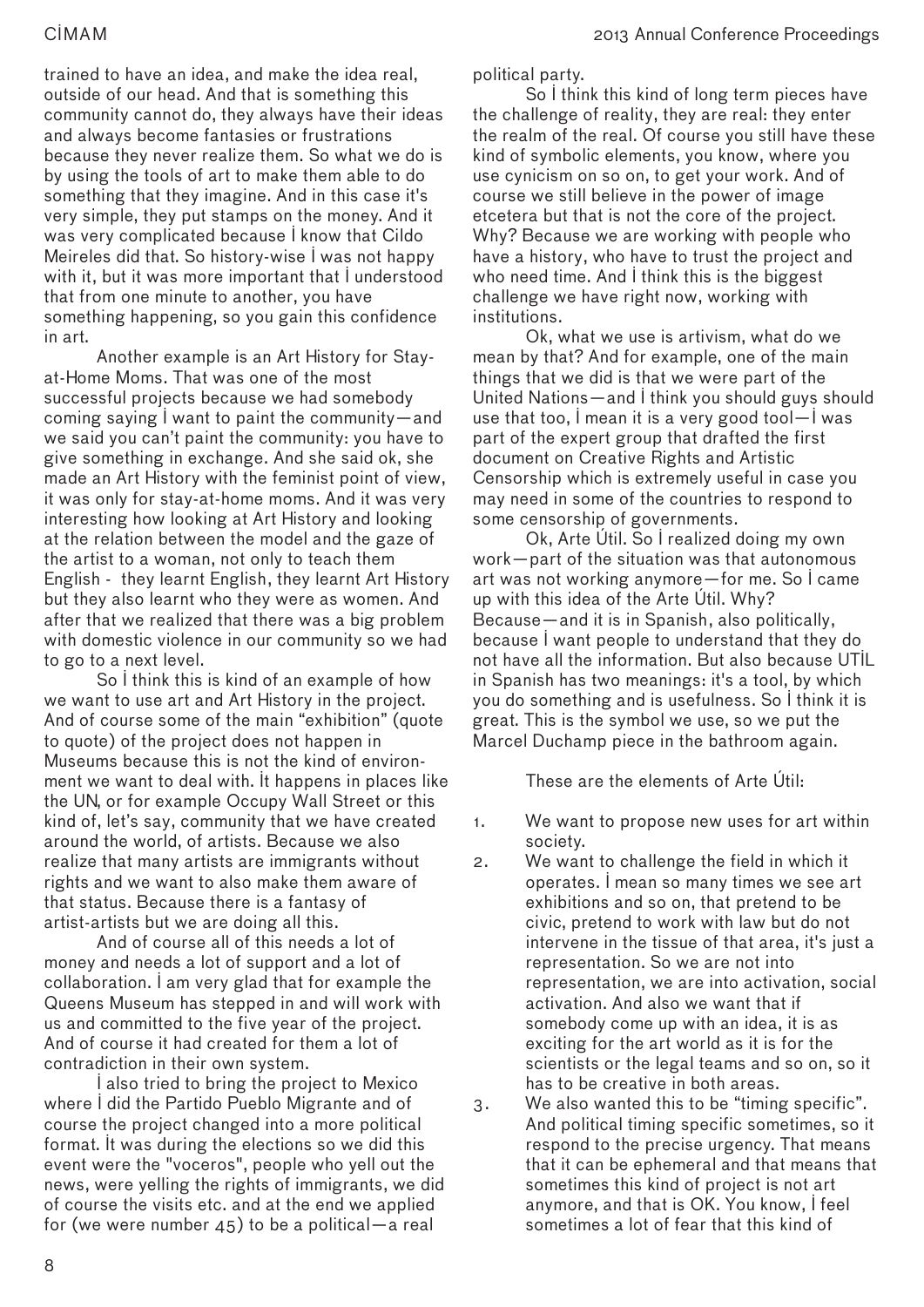production has to be art and we have to be so sure that is art. And sometimes it does not matter. Sometimes it's just art for a little bit—for a specific moment.

- 4. We also want, and this is very important, to be implemented and function in real situations. We do not want situations where it looks like it works, or we have like "ten people from the museum" posing for the photo pretending that it works. No, we want people who are outside of the art world to make it part of their own life—and to actually appropriate the project and reproduce it.
- 5. We want to replace authors with initiators and spectators with users. That is extremely important because when you are initiator—it entails that you are not owning the whole process—that you are just proposing something that has to be developed by others.
- 6. We also want to have practical beneficial outcomes for its users. We have plenty of projects that are utopic projects. We do not want utopic projects: we want to implement utopia, and therefore, it won't be utopia anymore, hopefully.
- 7. Pursue sustainability while adapting to changing conditions. This means that we have to understand that these are long-term projects that have to be changing with the situation.
- 8. Re-establish aesthetics as a system of transformation.

So the thing is, like we have of course certain hypothesis that we have to deal with. One of the biggest problems with this kind of projects is that there is a different way to look at the aesthetics. You know, aesthetics, in what we have proposed is 'Aest-ethics' so it is the ethics of, there is the aesthetics and the beauty and all everything that you want say aesthetically that is related with the ethical process that you create. So I think this is extremely important to understand because, Arte Útil is about ethics and it has to be analyzed from that point of view. And ethics is aesthetics. I am come from a communist country where you get more excited about a good gesture than a beautiful painting, so it does have this quality of aesthetic.

So if Arte Útil—of course there are many, many questions that we have and we have the questions of sustainability, we have the question of who benefits but the most important question we want to ask with Arte Útil: What For? We want to change the question of how, when, where, for "what for". What is this for? And of course, who

benefits for real from these projects. One of the things that we have realized is that Arte Útil has a lot of illegal, or we call it 'a-legal' moments. Why? 'A-legal' in Spanish means a-legal, meaning that it is not legal yet. So we work a lot with moments in which, Arte Útil wants to transform society through art, and I totally believe it's possible, even for a short moment.

And of the ways and strategies we use is precisely look at the loopholes in the law and look at what has not been yet codified and what has not been yet established legally, to work from there. So that is extremely important too.

Also it's extremely challenging—the idea of access and replication—Why? Because so many of these projects stay in a state of just looking at it and getting excited at the possibility, but they are not actually working with the people who need those projects. So we want to emphasize the need, also for museums if they want to do this kind of projects, of understanding who they have to reach and what is the work that needs to be done with the audience, in this case, the users of the projects.

And of course, there's the idea of the project's eco-system. Why? Because these are projects that need to function beyond the author and need to function after you intervene them and are taken by the people. And of course, even if in the United States they don't like this word, usefulness is an ideology. This is not a trend, this is not a new way of doing things: this is an ideology. Why? Because it is the kind of work in which the artist's 'question' is on value and it's function in society, so for us it's ideological.

I want to show you now also the fact that, Arte Útil is something that has its own history and is something that has to be taken into consideration not with the traditional art history situation but a different one. So as you can see, this is our definition: Arte Útil imagines, creates and implements for social-beneficial outcomes that make the world work differently.

So as you can see we have created here a timeline. And a timeline to understand this kind of projects has different concepts. One is the timeline of the practice itself that we can locate in the nineteenth century. Also we have the timeline of concepts, how we have dealt with the concept of this practice over time, and also some artworks. And of course we have art practices in the whole world, which is exciting, we have found a lot of this everywhere.

We want to start from people, so this is the kind of work that values creativity but also understands moments in which people have worked with the imaginary, not only when they use art but also when the use a new way of seeing things and a new way to think society. So basically this kind of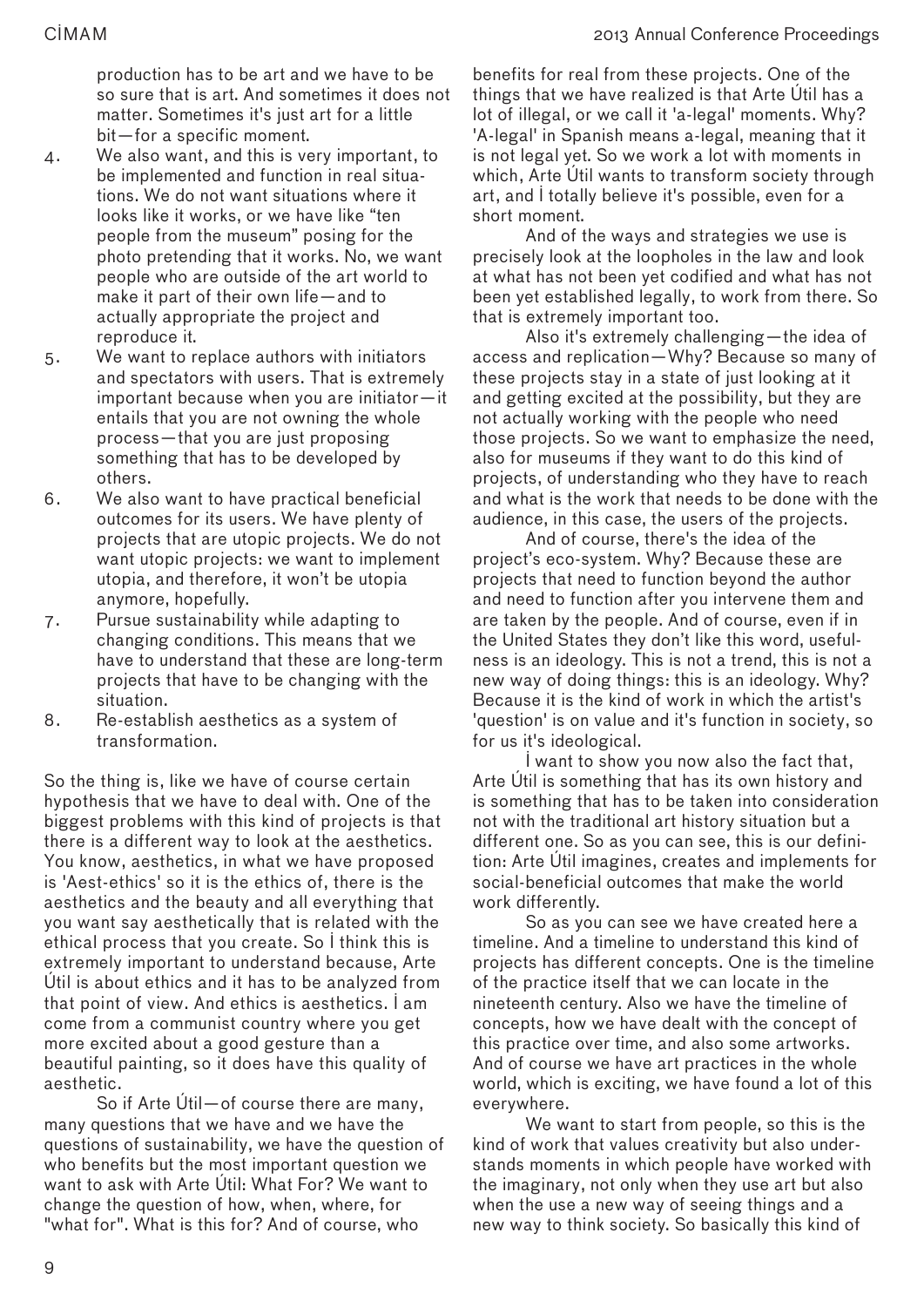projects, are projects that entail a different way to be in society, a different way to function in society. And we have of course our examples—but we also have things that are not art related so much. I want to stop here, although if I have not done the 40 minutes because I prefer questions and answers than talking—so if you have any questions....

### Questions & Answers Tania Bruguera

Question KC: I am Kevin Consey from San Francisco. In our country, the United States, where less than 3% of the population are indigenous people, this is a country of 97% of immigrants, tell me what are your emotional experiences in working with a large population that consists primarily of immigrants who at a times are virulently opposed politically, socially and economically to the extension of rights for immigrants just like themselves and their families once were. This is something that seems incomprehensible to me but I hope you have some additional insight from the Immigrant Movement project that you can share with us. Thanks.

Tania Bruguera: Well, I think one of the contradictions right now is that the world is selling itself as global but it is limited to an economics or privileged casts. So what we are trying to do in Immigrant Movement is to try to make immigrants seen as political beings. Because when you immigrate, the first right that you are taking, you are stripped of is precisely the right to be political. You know, you become an economic asset, you become muscles, but you cannot be political. Even sometimes when you are a privileged immigrant, meaning that you have a job in a university, you know, or you have a high skilled job. I think that's our main focus and for that of course we have to do a lot of work and we are going to start in September now an artivist school in the project so people understand art and activism, because for us it is very important that every member of the project also knows about art, as a tool basically.

Question ML: Hello my name is Maria Lind, I am from Stockholm, I have a question relating to authorship which is something that you would like to question and you obviously spoke about many projects throughout the presentation and you kept coming back saying "we", who are the different "was" because I do imagine that they are actually not the same.

Tania Bruguera: Well, the "we", is funny because I have changed my language before I was "i", and I automatically say "we" and I think it's because the structure that we have created in the project was very author-oriented at the beginning because I had a very clear idea of what I wanted but at this point I am trying very hard—and it has been very hard, specially working with art world people to get away from authorship because, for example, people come and they want to interview me, and I say "no, I do not give more interviews, you have to talk to people in the community, you have to talk to other people". So it is very hard because I also feel the art world is still very personality driven, you know, because they think you are very special and at the moment, for example, we have created recently, we have mm…. it was my idea but I shared it with the people and they loved it, that we have created a committee, a council in the project. And the council is going to be basically having people in the community who want to take care of the project.

So they decide from now on, how things have to be done, like what is the…. everything! In order to be in the council you have to graduate from the Artivist School. Why? Because they need to understand what it means to do art and what it means to be political and what it means to be a citizen in a way. So it is, I do not know, that's maybe why I say "we" now, because I don't feel any more that it is my project solely. We have people from the museum, we have people from the community who decide stuff. Right now, 90% of the workshops that we give are being suggested by the community—so it is something that I don't come up with any more.

And it is interesting because they want more, for example, art history: they are dying for the new one! Who would image that this mom looking at tele-novelas the whole day wants more art history? You know, who imagined that? And I think is because we are trying to put together these two things: like what we want to propose and what they need, but it is always based on what they need. We never come up with something, we first hear and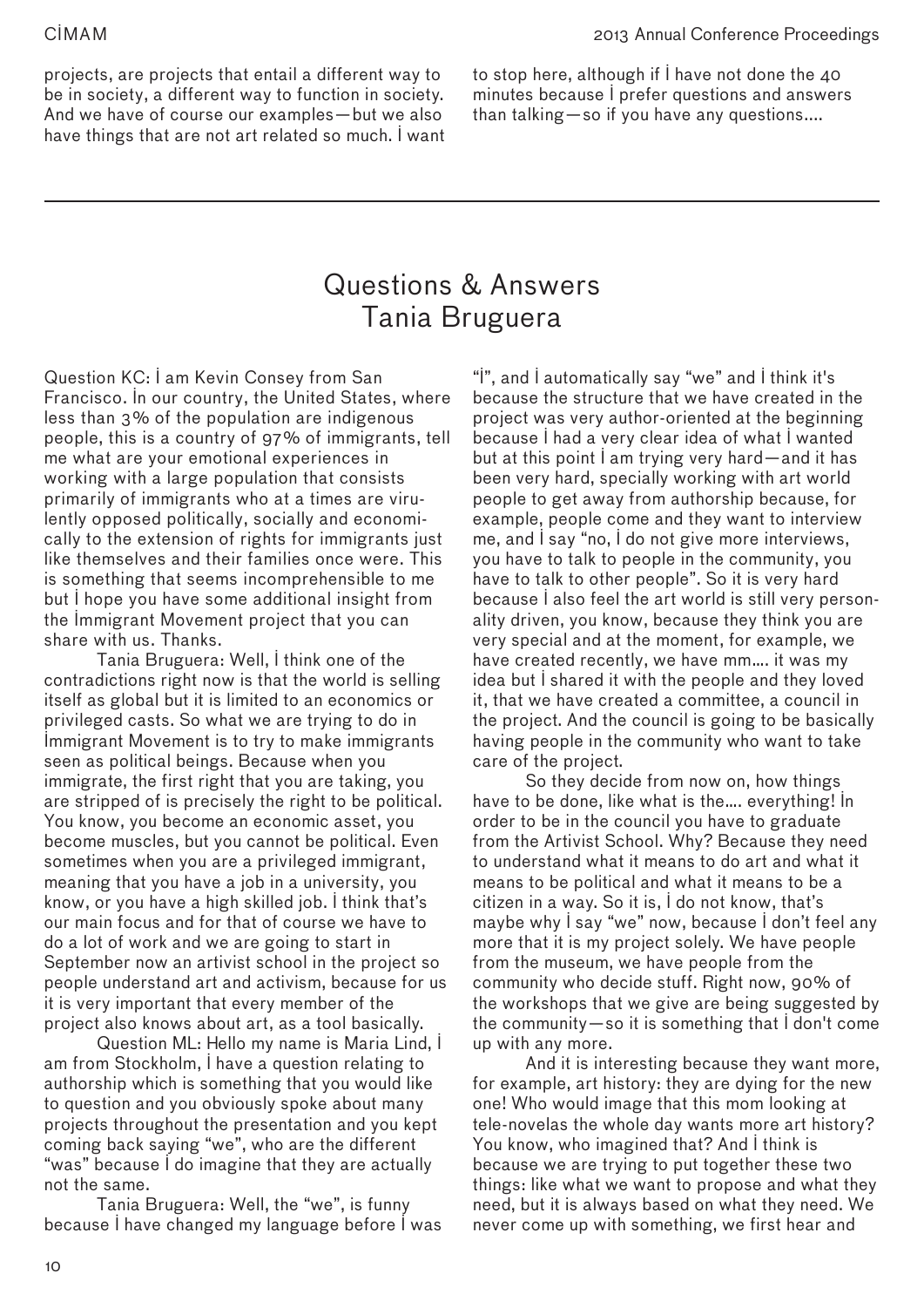see what happens and then we come up with some version of that.

The other thing that is very important for us is like a PhD student can go to our workshops and be happy. Why? Because I feel one of the main problems with immigrants is that the quality of the services are crap. So we want to give the best quality possible of everything that we do. Without money of course, but we try as much as possible.

And that is another thing, for example, one big challenge is the fact that, people who do critique of the work, now I have a rule that if you want to talk about work you have to be part of the work. You have to do this kind of immersive critical criticism. Either you give a workshop, or you have to become an intern or you have to become part of the process. And sometimes it is interesting because they are very well known critics. And that's the rule, if you don't do that; you cannot talk about the work. And this is just because I feel that these kinds of projects need a different approach, not only institutionally but also in the sense of how you criticize them. It is a process; you cannot have a conclusion, because there is not a conclusion possible; there is always a process of change, where everything is changing all the time.

For example, I am doing three interviews with one student every year. And it's beautiful because you can see how everything is changing through the interview. So we did one the first year, and I had all these questions and all these things, and now she doing another one… she is from Mexico, and It is interesting to have this kind of.... practice and it is a very different approach and I feel that the museum structure is not ready for that, in my experience.

I have been very lucky with the people I am working with at the moment, and I prefer that they work with philanthropists than collectors, for example. That's another problem that we had. We had people coming to our project who want to give money but they were collectors, and they always want something to take with them. And I say "no, I do not accept their money", you know, you have to work with a philanthropist that wants to change society in the same way you want to change society. That's kind of the experienced we had, not that there are many out there, not that the immigration issue is that popular either.

Question SB: Hi this is Sabrina Moura from Videobrasil in São Paulo. You mentioned that you cannot analyze this practice as an exhibition—so I suppose you cannot analyze it as an NGO either. So I was wondering in what ways Immigrant Movement is becoming an institution itself? And would you say that you are re-defining its parameters, a new framework for its understanding?

Tania Bruguera: I think, as an artist, for my

long-term projects, I have always worked with the idea of institution but I hope—and that is where I sabotage my own projects every time I feel they become an institution themselves—I try to work with the format of the institution without institutionalizing the practice. For example, right now I am doing a project at the Van Abbe and I am acting as a curator together with the team and; it's a collective decision process where we are doing an Arte Útil exhibition but it is very clear that  $\overline{I}$  do not want to be curator. I just want to challenge this idea of, what is the role of the artists in art history and to create one "movement", let's say. But in this case, for example, at one point we had a crisis—we had many crises in the project—but at one point we had a crisis where people working on it wanted to become an NGO.

The reason why they wanted to became an NGO is because in the United States there is one rule for NGO, one only rule, "You cannot do politics", which made me understand very well how political art works in the United States after that. So, this is exactly the reason why I did not want the project to be an NGO. And also, for example at some point we had to decide how much do we look like with other institutions that work with immigration, and the reason is that we have the freedom.

One day—this is very quirky, but it happened, one person came to the project and said: "what I like about this project is that I feel free". And I said, what do you mean? "It's like you come here and anything can be happening and I can be myself and I can do anything I want". That's something that does not happen with NGOs, they are very specific and they have their mandate very specific. So I feel that the project needs to have enough expansion that you can all the time re-invent the project and negate your own process, in case that you need to. I do not know if that answered your question.

Question MS: Hi, my name is Meghna Singh, and I am from Cape Town. Thank you for that brilliant inspiring talk and showing your work. There is something that really concerns me, which is there is a certain language when we talk about "them", and immigrants and if you might have a kind of more global population of people moving around or that have moved, so I am just concerned about this kind of segregation which is re-created when you talk about "them" and communities and…. so how does one get over with that, you know, a certain kind of connectiveness that is needed without using this language?

Tania Bruguera: You talk from an institution or from…?

MS: No, is just like in terms of a presentation, like you made this presentation, all the work that's been done, it is always "them" and communi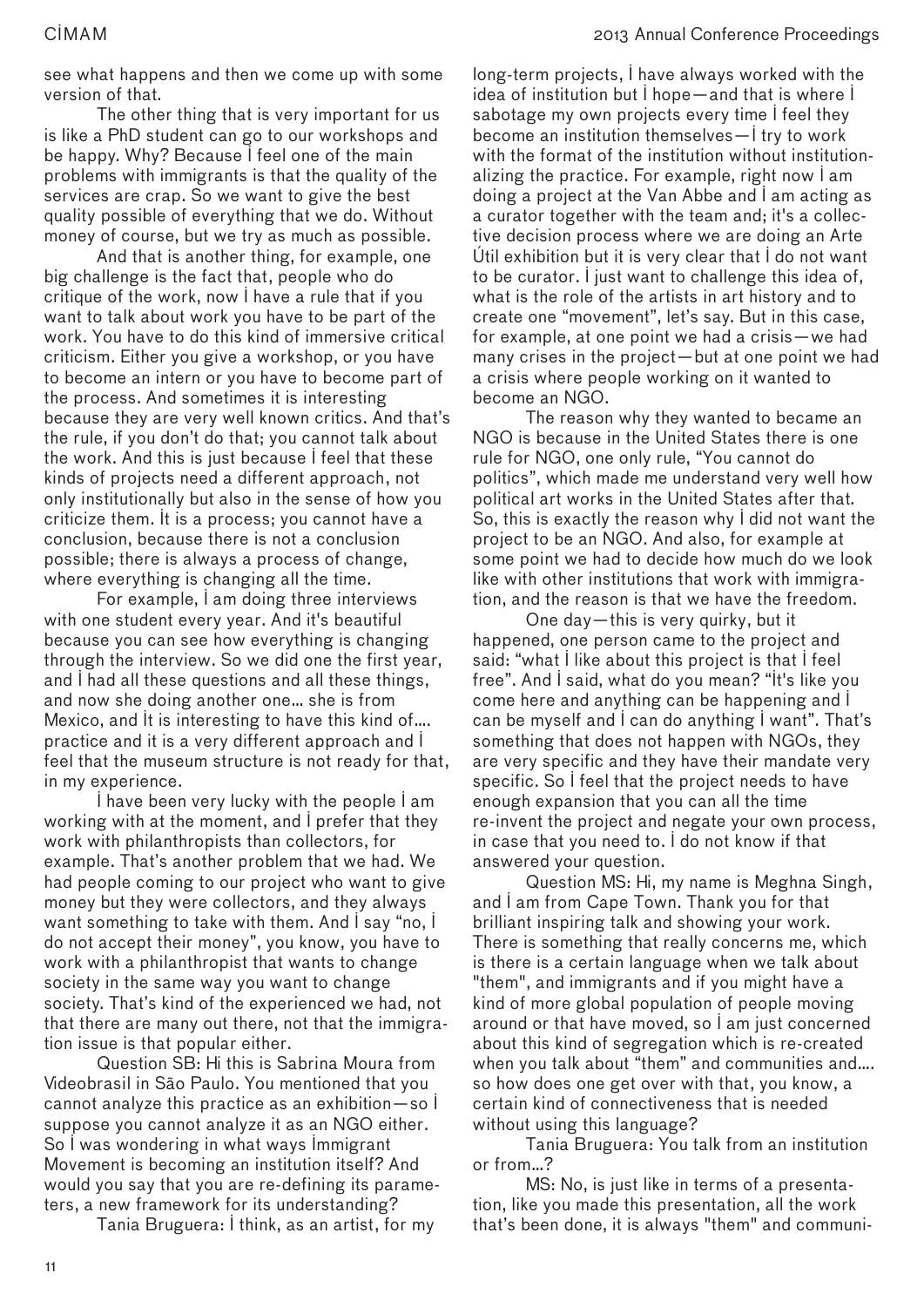ties and work coming out of "them".

Tania Bruguera: For example, one decision we have made and I was also very concerned about this is that, I am here presenting because it is an "expert" crowd and I wanted to talk about the art-strategy in the project. But we have decided recently that I do not talk about the project anymore so anywhere else that they invite us to talk about the project is somebody from the community who comes. And it does not matter if they do not know how to speak, if they are not trained to speak, it is just important that people understand their point of view. So I am, as much as possible trying to get away from the project so they can take their voice.

But I feel that institutionally it's very complicated, because it is very clear that the institution responds to other interests, not the immigrant community's interest, they respond to other interests and their board of trustees has very different interests. So I think there are moments in which it is very clear the distance and you have, as an artist to negotiate that distance. We just put them in and they have to deal with that, but that is how we are doing, the same way they are taking decisions now, is the same way they are talking about the project at the same time.

Question CD: I am Corinne Disserens and I have a very short question. I would like to know who/ how you constructed the timeline of the historical narrative you showed us in which you inspired yourself.

Tania Bruguera: Yeah, well at the moment we have been working for a year with the team at the Van Abbe. Gemma Medina is the main researcher, she is great, Alessandra Sabatini is also working, Nick Aikens and Annie Fletcher, and of course also Charles. And what we realized is that for Arte Útil - first of all there is something that has been happening for a long time- it may have not been called that way but it has been growing from artists' interests to being in the social sphere. And we started looking at examples where people imagined society differently, and of course the moment in which we should try to implement something and imagine things functioning differently, we want to call that art as well. So we want to extend the idea of what art is. And that yeah, it's a team that has been working for a year, and we also have a timeline of exhibitions that we thought have been building up to what we are doing now. So it's a timeline of concepts, exhibitions, texts and practices. And is online if you want.

Question KCK: I am KC Kwok from Singapore and working in China. From your presentation, you have tried to negotiate some of the very difficult tensions that I believe we all face with, terms like "long-term project", "contracts",

"eco-system" sound very systematic, sound very close to institutionalization, yet on the other hand you are very critical of museums as institutions or any form of institutionalization. And this is very difficult to negotiate I suppose, and something very close to us working in the museum as well as working in the art community.

Now, how has the museum come about to absorb the kind of social "activism" that you are talking about, that it has to come some way after all that, you know, you have clarified that it has to be an essential part of museum programming now. However, you are not very optimistic in the longer term. It seems that museums will not be able to do that kind of long-term social engagement that you are talking about. Now, do you see - given a conference like this, where is a gathering of museum workers from all over the world—that it is also possible to influence, within the museum sphere, that we can expedite this progression towards more social activism within the museum institution?

Tania Bruguera: Yes, absolutely. I would be lying if I say I am a total outsider because I am here talking to you. But for example, one thing I really liked when I proposed a project to Creative Time when they called me is that is the first time the team from Queens Museum talked about the project in public they said to the press, "we do not know what it is". And that was beautiful, you know, they knew the goal, the long-term goal but they did not know how we are going to get there. And I think, my experience with many museums has been that they need certain certainty, like to be sure about what is going to happen and this is very administrative situation where you have to be clear about many things - not everybody - but many of them. And I think, first of all, this idea of uncertainty is extremely important and to jump, you know, a "phase" you say?

The other thing, for example, is that, not every museum works the same way. You know like for example, there is this museum in Poland, Museum of Modern Art that I like very much because I worked with them, and they have no space, which I love. So they actually have a project and after the project requires whatever it requires, they find whatever the project requires. And I think this is a beautiful idea because it is a mobile, a malleable format for a museum. Like many of the museums I work with, they have a place and say, "this is your room" and I am like… well I do not need a room.

So I think this idea of trying to understand that not all the museums of course are the same and to understand that sometimes you do not need - for this kind of practice - you do not need a space, what you need is a set of relationships and also the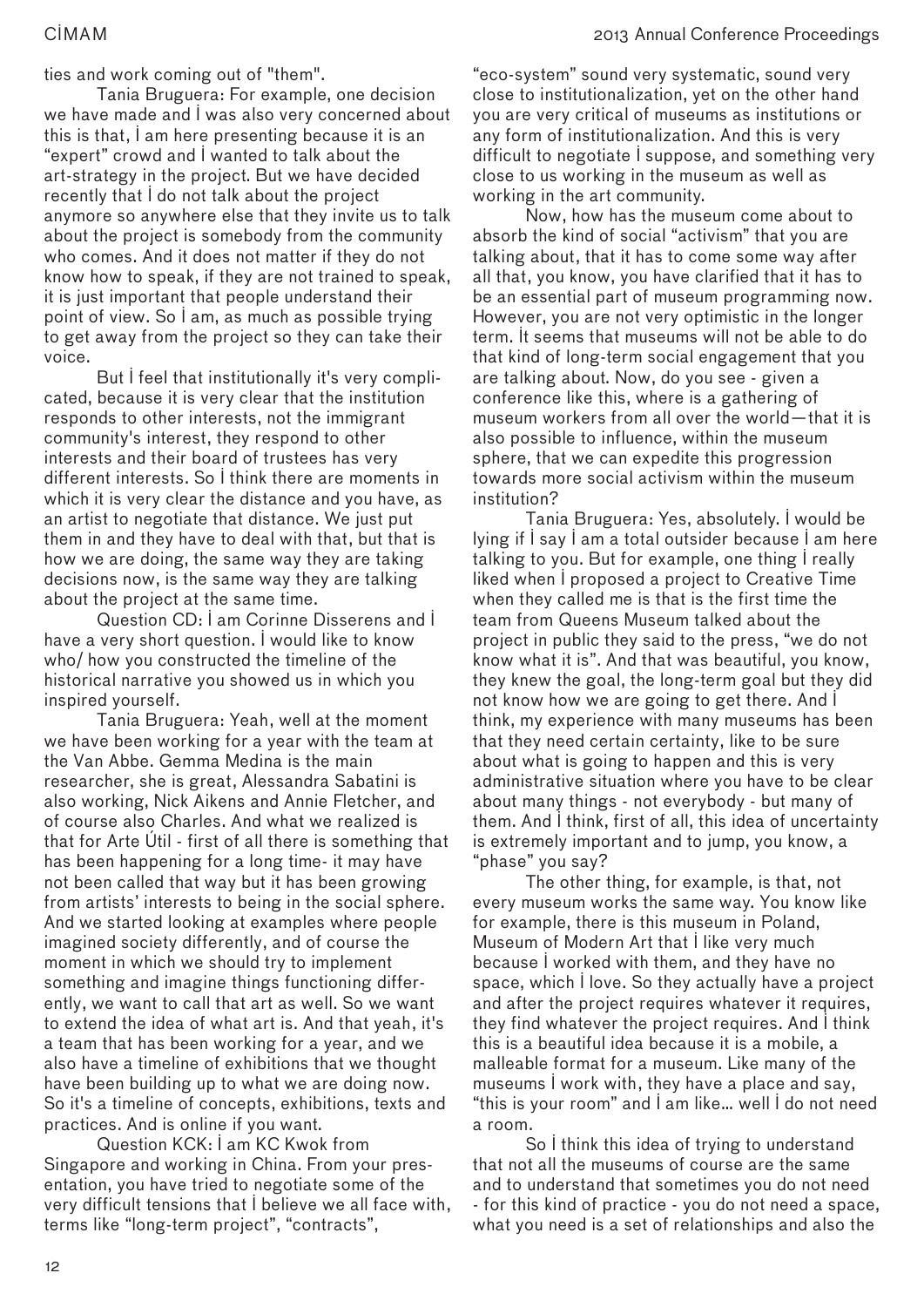idea of long-term is extremely important to understand in museum because yes, you can have a museum that works five years in a project, but why can we have a five year commitment to a social project? You know what I mean?

So this is kind of the thing and in the case with the Queens Museum has been very good because, and also with Creative Time, because we had a very intense discussions so I feel like I am working from the inside of the institution. So I am doing institutional critique from the inside. I am not outside saying "you did this wrong" but I am trying to go inside the structure and push a little bit, you know. And it has been very hard for them, like to pay for the space for five years has been extremely hard to explain to the board and to understand what is happening after that.

So I feel that, well for example, had recently a conversation between the Tate, Van Abbe and they invited me talk about collecting activism. I was extremely shocked. Because I said, my first questions to the institution like: if you want to collect activism—because now political is, you guys are dealing with how to deal with politics, right?—I said, are you willing to become an activist museum? Are you willing to buy an art piece that may be in not such good art but the money goes to a "good" cause? Are you going to take sides politically because you support this or that?

I mean these are all the sets of questions that I feel that art institutions have to ask itself when they are dealing with politics, political art. Not only showing trying to see the document or the photo or the video that can show you what happened but also how can you activate, in the real time, the politics that the artists wants to activate, you know? Even if you do an exhibition twenty years later, you know, and that's my critique for example with the way museums deal with re-enactment in performance, like they mostly show the image, and now you see it for real, this is the same image that you see in the photo, why do you need it in real? That's not what a performance is, that's not what politics is. What politics and performance is, is how you activate a set of relationships that make you react in certain way or makes you think about certain things that today is not the same as twenty years before.

So I feel this is the main challenge in a way because for very long time art institutions sell themselves as a-political in a way. You know, you take sides but you have to stay a little distanced sometimes, you know, in general, there are always exceptions. And I think, you guys if you want to deal with political art you have take risks, and risk your director position and risk everything you know? Because that is what politics is in a way, so it's not easy to tell you that but… and self-sabotage your

own institution in a way, for the idea. I know is not easy to hear that…

Question SW: Hi, I am Stephen Wright, I want to come back to your parenthetical comment that "artists, are workers and as such need to be paid" which is a fairly straight-forward demand that that neo-liberalism remunerate those who produce value, but is paradoxical in the light of what you said I think for two reasons.

In light of your defense of Useful Art, one could argue that there are not better way to perpetuate autonomous art. If artists were paid by art institutions they would have no compelling reason to enter in the realm of the real as you described it and secondly, because I was hoping that you would add to that, that users should also be remunerated because after all, the key site of surplus value extraction today is around usership.

Tania Bruguera: I totally agree and I am glad that you are here so you can talk also about usefulness tomorrow. One example is that, in the contract when the Tate bought the piece (details tbc) of Tatlin's Whisper, in the contract there is clause that says, "Anybody from the audience can take any sort of documentation and they can sell it for the market price of my work". Of course unfortunately I am not so expensive, but hopefully someday... The reason for that is that, I totally agree with you. If you are an artist and you work with people and people complete your work, they also have a right to be remunerated economically, they also have a right to have access to the benefits, not only the spirit of benefit but also the concrete benefit of the work. So this is a little gesture that I did trying to signal that need. And I agree, I think for example, in our project we try to pay everybody. We do not have a lot of money but we try to pay people, we try even if it is people in the community who are part of it, like for example the Artivist School we are going to give grants to people in the community who want to go and they will be paid to go to the school. I am totally with you.

And it's ironic because we are creating an industry that is very strong where you graduate so many artists every year but then there is no security for those artists, there are no jobs for those artists in the art world. Because the only thing…. I mean, some museums pay but it is always a fight, it's always a fight as an artist. Even artists like me who supposedly do not have to fight for these things any more— $\overline{I}$  always have to fight!

And for example, I have a case of Murcia and I want to say it here, that three years ago we did a project and they have not paid me yet and they breached the contract, and I've been trying to demand…. It is not the money, is just the fact that I feel violated as an artist and disrespected. I want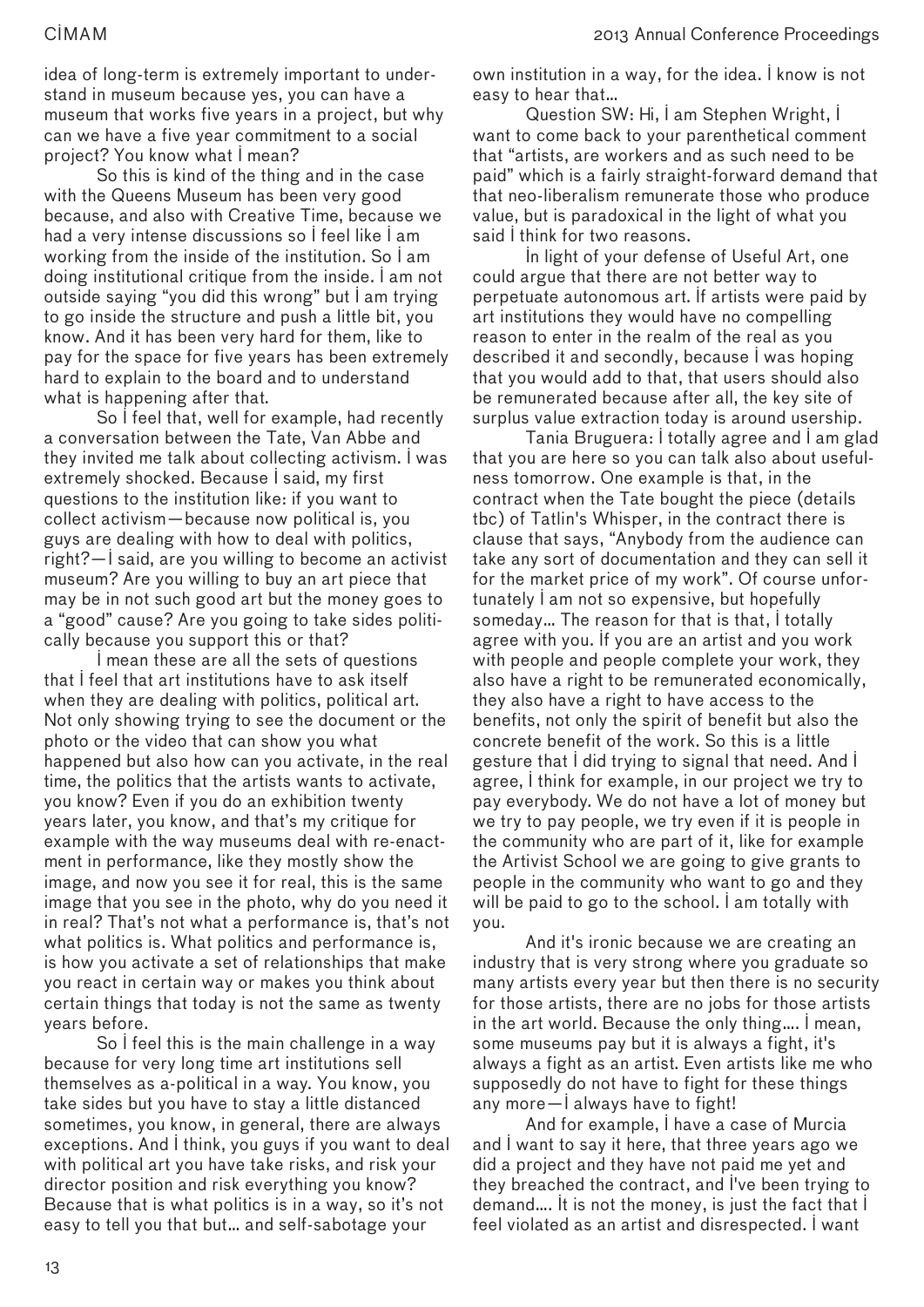the money because if I had not done the exhibition they would go after me because I did not do with my contract, but for them is fine! "No, we do not have money any more" but they still do exhibitions with other artists.

So I feel there is this kind of situation where the artists have to be taken into consideration as a worker. This is our time, this is our brain and these are our ideas, and we are working for the museum when we do exhibitions. It is not like we are just there because "oh, we are going to be famous because we having a show in a museum". No, we are working for the museum when we are doing projects.

And that needs to be said because I am lucky but there are many, many younger artists that are struggling. And for example, Immigrant Movement, I wish I could be there all the time. I can't because I have to go everywhere for a hundred dollars here. a thousand here, three thousand here to find money so I can produce the project, you know. And that should not happen. Is that what you asked?

Question N.S.J: Hi I am Nicole Smythe-Johnson from Jamaica. The question I wanted to ask you is about creating the circumstances for your work. In Jamaica, I think it is easy to talk about challenging the institution but in Jamaica, we are fighting to justify an art institution at all. And there is not an acknowledged—cause maybe I do not know about—tradition for activism. So in that kind of space, I think your work is really interesting, and I definitely think that it would be really valuable in a place like Jamaica but I am kind of, where would I even start? So I wanted to know, first of all, if you have worked in that kind of place where there are not too many art institutions or any at all, and also, where you have worked, how have you gone creating the circumstances for your work?

Tania Bruguera: Well, as I said it took me two years and a half to create this. For example, when I went to Mexico I had to change the project because the project could not happen exactly the same way it happened in the United States. So I think, one of the things is the idea of adaptability to  $p$  places and political— $\overline{p}$  use this term: political timing specific—which means that is an artwork that reacts to the political circumstances, understanding that they can change any time, of course.

And one of the problems probably with the idea of long-term projects is that there is a long period of time where the art did not exist, yet. I think the institution gets nervous about this sometimes. So you are creating the circumstances where you can have art happening, and art can be just maybe one day out of five years, you know. So I do not know, it depends on the circumstances, it depends on the place, it depends on the dynamics of the place.

But in this case, the first thing was trust, so the community trusts us. The second thing was to be there every day—even weekends, holidays, all the time—and understand what they are lacking—which is respect, trust and people who want to deal… For example, we do something that is very specific: everybody who works in Immigrant Movement knows that if somebody enters the door - even if they are doing a grant for a foundationthey have to stop everything. Actually one day we could not submit a grant because we were finishing and somebody came because their husband was in prison and we had to deal with that and we did not make the grant within the deadline.

So I think this is very important, you know, to understand what is the priority, you know. Also because we are like two people working there, if we were fifty people we could have done everything but we are very little group of people. So I think this is very important, to understand what is the priority and also to understand that it is a human project, it is not an art project, it is a project that is artistic because it is human, you know, and trying to create the different relationships with that, I know sounds a kind of corky but it is true.

And for us it is very important that we are not using people. I mean there are many projects that look like long-term projects, where the artist have their idea, preconceived before they arrived to the place. They do one or two trips very quickly; they talk to one or two people and they come and decide what to do and they come as an ovni as they implant their project. And everybody in the art world is extremely happy because it is for them—not for the community. You know, there is enough community work that people feel they are good people when they come, but it is not really for them, you know.

 $\ddot{\phantom{a}}$  i have a friend who—I won't mention his name—he is an artist who told me once that at his project he got robbed, someone stole his equipment. And I said: "this is because people do not trust your project". We had a huge discussion. In Immigrant Movement we had an ipod for a year and a half, we do not know whose ipod that is, and like I leave my money there: it's a very safe space, so this is the main thing that we have created, it is a very safe space and everybody can be themselves. And that takes time, that takes a lot of time, you know. Thank you so much.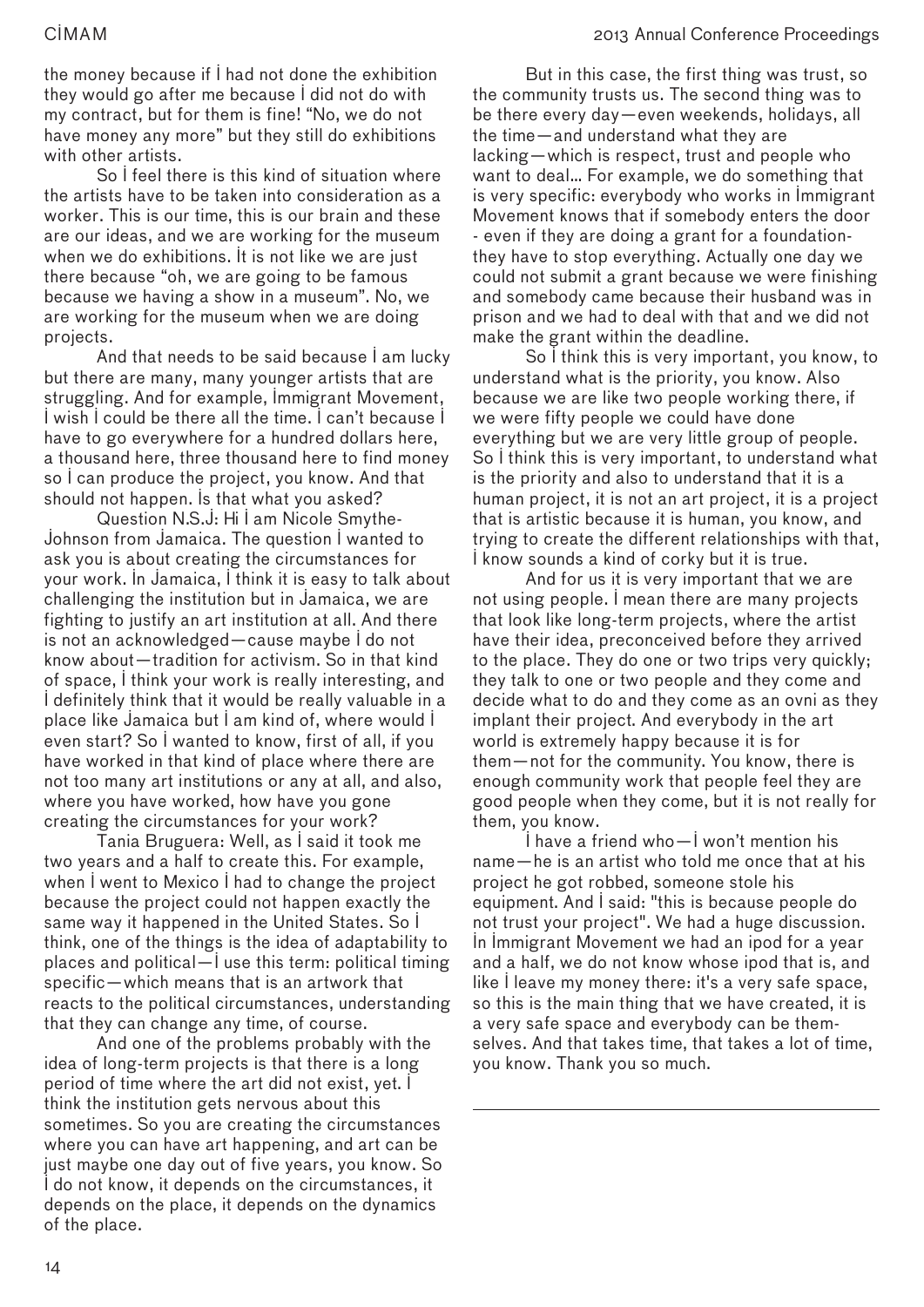# Case Study 1 Zoe Butt

*Biography:* Zoe Butt is a PhD candidate with the Centre for Contemporary Art and Politics, National Institute for Experimental Arts, College of Fine Arts, University of New South Wales, Sydney, Australia. Her thesis examines her experience of working with artists in China, Vietnam and Cambodia where cultural memory and historical consciousness is socially prohibitive, government censored or traumatically hidden. It will challenge the social responsibility of curatorial labor, in relation to particular artist-initiated organizations; in the role both have to play in these societies where 20th Century cultural material archives are relatively non-existent.

## Sàn Art

Embedded in this statement is a question of role, purpose and responsibility. If I were to believe that curatorial practice was geared towards a catalog composed in a glass cage of arts administrators; or the hype of a Jay Z performance in the middle of Pace Gallery watching Jerry Saltz make an embarrassment of himself; or if it were to facilitate the record auction sales mentioned in the gloss of the Art Asia Pacific or Art Review, my involvement in my profession now would be null.

For the last 8 years I have been invited by artists to work with and for them, firstly with Lu Jie and his politically provocative re-revolutionizing 'Long March Project' in Beijing, China and now with Dinh Q Le and the 'The Propeller Group'; Vietnamese boat refugees who returned to Saigon to found 'San Art', a production house of knowledge and discussion re-determining local and international processes of artistic exchange. I have been drawn to the responsibility all of these artists carry, and numerous others, in re-considering their belonging; making their artistic practice an enabler of historical memory and community; drawn to their construction of 'institution' that takes the idea of an 'artwork' towards the practice of an 'art' at 'work'.

As a museum trained curator, I had the incredible luck to work on two editions of the 'Asia-Pacific Triennial of Contemporary Art' project and its associated collection-building program of the Queensland Art Gallery in Brisbane, Australia. For nearly 8 years I worked closely with a number of artistic communities across the Asia-Pacific region; often on projects that were locally dangerous or culturally controversial. Working remotely, I had experienced the logistical obstacles, the effects of little infrastructure on their end that suited museum demands; the financial hurdles in trying to maintain our presumed artistic integrity with 'material' quality and skill; and above all, being reminded how the limits of production in their local, in the artist's local resulted from a different cultural order of value and terminology.

It was and still is easy to lament the absence of a museum network and expertise with its relatively small and confused local collector base—but most intriguingly was realizing how the commissioning funds for this Triennial's art projects were integral forms of livelihood for broader artistic communities that we as museum workers, had not asked enough about, in terms of impact and function. Inside the curatorial department there would be a theoretical soccer match between the 'conceptual studies' team and the 'cultural studies' team, arguing back and forth on the parameters of reading value and meaning into a work of art as the object itself, or an interpolation of multiple social roles and influences of the artist.

When Jean Hubert Martin curated 'Magiciens de la Terre' in 1989, he changed the nature of play between curator and artwork. His juxtaposition of western fine art with that of African and Asian cultural artifact and the consequent challenges posed from his controversial art historical, ethnographic, museum perspective has long been theorized.

In many ways one might argue that the exhibition gave rise to the idea of the curator as superstar, heralding a way forward to which the scholarship and tenacity of the curator can draw new lines of aesthetic analysis. But what have we subsequently learnt from this watershed moment? How is the museum project's history of collecting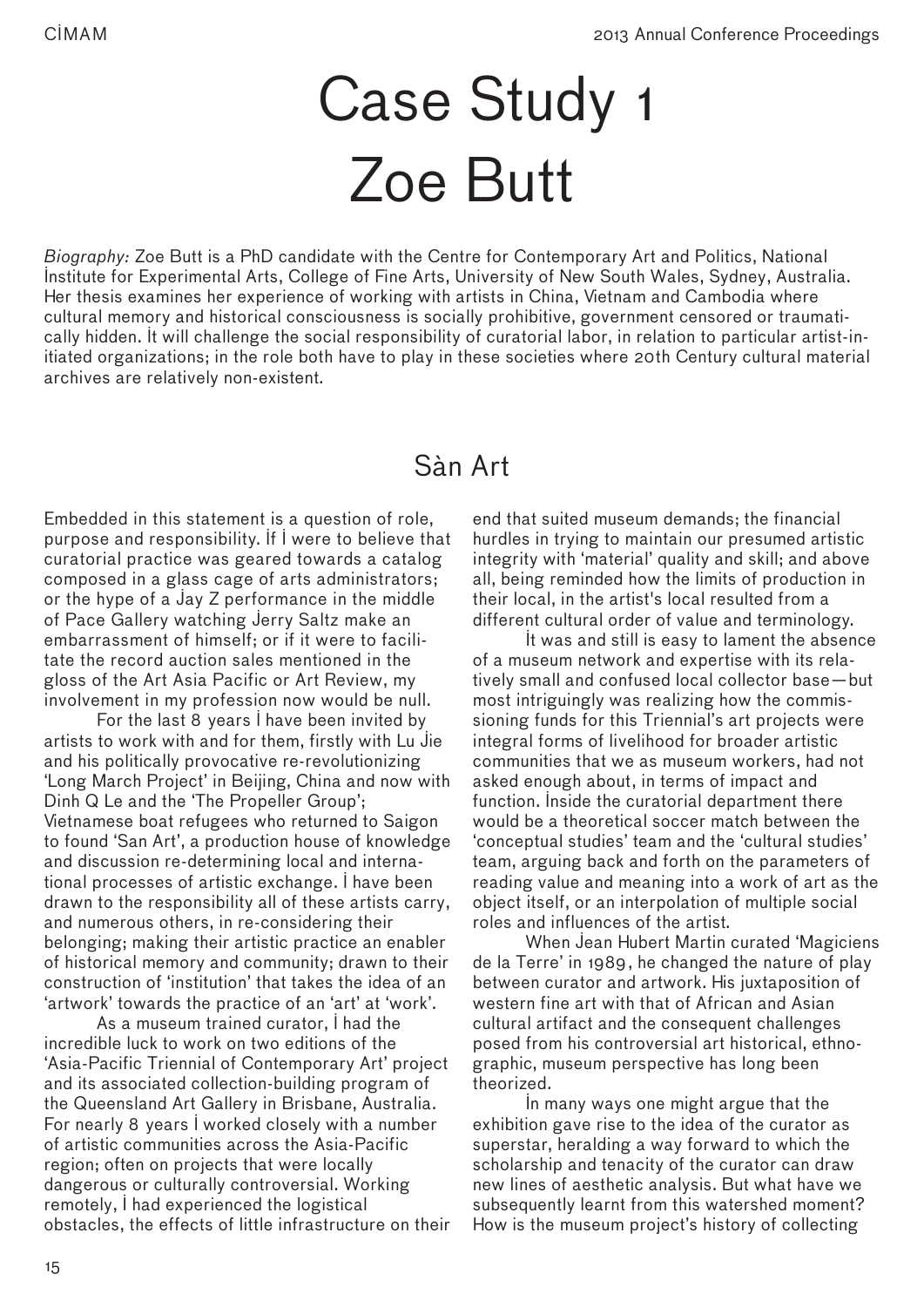static objects and ephemeral acts engaging with the phenomena of the 'lived 'archive in contexts where active cultural dialog, rejuvenating historical awareness, is considered paramount; where the focus on exhibition making as a qualifier of artistic worthiness is made difficult by a lack of space, commercial usurpation, economic limits or strict government regulation. In contexts such as Vietnam, Cambodia, China or Singapore where such conditions are variable it is the artists who act as archeologists of their own past; where traditional objects of cultural function (ie. read ethnographic) are now inflected with contemporary narratives and values. Can we re-determine the methods and terms of value that we use to assess artistic significance in order to better embrace the mass migration flows and virtual connectivity of the 21st Century? In seeking to respond to the economic interdependence of the globe and its affect on artistic production, how are our museums approaching ideas of inclusivity within their expertise, collection building and associated discourse?

As I think Tania exemplifies in her 'Immigrant International' and other projects, believing in the very real and diverse experiences of social conflict and class alienation, challenging the capitalist desire for 'universality', likewise I also ask what do I believe in. In thinking of Tania's work, one area we definitely share in common is a belief in the socio-political responsibilities of artistic communities and collective action.

Artists are crucial exponents of society, whose labor provides critical introspection into the mechanization of our lives, our attitudes and assumptions. Their images matter: their messages matter; their presence as creative progressive markers of society matter. Within political restriction, I am stunned by the level of historical excavation, collecting, analysis and near journalistic investigative processes that are undertaken by artists in the production of their work, particularly in residual colonial contexts, where their juxtaposition of differing time and little known historical consequences cunningly challenge the production, categorization and value of 'culture' on a local and international platform.

Encouraging awareness of their 'mattering' on a local level, particularly in society's where contemporary culture is perceived as a visual threat to the messages of the State, such communities are best served by an interconnected, comparative and interdisciplinary set of cultural analysis. The roles of historians, ethnographers, publicists, social workers and teachers are here transferred to the self-taught translator, the fortune-teller, the acupuncturist and the monk. In places like South East Asia, where infrastructure supporting

contemporary art production as versed abroad is inconsistent and in certain places—non existent—it is the labor of the artist that arguably stands in as a kind of open source model for reminding a community of the interconnectivity of human action—its cause and affect.

At San Art in Ho Chi Minh City, the founders argue curatorial labor as crucial to the sustainability of their work—outlining their need of someone to write and talk about art, to give historical analysis and comparison, to facilitate and introduce an international network to the local art scene; to be a soundboard for local artists seeking critical feedback to their ideas; to be a cataloguer of their collecting of historical artifacts (which includes their amassing of the fake and the dubious); to assist in their documentation of little known interdisciplinary histories; their delivering of critical artistic discourse and brainstorming strategies of dealing with government restriction.

The Western need to categorize the labor and product of creative collaborations as that of an artist or a curator is in a curious state of flux with artist/curator/intellectual collectives like Ruangrupa in Indonesia; SaSa Art Projects in Cambodia; Green Papaya in The Philippines, Raqs Media Collective in India, Total Art Studio in China; Gallery LOOP in Korea; AIT in Japan and San Art in Vietnam… to name but a few…. These are potent examples of where artists collaborate in the making of their work with a cross-range of interdisciplinary motivators to engage their communities. It is within such contexts that the practice of collaboration is considered a medium unto itself; where the role of interpretation, typically that of the curator, is a mechanism inside an artwork's production as opposed to a practice taking place in an object's aftermath. In places such as Vietnam, the curator must carefully weigh the stage of an artwork for the way it is communicated to a public affects how the work is valued and understood.

In order to un-pack this discussion of 'the new dynamic between curator and artwork' a bit more, I would like to share a few scenarios and anecdotes of the context I currently live and work:

In 2011, Dinh Q Le, asked me to curate his exhibition 'Erasure' commissioned by the Sherman Contemporary Art Foundation, Sydney, Australia. As he is the co-founder and Chairman of San Art and I am the Executive Director of his organization. this artwork and exhibition was seen by Dinh as a unique opportunity to utilize and publicize his collection of over 180kg of pre-1975 black and white photographs from Southern Vietnam that were dramatically left behind by those who fled Vietnam as boat refugees in the face of Communist persecution. This archive is arguably the first and only archive of its kind in the world. This artwork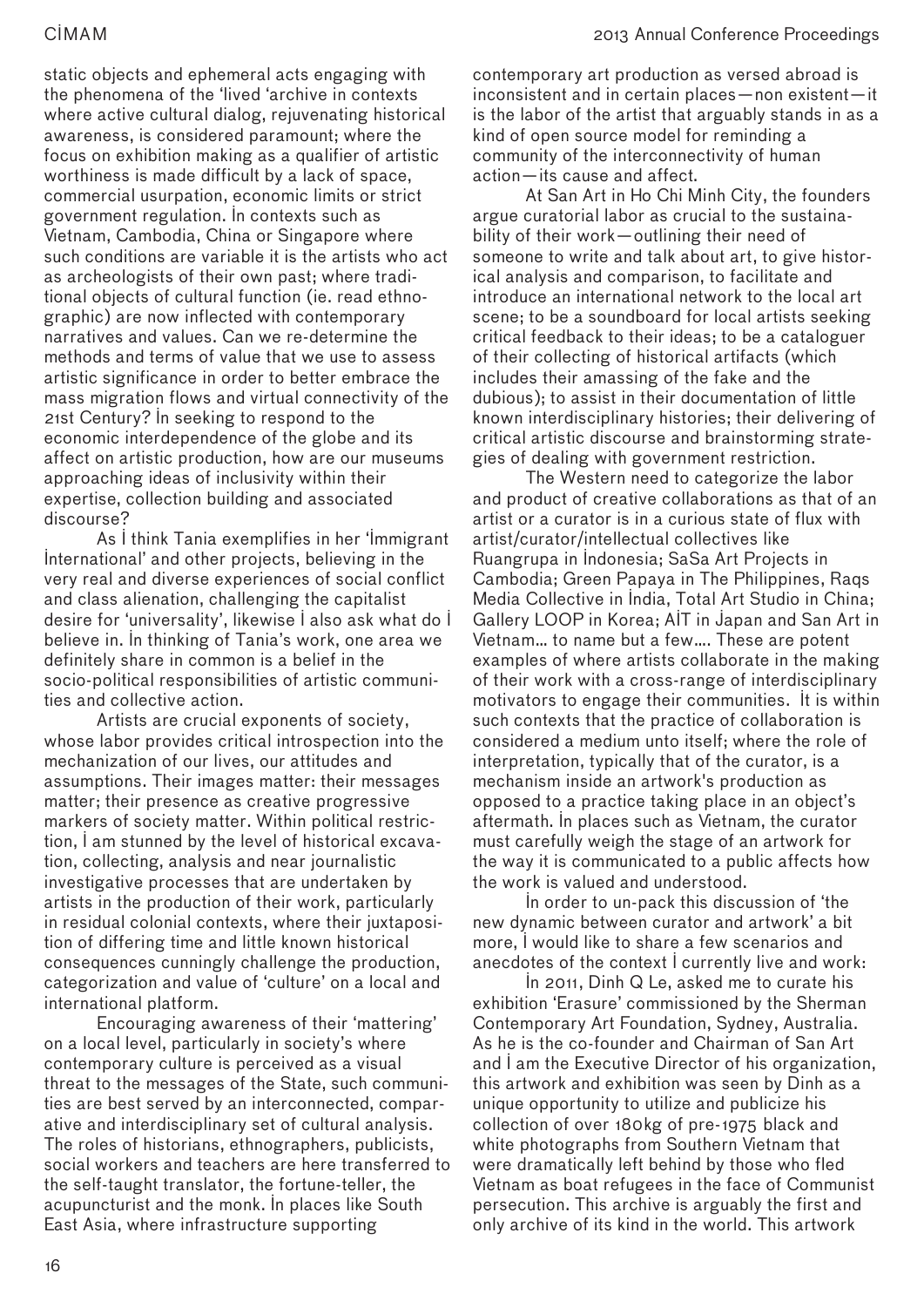was also an excellent opportunity to increase exposure of San Art by arranging for it to be a co-organizer of his exhibition, thus the promotion of 'Erasure' plugged the need for the listening and visiting arts community to consider their support for you have to understand there is no financial assistance for the arts in Vietnam. All of San Art's funding comes from international sources.

The content of 'Erasure'—its subject and material engaging the complex 20th and 21st Century determinations of arrival and departure through the prism of colonial conquest; refugee and asylum seeker—is regrettably not permitted for public display by the Vietnamese government to this day. Its online presence continues to be a joint effort between myself, and Dinh Q Le. The key sponsors of 'Erasure' subsequently became San Art's first private supporters towards our infrastructural costs. Inspired by the work of Dinh Q Le and his commitment to making his artistic practice a launch pad for building his local artistic community, these private collectors are pioneers for their signing of an agreement with San Art in return for curatorial consultation on the growth of their South East Asian art collection.

Another anecdote: In 2010, during a television interview, a local reporter asked what my role was at San Art. 'I am a curator and currently Director of San Art.... I work with artists, write about art, 'create projects'. She looked at me quizzically, with one eyebrow raised 'Curator?.... oh you mean you are the stylist! I see!'. Later that same year I finally got the guts to confront a journalist on the rampant plagiarism of my press releases across Vietnamese media, frustrated with the way my writing was cut, paste and declared the efforts of someone else. In justification of her own actions, she quipped 'But why should I re-write something that has already been so beautifully written? I have no knowledge about these artworks and so can only cut and paste what you give me!'

In the Vietnamese language there is no standardized word for 'curator'. The word to this day is highly contested within the arts community. One local 'curator' terms it 'giam tuyen' which is a sino-vietnamese word, which literally translates as the one who is in control and organizes. The role of a 'curator' in the local art world appeared in the early 2000s. In Vietnam, the idea of 'art' (my thuat) is highly guarded by the Ministry of Culture, Sport and Tourism, which predominantly focuses on the mode of beauty experienced as entertainment. Couple this perception with a government suspicious of anyone practicing critical thinking, it is no wonder that fashion and music and luxury brands are the key determinant of what commands the visual cultural landscape in Vietnam. The role of discourse, the relationship between literature and

society and history, is one of the most highly guarded cultural practices in Vietnam. Consequently understanding that curators can write artworks into history is not at all understood or perceived as a necessity. Stylists rule the roost. The issue of copyright is of increasing sensitivity within the commercial world here. An artist wishing to exhibit their re-appropriation of a 1960s film epic, without the permission of the author, is not permitted. Understanding the difference between appropriation and copyright infringement is not understood.

In February this year, I curated a solo show of a local artist and friend Phan Quang. As a frustrated photographic journalist who became disillusioned with the propaganda landscape of Vietnamese press, Phan Quang's art is a cynically humorous perspective on the social contradictions of contemporary Vietnam. In the prior months leading up to this exhibition, in knowing that the content of his art would be considered politically provocative, he and I took great pains to write about his work from multiple angles. The exhibition license submitted to the Vietnamese Ministry of Culture, Sport and Tourism was deliberately vague and highly personal, with next to no analysis of each work. The press release for international audiences was considerably different, providing much more information on context and motive. An essay was commissioned for the show by UCLA Professor Nguyen-Vo Thu-Huong, which positioned this artist's work not only within the structures of a global art history, but also within the social landscape reflecting constructs of nationhood in contemporary Vietnam. Our website could only promote the text that was provided to the local authorities. Phan Quang and I jointly decided not to make public two photographs in the series, understanding their content too literal a critique of social issues sensitive to the Vietnamese government.

Upon submitting the exhibition license, six meetings took place between San Art and the Ministry of Culture, Sport and Tourism, including their lackeys, the Cultural Police. They were concerned that the general public would be offended by the image of humans within cages ordinarily holding the fowl that would be found on their kitchen table for dinner. One official even asked 'Where is the soul in this work?', to which Dinh Q Le found himself sharing the advent of 'relational aesthetics' and the impact of conceptual thinking in art (and I'm talking to 'cultural police'). This same official asked if he could return at a later date to learn more about contemporary art. San Art, as a result of these seeming positive interactions, were disappointed, but not surprised, to receive license with censorship of 8 of the 10 works for exhibition a day before the opening.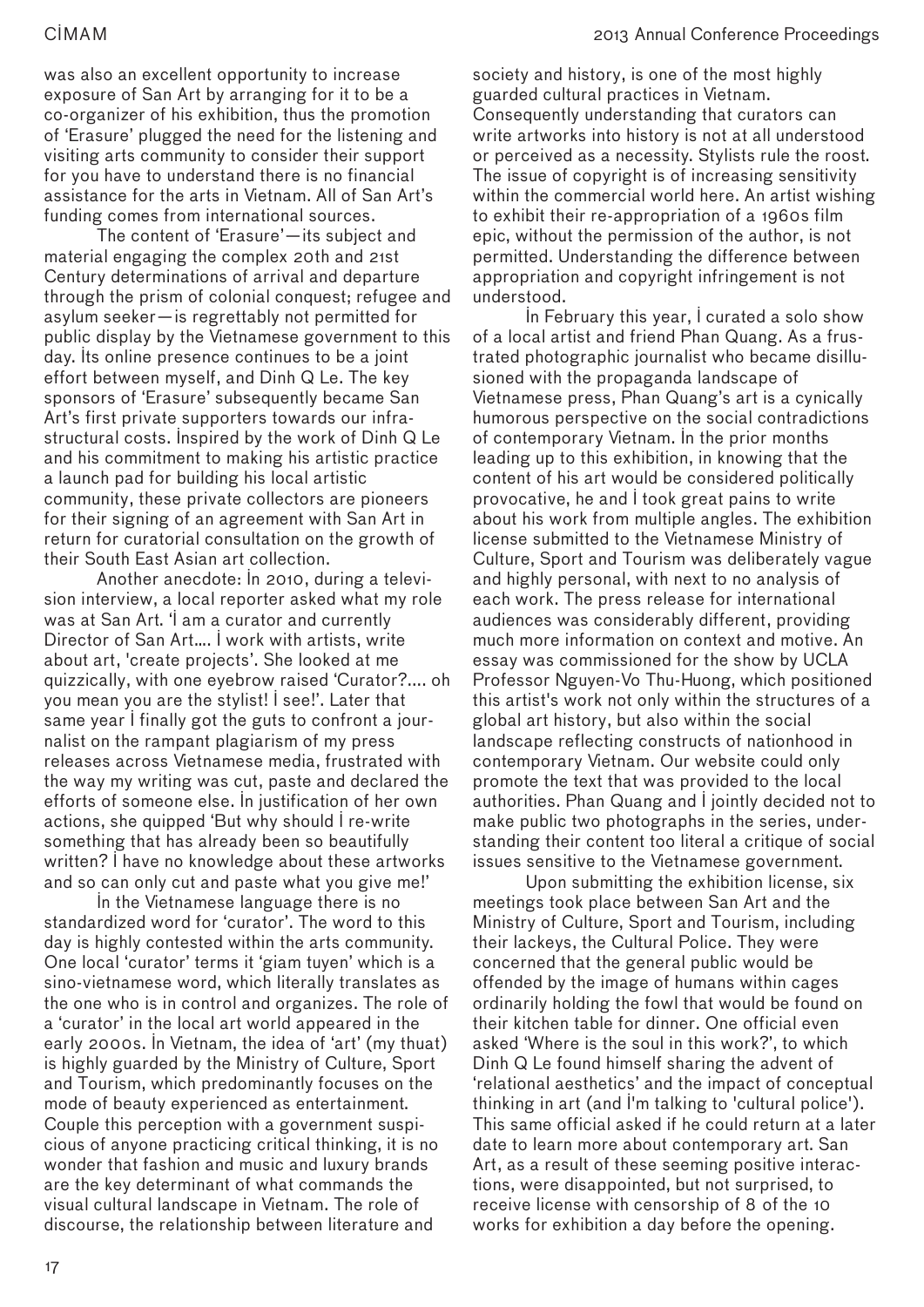Despite this, San Art went ahead and installed the exhibition, taking photographs of the show as it should be experienced and then 2 hours before the exhibition opening, took the restricted works off the wall with a sign in each place stating 'Not allowed for exhibition'.

We also placed a copy of the government license at the entrance of the gallery (a document rarely seen by artists and the local community).

The opening was a hit. TV crews, film celebrities and an intergenerational audience turned up not at all surprised by the censorship. Many cooed over the outside bamboo installation—funnily enough the government did not want any representation of the cage showing people inside them but it was considered appropriate to place the visiting audience under one.

San Art was visited the next week by the Cultural Police, who were displeased with the signs that had been placed beneath each work. We argued that as a business we had a right to communicate to our customers what had occurred to the 'product' they had been waiting to see. They were particularly irritated to see that a government magazine Vietnam Heritage Fashion'-the in-flight magazine for Vietnam Airlines—had given the exhibition full page spread with reproduction of all the censored photographs. They left threatening 'We have enough to shut you down'.

Engaging the aesthetic merits of the work during a public discussion between the artist and a fellow journalist it was again obvious that the social context of its censorship meant that very few were willing to engage. The senior journalist lamented the younger generations lack of will to know their past, admitting that he has trouble understanding Phan Quang's work for to him, it lacked any kind of beauty. He preferred to argue how the work reflected Vietnam's contemporary dilemmas of urbanization, saying that it pointed to a social anxiety that few were wont to discuss. As a small side note here—Recent text books that attempt to chart the interplay between local, diasporic and international artistic production in Vietnam (written by journalists) went about categorizing Vietnamese art along western lines of Pop, Abstract Expressionism and so on. In Vietnamese universities the art history curricula stops at c. 1954, visual and textual resources on contemporary culture are null; foreigners and Viet Kieu are not found as university faculty due to dismal salary rates and too much red tape to install lectureship exchange.

In late May, the director and trustees of a prominent museum based between New York and Hong Kong visited San Art. At this time, one photograph of Phan Quang was on view in our upstairs gallery. I walked them through the gallery, explaining various works. Very few eyes were

raised with the photograph of Phan Quang. At the end of their tour, the Director asked about the impact of government restriction on artistic production. I began to explain the production and consequence of Phan Quang's exhibition. Three collectors subsequently bought several of his photographs—one of them buying out an entire edition (the whole show).

Where do you draw the curatorial line in strategy between organizational-censorship and official restriction of an artwork? If artistic sustainability depends on a supportive community, how can we communicate our concerns if our tongues and pens are blocked? How can artworks be included that challenge the idea of a global art history if our artists and writers cannot be honest in their desired networks of knowledge (media; universities; publishing)? Can one argue that the social impact of a work of art is the determining value of its significance as opposed to its aesthetic merits?

Such questions have been forever present over the last 8 years of living in residual socialist contexts thirsty for capitalistic venture, working under the paranoid eye of the authorities. The greatest dilemma has been balancing the terminologies of reference and value of an artwork between local and international audiences and understanding that it is entirely my duty as 'curator' to mediate and facilitate that divide. Where the plastic arts or traditional art forms may dominate the local expectation of ideas of beauty in the local; it is the evocation of social realities that wets the appetite of the international. Where academia struggles towards a framework of a global art history; some biennale boards still label artwork of first nation peoples as 'ethnographic'.

In conclusion, artistic practice today could be considered an institution unto its own - an interdisciplinary employment of interrogative enquiry motivated ultimately by a belief in art as critical forum for social progress, fundamentally influenced by the conflicts of history; by a social need for community; by enforced or voluntary forms of movement as activist, refugee, immigrant, or victim. An artistic practice that commits itself to the building of historical consciousness is an interpretative collaborative process, where engaged curatorial labor is socially dynamic, facilitatory and affective. In Vietnam, the stereotypical role of curator as theatrical script maker in retrospect shifts to the seat of something akin to an international film producer—as commissioner; funder; interpreter; conceptual motivator; networker; political strategist—particularly as cultural infrastructure synonymous with the West is non existent on a local level. Here, the concept of a critic, curator, historian, publicist, collector and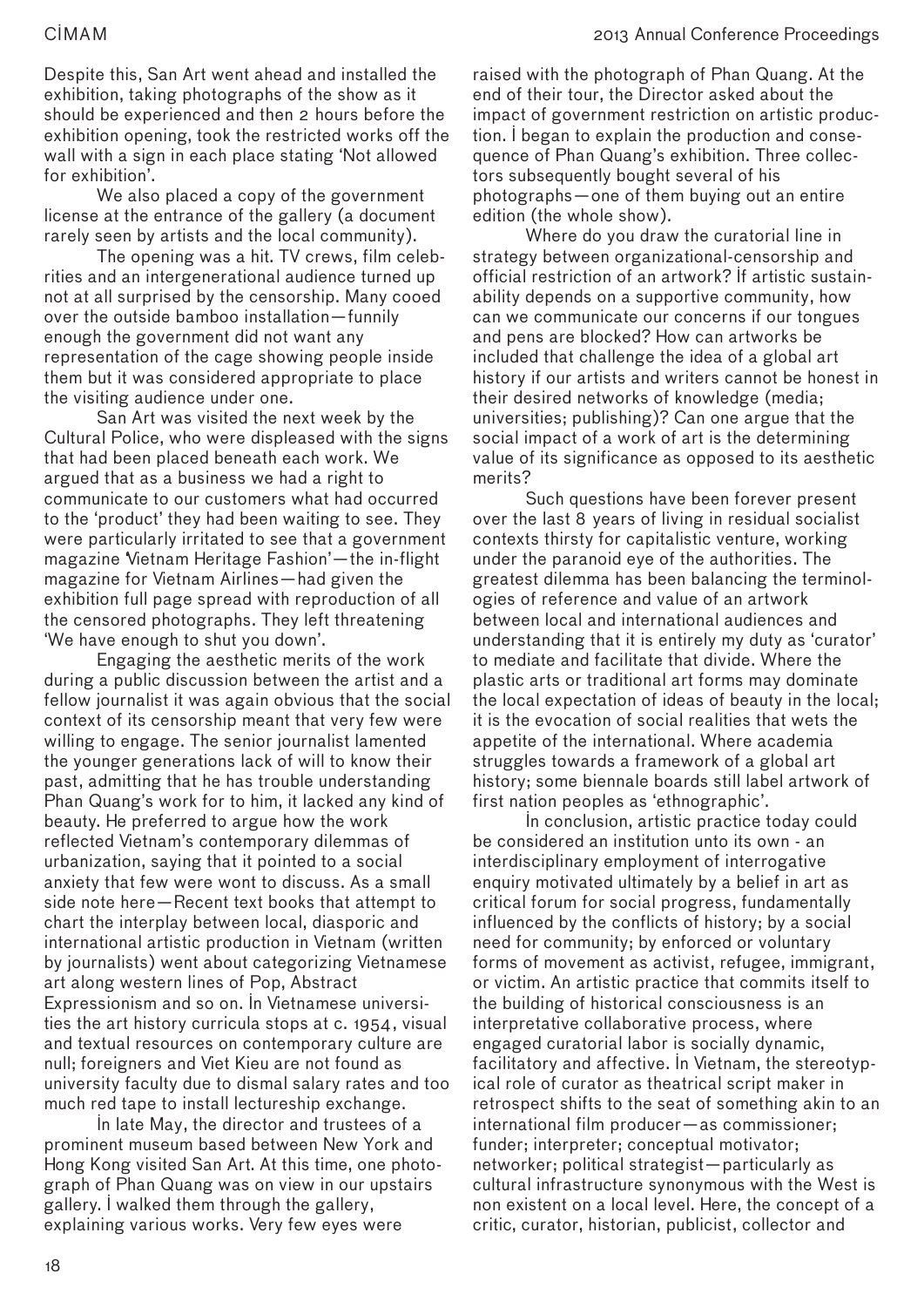philanthropist are little understood; museums are for hire and tourism exacerbates an understanding of art as utter consumption.

In this context, the relationship between curatorial skill and artwork shifts for the purpose of art making is less about contributing to a presumed art historical discipline as it is to building collective cultural memory. At San Art in Vietnam, founded by artists in Ho Chi Minh City, where government officials are descendants of a propagandist regime, there is an urgent need for the practice of art and culture to be interdisciplinary and interpretable to a broad social platform in order to build and sustain a relationship to history that is critical and proactive. This desire for artistic practice to be socially relevant and substantive, suggests the artwork itself is, while critically still a set of aesthetic enquiries, is a highly sensitive 'document', translated as it is produced, conjuring a specific interpolation at times socially dangerous or culturally taboo in the local, while in others, an exoticised phenomena abroad. Friends, colleagues, acquaintances:

Allow me to inaugurate my presentation with a Carioca anecdote—we aren't just gathered anywhere, after all, but in a very particular and peculiar place, at a very particular and peculiar time, and I consider it to be one of the fundamental tenets of curatorial practice, indeed of curatorial ethics as such, that it should always be maximally aware of its surroundings, of its 'situatedness', its place of anchorage in space as well as time; it should always start from, and end with, the hereand-now—in this case, Rio de Janeiro 2013. And in this sense, I admit I am rather suspicious of the casually cosmopolitan.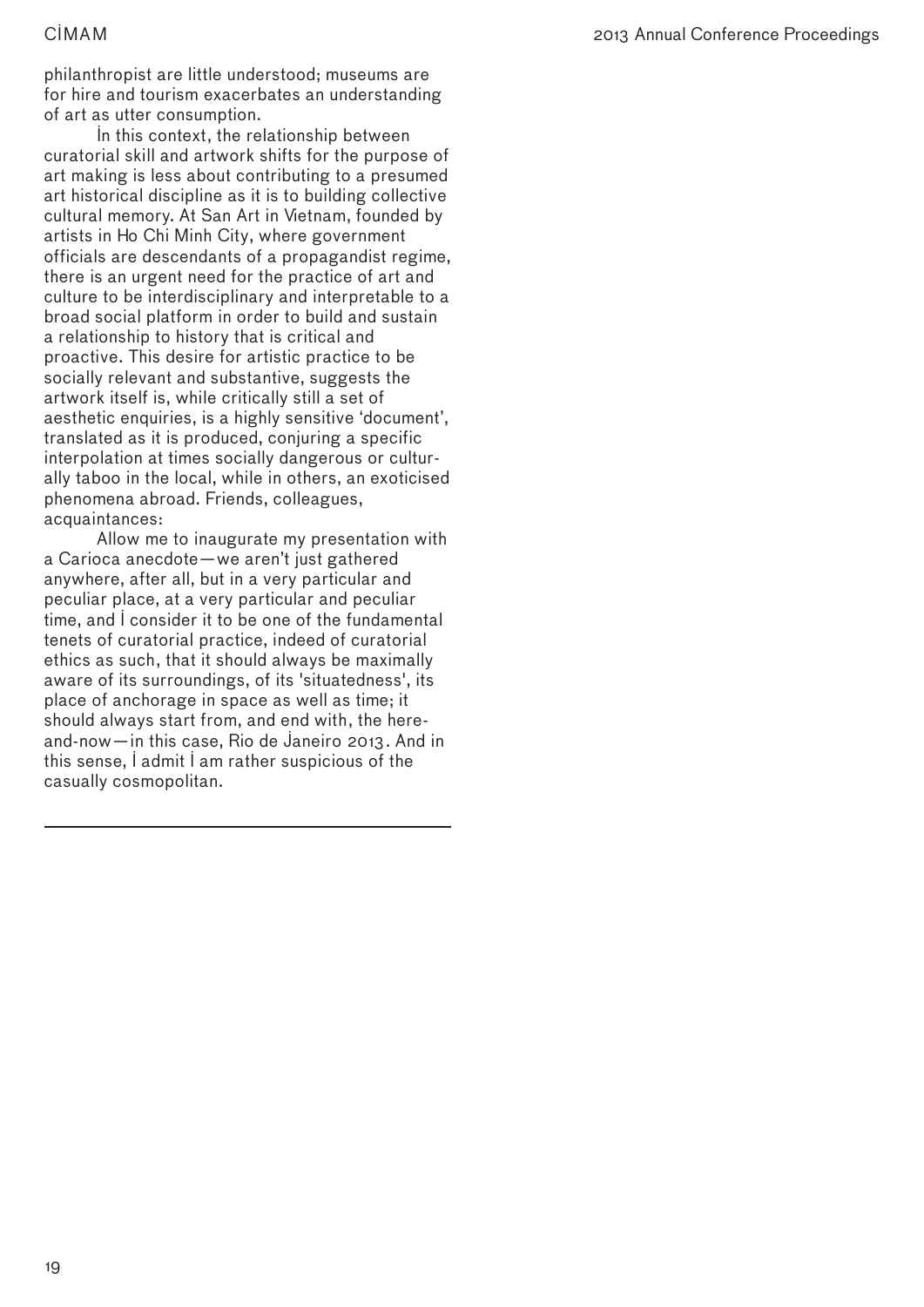# Case Study 2 Dieter Roelstraete

*Biography:* Dieter Roelstraete is the Manilow Senior Curator at the Museum of Contemporary Art Chicago, where he is currently preparing his first group exhibition *The Way of the Shovel: On the Archaeological Imaginary in Art*. From 2003 until 2011, he was a curator at the Antwerp museum of contemporary art MuHKA, where he organized exhibitions of Chantal Akerman (2012), Liam Gillick & Lawrence Weiner (2011), and thematic group shows focusing on contemporary art from Vancouver (*Intertidal*, 2005) and Rio de Janeiro (*A Rua*, 2011), as well as projects such as *Emotion Pictures* (2005), *Academy: Learning from Art* (2006), *The Order of Things* (2008). A philosopher by training, former editor of Afterall journal and co-founder of FR David, Roelstraete has published extensively on contemporary art and culture in numerous catalogues and journals such as A Prior Magazine, Artforum, e-flux journal, Frieze, Mousse Magazine and Texte zur Kunst.

## In Memoriam Allan Sekula: Rio de Janeiro, August 2013

Friends, colleagues, acquaintances:

Allow me to inaugurate my presentation with a Carioca anecdote—we aren't just gathered anywhere, after all, but in a very particular and peculiar place, at a very particular and peculiar time, and I consider it to be one of the fundamental tenets of curatorial practice, indeed of curatorial ethics as such, that it should always be maximally aware of its surroundings, of its 'situatedness', its place of anchorage in space as well as time; it should always start from, and end with, the here-and-now—in this case, Rio de Janeiro 2013. And in this sense, I admit I am rather suspicious of the casually cosmopolitan rhetoric of globalization that is such a powerful feature of contemporary curating, as well as of contemporary art production in general—instead, I am much more interested in being local, parochial, provincial, in what has been referred to, in architectural circles, as a type of "critical regionalism."

I am saying all this because I believe that curatorial practice does not merely involve caring for artworks and conversing with artists, but it also involves responding to, and absorbing or immersing oneself in, particular contexts, and reimagining or reconstructing particular situations.

Correspondingly, the curatorial business of building a collection, for instance (to name but one exemplary aspect of the profession), must expand its notion from that of accumulating, amassing and assembling two and three— dimensional objects to also incorporate the collecting of contexts and situations—a museum collection is always also a collection of contexts and situations, of historical moments and memories, and in essence of the relations among all these forces.

In fact, a museum collection is a collection of such exact relations—simply put, a network, the central node of which is this or that particular museum's idea of art. Moreover, in the current economic climate of increasing financial challenges to both publicly and privately funded museums, it is also perhaps advisable for any museum to shift its focus in part from the collecting of unaffordable objects to the archiving of much affordable entities such as ideas. The museum not just as a space for. but also a repository of, ideas in other words—a point to which I will be returning later in this presentation.

Let us go back to my Carioca anecdote, which really is a case study of sorts. As it so happens, I have been very fortunate for having been able to visit Rio de Janeiro on a number of occasions now, and I count myself lucky for having had the opportunity to get to know the Rio de Janeiro art scene (or at least certain parts of it) like I did. This expertise and this experience, primarily revolves around an exhibition I organized at the Antwerp museum of contemporary art MuHKA in the fall of 2011 titled "A Rua", a group show conceived as a survey of contemporary Carioca art as seen through the thematic prism of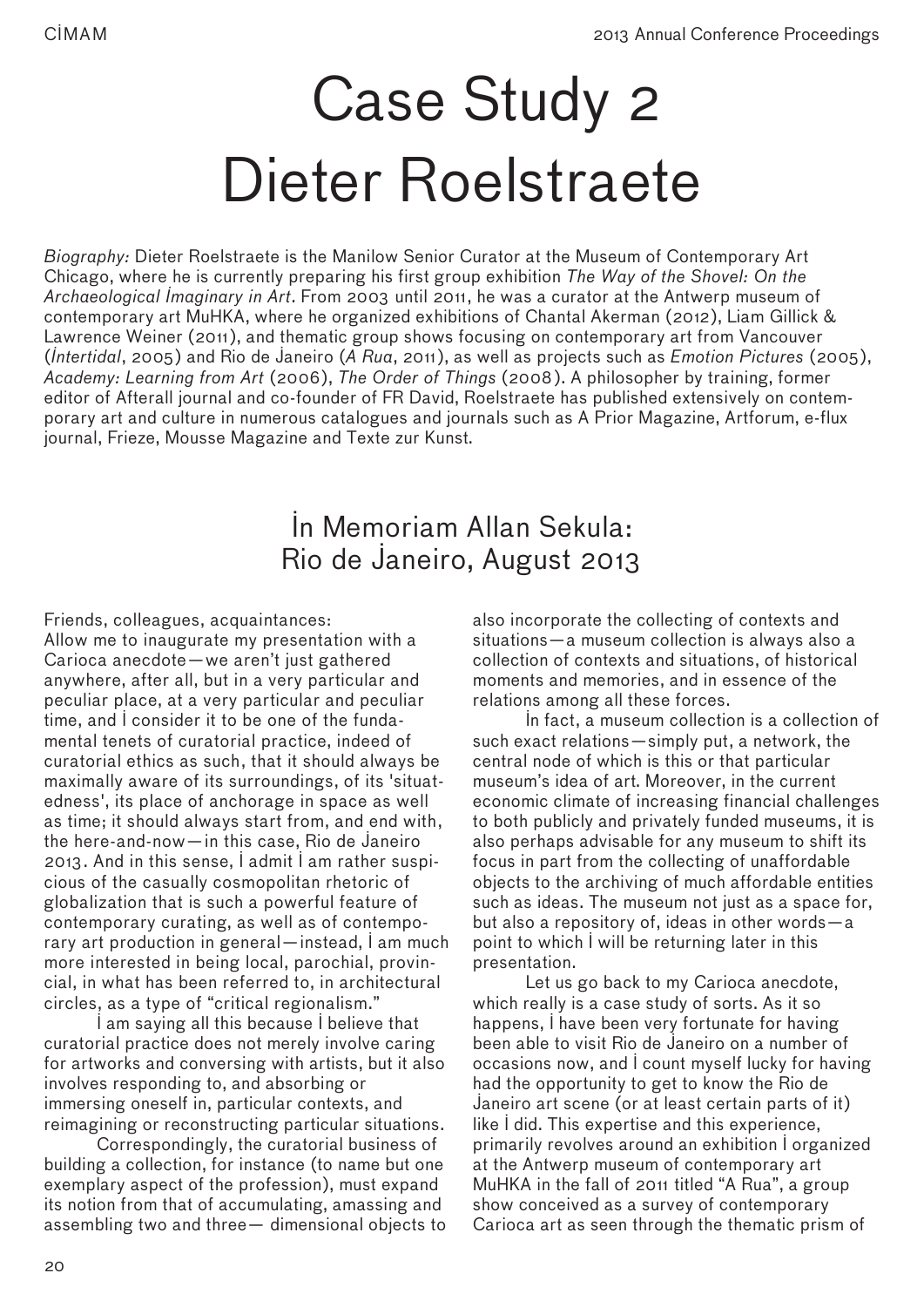the street, i.e. of street life (IMAGE).

This exhibition had been years in the making—its basic premise actually took shape in a series of conversations, first initiated in 2004, with Paulo Herkenhoff, whom I got to know through my former colleague, MuHKA director Bart De Baere—and included the work of many artists whose name should be familiar to many of you (if only because we find ourselves gathered in their hometown), but my anecdote mainly concerns the work of one of the project's better known, marquee names, namely that of Ernesto Neto.

Ernesto was one of the first artists whom we reached out to when the A Rua project started to take shape, and there were many conversations, encounters, and meetings in the course of the project's two-year preparation period—yet somewhat characteristically, it wasn't until the proverbial last minute, maybe 36 hours before the show opened or so, that any of us, members of the curatorial and museum staff, actually knew (let alone understood) what Ernesto's contribution to the exhibition was going to consist of.

He had been allotted a large circular space at the far end of the museum, and this space stood empty until two days before the opening, with no one knowing what would take place in it (or if anything was going to take place in it at all). I vividly remember the anxiety felt by all at the museum when walking by this vast void—nobody really knew what was going to happen until the artist arrived. And of course when he did, the old magic happened (I am using these very words in the full awareness of their capacity to offend) and within a matter of hours, really, an artwork had emerged seemingly out of nowhere—that is to say, out of a plastic bag full of stuff that Ernesto had brought along with him on his trip as his only set of materials, his sole toolbox.

For me, this whole affair was a very instructive, enlightening experience, and I am really only interested in curating insofar as it allows me to learn things, to be taught and instructed, enriched—by artists as much as artworks, by contexts and moments as much as situations and events. Now what this particular circumstance taught me was first of all to always trust the artist to deliver the goods. This, in the meantime, has become the basic principle of my code of curatorial conduct—I know I was supposed to say certain things about the relationship between artist, artwork and curator here, but I can only really say one thing: that it is, in the end, a matter of trust and not a matter of contracts.

This does not have anything to do, I should add here, with the persistence of the romantiizing the perception of the artist as sole creative genius and source of art, or with fetishizing the artist's

creative act as some demiurgic decision; it is much more related to the fact that as a curator and museum and/or art "worker", I simply want to acknowledge that art inevitably starts with the artist.

Secondly, it taught me the importance of improvisation as an integral, essential element of both artistic and curatorial practice that has yet to be made into a stronger feature of institutional practice—institutions, also the very big ones (that is to say, especially the very big ones), must be made much more flexible; their architecture and infrastructure (both of the material and mental variety, of course) must be made much more supportive of, and conducive to, the very spirit of improvisation that is one of art's defining characteristics.

Because art has long ago ceased to be a mere matter of generating images and producing objects, and long since been transformed into a realm made up, in essence, of acts, actions, deeds, gestures and rumors, it is essential that the art museum, as the foremost memory bank in which the traces of this expanded realm are deposited, in turn becomes as flexible and open to improvisation, itself a site of improvisation even, as the new definition of art as such.

And I am saying all this in full awareness of the ambiguous charge of the very notion of flexibility of course; I know how strategically important a term it has become in the global neoliberal regime of precarious labor. But that is another matter, although obviously a closely related one.

In any case, to revert to my anecdote, it was just then, in allowing this to happen, in letting loose, in trusting and renouncing control, in creating space, that, first of all, the spirit of the street that is so essential to Carioca art practice in particular (but that I believe is in essence a crucial characteristic of many more contemporary art practices), was allowed to trickle into the museum—through which the museum as a social space was activated, animated, energized—and that the museum was in a sense able to forge a connection with the contemporary life-world, to become a kind of "street" itself. Here I want to insert a critical reflection concerning the optimal relationship between the museum and the contemporary life-world, as represented, in this particular case, by the "street."

As a curator and devoted museum person ( love museums, which is why I choose to work in them, for them—they are probably my favorite social or public spaces in any city or town—along with its parks and along with its cemeteries. I could expand on the similarities between museums and cemeteries here but I wisely won't—the only thing I want to emphasize is that they are quintessentially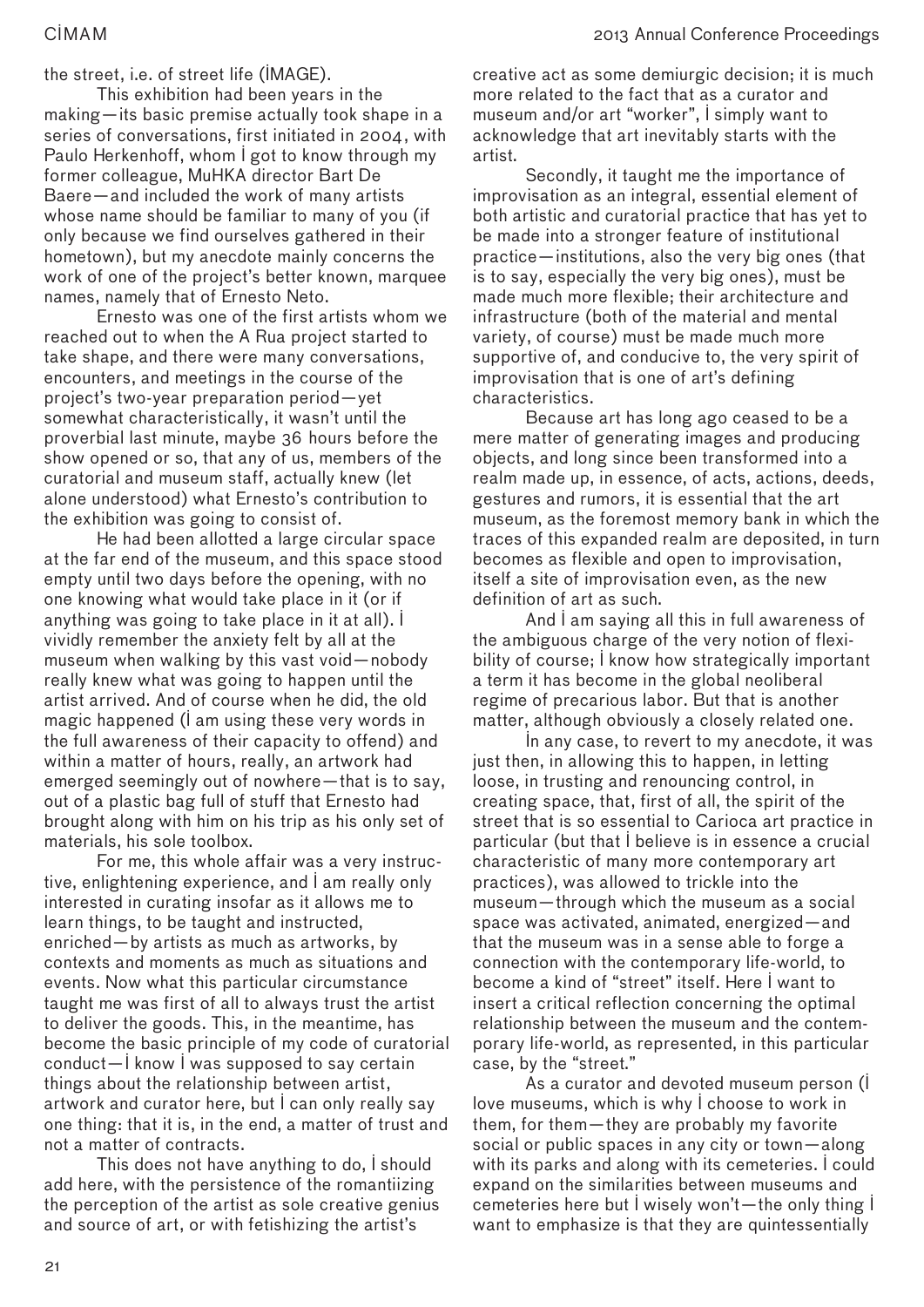public spaces away from the pressures of  $publicity$ ) — as a curator and museum person,  $i$  of course want the museum I work at or the exhibitions I organize to be well-attended and appreciated, I want them to be busy and lively, and in this sense I want them to be either extensions or reflections of the life that goes on outside the museum; but I also want them to be critical of the life that goes on outside the museum, I want them to be spaces that are in a sense the obverse of the world as it exists today outside the museum $-\dot{l}$  am still very much attached, in other words, to the notion of art as the negation, in essence, of everything that exists, because it is clear for all to see that what exists is, for an unacceptably large part, wrong, unjust, unethical, fucked up, if you pardon the expression.

So I believe it is important that the museum continues to be that space where the quintessentially modern idea of art as that wholly other (though not necessarily that holy other), "das ganz Andere", remain intact—and this may mean staging a world-picture that is in many ways the opposite of the world as we know it today. Obviously, this is becoming both more and more difficult to achieve in our present situation, and therefore also more and more important to strive for—this, I believe, is one of the main reasons art, and the spaces of art in particular, remain so important and urgent today: to continue to function and live as sites of difference (true difference, not the marketable kind) and dissent. In a sense, this is exactly why I think of art as a balancing act between what is increasingly called "social practice" and the older tradition of art as an essentially a-social practice—but that, as well, may be another story altogether.

For me, art is essentially the foremost medium available to men and women today to address the complexities of 21st century existence. The museum, therefore, should be the platform for the experimental articulation of the various ways in which these challenges are negotiated—it should certainly embrace complexity as a virtue, not a vice, thus not shy away from it as something that will scare away potential visitors or audiences.

I believe people actually seek out museums, and art spaces in general, to experience complexity in a world in which that quality is in fact becoming increasingly rare. (There are people who think there is plenty of complexity to be experienced in contemporary Hollywood cinema, and I do agree that modern image technology has produced a type of visual experience unprecedented in its sophistication and avant-garde aesthetic impact, but as anyone who has seen the most recent installment of the Die Hard series will confirm, the stories behind this barrage of superhuman visual intricacy are becoming simpler by the day: mind-numbing

stupidity posing, or masked, as complexity.)

This, too, I believe, is one of the primary challenges of today's collecting institutions—to try to somehow collect (archive, inventory, remember) this complexity, to draw it into the orbit of institutional practice and turn the museum into that particular micro-genre of public space in which this complexity can be cultivated, enhanced, experienced, shared—and it is of course blindingly obvious that the aforementioned ethos of improvisation is wholly central to the organization of such a space.

Indeed, looking back at it, I think that the most important exhibitions of the last twenty years have consisted exactly of attempts to freeze and suspend the sensation of such complexity in a curatorial construct; they have for the most part been exhibitions that looked and felt chaotic, excessive, messy, both seemingly and really confused and disordered—improvised, in short.

I believe some of the people who have organized these exhibitions are in the audience today. Anyway, it is a huge challenge, but I believe it is one that museums will have to address regardless: to become more chaotic, messier places, to self-consciously become both more confused and disordered—the programmatic embracing of confusion is a real sign of deep institutional intelligence. This, after all, is the sense in which we should understand the museum's claim to be a place of learning, a site of research: it is a place that should not merely teach, but above all also learn itself—primarily, or in the first instance, from artists.

Flexibilization, improvisation, innovation, mobility—words with an ambivalent charge in the world of global neoliberal politics, as I have pointed out, but they are nonetheless the very key components of much contemporary art practice that museums, as institutions that are far too often inflexible and immobile still, can learn to adopt and adapt to. It really is a little bit a matter of "learn or perish."

I want to conclude with a quick recap of my observation concerning trust. Curators and museums alike should of course not only always trust the artists they work with or the artworks they show; they should also always trust the audience, the public—above all by always believing it to be much more adventurous and intelligent than museums in particular are often ready to admit or willing to believe. Here again, we return to the curatorial virtue of complexity, which I now consider to be central to my current curatorial mandate at the Museum of Contemporary Art in Chicago, which is of course the product of a very different institutional culture—but audiences and publics, like art, I believe, are more or less the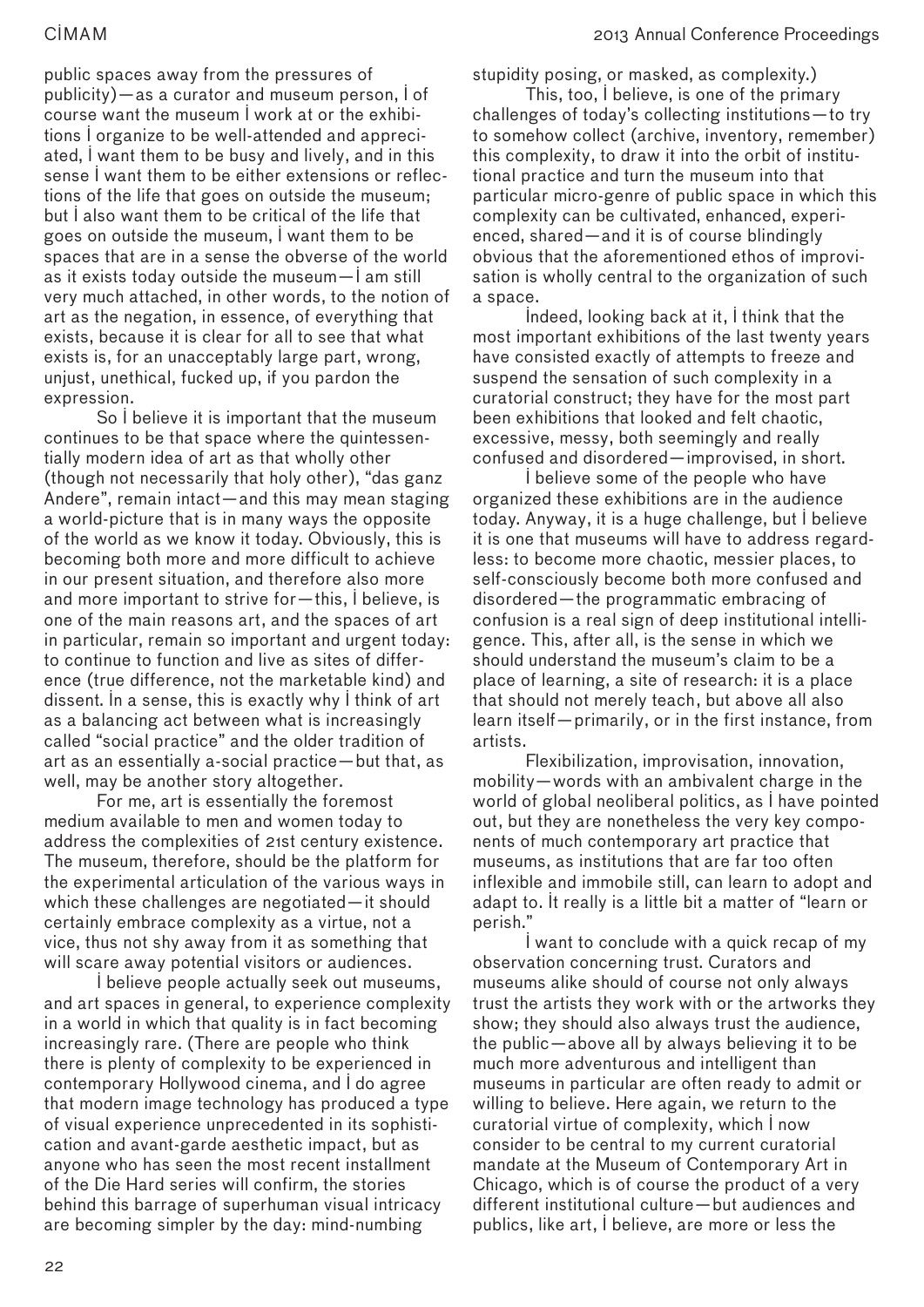same the world over.

They all know that when it comes to art, it is going to be complicated—and that idea of complexity, I believe, is what both the museum and the curatorial at large should continue to safeguard and guarantee.

Thank you for your patience and attention.

### Questions & Answers Zoe Butt and Dieter Roelstraete

Question Dieter Roelstraete: I have a question, actually for Zoe, which has to do with this notion of critical regionalism, critical provincialism, or critical parochialism even, which I kind of expanded a little bit in the introduction, which I now understand was much too long winded. But you said something quite interesting about new art initiatives emerging out of the Asian Pacific region and one of the features that you singled down as defining them was the blurring of professional boundaries between artists, curators, researchers, field workers of all kinds, professionals, from you know, from adjoining academic disciplines.

Do you consider this a kind of a phenomenon that appears to be quite unique, in a way, to the region? And would you, could you kind of expand a little bit about the genesis of that particular story, in a way? How that came to pass as one of the dominant modes in the region?

Zoe Butt: I guess first I could start with the conversation that I had in Indonesia back in April this year in one of this fantastic, dirty, very messy artist initiatives that is also a gallery, it's a studio, it's a library, it's a think tank, coffee house, bar. The founder was sitting on his couch lazily one afternoon and I spent four hours talking about the genesis of and he was talking about its influences and why it was important to start this collective of interdisciplinary thinking. And he is in the room and he is struggling to remember various musicians that he was worked with or very disparate scientists that perfected his work and he yields across the other side of the room, it's like: "Yoo, what was the name of that musicologist that was working in 1966?" and someone from the other corner of the room yells out the fact.

And this situation extended for the whole hour, of his forgetting facts, and he could just yell into the room and someone would respond. And that was an incredible flow of information that I could see was a ready daily experience for Ade. And I said to him: "wow, the amount of information that I just have received in the span of one hour

from having so much expertise at your finger tips is incredible" and he said "that's the very basis of Room Grouper".\*

And we went on then to… because he is an artist, he is a curator, he is a writer… and we also then went on to discuss other kinds of similar thinking other artist-run spaces in the region, of which Sàn Art is one also. And as a curator and non an artist, to come in, and I am thoroughly in awe of the amount of knowledge production that goes on in these sites and I think that the phenomena of this interdisciplinary access—it is quite prolific across the Asian region—and I would not say whether it's the same in America or Africa, but Asia is the place that I know reasonability well. And it is this knowledge production that I am fascinated with and I feel that museums are lacking in many ways actually. Because the interpretation of an artwork on a local level is inspired by so much more than just art history, in fact it is not actually inspired by art history at all. Because the indication of what an art history is on a local level across Asia is highly diverse, dynamic, confused, it is not something transparent. So therefore, this interdisciplinary need of interpretation comes because the very bases of what the artists are responding to, are not purely, or just art history.

Question Meghna Singh: Hi, this is for Zoe. Thank you so much for that presentation. So I have a question about Phan Quang. His photographs and of course a lot of them be conceived because, you know, counter-policing, you were not allowed to show them. But my question is, the only photograph we saw was the school children in the cage, and, so on your part, being the curator or the photographer, what kind of sense did you have towards the children who are being represented? Because, do they know that there will be photographs of them on the gallery wall? I mean, it is a common thing, which a lot of people have to deal with so, in one side you are talking about counter policing and on the other side, there are this people who are put in cages. And you as the curator, the artist, you have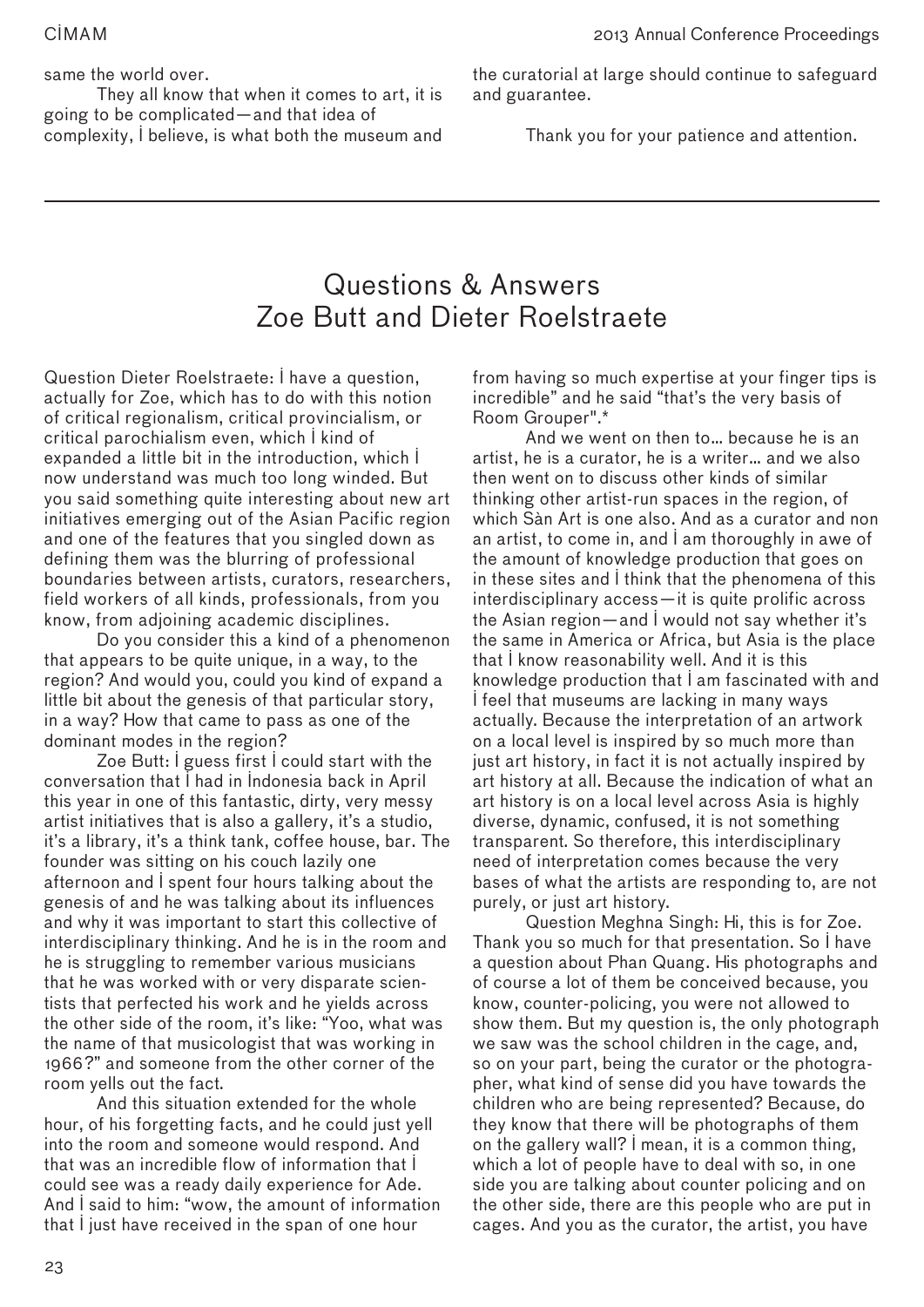the right to display them, you know, was their consent? Like do, do this people know that they were putting on the… [laughs] so yeah, my question was about representation and be sensitive to that.

Zoe Butt: That particular photograph I could not and did not made public, however it is the one that sold the most; it's sold out [laughs]. The idea of communicating to your subjects as to what exactly you are using them for, so whereas it is a photography piece, a film piece, your muse for a painting… communicating how culture works and what happens in terms of representation is not something that…. Phan Quang would not have gone to that school and he would not have taken a big cage and children would have jumped out excitedly and said "wow" and then he would have had children running and they would love the idea of having a photograph taken, they would not have considered the forward meaning of what that might mean in retrospect for this kids.

I mean, I have a really interesting case in Beijing working with Xu Zhen at Long March, I do not know if you are aware Xu Zhen he is a very prominent prankster in the Chinese contemporary art landscape and we worked on a project called "The Starving of Sudan" where he employed a Nigerian woman based in Guangzhou and asked her to place her three-year old in the middle of a room to re-enact Kevin Carter's photograph, that won him that…. What is the name of that photographic prize? … yeah, well I have a mind black, well Kevin Carter won a very prominent photographic prize, and he was re-enacting this whole stage and as gallery, curator, contracting this women to put her child in place for a performance that lasted, was supposed to last a month, six hours a day, in the middle of winter, in Beijing, is freezing and he is naked, and just with a little cloth around him.

And it created a huge conversation inside Long March, funnily enough the women in one end and the men in another, arguing whether or not this was permissible. I thought highly uncomfortable having a mother that over the child regularly, is like: "sit, don't move", and she was sitting on the site and then constant streams of Chinese public taking photographs. So I had numerous examples where I have been tested on how far to go as a gallerist, as a curator when you're commissioning subjects to be a part of an artistic project, how far do you go…. It is interesting because there was interest in taking this project of Xu Zhen to London; needless to say work-health and safety regulations would not allow it.

So one of the brilliant things I do find about working in Asia is—I talked to Tania earlier about how can we do exhibitions that put glass on the floor and there is not big issue—there are still

ethical concerns that are not hard enough and the question is then, what happens when this is taken into international stage cause if it they just relate the local, the debates would not appear, at all.

Question DO: Hi this is Didem Özbek from Istanbul. I have a question to you as well. I want to learn through your experience as the person in between the artist and the artist-run space. As a professional, what is the ideal for a person in your position both for the artist, for you as the professional director and the artist-run space, to like program, to communicate?

Zoe Butt: I would say right now for San Art my goal is to have a completely local interdisciplinary team who are mentored by artists—which is the board of the organization. And as a professional curator I am less inclined to focus on exhibition making and more inclined to focus on being knowledge links, producing the knowledge links so most of the programming I do at the moment is educational. I am moving more and more away from exhibition making because I feel the whole trend in history of exhibition making in Vietnam is not understood, it is not a value marker for an artistic practice.

And I think as the director right now I am much more interested in community, in creating networks, and building—this may sounds cliché - but building friendships. It is through friendships that in a lack of the supportive network, in a lack of finance, things can continue... and maintaining social activities such as talks, discussions, workshops, dinners… that is the kind of curatorial practice in my context that is absolutely essential.

Question ML: Maria Lind: Dieter this is for you, I would be curious to hear some example of how you perform improvisation, flexibility etc. in your current position?

Dieter Roelstraete: There's not many American colleagues in the audience today, actually just one. Well, first of all I should say that I chose actually to speak about my curatorial past, these projects, well certainly this project dated two years back because in a sense I have been in the Museum of Contemporary Art in Chicago for a year and a half which I realized is not enough to actually call it my institution home yet, and you know, one of the things I am looking to do there… I mean, it is not a fight but it is a challenge, I do kind a feel that I have some way of contributing to certain aspects of the institutional culture in an American museum. I mean I am not going to be naïve about the level of my impact.

You know, I am currently working with an artist, Goshka Macuga, Polish artist who is known for her institutionally specific work, you know she is someone you would invite and the first thing she would ask is the key studio archive, and the number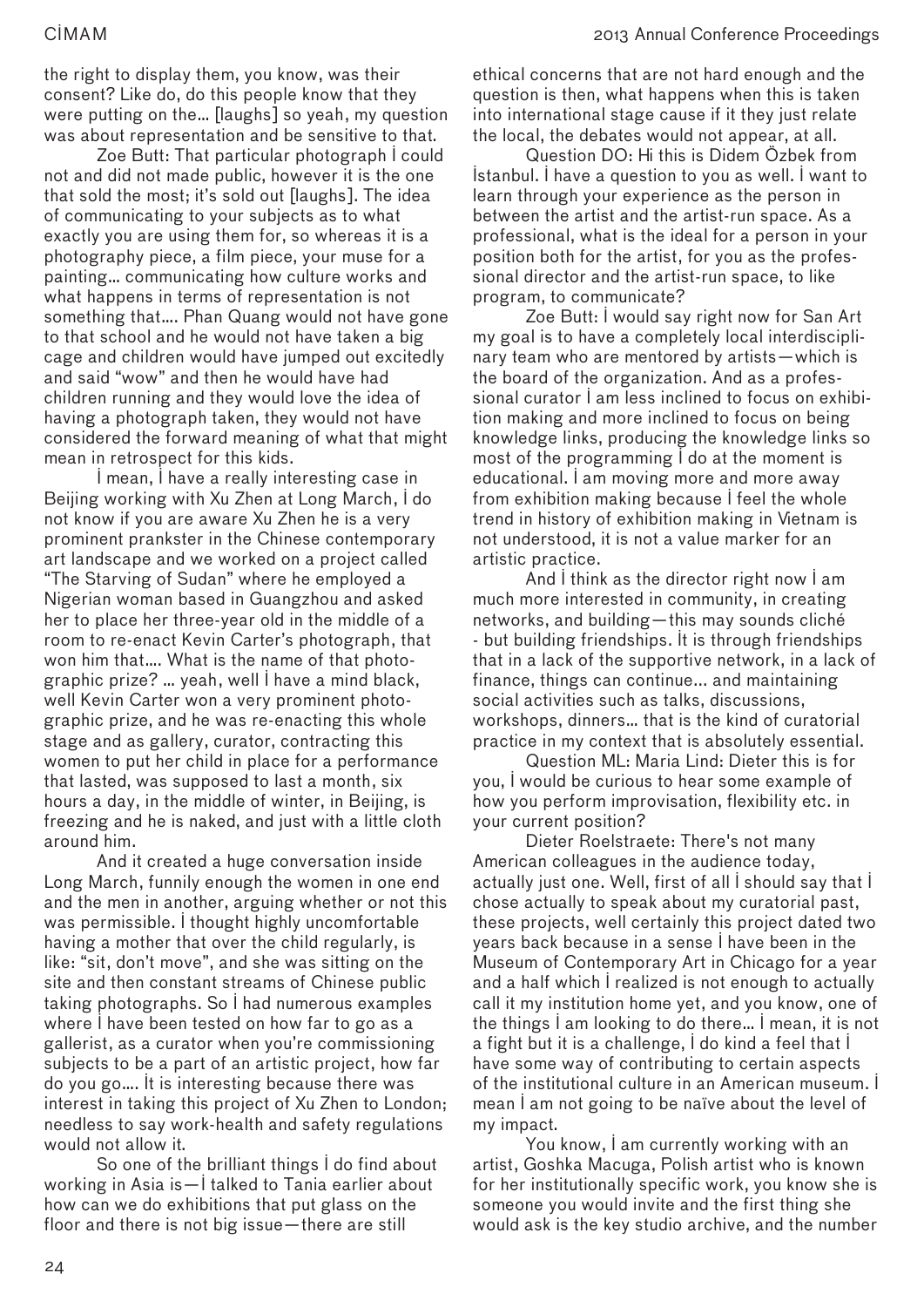to the safe, where all the institutions kind of less savory secrets are kept. And I have no way of knowing of course, how new this is to my new institutional environment but she is an artist who is known to produce work that very, kind of directly addresses political issues and political situations and political kind of questions.

And, you know, I was struck in fact, I was doing a show with her, and I was struck by the fact that my new, that this new world of mine, still has a great deal of resistance to this type of work that is so kind of directly political in it subject matter, not in its application, not in its intentions, but in its subject matter. You know, I was struck for the resistance that I felt in fact, not on the part of the institution or of the audience but you know, but just kind of the general impression that was made "oh really, that political are we going to go, that militant… is that what the museum should do?".

And in this sense, what I am interested in doing in this new position is kind of stretching, is kind of expanding the notions a little bit of possible and acceptable art practice for this kind of very established institutional context. Because of course, the museum of contemporary is big, you know is one of the biggest museums of its kind actually, focused on the collecting and exhibiting of contemporary art in the (United) States and so a major institution which I can't expect to be as flexible as I sometimes hope. But I think that curatorial work is there to kind of try to slowly, 'processually', insert proposals that really test the boundaries a little bit.

And I have to say that the show, my first exhibition at the MCA, was a show of Goshka's work which I was incredibly happy to see so well received in Chicago's very substantial artist community. So there was a real sense, I felt in that reception, there was a demand for those exercises in kind of stretching the boundaries of curatorial programming, museum programming.

And improvisation is… this Brazilian show (well not, not a Brazilian show at all) this Carioca show, this Rio de Janeiro show I did in the Museum of Contemporary art of Antwerp in 2011, I then already realized that there were few places in the world that would allowed this kind of a freedom to some of the artists involved.

And is hard to imagine the MET ever doing anything of the kind, you know ever trusting an artist to show up thirty six hours before the opening with a plastic bag full of things that probably would not make to pass the health and safety regulations… but I think it is still incredibly important for the Met and its survival to actually be able to also accommodate those important impulses in artistic practice. So I'm kind of here more to make a plea for improvisation as curatorial virtue than actually

report on its implementation already, so go and improvise!

Well first of all thank you for having ideas, because it is quite rare to have ideas so it is a real pleasure. And my question has totally to do with the same issue, flexibility, improvisation and your good irreverence towards the cannon. My question is, flexibility, improvisation and irreverence towards the canon can be a kind of action, a way of action for as you said, for embracing the complexity and expanding the borders but it can be also, exactly the same behavior can be present in actions that denial totally the complexity. So I am sure for you know that, is nothing knew what I am saying but I would like to listen a little bit more about that. Because flexibility, improvisation, etcetera is part of the dominant mode of subjectivation in a way. So how could you describe this difference please?

As I said, when you kind of hear these buzz words: flexibility, improvisation, mobility, malleability, adaptability…. everything that starts with this basically and you know if difference, so those are key terms to unlock the language of neoliberal economics. So many people, look at Boltanski is probably the most important one—have kind of traced the history of, or have traced the tragic scenario of how art really basically, or certain kind of parts of art rhetoric have paved the way of global acceptance of these modes of operating as economic, of this economic rationale.

Of course, this is something that I am also aware that, art has to be very… you know, of course, the art world has to be very conscious of its role as this test, as this laboratory of certain kind of new economic realities. And actually, what I think it is very interesting is that in the last of couple of years, the last five years, actually since the global financial crises of 2008 there have been a lot of exhibitions that have dealt with the crises, you know with the labor as a topic. So there is no shortage there of self-awareness in the art world really but you know, of course, many of these projects have taken place in smaller artist run centers, in kind of more independently operated venues and you know, very rarely in museums, in big museums that you know, that are a anxious about the complexity of the questions that are raised by addressing those various issues.

And so, maybe I wanted to add something that…. You know, mobility, malleability, I mean, all those things are also incredibly overrated. Mobility is, of course, produces its own kind immobilization, you know, everything is mobile, this computer and my phone and everything else and me, but you know, they always need to charge, they always need cables, that kind of, anchors to the world, you know. And I think that, you know, a mobility or stasis, and silence and quiet and actually dead, are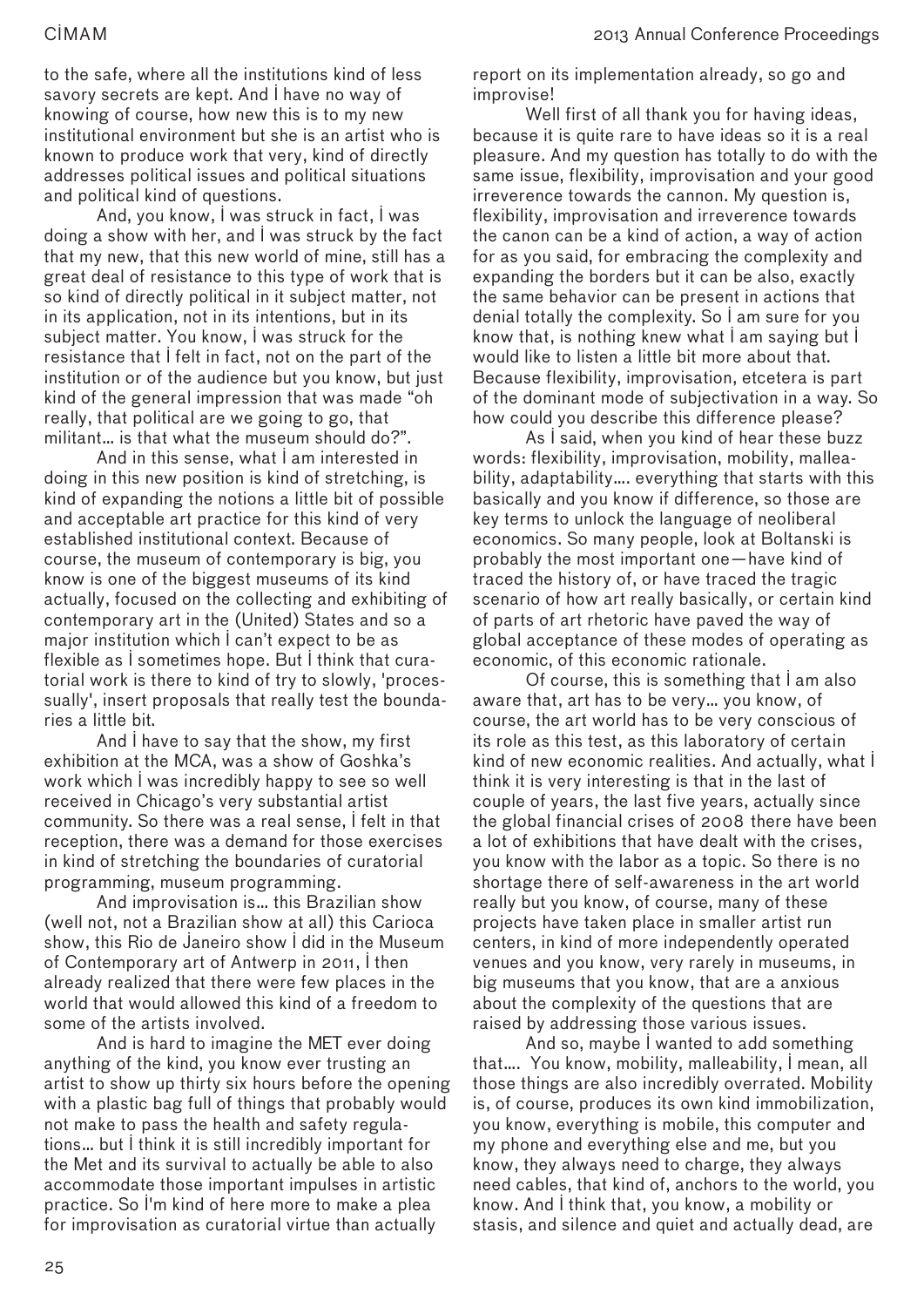also important characteristics of museum work.

And that's something I lost a little bit but when I talk about how the museums should reassemble life, but at the same time, also kind of not denied or ignore it really but oppose, or present a picture, an oppositional picture then of course, for me the most inspiring metaphor is that of the museum as a cemetery. Because it is the quietest and very often the nicest place that we know in contemporary cities and contemporary urban environments.

You know I've to other conferences where I said this before and it did went down well, so I might want to ask you to keep it secret… [laughs]. But mm. you know, so I think it is a kind of a matter of guarding the balance between the embrace of all these virtues of 21st century subjectivity while also being maximally aware of the extent to which they can be incredibly easily manipulated to work for the system that, you know, this museum is totally posing an alternative. So yeah, lots of work, lots of philosophy…

Question ZB: So my question is... this concept: is it possible for museums to go beyond producing exhibitions? If you believe in the collection of relations is the forward step for a museum, what kind of activities does it look like?

Dieter Roelstraete: Maybe I'll answer just by way of a little proposal for a task case. You know, many museums facing very grim financial prospects that mean that you know, one of the things that need to go out of the window is exhibition programming. So, you know, worrying about over- production of exhibitions may perhaps be no longer very necessary. And you know, I think that there is just too much, of course going on, we all know, you know, the art market, art fairs, biennials and all that. And what this has done, what this kind of economic downturn has done in many museological contexts is it has basically forced museums to look back into their history.

You know, we do not have a million dollars for this Olafur Eliasson show that I wanted to do all my life so instead let's look at what happens in the museums in 1973 or in 1988 or whatever happens to be the fancy. And that in particular raises the challenge of producing still exciting visual experiences, which I think is an important part of what we do. So this is the museum as the repository of historical relations and spatial relations and how you actually make that visible. Some museums, and the Van Abbe is a good example, I think, have made major steps towards this exact kind of project of a very dynamic mapping of their own history, which allows some kind of activation that was not always associated with the very notion of collection, because always it always sounded so dusty and dead.

Question ZB: I quite like your idea, like this idea of collecting relations because I find that this is the context of Asia. It is a cultural context, there are memory is built according to your relationship to someone or an experience you had in the past. What concerns me about museum building in Asia is that they are copying the West very much, in the development of their departments, in their acquisition, collection policies… and I wonder how much openness can be found in Singapore and Hong Kong right now, and plus in Hong King, the National Gallery Singapore, SAM in Singapore, and you think about how are programs going to be created and different kinds of collections going to be supported to mirror the context where we are, so I found your idea was quite interesting.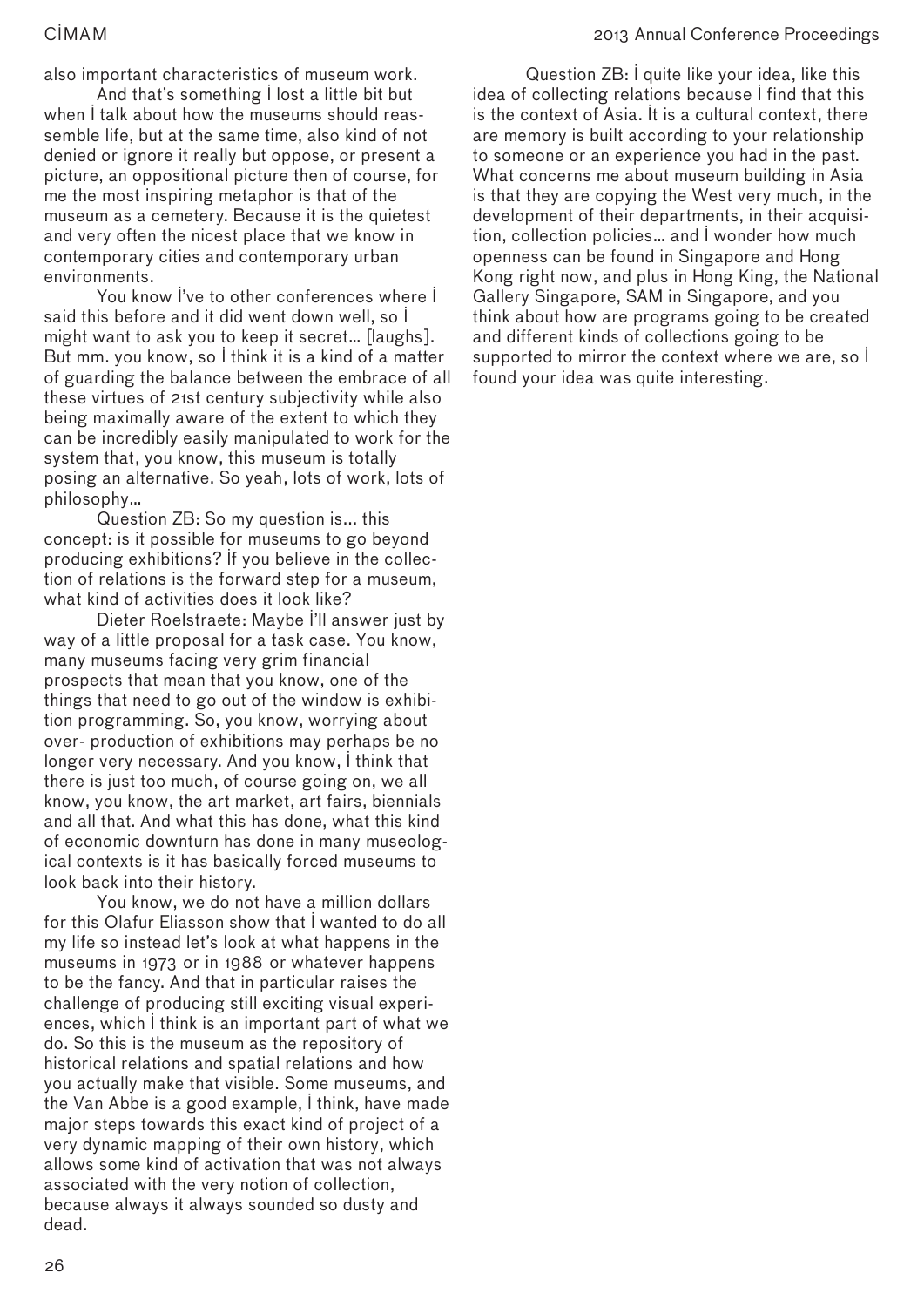# Tuesday 13 August 2013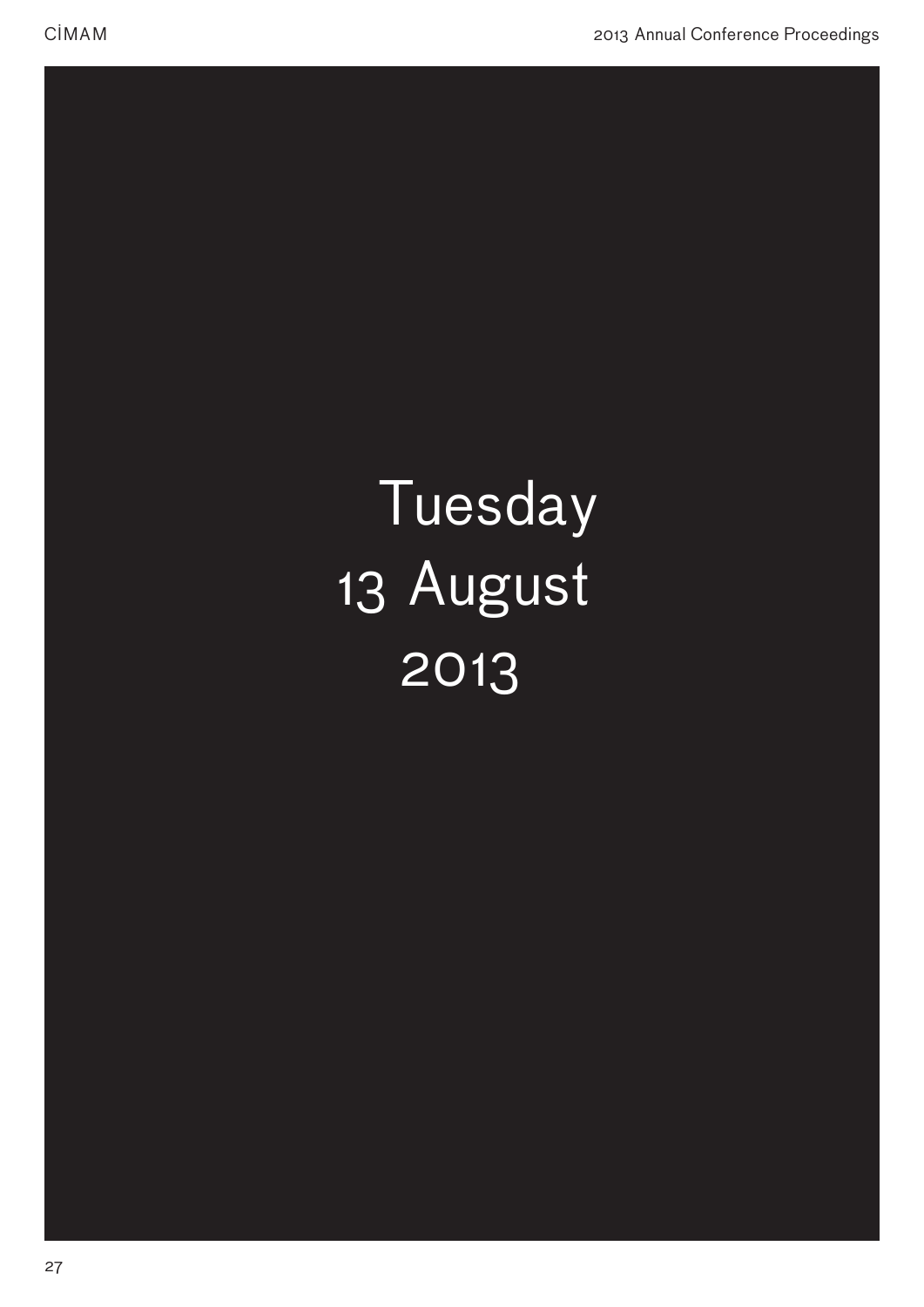# Keynote 1 Stephen Wright

*Biography:* Over the past decade, Stephen Wright's research has examined the ongoing usological turn in art-related practice, focusing on the shift from modernist categories of autonomy to an art premised on usership rather than spectatorship. More recently, his writing has contributed to the growing body of extradisciplinary research on contemporary escapology, theorizing practices deliberately avoiding ideological, institutional and performative capture by the conceptual architecture inherited from modernity. This line of enquiry challenges the assumption that art be understood as either ontology or as event, raising the prospect of an art without objecthood, authorship or spectatorship, that is, of a "coefficient of art" deliberately withdrawn from the event horizon. His texts may be found on the collective blog n.e.w.s.

## Making Way for Usership

As this year's conference themes under the auspices of "New Dynamics" make clear, there is an evident desire to rethink and to repurpose the conceptual architecture of the contemporary museum from top to bottom, and more specifically of the conceptual edifice of curatorship. Call it a "need", acknowledge that such conceptual retrofits come with their share of anxiety -- but there can be no doubt that a shift is afoot. That desire no doubt stems from an experience of crisis, but institutions have long remained in denial about crises (concerned, no doubt, by what some apparently call "vertical dignity").

You may have noticed in the description of today's debate that a question is raised about how museums can come to recover their "vertical dignity", which I take to be a bit of a red herring as it is not something that I would want to provide an answer to. But rather than remaining in denial about these crises, rather than harnessing that critical energy to move forward, so this conference certainly stakes out a challenge. Of course, since the crisis is by no means confined to museums, the reconfiguration needs to draw upon diagnostics of the situation beyond the museum's walls. Specifically, expert culture—by which, under that heading, I think we can definitely put curatorship, amongst other things—has reached an impasse across the board as it has come up headlong against a more intensive and more expansive form of cognitive relationality and profane subjectivity, and what I broadly refer to as usership.

Nothing in the museum's conceptual architecture has prepared it for the usership challenge: curators care and users (from the perspective of

expert culture) do not so much use as they misuse... As the museum loosens its grip on expert privilege and Kantian autonomy, what is to be done to stop it from lapsing into user-driven demagogy on the one hand or becoming just one more pluralistic display case of market society on the other? That's kind of how I break down the two poles of the crisis, the two dark tones. And in response to that, two heuristic possibilities come to mind: perhaps rather than seeing usership on the one hand and the imperatives of market society on the other as the bogeymen of the museum's "vertical dignity"—those two strange bed-fellows that would break down the "vertical dignity of the museum" –, we might better analyze them as embodying powerful instruments of estrangement—throwing into question the museum's spontaneous self-understanding, offering a foothold in elaborating new practices of de-subjugation. Powerful instruments of estrangement and de-subjugation: that sounds like the kind of museum I want to use!

Conferences like this are opportunities for making broad, and bold, conceptual proposals. And occasions for trying out heuristic diagnostic tools -- because only the basis of a renewed analysis of the situation can these proposals really develop as something other, and more, than mere addenda on the existent. So my approach here will be two-tiered. On one hand, I will propose that curatorship needs to make way for usership as a form of engagement with art that both neutralizes and overcomes the existent oppositions between curatorship-spectatorship, laying bare the terms of their antinomy. On the other hand, I will try to deconstruct the consensual and misguided critique of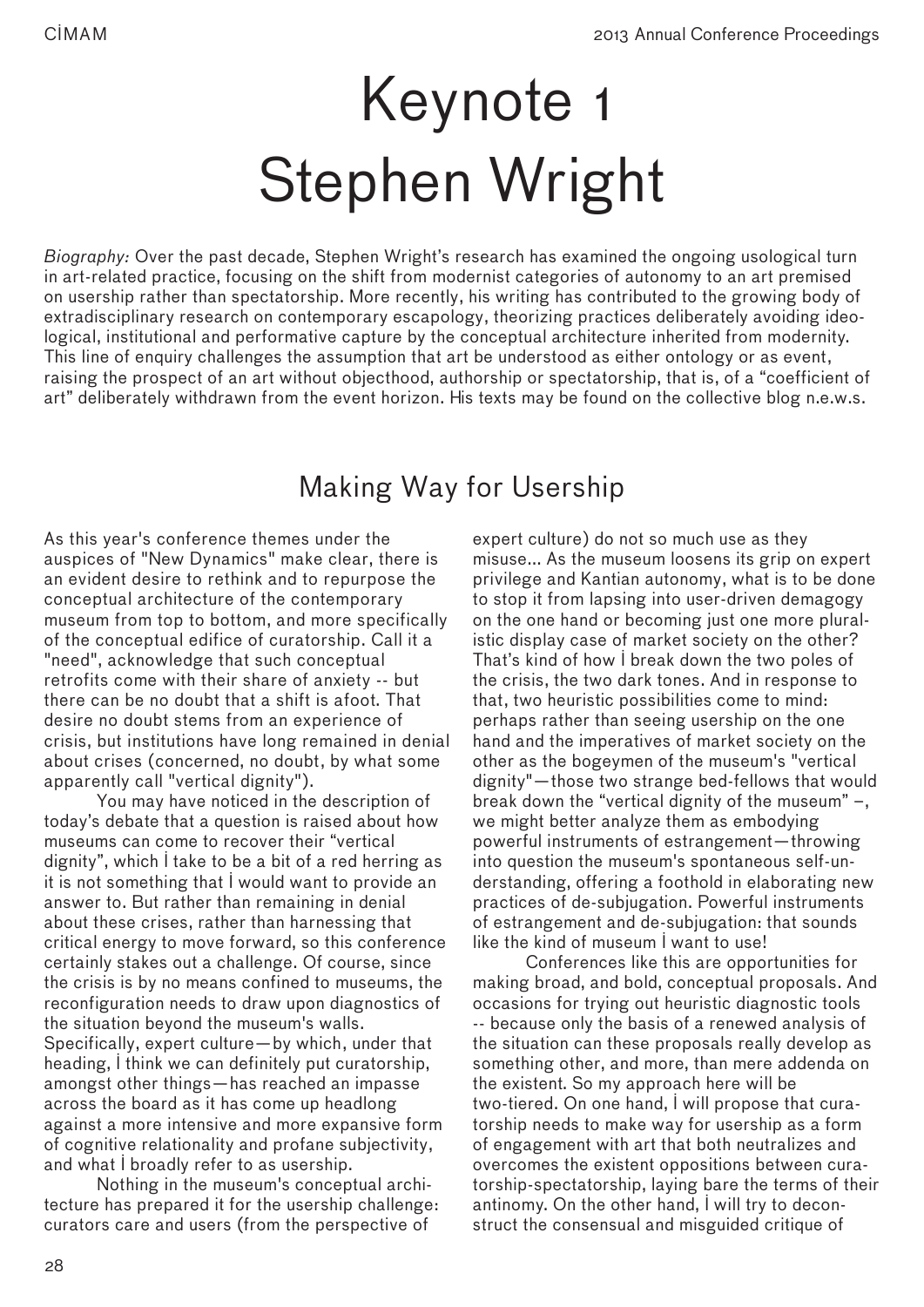neoliberalism that has become the "spontaneous ideology" of the contemporary global intelligentsia who are wont to muster it to disqualify usership and cling to entrenched expert privilege. It's not that I'm siding by any means with neoliberalism, but I think that the type of critique of it only serves to shore up already deeply entrenched expert privilege and it's ultimately a losing bound. New dynamics and languages of observation cannot afford to fall back on traditional schemas of collective norms.

Museums are of course sites of many modes of relationality. With the "deactivation of art's aesthetic function", we can observe that artist talks, panels, reading rooms, documentation centers no longer so much serve to enhance exhibitions as the showcase par excellence where art "takes place" where it is activated, performed; increasingly, they displace and even replace exhibitions, which become just one more option amongst others for the activation and performance of art. Of course that's a huge critical problem to crises for the physical architecture of spaces where art takes place. Some artists continue to make objects in keeping with the aesthetic paradigm of art; but many more only do so because the architecture and infrastructure of museums—the physical architecture, to be sure, but even more so, the conceptual architecture—encourages them to format their work in this way, often against their emergent intuitions.

Some museums, and some art-critical ideologues, have tried to square this circle by introducing the concept of "participation", a defanged category often fattened up and readied for market with adjectives like "free". "Free participation", I'm sure you read that in gallery guides. Usership, on the other hand, although it might seem to be a synonym of participation is not broadly admitted in the conceptual lexicon of museology—or indeed anywhere else in expert society. Because usership names a broad category of political subjectivity that has emerged in our society over the past ten or fifteen years, and stands opposed to three deeply entrenched conceptual institutions in our society: spectatorship, expertise, and ownership. To which, for the purposes of our discussion today, we can add the transversal category of curatorship—the expert desperately seeking to mediate between the imperatives of ownership and the hobbled desires of spectatorship, however "emancipated", it may be described in the works of some writers. Usership names a category of engagement, of cognitive privilege (if one may call it that), of those whose repurposing of art is neither that of a spectator, an expert nor an owner.

Let's take an example: Curatorship, broadly speaking, has accustomed itself, and indeed the rest of us as well, to seeing art in terms of "event".

Exhibitions, publications, manifestos, movements, artworks -- indeed, art itself -- are seen as events. It is perhaps this masculinist, nominative notion of art as event that is most conclusively challenged by the everyday perspective of usership. Since events never exist in the present, but are forever on the horizon, or ontologically stable in hindsight, to premise curatorship of them is to accord oneself the luxury of being able to contemplate them or wait for them to occur –, to "own" them, as that despicable saying goes. Usership shares none of this outlook; users always and only play away games—they don't have their own field. And yet they can't wait for the event; events are for owners, and the users know that, no matter what, it will never be all theirs.

These insights into perspectives that appear self-evident are made possible only from the point of view of usership. The challenge for museums, and curatorship, is to come to share those heuristic viewpoints, rather than seeing usership as the unwashed category of the Other. In that respect someone reasonably asked me: what spectatorship is to the event, usership is to what? And the answer to that question is: the everyday—because without an understanding of the everyday there would be no way to account for the occurrence of the events at all. And it is this deep churning and grinding away in the shadows of events that usership takes place. And that's what gives usership an emancipatory potential and makes it a dialectical category—because it gives it the other side of the sword—it also is a potentially instrumentable category.

This is the critique of course made from the perspective of expert culture: "users are not to be trusted because they're vested with self-interest". This is also what would distinguish usership from that other great universalist collective subject—known as the proletariat. The proletariat had that worm's eye view on history, and gave it that unique perspective that both made it powerless and empowered it as the only potential agent to change society: "We are nothing, let us be all", as the International says. Usership is absolutely not this type of category. Usership, as I say, always plays on the other team's side. But at the same time they can't wait, they cannot afford to wait for that moment of transformation.

That opening up to usership (which of course becomes urgent in an era of user-generated content and value, and where usership has become the primary site of surplus value extraction in 2.0 capitalism) will be my proposal. But that proposal needs to take account of its own conditions of historical possibility. Usership is very much a double-edged sword: what is the other edge? The crisis ( ah yes, the crisis!) offers an opportunity to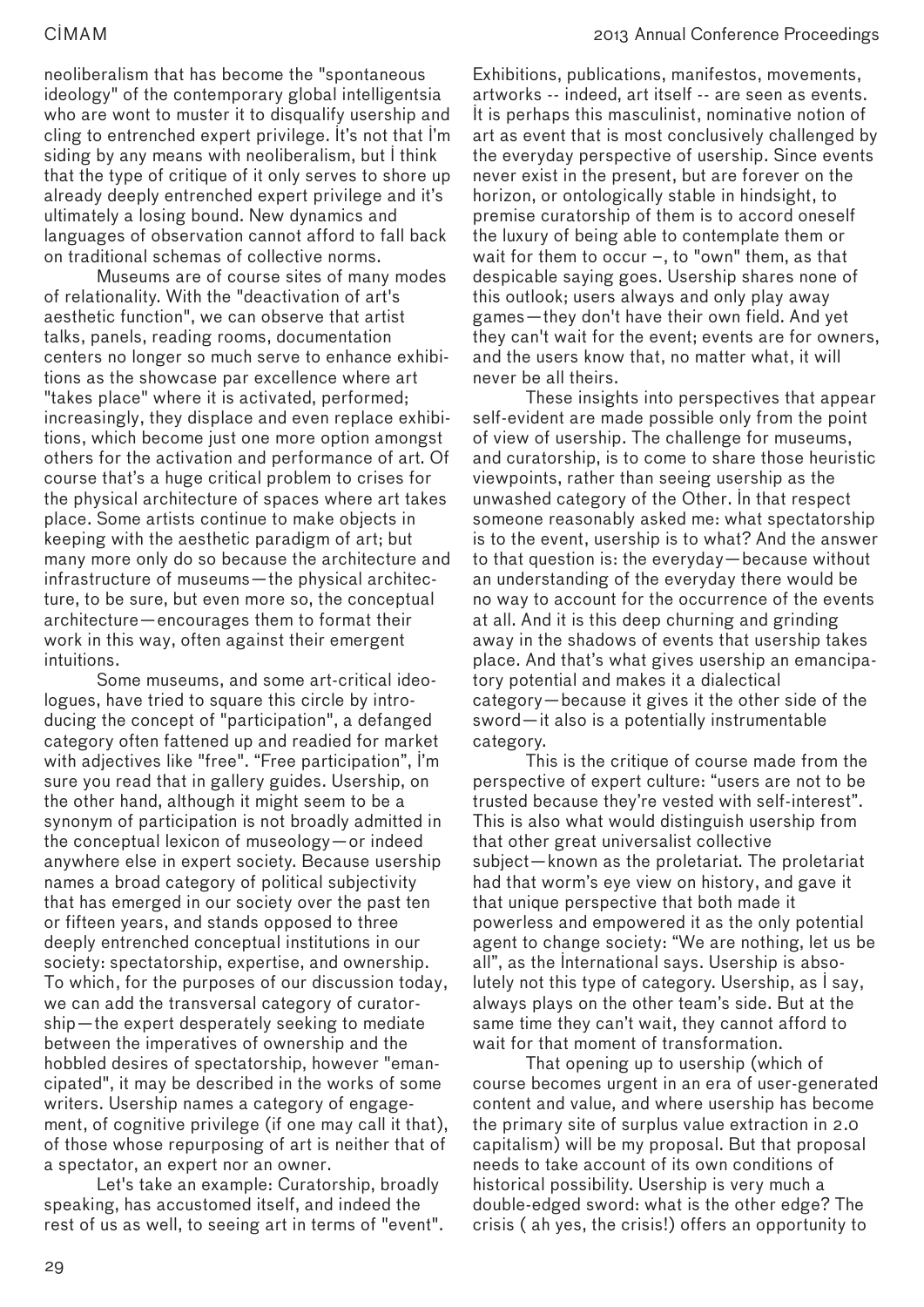rethink the conceptual edifices and vocabularies inherited from the twentieth century. And, parenthetically, about the question of vocabularies, I think that what I'm talking about here today is an example of a much broader problem.

Ultimately the problem that we are facing intellectually is that we need to rethink our conceptual lexicon. Because the paradox is that the lexical toolbox is not incomplete, it's certainly not empty. In fact it's perfectly full and the tools are in perfect working order. There's no problem. We have words for everything. They're just the wrong words for the emergent intuitions, which they can only designate by twisting them and formatting them in a different way. So, for example, when we spontaneously suppose that a synonym or the name for the relationality to words are "spectatorship" or "the public" or "the audience" and so on, we are making extremely profound normative judgements, and that type of vocabulary which we inherited from the previous century, and which worked perfectly to describe the artistic intuitions of that century, are deeply failing now to name these types of relationalities and new types of productivity and so on.

But just what kind of crisis is this? With respect to the challenges facing curatorship, it is certainly fruitful to insist upon the epistemic and conceptual underpinnings. But in and of themselves, these would never have pushed institutions toward such a fundamental overhaul. It is not even just an economic crisis—it is the crisis brought on by the triumph of neoliberalism and the advent of free-market society; that great transformation that took place some years ago and that hasn't yet moved towards the end-point of its agenda. Regrettably, though understandably, neoliberalism has become the catch-all term that we tend to apply to everything and everybody we really, really dislike. Institutions, political agendas, even individual behaviors, inasmuch as we find them particularly uncongenial, are apt to be stigmatized as infected by the neoliberal logic that has upturned the way our world has always functioned, reconfiguring the relationships between the individual and the collective, shaking all the institutions upon which it is founded (the State, the school, the family, the law and of course the Museum).

A lot of attention has been devoted to this subject, but regrettably it has produced an unforeseeable consensus—eliminating cleavages between otherwise very disparate political sensibilities—around a basic lamentation: neoliberalism has eroded the logic of "community" in the name of individuality and particular self-interest, which of course is why usership can so immediately be described as embedded with neoliberalism. By this logic, disinterested spectatorship, as Kant put it, and it made it the complement to this notion of

purpose / dis-purpose, and the autonomous museum of which it is a linchpin, has yielded to, for instance—usership.

A whole vocabulary has been developed to describe this situation, whereby what is seen as negative is anomie, deregulation, disorder, the breakdown of society, and what is to be done is the restoration of social bonds, and giving meaning to collective institutions. But speech acts of this kind describe literally nothing; they establish an ideology and cosmovision—one which has put progressive theory in the most crippling of all possible situations: that of talking the talk of order, of the State, of regulation, of normativity—an utter inversion of its historical values. This is a situation we should never have found ourselves in; one that we need to break free from immediately; but one that was brought on by our absolute un-readiness to contend with the originality of the neoliberal revolution.

In the same years that he was formulating his thoughts on usership (for instance, in The Uses of Pleasure, the second volume of his History of Sexuality), Michel Foucault undertook a thorough analysis of neoliberalism in his 1978-79 seminar famously published under the title Birth of Biopolitics. Many commentators have sought to describe Foucault's interpretation as testimony to a liberal turn in his thought late in his life. And to be sure there is an evident fascination in his analysis for neoliberalism as a body of thought that breaks with any existent paradigm, defining the marketform alone as a valid framework. He painstakingly dissociated neoliberalism from conservative or reactionary ideologies; he relativized the concept of freedom (and consequently of "natural law") in neoliberal thought, insisting that the key concept was plurality, not freedom—which is very important as well when we see how that might play itself within the aesthetic decision-making in museums—and the market-form was the only mode of regulation suited to the fundamental diversity of contemporary forms of existence. But where was Foucault going with this and how can it help us make room for usership?

Take the infamous claim: "Society does not exist", that many read as a kind of battle cry against socially inspired institutions and reforms; or more precisely, a performative statement of neoliberalism's utopia. In another respect, it is a terse expression of the very type of perception that Foucault was seeking to put forward in his analysis of the increasingly local, sectorial, differential, partial forms of power struggles—including those waged in the name of users of institutions or services –, that could not be subsumed to broader more totalizing, or universalist models, and indeed could only gain visibility in distinction to them. In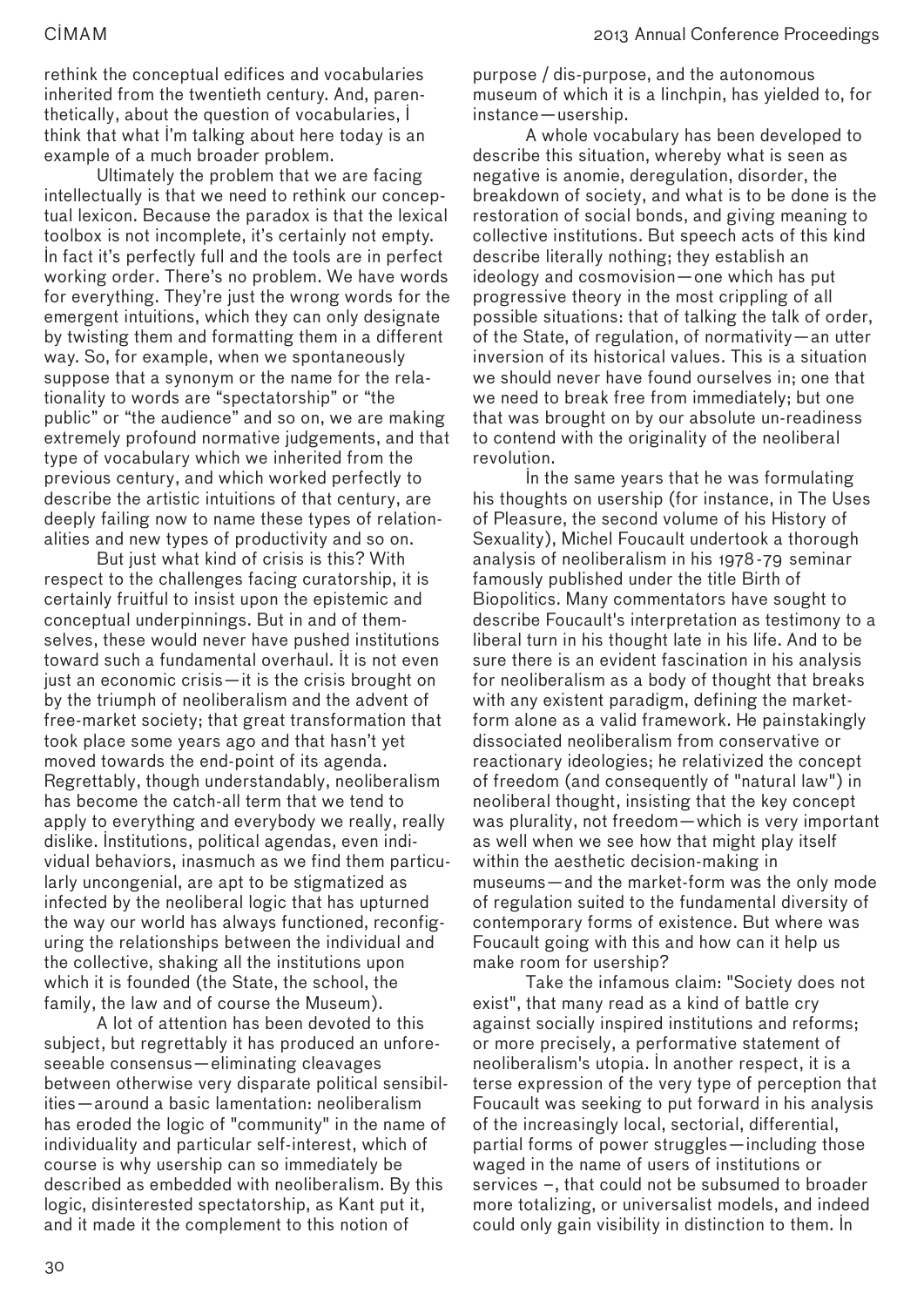virtue of this "specific visibility", and the plurality of struggles, Foucault put forward the figure of the "specific intellectual" as opposed to the universal intellectual (a figure well known to Marxism, psychoanalysis and of course art criticism) whose self-styled role it was to clarify particular struggles in the name of Justice, the coming Revolution, Historical process, always with capital letters.

Foucault refused this permanent temptation to resignify, recode and recolonize sectorial struggles through unitary discourses. This is what we might describe as Foucault's radical pragmatism—and it is what links his interest, or fascination, with the heuristic power of the neoliberal paradigm to his theorization of the category of usership. Because no theory—contemporary theory of usership, although it's a dramatically undertheorized field—can afford to sideline Foucault's important work on that subject. Quote from Foucault: "Intellectuals have grown accustomed to working not in the "universal", the "exemplary", the "just-and-the-true for all", but in determinate sectors, in those precise spots where they are situated either by their professional conditions of work, their conditions of life (housing, hospital, asylum, laboratory, university, family or sexual relations). They definitely gained a far more concrete and immediate awareness of the struggles. And they encountered problems which were "specific", "not universal", often different from those of the proletariat or the masses."

This leads us directly to the usership challenge to contemporary curatorship. But it should be clarified immediately that Foucault's scepticism toward totalizing theories and the experts that determine them is anything but depoliticized. His whole point was to free thought from the myths and attitudes, the mythologies that inhibited it from being at once radical and effective (obsessions with coherency, collective values, and so on) by preventing it from grasping struggles in their singularity. And in that respect, it is a starting point for reinventing a politics of emancipation. In the same way, his reconstruction of neoliberalism was not an end in itself -- though he was probably so astounded by its radicality, that he vacillated between shock and awe. He suggested that we see in the fictional character of "homo economicus" a powerful device of denaturalization, forcing us to break with analyses that are nothing but pleonasms of the world itself.

It is a strategy, a theoretical practice that makes it possible to see what institutions like museums might look like if in lieu of expert culture and the upholding of "vertical dignity", they dared to make way for usership. Usership of course, as Foucault sees it, and as he describes it in The Uses of Pleasure, is that space of play that exists

between an extremely codified existence and the uses, the way in which those norms are actually embodied and played out. It's, as I say, a kind of profane subjectivity, and indeed, usership is synonymous with profanation, because as one of Foucault's greatest and most successful disciples has argued, Giorgio Agamben, the notion of profanation means quite simply restoring something which had been removed to the realm of the sacred, restoring it to the realm of usership. And of course this is nowhere better dramatized, in a certain sense, than in the spirit of museology.

What would a museum premised not on curatorship but usership actually look like? Would it be vandalized? That's the fear. You let the users in and they'll misuse it, they'll abuse it. I'm not discounting this fact. How could the differentiated interests of the community of users be reconciled or even coordinated? Because we're not talking about a class that has a universal point of view and a definable self-interest, we're talking about a cluster of users. What would be the meaning of such a museum be? And what would the owners think? These are all fascinating questions, but funnily enough we don't think to raise them with respect to, say, language itself, though in his user-based theory of language, Ludwig Wittgenstein famously and quite definitively demonstrated that there is no meaning whatsoever in language outside that which the community of users negotiate collectively. There is no correct use outside collective usage. And we don't describe this as a neoliberal conception of language.

Aren't museums great mansions of language, which though they have served to house spectacle, events and celebrate ownership, can only be meaningful (that is, full of meaning) by making way for usership? So I hope we'll have some opportunity now for some exchange around these ideas.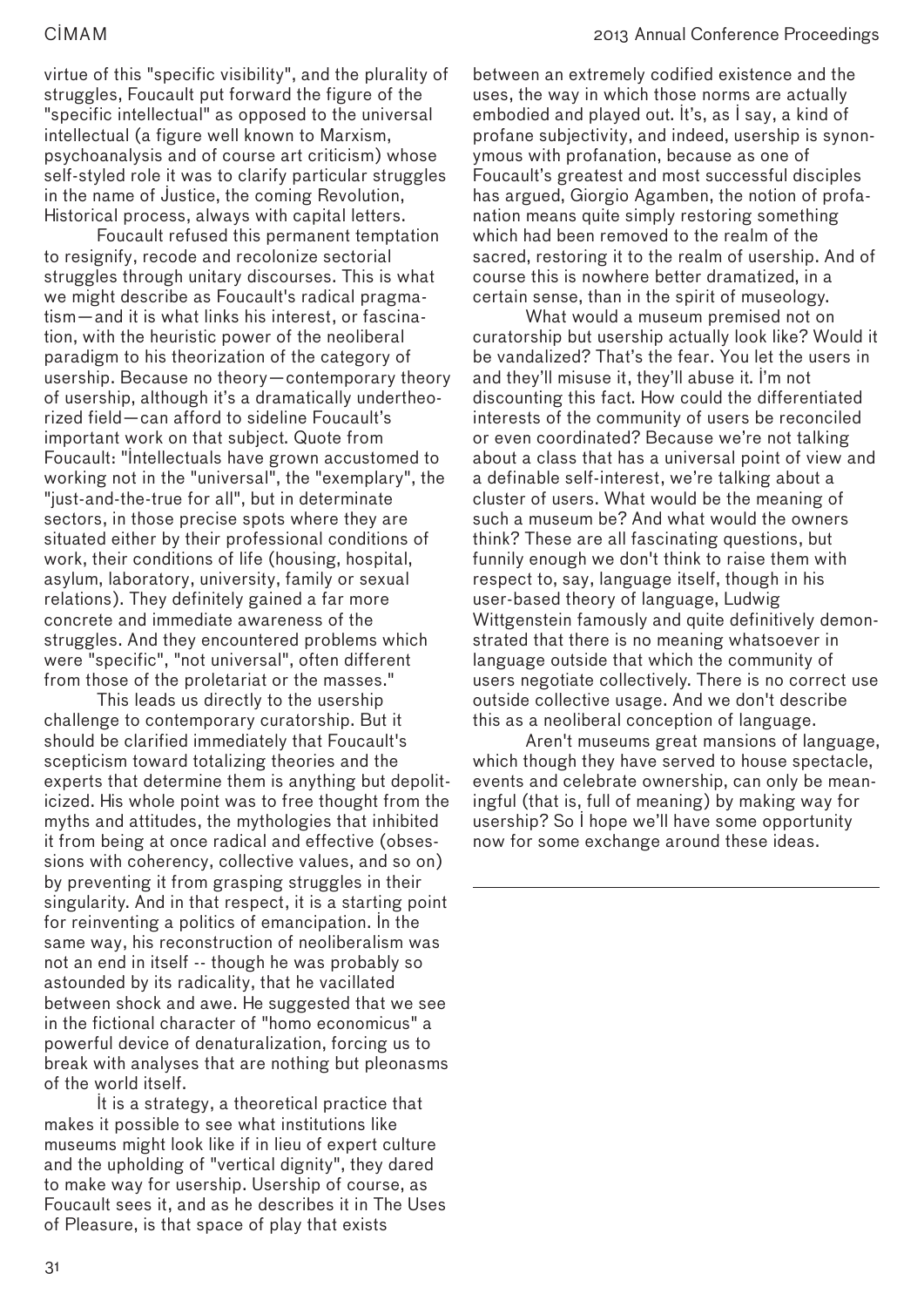## Questions & Answers Stephen Wright

Question Dieter Roelstraete: I really liked the point you made about, according to you, figuring new types of relationality, and, a brief introductory question perhaps on my part: I'd like you to talk a little bit about the relation really between usership and consumership—so use and consumption—and how do you understand these overlap and diverge. And then another thing, just a remark: I don't know where I read this, a little while ago, or just heard it somewhere, but it seems the number of slight 'vandalism' cases or damage inflicted on artworks has gone up quite dramatically in museums around the world since the advent of the touchscreen.

We're accessing so much information today by a return to tactility, you know, touching our screens and I thought it was a kind of an interesting paradox because, of course the tactile seems so incredibly primitive—but if it again becomes the channel through which we access information, then obviously touch is going to return as a very important sense in the experience of the world, including museums and one of the things that I found interesting about that incident is that, museums certainly should be aware of the fact that we are that, 2.0 culture or 2.0 capitalism is a much more sensuous one than a previous stage. That's just a kind of anecdote that maybe could float around a little bit, but in the first instance I'm interested in your reply to this notion of consumership.

Stephen Wright: Right. I've always thought that it would be paradoxical and eminently unfair for expert culture to, within us consumer society, to stigmatize people for being consumers. But that's somehow part of the vertical dignity, I think, of expert culture: is to use every means possible to dismiss usership and to describe it first of all as a form of consumerism, but that was actually quiet brilliantly challenged, a generation ago, by Michel de Certeau, who in his work around consumerism showed that consumerism was anything but a passive form of relationality, but something which was itself very productive of meaning.

I think that, we can make the question a little bit nastier by discribing usership not in terms of consumerism but in terms of 'prosumerism'. Because, after all, that's the way... A prosumer is a kind of a consumer who is actively complicit in creating the consumerist subjectivity, from which value can then be extract. So first of all you produce the value and then you have it self-extracted, in a certain respect. Yeah, that's true: that the usership emerges at the moment that 'prosumerism' does, and I think that, to come to the second

part of your question, in a 2.0 Culture there is that overlap, and I think that's what makes usership also an interesting dialectical category. But I think the real debate is: what will 3.0 Culture look like? It's not so far away, but right now it exists in the form of a public debate, and I think that these thoughts here on usership, and of course certainly the debate on escaping the capture of 'prosumerism' is definitely part of that debate.

Question Nicole Smythe-Johnson: I want to say first that I think it was a really, really interesting talk. Unsettling—but in a good way. It's something that I often think about in terms of trickster narratives, or trickster politics. I don't know if that's something near or familiar with the whole idea of radical pragmatism. That's another way of thinking about it. My question though is: there are two things that you said about usership, that I was hoping you could unpack. The first thing is: you said: what spectatorship is to the event, usership is to the everyday. If you could just talk a little bit more about that. And you also said a number of times that usership cannot wait, cannot afford to wait, and I find that really interesting. I think I know what you're saying but I would like if just could expand on that a bit.

Stephen Wright: Maybe it would be clearer—the relationship between usership and the everyday—as it opposes disinterested spectatorship with respect to the event. Let me say this first of all: the notion of disinterested spectatorship emerges in Kant's political writings when he talks about the importance of having a distance towards political events, and the event that he chooses is the French Revolution in order to better evaluate it, so the perspective of the participant would not provide any kind of quality insight, politically speaking for Kant. It was only this form of disinterested spectatorship that would provide that. That's extremely well analyzed, by Hanna Arendt in her writings on Kant's political theories. Perhaps I should have said this: the perspective of usership is a southern perspective. It's a southerly perspective as opposed to the more northerly perspective of expert culture. And I say that in an attempt to de-territorialize, or sunder from its geographical fixings, this notion of North and South, and to make it into a kind of a political opposition.

Usership is inherently embedded in relations. There is no such thing and there cannot be a notion of disinterested usership, nor is usership about the production of events. In a sense it's about escaping that kind of performative capture and working within the everyday, because as I mentioned and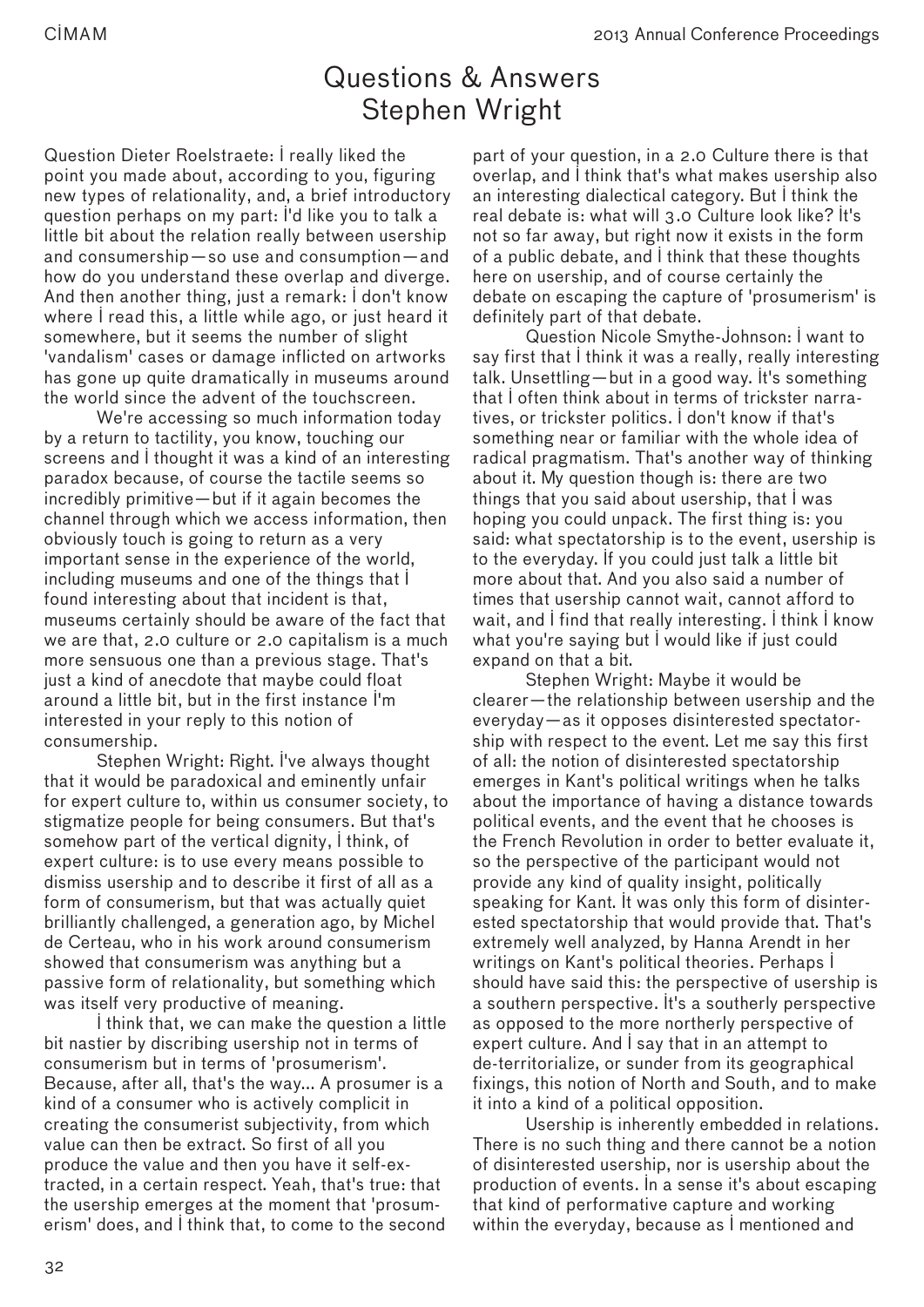you point out, there is this sense of an 'urgency'. Users intervene in those situations where—they speak out  $\frac{1}{2}$  in those situations where things become intolerable. But where the intolerable necessitates immediate kind of action: action that, even if we're not talking about very, very dramatic events. We're just talking about everyday events. But where there is no time to follow the logic provided by expert culture but to grapple with and tackle those issues in a very kind of hands-on way, tactile way, on the ground.

It seems paradoxical to say that is linked to a kind of cognitive privilege, but there is a privilege, or there is at least a kind of an epistemic insight in that, that expert culture itself can never possess. The expert, the urbanist who works for the city hall and decides the bus route number 481 must go on this exact route because that's, after much study, is exactly the route that would be more useful for the passengers. That expert, despite her best intentions—there is always something that he or she cannot know about the person who every morning at five thirty, gets on that bus to go to their work. So, in a sense, it's that perspective from which usership speaks in its subaltern voice.

Question Charles Esche: Thanks very much. I want to try to pick up or, perhaps pause on one sentence that you said which, I think, maybe was slightly quickly said, at least to me. Which was that you said at one point that art's aesthetic function was deactivated, or has been deactivated, which is quite a grand statement to make in a group full of museums, and it's well-worth imagining as well. My question really relates this idea: the function that art has, and in a sense, what function does art have under a regime of usership, because in some ways we switch the question of the function from the work, which is then enjoyed, in disinterested spectatorship, by the viewer, to the user, containing the agency, in a sense, the agency to make use of these things. But these things, being art, also have a particular agency, and that agency is traditionally aesthetic, which has been deactivated. So therefore, what is the... what is the usability, the function, of the art under this regime?

Stephen Wright: Great question! I'll better write it down so I'll make sure to answer it... To say that the art's aesthetic function has been deactivated of course is not to say that... Let me qualify it this way: it obviously hasn't across the border been deactivated –"loin s'en faut" you know—its aesthetic function seems or appears to be continuing to triumph. But what is the type of user-driven practices that are not premised around spectatorship and event, almost inherently have deactivated their aesthetic function, it seems to me, and that aesthetic function, of course, has been taken up, right across the border, by many other forms of

social processes. It's been taken up, famously by the entertainment industry and advertising, but there's even an, you know, an anesthetization of... the aesthetic function place a massive role where used to be specific to art, and exclusive to it, in some respects, has become extremely generalized.

Now, that becomes an option in art, but an art that is not premised on spectatorship, has no cause to activate its aesthetic function. Of course, there are aesthetics that are attached too, but the aesthetic function of art has been put into parenthesis.

Now, maybe we need, in this case, to look very quickly at a couple of examples. What practices are premised on usership? Because we're not talking here about useful art, but art that engages with the usership. Well, those practices, immediately or at this point in any case, are not taking place within the performative framework of museums, so there are not being framed as art. In fact their coefficient of artistic visibility is negligible. Only when they are re-territorialized into a museum, they are activated as art, their specific visibility—to use a term that I used in the paper  $-$ . their specific visibility... parenthetically: Donald Judd talked about specific objects in the 1960s—and I think that is a way to transcend the opposition between sculpture and painting, and I think that today what has been transcended through the question of specific visibility, which has become, I guess, the nuts and bolts of art, is this question of art's aesthetic function. How is something, under what conditions of possibility of use is something perceived as art?

So the question your asking then is: what use is that?, what does art actually bring to the conversation?, what does it bring to the table?, why shouldn't it just be a house-painting outfit? Why wouldn't it just be someone holding political office? Why wouldn't it just be an absolutely wonderful online archive? Why does it have to be both the thing and the proposition of the thing?

Well, I think that the answer to that question is that otherwise, we will lose art altogether. I think that one thing that's implied by this... and I think that may be it's a more massive statement than to say that art's aesthetic function has been deactivated, it's to say that... you know, art has this types of practices of escaped ontological capture as art. They are no longer ontologically art. They have a certain coefficient of art, to use an expression that was once coined by Marcel Duchamp, in a different sense. So the question is not so much is it or is it not art. So then we can't even really say, what is its agency as art, but how much art is there? What is its coefficient of art? How much art are we talking about here? What is that specific injection of art? And that has enormous consequences in terms of...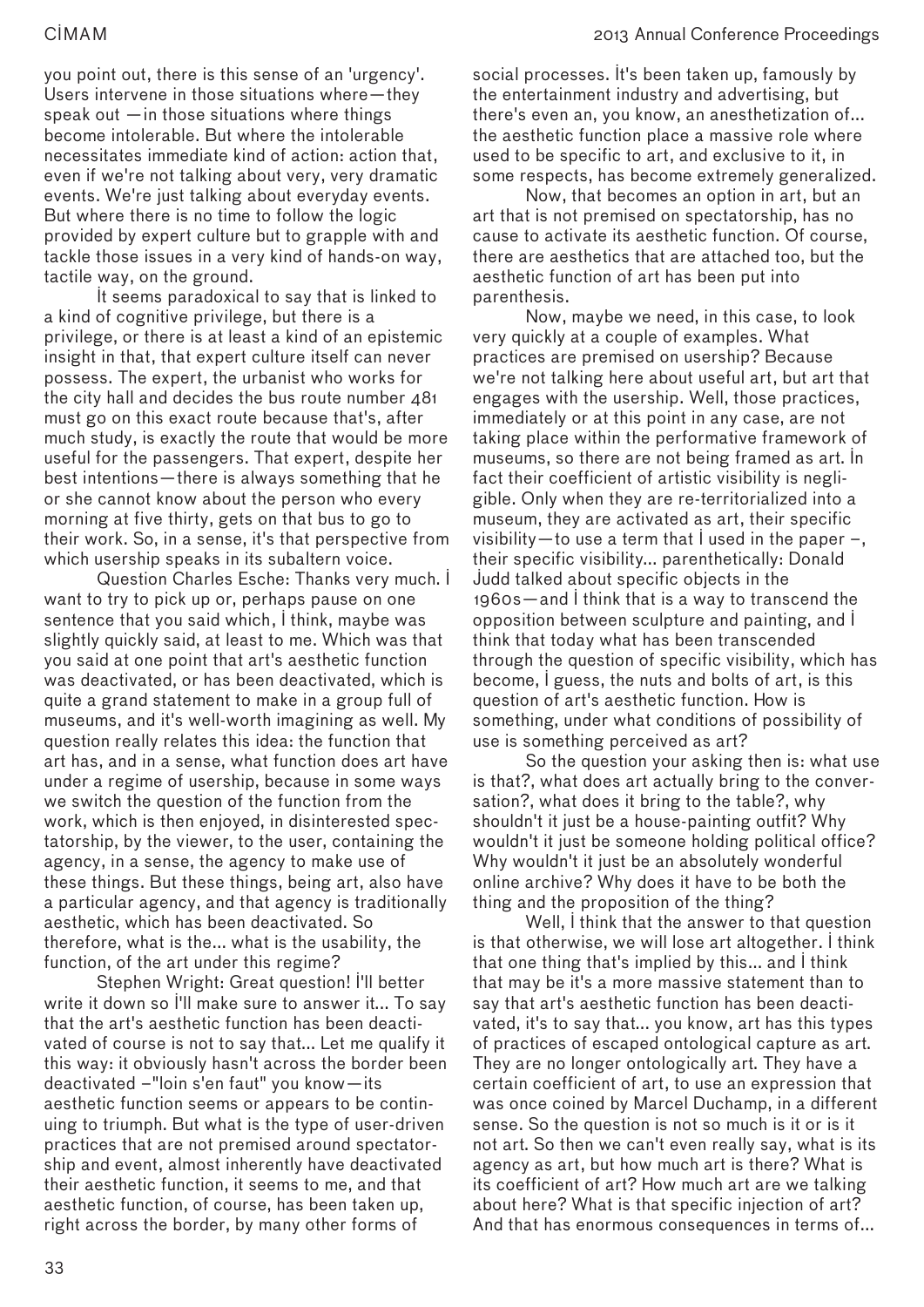I think this is what protects these types of practices which have escaped a certain kind of, provisionally, escaped that kind of institutional capture, and have penetrated the realm of the real—to use an expression that Tania Bruguera used yesterday morning –... penetrated the realm of the real, dropping their coefficient of specific visibility as art, but in order that they're not be just new fangled forms of altruism, which has really played this participatory aesthetic, relational aesthetics, that had a triumph about twenty years ago, where artists were bringing, you know, the good word to the poorest of the poor, invariably. In order, that art not fall into that trap, in order that it engage in the realm of the real on an equal footing, it needs to... I think escape, it needs to deactivate that aesthetic function and it needs to deactivate that ontological stability. But it's a big question.

Question Kian Chow Kwok: I think you really have hit the nail on its head by saying that defensiveness of museums, in the way a museum is predicated on these tripartite relations of ownership and its particularity, and of course expertise, which is often expressed as curatorship. So this is the foundation of the museum, and museum is being very defensive now because this is reduced to an expertise, that is not recognized as such, in the neoliberal economy. My main question here is: by shifting this to a notion of usership, does it really change the regime of the, the way the legitimacy of museums can be constructed, within any community? Now, this leads to the question of neoliberalism, where perhaps in a European perspective and so on it is seen very much as that extreme form of liberalism. whereby this erosion of the community, and therefore, you know, individual liberty but more intense economic liberty is taken as the most important.

However, we are also seeing the emergence of liberalism that emphasizes on the role of collectivity, liberalism that emphasizes on governmentality as opposed to an opening out of 'economic freedom' or. So, what that translates into the museum's development now, will be that... the kind of legitimacy that a museum is predicated on, fundamentally does not change. Because, if is not collection, it becomes events; if it is not spectacle then it becomes experience, you know, it goes on and on—you do not change the fundamental relations between the function of a museum within a social context.

So therefore, how do we argue if we forgo the kind of expertise or, whatever museum foundation that we are talking about and—in saying that we now move towards usership—which is very much understood as a computer term in general usage—which is about system. You are a user of a system and therefore you return to the social

structure and social system, and we're looking really at neoliberal government mentality, a kind of new centralism that is just imagined. It does not fundamentally change how a museum will operate in the new neoliberal world. I don't know how you'd like to respond to that. Thank you very much.

Stephen Wright: Well, I think if I agreed with you—that there was nothing that we can do, that ever change the operations of museums—I wouldn't have accepted this invitation, so I can't say that I agree with you. Although... and I gave an example of usership around 2.0 Culture, which is of course is associated with digital culture. I think primarily when I think of usership I think of usership not of a system but of language. I think of users as users of language. And if you wanted to say, I mean there will be in keeping with your argument, that no matter what you do with language it's still language.

That's in a way true but nothing much it's been said because there is an incredible diversity of things that can be done within that house of many mansions which is language and its usage. So, of course, I would stick to my claim that by making way for usership a very substantive change would be make actually in the operations, and I think what you called the effectiveness, of museums, because I don't see it as that sort of attempt to square the circle by bringing in, participation, getting people involved and so on. It's not about that, it's making way for something that is a very powerful and potentially very dangerous form of subjectivity, collective subjectivity itself.

So, I think that it's something that is entirely different than anything that has been tried in the museum. I didn't get into the history of ideas that are the building blocks of these conceptual edifices. But I think that I mentioned in passing two of them: the notion of a purposeless purpose and the notion of disinterested spectatorship. Those premised the way museums operate, the way the system is. Now, usership challenges directly both of those, because it challenges something that it's based on 'purposeless purpose', because it's entirely premised on purpose, and it directly challenges disinterested spectatorship, because it's interested and it's not spectatorship. So, the institutions are going to shake it, going to scramble things up and I can't see how that would just be tantamount to allowing—more it changes more it's the same. I think that would actually bring about a kind of a fundamental shift in relations.

And just let me add perhaps... that it's only reasonable to make that shift at a time where more and more artistic practices are taking place outside—not only outside the museum but outside the performative framework of art as such –, and so unless we want to lose those practices to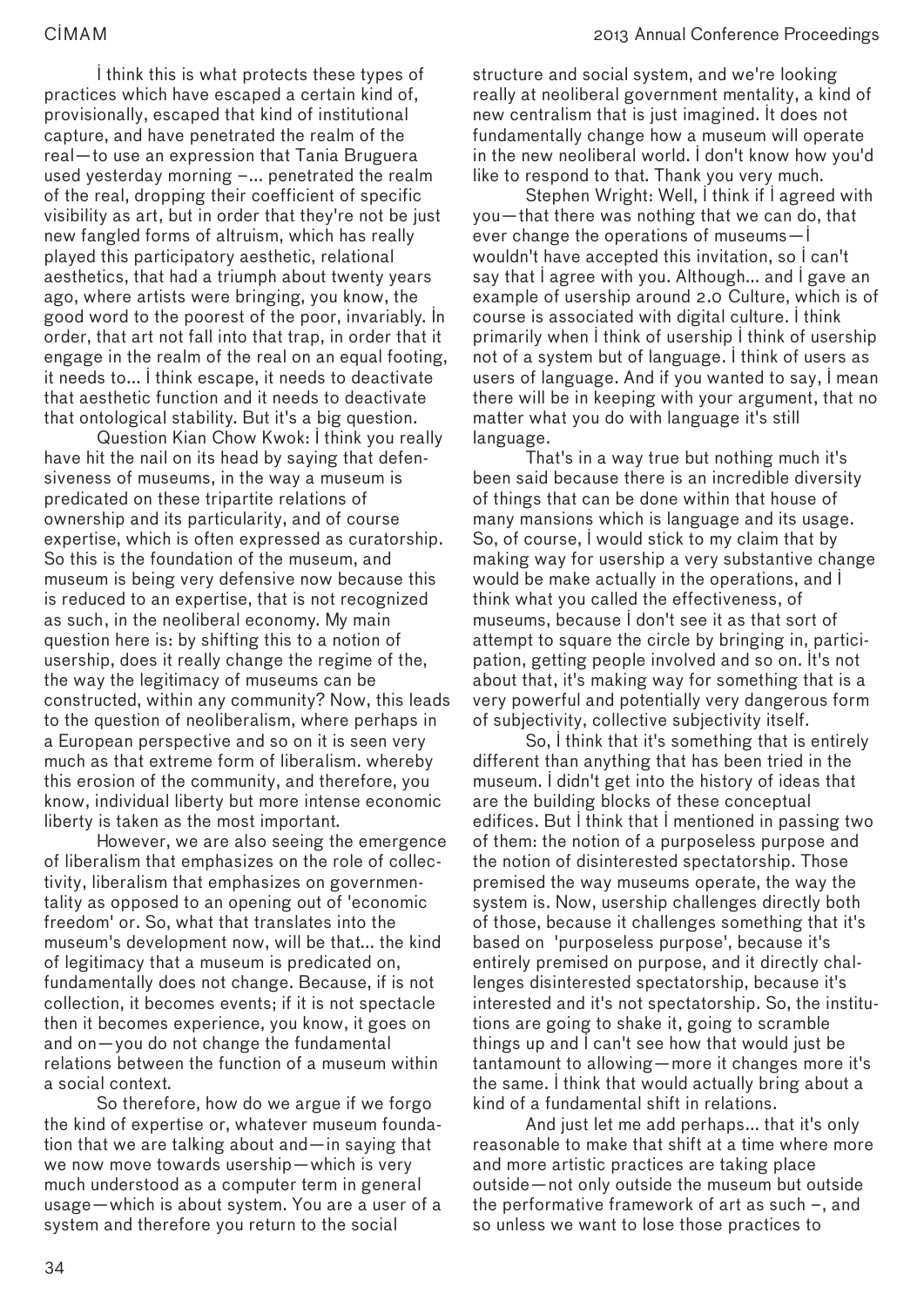posterity, some ever has to be made to accommodate them, and not merely to capture them but to offer them some form of attraction.

Question Luiz Guilherme Vergara: I really appreciate your presentation and it followed-up very well with Tania yesterday, with 'Aest-ethics', and I think it's a great contribution for us to think in terms of this change. I'm interested in—when you mention that culture, 2.0 Culture—and other examples you bring. It seems like we are struggling in a kind of still binary thinking. 2.0 could be like a binary thinking. It's always something against the other something. And so... the usership is a great way to synthesize the death of the author, or the of making a 'plura-author', which is interesting too, and brings back what do you brought with Foucault in "Freedom and Sovereignty".

So, what I would like to—maybe it's part of our tension of this moment—to move on beyond dichotomy to what could be called 'tripartite ethics'. And the tripartite ethics could be an offer for, still, we are interested in the kind of experiences, events, of purposeless purpose, and we still need this kind of combination, which is purposeless purpose, you know, is in the everyday life... How to bring this to the moments, events...

So when you also criticize the sense of event in the way it creates spectatorship and not usership. you also brought the sense of meaning—language inside, within the users and community. So, the tripartite, this ethics or that could offer a sense of of creativity, and a sense of, heterogeneity and solidarity. So, that's what may be the 3.0 Culture. How to move beyond this kind of trap all the time, into the timer we "are", always defending something new against the other. And the tripartite, you know, it's a little bit of Foucault in the micropolitics, a little bit of Michel de Certeau as you referred, it's a kind of a creativity in the land of the everyday. And how we—our culture is already offering possibilities for that being in a kind of a reverse of causality between de-territorialization and re-territorialization all the time, micro-events or micro-geographies, inside and outside the museum.

Stephen Wright: Thank you for the comment. It's kind of a continuation rather than a question. But, I'm entirely with you when you recognize that usership is one of those attempts to breakdown the binaries in which we find ourselves confounded. Perhaps I should have insisted on that more, but thank you for doing it, is that... Usership names not only the category of what would be place spectatorship: the category of the public. It encompasses also... it breaks down the dichotomy between production and reception, and it names, if you like, the community of the stakeholders in art's existence, those people who are part of the art-sustaining environment.

And so, yes, artists... are very much users of art, as we all are, although of course to say that today, to say "yeah, I'm an art user", it's ok to say you're not art-lover, but to say you're not art user, of course smacks of philistinism, which only serves really to underscore the lingering aristocratic values that are perpetuated by the art critical establishment. As for the... your tripartite ethics... sure, I mean, why not? I don't want to, you know, riff on that right here, but I think that the three points you make—creativity, heterogeneity and solidarity—are really key components of what usership is. Foucault, in a kind of an offhanded remark, mentioned that we're all governed—and as such—in solidarity.

So, was a kind of a relationship to power, and that was made in the context of his discussion of usership, one of those extremely heterogeneous categories. As for creativity, that's a term... perhaps I'd be a little bit more cautious about, because it may be that, when I said that art is deactivated as aesthetic function, I think it's also, probably quite definitively, renounced being the site of creativity, a sort of 'par excellence' in society. I think these types of practices that are usership-oriented, or usership-driven—3.0 art—are, in a sense, de-creative rather than... So I might add de-creativity to that tripartite analysis.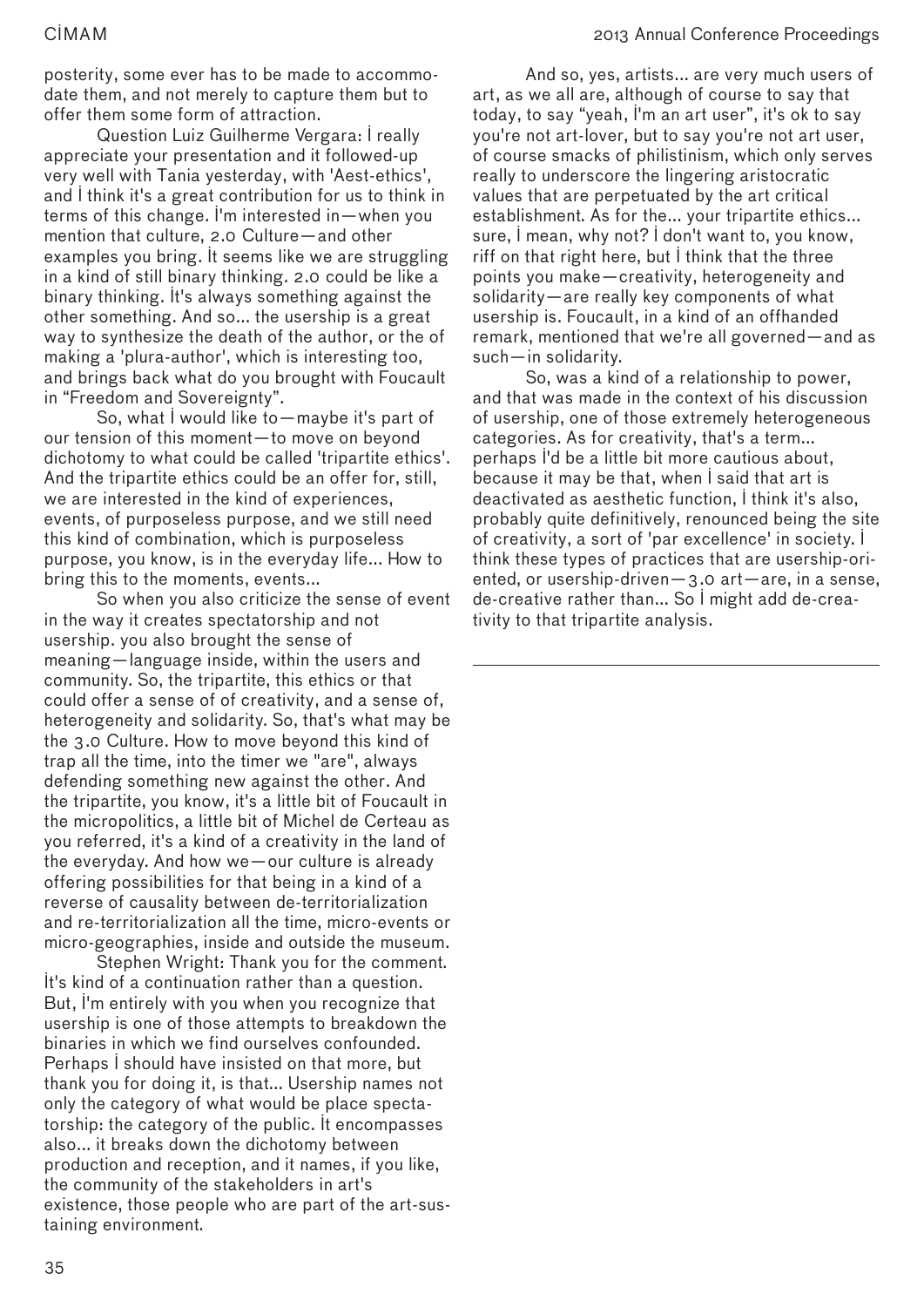# Case Study 3 Rodrigo Moura

*Biography:* Rodrigo Moura is a curator, editor and art writer. He is deputy director of art and cultural programs and curator at Instituto Inhotim (Minas Gerais, Brazil) since 2004, where he played an important role in the acquisition of works by artists such as Artur Barrio, Ernesto Neto, Iran do Espírito Santo, Jorge Macchi, and Victor Grippo, among others. In the collection development of Inhotim, he also prioritized the acquisition of works by younger artists, such as Alexandre da Cunha, Marcellvs L and Mateo López. In 2010, he curated the Miguel Rio Branco solo pavilion in Inhotim. For Inhotim, Moura commissioned new site-specific projects by Jorge Machi and Rivane Neuenschwander, opened in 2009. He was an assistant curator (2001-2003) and a curator (2004-2006) at Museu de Arte da Pampulha, in Belo Horizonte, where he organized solo shows by Damián Ortega, Ernesto Neto, Renata Lucas, José Bento and Fernanda Gomes, among more than 20 solo, site-specific and commissioned exhibitions. He also coordinated Bolsa Pampulha, a grant program devoted to young artists.

## Claudia Andujar

Good morning everyone. It's a great pleasure to be here this morning with you. Thank you so much to Ivo Mesquita for the warm introduction. Thank you so much, *CiMAM* team. Jenny, and thank you so much Zdenka, for the kind invitation. It's such an honor to be here speaking to you today.

So I decided to follow Dieter a little bit in terms of improvisation and I abandoned the very sort of predictable, in a way, paper that I had prepared beforehand for you today, and I decided to speak about the same project, but more from an improvised perspective. So this may or not take twenty minutes of your time, but I'm looking forward for questions and answers, because I decided today to talk about a project that is in progress and this is just another kamikaze aspect of my personality, so this is… I will introduce you… Actually this is the very first time that I'm speaking in public about a project that I'm working on, for maybe three years now, with a photographer based in Sao Paulo named Claudia Andujar, that some of you may be familiar with, some of you may not be familiar with… Anyway, she has just now a few works in display at the Museum of Modern Art, next door, so that's also a good chance to see her work, both in the collection show and the first-floor show.

So, I will start with some biographical notes about Claudia and then I will show you a little bit of her work and talk about how I've been structuring the project for her permanent pavilion in Inhotim, which is this project that I brought to you today, and then hopefully I can speak a little bit about

Inhotim as a whole or how this particular project relates to the collection, to the building of the collection, to the themes that are very important to the collection, and then I really look forward to hear from you.

So I'll start with a little epigraph: "There are no static myths". Claudia Andujar was born in Neuchâtel, Switzerland, named Claudine Haas, on June 12, 1931—although some records give the date as the 6th of the same month—the daughter of Siegfried Haas, a Hungarian Jew, and Germaine Guye Haas, a Swiss Protestant. The family soon moved to Oradea, in Transylvania, then after years of Hungarian domination, they incorporated to Romania under the name of Nagyvárad. It was there that the couple had met a few years before, when Germaine had arrived there to work as a governess in the house of the Siegfrieds family. In Oradea, Claudine had a happy early childhood, with memories of Gypsies and their bears, sweet pies and music. Those years were interrupted by the conflicts between her parents and their separation. Her childhood idyll declined even further with the growing threat of the Nazi pogroms, which in 1944 resulted in the deportation and murder of her father and his entire family, in the Nazi concentration camps. In the company of her mother and stepfather, Claudine revisited and came to live in the house of her father's family, in one of the most haunting moments of a tumultuous biography intrinsically linked with the history of the 20th century. When she entered the house, the table was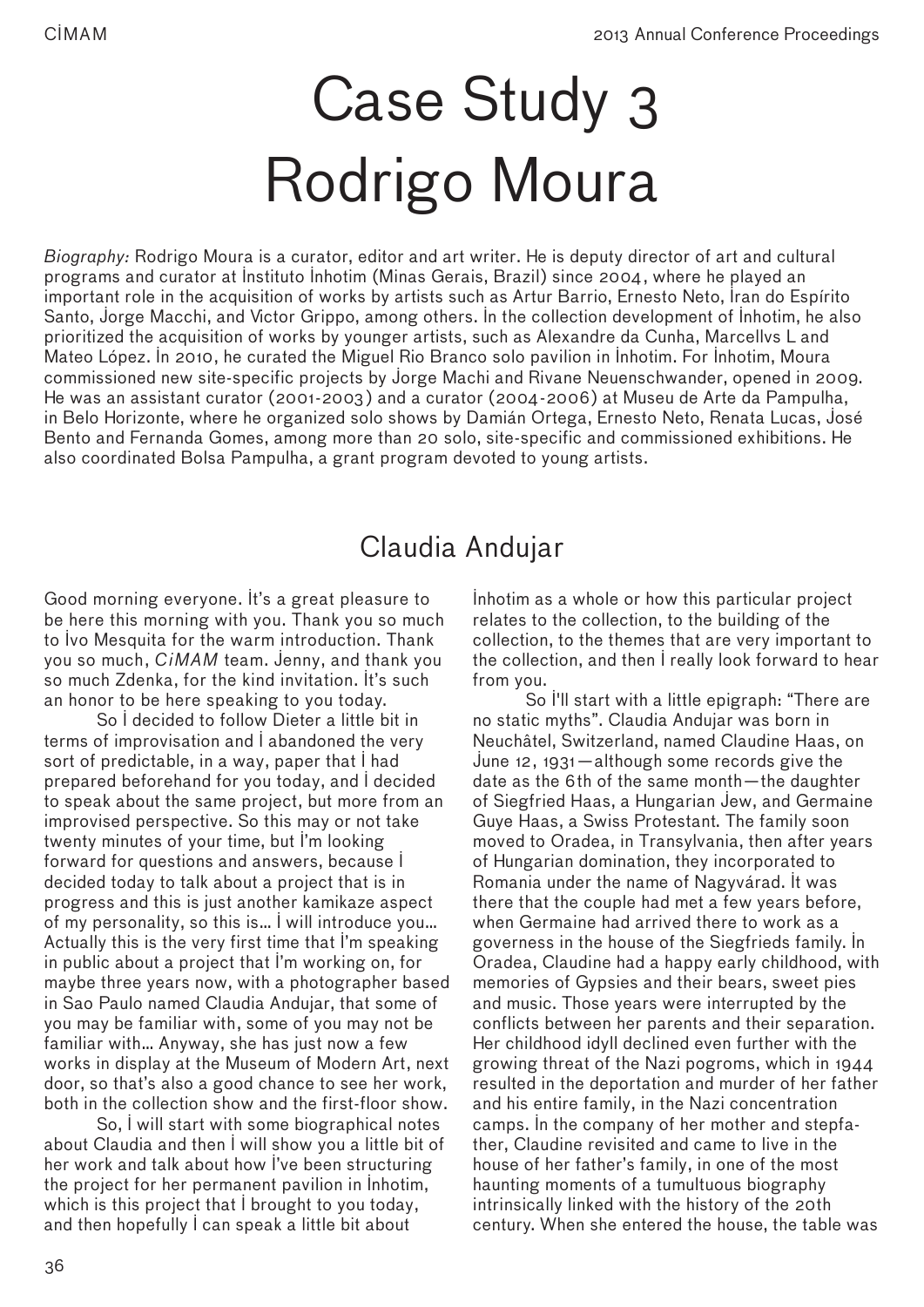set, untouched. Her relatives had not had the time to prepare for their departure.

With the imminent arrival of the Russian troops in Oradea, Claudine started a long process of relocation. First, the girl accompanied her mother to Vienna, where the latter fell sick and Claudine reported daily to the Gestapo. They ended this several-month-long trip in the natal Neuchâtel. However, the Hungarian Claudine did not adapt to the Swiss lifestyle and after two years set off for New York in search for new opportunities, following her paternal family's trail of emigration. The American dream began in the house of relatives in the Bronx and eventually led to the tightening of her interest for art, beginning a career as a painter, and also to her marriage to a young Swiss-Spanish man, Julio Andújar, whose surname she kept. Meanwhile, Germaine went to live her American dream in other latitudes –her mother –, having arrived in São Paulo on a yet undetermined date. In 1955 Claudia Andujar boarded a ship bound for that same South American city, to meet up with her mother. In Brazil, Andujar continued with her vocation for art, specifically through photography, which she worked with throughout a career of nearly fifty years. She has lived in Sao Paulo ever since.

So I want to show you this first image. This is the cover of Realidade, it was a Brazilian big reportage magazine published throughout the '60s and part of the '70s. In late 1970 Andujar had her first contact with the Yanomami Indians while she was working on a large report for Realidade magazine. One of the images produced during her trip was the cover for the magazine's 67th issue, but the story also marked the end of Andujar's career as a photojournalist. This initial episode developed into an intense experience of living among the Yanomami, which resulted into an archive of thousands of images made throughout the '70s and led to the artist effective political engagement with the indigenous cause in regards to rights to land and traditional culture.

So, this is another publication also from the early '70s. It's a Time Life book, published in 1973, in which Claudia collaborated with a few chapters on nature, on landscape and nature of the Amazon. So this one is like an entry page. And this is the first book that was published after this long immersion among the Yanomami Indians that happened between 1971 and 1977, roughly. Actually this is sort of a legendary book that was an artist book, and was actually the result of collaboration between Andujar and George Love—then her husband –. And, so these are some spread views from the book where you can see both, the work of Andujar and the work of George Love. So she mostly concentrated in photographing traditional

That was the first time she actually published any of this work in 1978, since she was basically living inside, in the Brazilian state of Roraima between 1971 and 1978, so this was the first time that it seemed to circulate, and in the interim, after she published the magazine cover for the first time in 1971 and this book in 1978, those were the years she started to take more often and longer trips to the Yanomami population, first in the state of Amazonas, then in the state of Roraima; first with a Guggenheim fellowship that allowed her to go on a funded fellowship to do this first work in '71-'72, then she returned again with a renovation of the same fellowship, and then after '74 she started to be there for longer sojourns until she was actually, not really asked to leave, but kicked-out from that part of Brazil by the military dictatorship under the accusation she was a CIA spy… So these are some single images from the book.

This is another book published in the same year by Andujar. This is a solo work by her. It's called Yanomami, also published by the same publishing house, where she concentrated in portraiture, in portraits of this indigenous population. So after that, after publishing these two books in the late '70s, actually she started to—and after being not allowed to go any more to live among the Yanomami—she promoted a quite radical shift in her practice, and she started to be an activist for the indigenous cause as I said before, by basically creating one of the first NGOs to work specifically with a campaign to create a national park, which was something that didn't exist before, that was called CCPY –Comissão pela Criação do Parque Yanomami –, and this is an example of the bulletin they published for many years.

This is actually where she was mostly making her photographs circulate then. So following the 1988 Brazilian Constitution, which changed the regulatory mark for indigenous rights to lands in this country, Claudia, Carlos Aquino and the other collaborators set themselves in an even stronger campaign to create the park-Parque Yanomami –, which eventually happened in 1992. So, this is a leaflet, the cover image of a small pamphlet that was published on the occasion of an exhibition in 1989 at Museu de Arte de Sao Paulo (MASP) that was called "Genocídio do Yanomami: Morte do Brasil" $-$ I think it translates itself  $-$ , and, so this was also… I think it's very interesting to see how she was making these images circulate and how she was not really—her name doesn't appear on the cover—so you can see that it's actually signed by the NGO. And this is how this piece that I didn't bring unfortunately, is the first systematic approach that she did in re-photography in her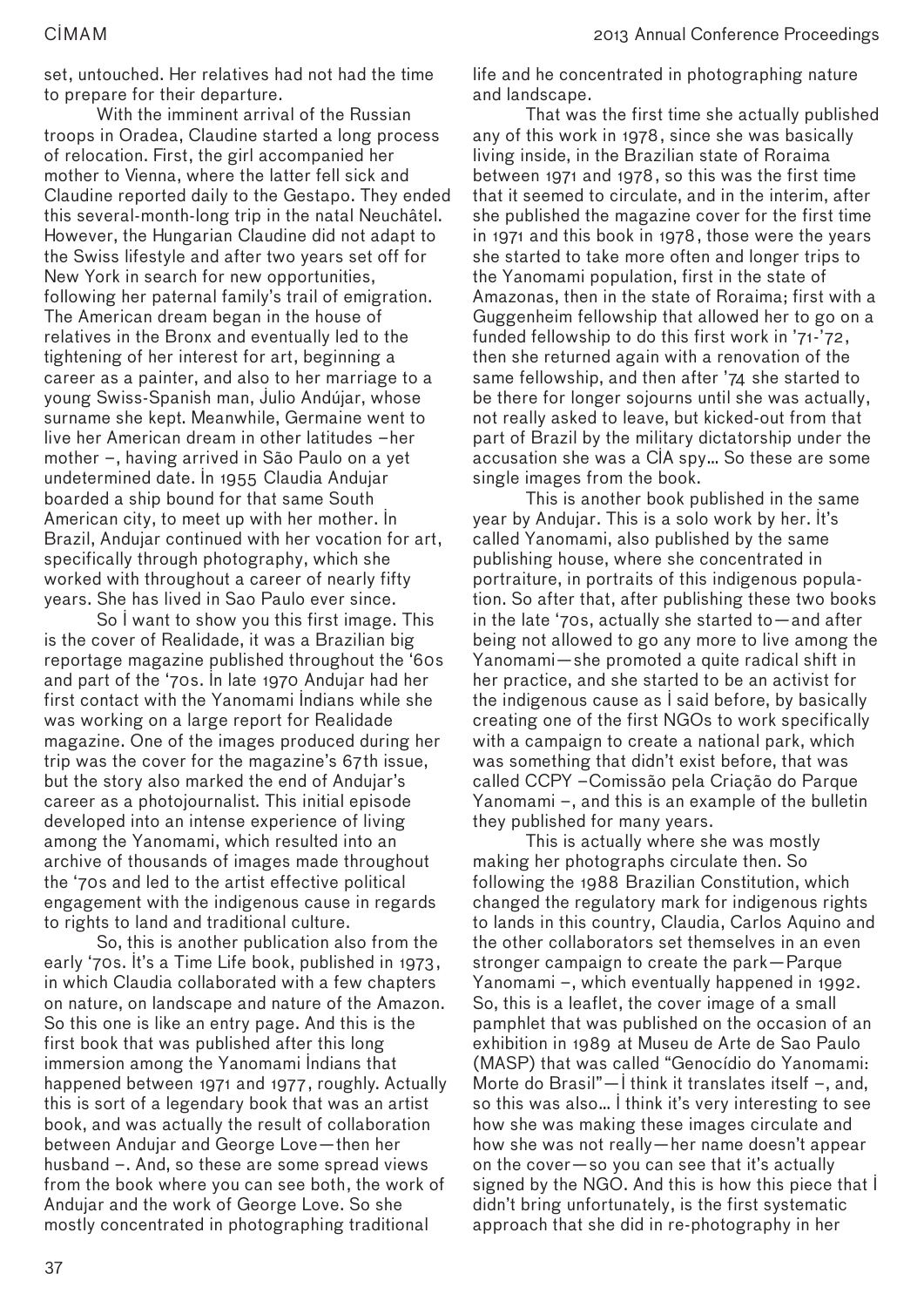archive in the late '80s by using color film and different sources of light, and she created a multiscreen installation that basically is the first attempt not also to re-photograph the archive, but to tell a narrative, a long narrative from her very beginning documenting traditional life and then to her activism, which is really mixed at a certain point and it's like the two sides of the same coin.

So this is another image from the same pamphlet. This is David Copenahua, a Yanomami, which was band in a merging leadership to this struggle they had for land, so… I'm showing this because it's how I started the research. It was really through the publications, and I think the publications are quite a telling, on how this practice comes from the field of documentary photography, or photojournalism if you will, to political engagement, and then to a reconstruction of this archive and different, like say, applications of this archive, both in favor of political causes, but also, as we are working in Inhotim—I'm not leaving this outside, of course –, to create an art pavilion, a permanent pavilion, a permanent collection of her work.

And this is where maybe I should make a little pause and tell you a little bit about how we've been structuring this project, which is basically… Well, everything is based on her archive, on this archive that comes from the early '70s to the mid '80s, mid to late '80s, and a little bit of early '90s. And, as some of you may know, in Inhotim we work on a commission to create new art projects and this was not very different, with this excessive material, because most of this material was never published before or printed before or exhibited before.

Since the early 2000s there have been important initiatives to make her work circulate more in Brazil. Certainly Galeria Vermelho in São Paulo has played a major role on that, and also Pinacoteca do Estado, where Ivo Mesquita is the director and was then a chief curator, organized her first exhibition in 2005. But anyway, this work has circulated very little and the idea behind the commissioning was to create a solid and ambitious body of photographs, of photographic prints that would constitute the permanent collection of her work in the collection of Inhotim, and that was where it all started, and that eventually led to the idea of creating a permanent pavilion to exhibit this collection.

But, of course, we're talking about printing five hundred prints, a hundred and thirty-five prints of color photographs, and the other ones, the black and white ones, so… Of course, such a pavilion could never be able to show the totality of this collection, so there was also a technical reserve, created for this part of this pavilion. The architectural design was delegated to a young practice

from Belo Horizonte, Arquitetos Associados, and complementing the permanent exhibition it's also the goal of this project to encourage and promote loans of this work for temporary exhibitions and to other museums. So we basically worked on a commission basis with Claudia that would entail a reinterpretation of her archive, but also to create a narrative that would somehow tell the story that I'm trying to tell you here today.

So, I prepared just one image from each of the chapters that we are separating the work into, and I'm sure these are very partial relations, it's just the way we found to navigate this vast archive. But, of course, as we created these categories, as we created these chapters, we also created a way to tell the story.

The exhibition would start with nature and landscape photographs. This is from a massive series that she did for the Time and Life commission—it was of course a commercial commission –, of aerial views of Rio Negro, in the state of Amazonas, and, so those were like these abstract compositions where she tried to guess forms in the way light was reflected on the water.

This is a little later, also aerial views from the Labrado region of the state of Roraima, in which she shows to be very interested in this idea of, sort of attributing animal qualities to vegetation and landscape. This is from another vast body of work of which we're printing around twenty-five photographs and it's a documentation of the flora.

So, when we think about Inhotim, we see a big potential for this project to really work as an interdisciplinary project and with a major education vocation, where contents from art, but also from the sciences, could be applied to this work and to the discussion with our audience.

This is from the very first role of film she shot in the Maturacá, the first Yanomami community she visited… This is from an on-going series of portraiture and body details of particulars. I think as she became very familiar with the life there, she became more and more interested in the bodily expression of this people and what it had of very particular, so she dedicated a great deal of her work to do body images. This is from shamanism. This is a Reahu… This is of course something she photographs a lot.

I'll just go through the images. Actually I had brought something very nice to read to you, from Claudia... And of course these categories didn't exist as such in the archive, and this is what makes this project very exciting, because we created this together and they existed in the work, but they were not completely spelled out. So there's a vast documentation of traditional knowledge happening in domestic situations in the communal houses in the Malacas, and of course weaving is a big part of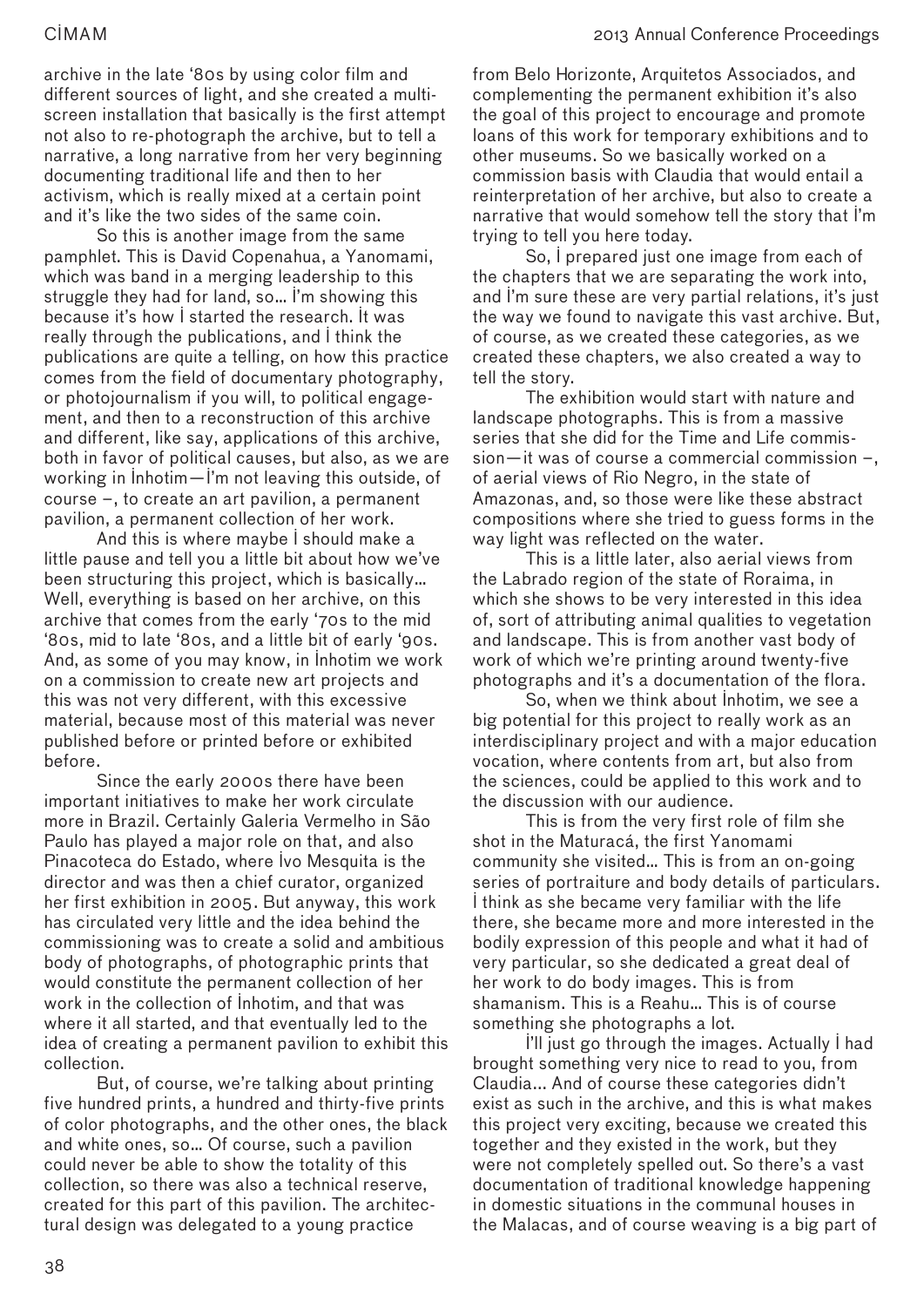it.

There's so much more I wanted to say... This is from the Contact, which is another very important vein of the work...This is an army base in the north of Roraima... These are just writings that she would find along the road, and this is a big collection of documentation of signage of shops that would buy gold from illegal mining in Boavista, the capital of Roraima... And this is another writing, and it's the first graffitis that kids would do when they were getting alphabetized for the first time... And these are maps from the illegal mining.

And now we have to go, so I hope we can talk about this later, so thank you so much for your attention.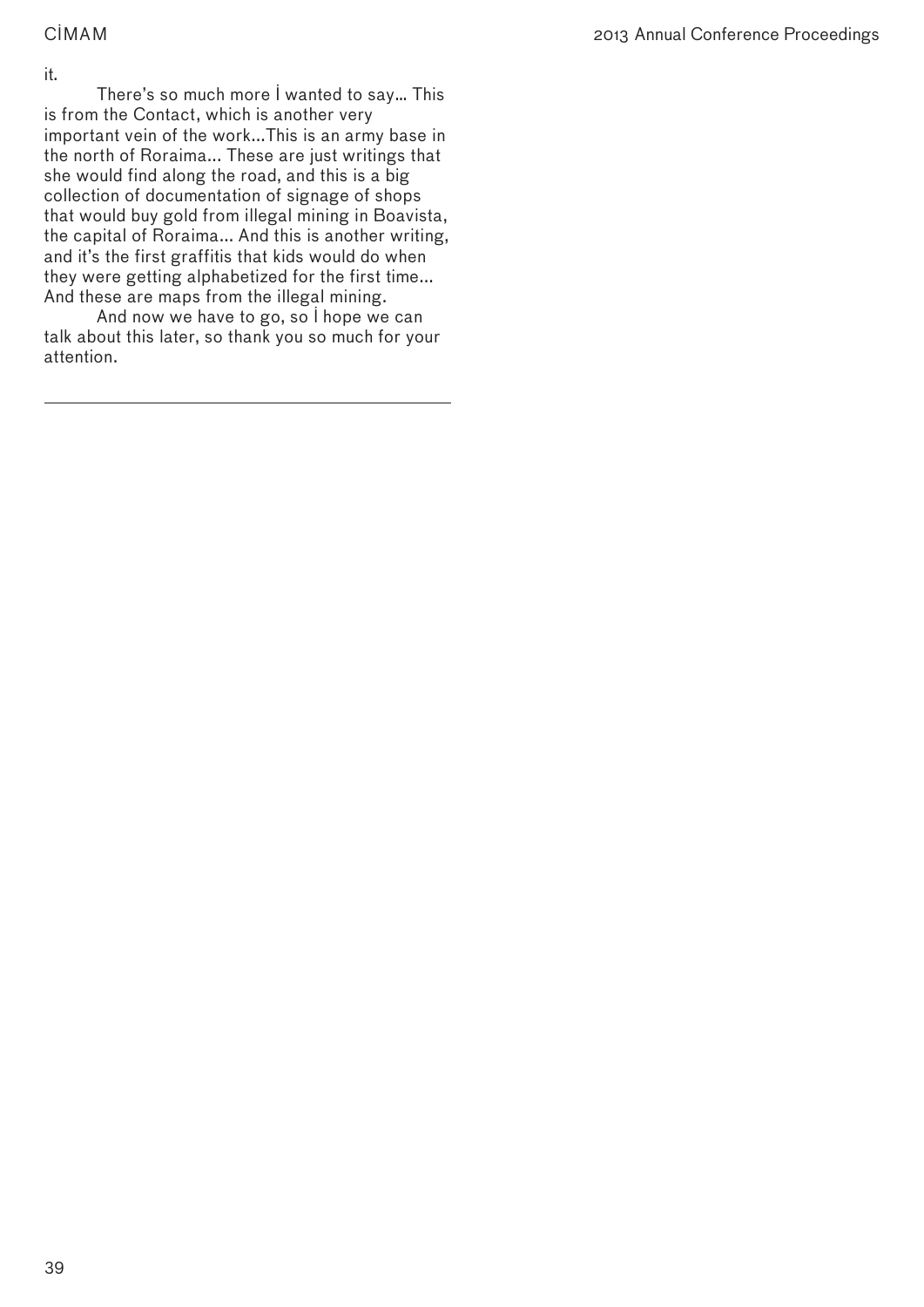## Case Study 4

## Ravi Sundaram

*Biography:* In 2000 he founded the Sarai program along with Monica Narula, Jeebesh Bagchi, Ravi Vasudevan and Shuddhabrata Sengupta. Sundaram has co-edited the *Sarai Reader series, The Public Domain* (2001), *The Cities of Everyday Life* (2002), *Shaping Technologies* (2003), *Crisis Media* (2004), and *Frontiers* (2007). He is the author of *Pirate Modernity: Media Urbanism in Delhi* (Routledge, London 2009). *No Limits: Media Studies from India* has been published by Oxford University Press in December 2012. His writings have been translated into many languages. Sundaram's current work is on contemporary fear after media modernity. He has been a visiting Professor at the School of Architecture and Planning, Delhi, Princeton University, Johns Hopkins University, University of Michigan, Ann Arbor and the University of Oxford.

## Intimating a post-national public: Sarai

In 2002, one of the many exhibits that curious visitors encountered during Documenta 11 was an installation called Opus, from India. Opus or Online Platform for Unlimited Signification, was a collaborative software programme whose design was inflected with the radical network utopianism of the free software community. Thus Opus' conceptual thrust summarised this well:

Opus enables you to view, create and exhibit media objects (video, audio, still images, html and text) and make modifications on work done by others, in the spirit of collaboration and the sharing of creativity. Opus is an environment in which every viewer/user is also invited to be a producer, and a means for producers to work together to shape new content. You can view and download material, transform it and then upload the material worked on by you back to the Opus domain.

With a specially created licence, Opus sought to open critiques of authorship, and models of property in the art world. A special OPUS initiated conference in Documenta 11 in July 2002 debated intellectual property, authorship and the art market. Emerging well before the likeeverything frenzy of Web 2.0's soft liberalism, and the interface driven creative capitalism of today, OPUS was seen as a political-aesthetic intervention. More than anything OPUS was a public announcement of a new inactive in Indian contemporary art

OPUS was produced by the Raqs Media Collective who were co-initiators of Sarai a new

programme in Delhi, India. OPUS reflected the design of the Sarai initiative, which departed from many elements in India's postcolonial archive. The Sarai design was a self conscious departure from three constitutive elements of the postcolonial archive: the national allegory, the ruined museum, and an elusive public.

In the Indian elites embrace of Western modernity, beginning from the 19th century, there was always an anxiety, an imagined loss of a cultural past, demons thrust aside. This was what one writer called the unhappy, consciousness split consciousness of Asia's modernity, eager to join the West while glancing anxiously at its own, defeated residues. The cultural policy of the Indian regime after 1947 was filtered through nationalist pathologies of a fractured citizenship, a pathology further strengthened by the Partition of colonial India in 1947. The post-independent state sought to monopolize all institutions of cultural production, and set up an elaborate patronage system, many of which continue to wreck our lives in different ways. The old official model saw art and culture as vehicles to groom populations into a new national-cultural citizenship. Art and cinema were mobilised for their pedagogic and affective possibilities, managed by a host of intermediate state institutions. As an object of therapeutic culture and nurture by the state, the elusive national public became a project of permanent deferment—a category of both yearning and fear by state elites.

This anxiety crippled the public museum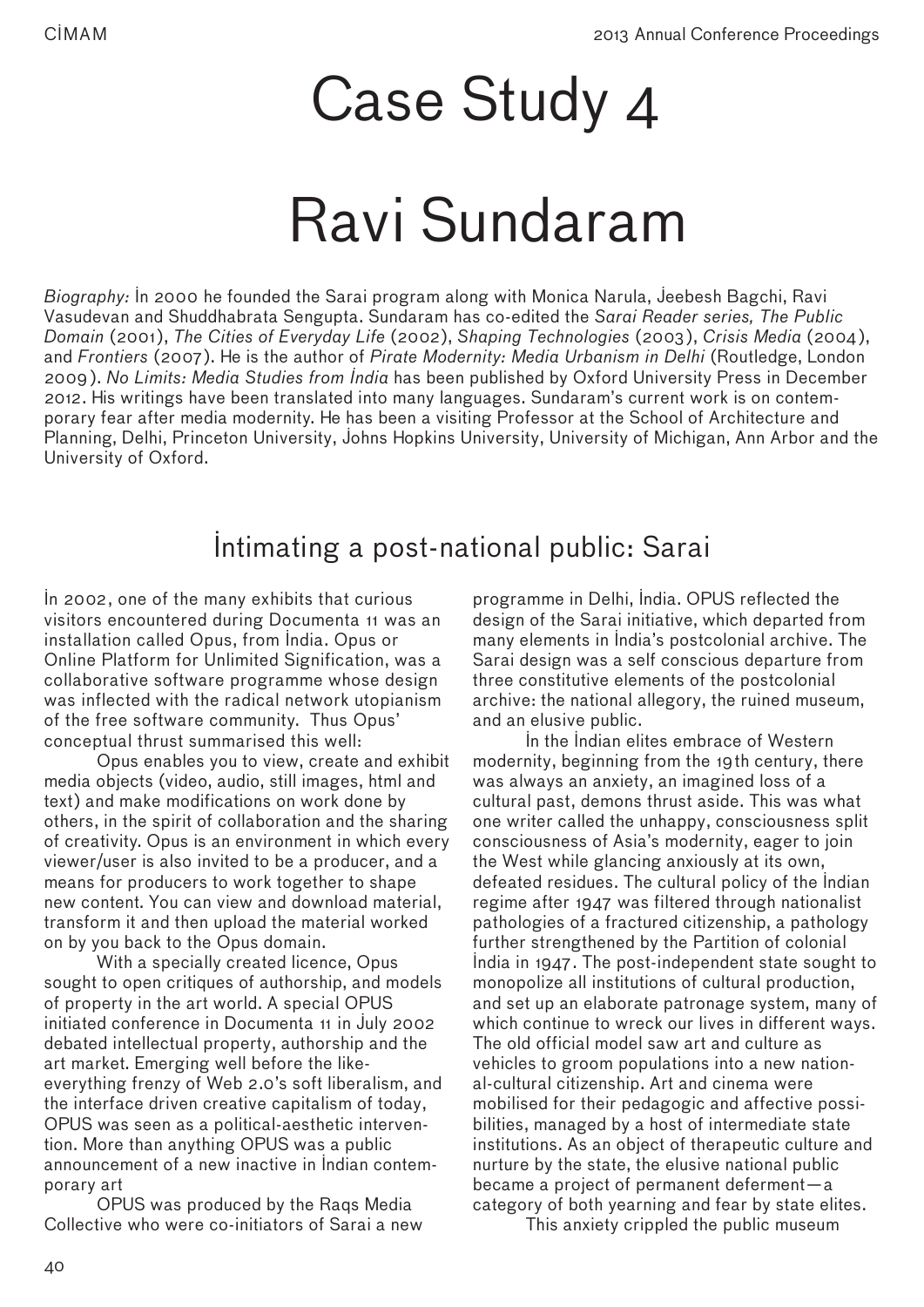from the outset. The National Gallery of Modern Art's unhappy and patchy trajectory since Indian independence in 1947, allegorises its still-born nature. Until globalisation and the Asian boom opened the floodgates after 2000, most private contemporary art museums remained signatures of the bourgeoisie's own modesty.

The main implication of all these post independence moves was to set up the state as the only authentic filter for any cultural politics. This led to the familiar critique of postcolonial reason by post independence writers: the regime was exorcised for an incomplete modernity, or berated for not intimating a genuine public sphere. A good part of this climaxed around the time of the public sphere discussions in the West. In his classic book the Phantom Public Sphere the writer Bruce Robbins summarises the mood at that time:, "the list of writers that announce the decline, degradation, crisis or extinction of the public is long and steadily expanding. Publicness, we are told again and again and again, is a quality that we once had but have now lost and that we must somehow retrieve." The critique of postcolonial reason in India produced what the philosopher Wendy Brown calls a "wounded attachment." A dramatisation of the failure of the postcolonial State, only seemed to confirm its status as only reference as a possible cultural guarantor of public culture. In every sense this was a police order of culture, with careful location, place and language of alterity marked out. Only authorised interlocutors counted in the language of public culture.

Much of this was swept away by the forces of globalisation from the 1990s. Globalisation in India produced a new technological infrastructure. Much of this was based on proliferation and dispersal, low-cost, informality, piracy and indifferent to the rule of property and capital. Vast new networks emerged lined by low cost technological infrastructures—this was common in India as in the rest of the postcolonial world. This was a post-medial world, where large populations generated new multiplicities. All over the postcolonial world a new media geography has altered the image of the population, first theorised by Foucault in his College de France lectures.

 These massive expansions of the newer media infrastructures have thrown the old control models of the regime into disarray: this is a population of potential media producers, not just an uneducated mass to be nurtured by the state for a 'genuine' enlightened citizenship.

In a recent essay the curator Irit Rogoff deploys the philosopher' Michael Feher's notion of non governmental action to artists and political action occupying infrastructures. In the postcolonial contexts like India with modest state

economies, globalisation built a new technological infrastructure for artists and disrupted the old power of cultural elites. Here Documenta 11 marked a watershed in acknowledging this transition, all the Indian artists emerged out of this new technical infrastructure: video, photography, new media. And all had little connection to the earlier models of patronage and alterity produced by the older postcolonial archive.

Of these Opus represented a new technological sensibility, and a recognition of the dynamic potential or network collaboration. Much of this was developed in the design of Sarai, set up by a collective of 3 filmakers(now artists), and two academics in 2000.

Sarai began its existence as a programme of the Centre for the Study of Developing Societies (CSDS). Founded in 1964, the CSDS is one of India's best-known independent research institutes, and has housed prominent dissenting intellectual voices.

Sarai's aim was to set up a public research and practice space on new media and urban life. The model argued for public, open models of collaboration as a way to address the new agendas of creativity and research and aimed to bring together people from diverse backgrounds, including artists, urban and media studies scholars, media practitioners, programmers and designers, and social activists. Present here was a strategy of conceptual proliferation, where the old institutional sites were bypassed, by building research/practice networks of distribution. Circulation was inflected with a production force, with new attachments and rescensions. The 'public' of Sarai ranged from art practitioners, students, scholars, and activists, people from working class areas where our labs are active, and ordinary citizens from all walks of life.

The setting up of Sarai as a collaborative research practice space was both a significant innovation and a calculated risk. Sarai's innovation was its attempt to transcend the classic divisions between the university and the city, between scholar, activist and artist, as also suggest an open collaborative model borrowed from the free software/open source movement that could disrupt traditional hierarchies of knowledge. Sarai's experiment in the year 2000 was to intimate a new public that emerged as a by-product of the changes globalisation period—a 'public' that is still in formation.

This was a design of distributed practice,that was post national, and comfortably international. The old pathologies of nationalism had no place in the international collaborative models after new media. Despite its strong local model Sarai's collaborations and discussion lists had almost fifty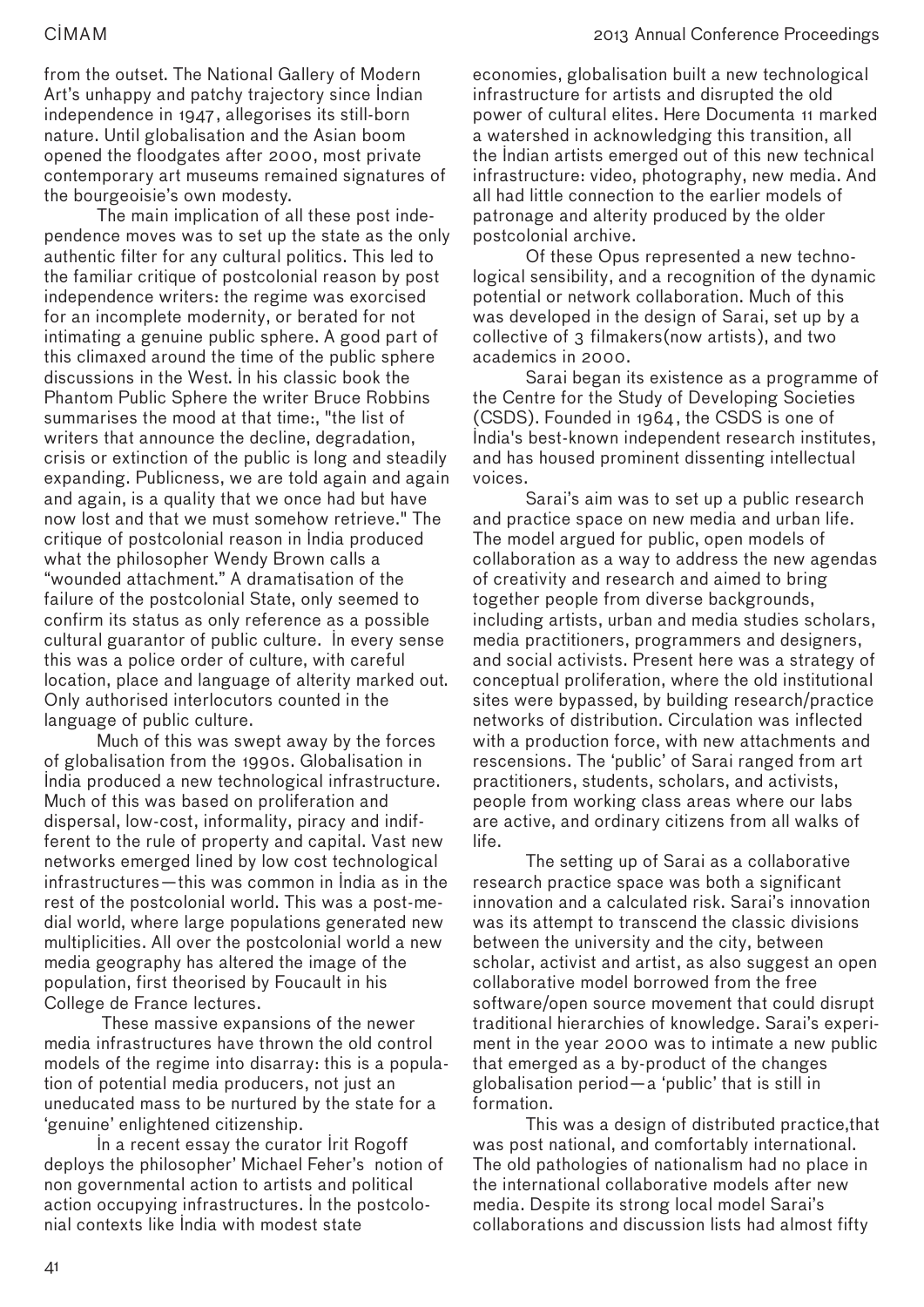percent international participants.

The design of distributed practice sought to transcend the dual crisis of the still born museum and the aporias of the old critiques of postcolonial reason. This design took technological infrastructure seriously, as a pragmatic and porous site for the deployment of new potentialities.

It is important to set this design in the framework of larger 20th century discussions of art and technology, and the post new media discussions in the 1990s, all of which the Sarai design overlapped with.. As we are all familiar in the Artwork essay Benjamin speaks perceptively about the 'extension' of modern media after the arrival of print, with public forms of writing. "Thus," said Benjamin, "the distinction between author and the public is about to lose character. " He cited particular practices of modernist and avant-garde art as evidence of a shift to a "play-form" of technology, the ability to engage with advanced technology in a nondestructive, sensory-reflexive, and collective form. Further, technology could generate a "therapeutic detonation" of mass psychoses, a radical sensory release. Benjamin's 'gamble with technology' as Miriam Hansen calls it, was set aside when postwar media industries seemed to integrate and normalize the very technologies in which the Artwork essay had placed so much hope.

Suddenly, with the arrival of technologies of video and new digital media in the 1980s, Benjamin's arguments in the Artwork essay seemed to resurface once again. Digital media's flexibility reveals an agnosticism about mediums, formats, delivery mechanisms, multiple screens and objects. With low cost production and parallel distribution circuits set in motion by video, the utopian energies that Benjamin had ascribed to cinema in the 1920s seemed to resurface once again with the new media experience. In the more optimistic readings of the 1990s, a global community of user-producers would share alternative content through peer-to-peer networks. User generated media would operate as a critical, creative resource for the present. Two decades later, it is clear that many of these yearnings, not unlike Benjamin's own hopes on cinema, have been proven to be largely overoptimistic.

The Sarai design in 2000 did not see new technologies as a redemptive hope, nor necessarily intimating a possible counter public. Rather technological infrastructure in a non western environment like India opened new conditions of possibility and insubordination to be grasped and articulated.

Added to the existing infrastructures new support systems were set up. In the first place the design supported a new network, by small grants and research support.

Sarai supported a new network of 400

independent researchers, artists and students all over India through fellowships and small grants. These infused energy into the network of collaboration, and concurrently generated a new archive as they deposited their research materials into a shared site.

There were critical reflections on the nature of the contemporary moment, by holding regular screenings and discussion of curated programmes of contemporary art, documentary and experimental films and video, and by acting as a convivial context for online and offline conversations through discussions, mailing lists and blogs in English and Hindi. In the early years of 2000 all this was very new.

Sarai produced media (video, audio, print, web) and contemporary art works, CDs, radio and software. Works produced at the Sarai Media Lab were regularly been exhibited in several international venues such as Documenta 11, and the Venice, Liverpool and Taipei Biennales.

Sarai produced 27 high-quality print publications, including books, in English and Hindi, with the flagship Sarai Reader series and Deewan-e-Sarai series, seeing print runs of 5000.

Apart from the print publications, Sarai has also produced 5 low-cost print packages (stickers, postcards, do-it-yourself broadsheets) with wide circulation in working-class neighbourhoods in Delhi, through a variety of other portable and flexible media forms such as handcarts fitted with sound systems that turn into an 'appropriate technology' neighbourhood radio transmitter, to wind-up 'bioscopes' that integrate moving still images and sound in an engaging manner. Approximately 35 media and contemporary art works were produced at the Sarai Media Lab.

The distributed design worked with free software, drawing as in the case of OPUS from the GPL licencse.

Lets return productive proliferation inherent in the design. The OPUS licencse had stated what it meant by a rescencion:

Any work created through a modification, adaptation, addition, or use of an existing work within the OPUS project shall be considered as a Rescension. Each rescension shall stand in relational autonomy to every other rescension, and it shall not treated as a replacement of another work even if it modifies the reading of another work it shall instead have the status of an individual work created through an interactive process with other works.

Much of this work emerged after 2000 as a large public secret, with no large event-scenes in the public media, but articulated through multiplying publics online and offline. This was an a-visible rather than an invisible strategy, deliberate in the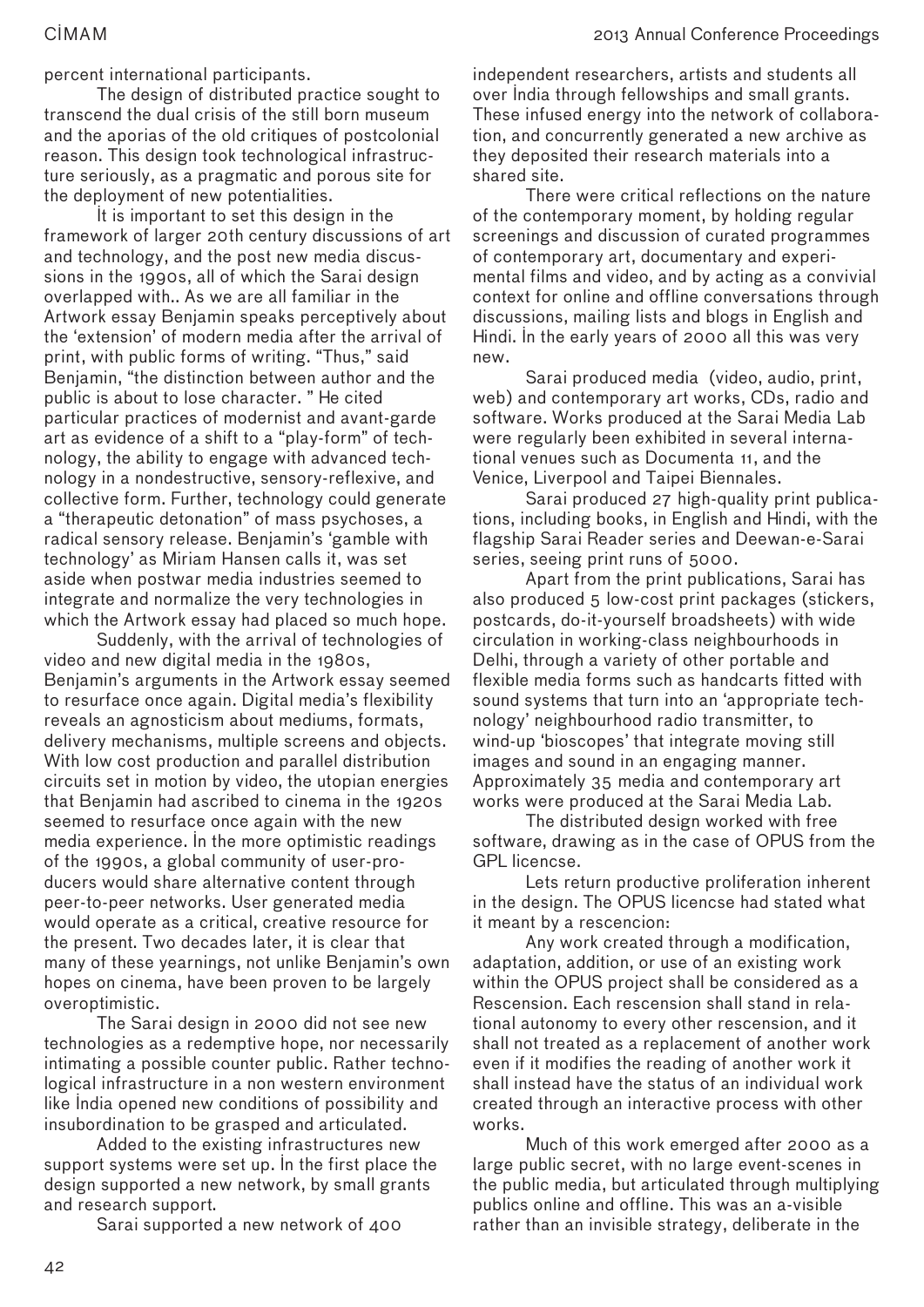### design.

Proliferation made possible unauthorised interlocuters, signally new languages of disturbance and insubordination. This disjunction between a police order of culture, against creativity, and the articulation of unauthorised speech and practice may draw comparisons to Ranciere's writings. In fact it was Ranciere's Proletarian Nights, rather than his aesthetic writings that was known at that time to people in Sarai and appreciated.

More significantly the Sarai design did not draw from the debates on the publics and counter publics, nor European models of alterity, it was a specific intervention to address and seed multiplicities from a distributed model. The public realm in India faces a permanent crisis with neo liberal regimes, the still born public museum remains so. The model of distribution has influenced new art initiatives like CAMP in Mumbai, with its PAdma initiative, and it is here that the future theatre of the postcolonial public will lie.

## Questions & Answers Rodrigo Moura and Ravi Sundaram

Question RM: I have a question to you about application, I guess... I couldn't follow everything because of language… But I thought it was extremely interesting and I was really struck by that diagram that you showed first and… I was just thinking in terms of my work. You know we are a very young museum and we come from a private collection with a public mission, since the beginning—but trying to more and more think itself as a museum, or one of the components of a bigger project that is very museological, in terms of holding a collection and showing this collection and, of course, research would be a very strong component—although we're not quite still there. So, I was just wondering in terms of your experience in collaborating with other institutions if this is something—because of the multiple connections, as far as understood—also to fund research that it's not directly connected, but it feeds a chain, so to speak? Can you talk a little bit about this?

Ravi Sundaram: I think our model was not to fund production. We funded research, because research was a very big point in the art and filmmaking and creative community. And the idea, you know, we addressed research, we weren't dealing with many institutions in the early years. We were part of an institution. We just gave money out to people who applied interesting ideas and created… You know, we gave a space, and producing an archive was part of this project. You had to make a new archive, and I think that was the key. So, institutions—we collaborate with a lot of institutions now—but the institution was not a site available for us then, specifically in India, and I would imagine many parts of the post-colonial

world.

Question RM: But I was not so much thinking about your platform, funding institutional research, but maybe collaborating in terms of the tools—your organizational tools, the methods and how do you encourage research and how do you identify what's relevant—do you know what I mean? The application of a model, rather than… Is there something you have collaborated with an institution in this sense?

Rodrigo Moura: No, no.

Question: I have a question for Rodrigo: What was the reason for which Claudia Andujar was not allowed to return to the Yanomami after she left? And then, the other question is: How would you compare the work of Claudia Andujar with other artists that at the time, more or less at the time, like Juan Downey or Lothar Baumgarten also worked on similar subjects with similar media?

Rodrigo Moura: That's very interesting. Of course I got to know the works of the three of them at the same time more or less, and I think there are different aspects. I think in Lothar's case—the works I know –, I think he really comes from an anthropological language, and I'm thinking on pieces like Unsettled Objects, where, you know, he talks from the perspective of collection, of the status of objects, of collecting… And, Juan Downey's work I'm not super familiar with but as I understand it… So, just to conclude with Lothar, I think that in pieces like Fragmento Brasil he's also trying to combine materials from three sources, like the drawings that the Yanomami produced, the photographs he took and the details from Eckhart's bird paintings… So I don't know, I think there's this idea of more mediation with other cultural sources.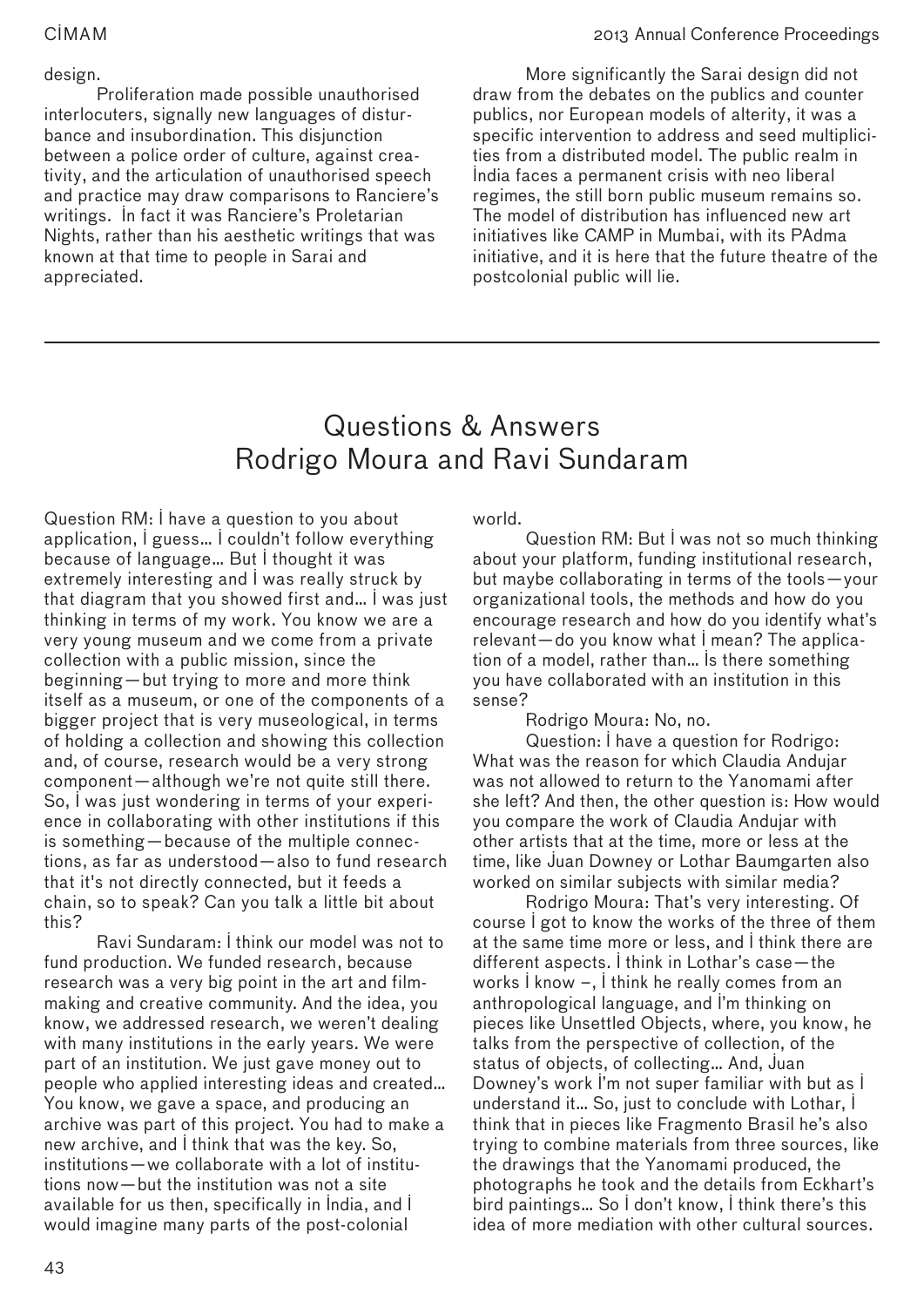With Juan I don't really know his work so well. I know a lot of documentation but sadly I didn't see the show that Julieta González curated in Mexico, but I know it from literature and I think there's this idea of giving the camera, you know, like sharing the platform of the image, that I think it's something very interesting.

There's a whole emergence of an indigenous cinema in Brazil, with Vídeo nas Aldeias, of course, but I think with Claudia there's a great deal of reinventing the documentary practice, I would say. Through the process of doing this work with her I found myself very interested in these subjects and I ended up curating a small group show as part of the Salón Nacional in Colombia that opens in less than a month: we assembled a group of contemporary artists and artifacts and indigenists… In the same show I collaborated with a friend anthropologist and we interviewed many artists about this, and something that came about in the interview with Claudia was—and this is why  $\overline{I}$  also started with the biographical notes—is that she's always trying to create a rapport with her own identity and her own story, so she always says that when she's photographing the Other she's actually photographing herself.

And the first question about why she was not allowed to return… I think because she was very traumatized to start with. And this is part of the interview I brought and maybe I can try to read it—where she compares the weaving that she photographed in the Malaca—you know, that photograph I showed with the two ladies weaving, with her own embroidery apprentice when she was living in Transylvania. And she was trying to compare and create a dialogue again between her biography and what she was then photographing.

But with the episode of her leaving Roraima it's a traumatic thing. I think it was a traumatic thing for her for many years, and then of course she eventually returned, but then she had a different agenda, which was not to photograph anymore. So she came really to organize local supporters for the CCPY, and then that became, that fructified in the creation of an indigenous association, Hutukara, to which she still dedicates and donates part of the revenue of her work, including the fee she received from Inhotim to work in this project. But then it was a different agenda. And then, just to mention this, in 2010, when we were starting to work on this project, we went together, she returned there after eleven years and she re-photographed Yanomami again, for the first time in eleven years.

Question: Hi, this is a question for Rodrigo. I'm interested in what kind of a critical or criticality does the museum or a curator like you adopt when you're looking at someone's body of work, which is looking at people through an ethnographic lens. We saw some of Claudia's work, and some of the portraits on body details, it's very problematic, and it's clearly through an ethnographic lens. So, you have that curated in your museum, so…

Rodrigo Moura: Yes, I guess in terms of the museum itself where we work… I would say that her work brings a great deal of criticality, being a museum that is very 'trended' by mining activity, and this is a very important element in the whole narrative that is told there. I share your concerns about how the body is portraited, but I think maybe if you see more images maybe you would have a different opinion about what you would call problematic, that I'm not sure of. But yes, there's an ethnographic lens through her work, but also think that by working closer to the Yanomami she also incorporated something from their culture, which I think is very visible in the images of the rituals, for instance.

Question: Hi, I have a question for Ravi. In knowing the legacy that Raqs Media Collective and Sarai have … I was one of the first users of this writing in the early 2000s… I'm thinking about how the Raqs Media Collective and Sarai made up an extra-disciplinary or inter-disciplinary network on the creation of documents and performances and happenings and, at times, what some may traditionally call art works. I'm thinking of the vast amount of knowledge that has been produced and has interpolated into major museums such as the Global Museum project. I'm just wondering, considering the conversation about usership and the aestheticization of practice, how you perceive your material being collected. What's your opinion of a museum signing to an archive like Sarai and whether you think this is something that needs to be done? Now you talk about a mass public being produced but wasn't it properly with the press? So, if you could answer some of that.

Ravi Sundaram: It's a good question, but people are already archiving the work we've done… one of the challenges when you set up something like this is: when you claim or even want to intimate an archive, you have no control over it, particularly the terms through which you are setting this up, because it's moving away from traditional models of archive building. In our terms, at one level it's a 'secure' archive, but everyone has access to it. The texts you produce have no copyright. They circulate. Everything is circulated—the works are circulated. Some people have displayed them a spot on exhibitions and it entered their archive, it comes back to us. So it's a very tricky… In a sense it's a very nebulous border. It's a very, very nebulous border, and I think precisely because we took new media seriously. We come out of that environment, and this is very important in the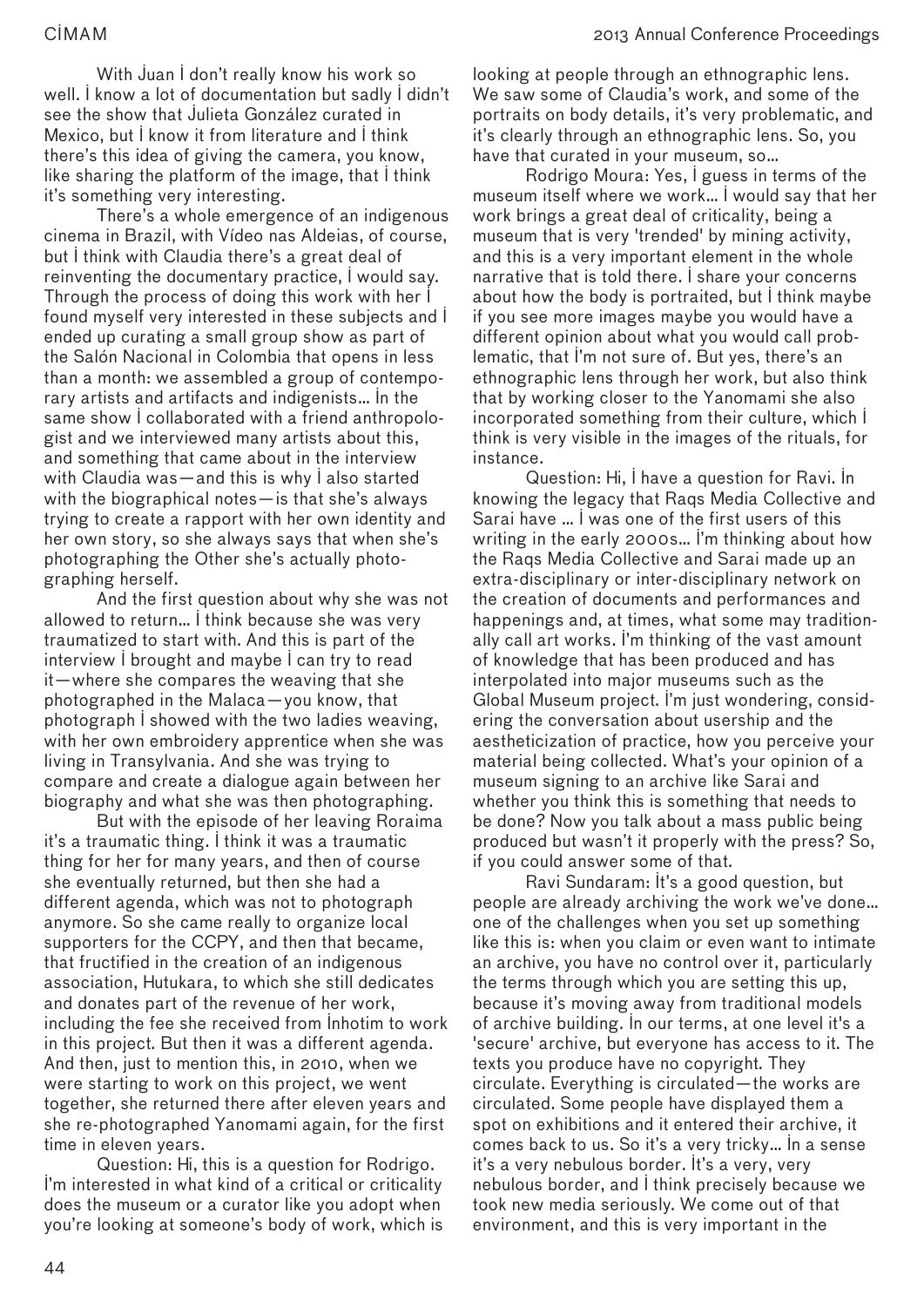post-colonial context where infrastructure really comes after globalization in a very big way. It's a very bizarre thing in the West, you know, there's neoliberalism, there's no public institution in India at all. The State represents 6 percent of production. There's a very problematic scenario, so you have these new infrastructures and new media… So, intermission of the archive is an acknowledgement that you have no control over it, and we're very happy with it.

Question: Hi, I just want to expand on the previous question concerning the Andujar archive, just in terms of photography and the history of photography and representation—in terms of romanticized subject and exoticizing—and for which kind of audience, because I think some of these essays were for Time Life. To what degree do these photographs reinforce the myths that the West has of the Other? How much of this is actually her own initiative, and how much of it was commissioned? Thanks.

Ravi Sundaram: Yes. The Time Life images are just a… actually it's unedited material of nature and landscape, so there's no traditional life documentation that was commissioned by the Time Life. But also, I was thinking about the previous question, and I think there's something that is extremely important in Brazil at the moment, which is the risk of a big retrocess in terms of legislation. So I was thinking there was a criticality on centrality—I think it's quite relevant that you could bring this into discussion with this kind of weight in the museum arena—because it's not something that has been very visible. Basically there's a big threat in terms of legislation, and this is something highly problematic about this government, because it's a so-called left-wing government that it claims to have a platform of inclusiveness, and it's just by supporting "desenvolvimentismo"—'developmentalism'. It's just basically throwing the 1988 constitution to the garbage.

So I think also in terms of criticality—I'm sorry I don't answer from a history of photography perspective—but I answer from the perspective of today's news, and I think this can play a very strong role in the culture of this country.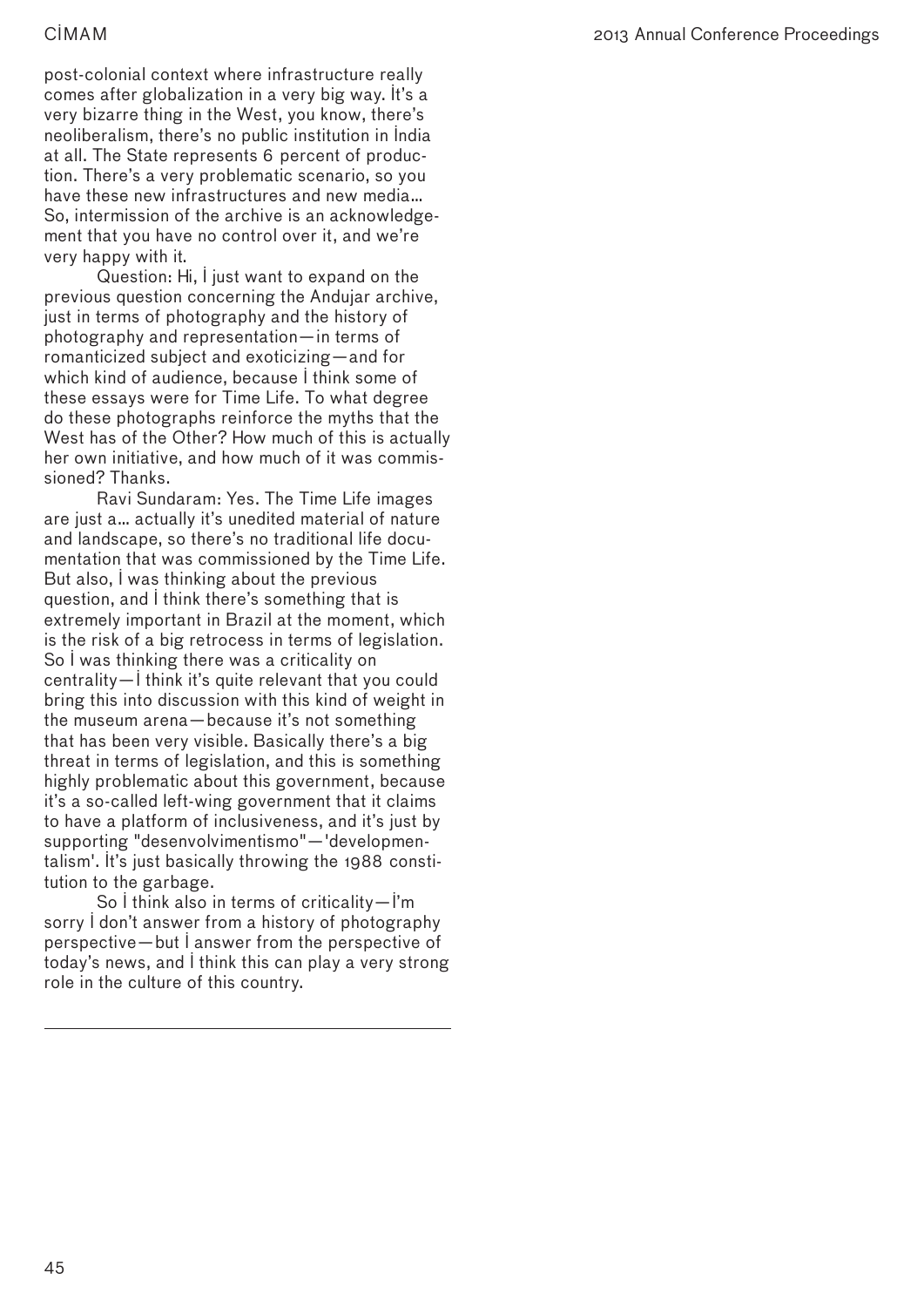## Panel Discussion

## Moderated by Luiz Camillo Osorio, with Ivana Bentes, Marcus Faustini, Lia Rodrigues and Jailson de Souza.

### *Biographies*

Luiz Camillo Osorio, Chief Curator at MAM Rio, Museu de Arte Moderna do Rio de Janeiro and Professor at the Philosophy Department, PUC-Rio, Brazil.

Ivana Bentes, professor researching cinema, new media, culture and communication at the School of Communication, UFRJ. Professor with UFRJ's graduate program in Communication, her research currently focuses on issues related to global peripheries, the becoming of aesthetics in digital culture and cognitive capitalism in the fields of media art, art and activism and collaborative networks.

Jailson de Souza e Silva is Associate professor at the Universidade Federal Fluminense, founded the Favela Observatory of Rio de Janeiro and was Secretary of Education Nova Iguaçu and Executive Secretary of the State Department of Social Welfare and Human Rights of Rio de Janeiro. He has published many research papers in Urban Studies and Policies, specializing in the following topics: social, slums, suburbs, violence, education and drug trafficking.

Marcus Vinicius Faustini is a theater director, filmmaker and writer. Among other influential initiatives on the field of culture, Faustini created the Agência de Redes para Juventude [Youth Network Agency].

Lia Rodrigues, choreographer, founded the Grupo Andança in 1977, before joining Maguy Marin's company in France. In 1990 she created the Lia Rodrigues Companhia de Danças in Rio de Janeiro and is artistic director of the Festival Dança Contemporanea since 1992. Her work takes its base in the relationships woven among the women of the favelas, in public hospitals, as well as with children on the outskirts of society.

*NB. The transcript has been adapted from the simultaneous on-site translation (Portuguese-English), with notations of translation failures. 'Favela' has been transcribed throughout the text with a capital.*

## Museum is the World

Luis Camillo Osorio: Good afternoon. Well, it's a pleasure to be here. I'm going to make a very brief introduction for this panel discussion on the local context. This round table was planned before the protests and the political uprising last June in Brazil, and the following uprisings, specially in Rio, that is carry on until this day—yesterday we had another protest in front of the Palace of the Governor.

But the idea of this round table of showing this local context is to bring artists, theorists,

activists, that have been working in Rio and Brazil—basically in Rio but also in Brazil—to create different networks of, not only art production, but networks of contacts to bring regions of this city that have been on the margins to dialog with the mainstream art culture political context. So, this has been happening in Brazil for quite a while, at least more radically since Lula's government 2002 to nowadays, and Gilberto Gil`s, Ministry of Culture of Lula for its governing period that fostered these networks through the cultural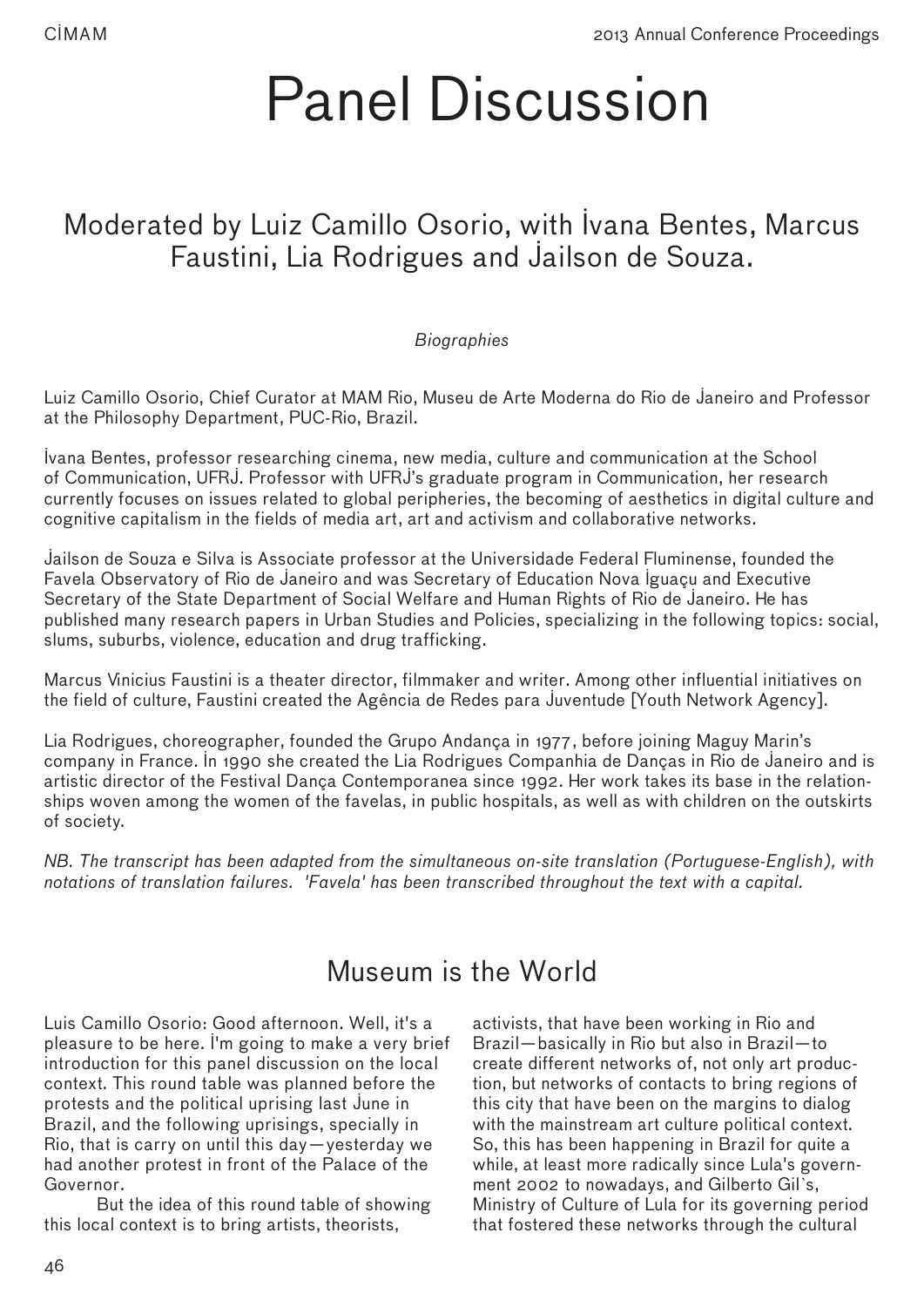points that were disseminated in Brazil in regions that didn't have any access, not only to bring them some more information, but to let them produce their own material, to let them create their own symbolical production.

And all these four friends here have been taking part in this reality in the last ten years, at least. So, apart from that, the title I've chosen is a phrase from Hélio Oiticica, "the museum is the world", and the idea of opening up this art space to a broader space of creation and production. And, although the museum is the world, not all the world speaks fluidly English. So, they didn't know that it was supposed to be speaking in English, there was a misunderstanding... But, as we are in Rio, and there's always a solution, we have to improvise, and my dear friend Jessica who is an English speaker living in Brazil for quite a while...

Jessica Gaughan (Translator): But not a translator...

Luis Camillo Osorio: Not a translator... but an educator that worked with us here and coordinated our educational program for three years, so very close to what is going on in the museum and with all these friends here. So she will help with translation. I'm going to make quick introductions following here the sequence. Marcus Faustini. He's a writer, a playwright, a political actor and he created, some years ago, what is called Youth Network, an agency for youth networks that goes to these marginal parts of the cities to get to know what are the demands of these people, especially the youth people, and try to create the possibility of them to generate their own desire of production. This agency has been very successful the last years and so he's going to explain a little bit, in his five minutes, what he's doing.

Then, Ivana Bentes. She's a film theorist. She teaches at the University, the Federal University of Rio de Janeiro. She's been researching on global periphery, and also very much linked with these cultural points that were created by Gilberto Gil, and is very much aware of this cultural social political situation that is happening in Brazil nowadays.

Then, Jailson de Souza is also a professor at another Federal University in Niterói and sociologist: he created, a few years ago, the Favelas Observatory, which is a sort of alternative school and a place at Favela da Maré in Rio, and in this school they have trained, for instance, more than 500 children with photography skills and they have this very successful school there for photographers, for artists, for people from this community to get to know with these possibilities, new possibilities that they have a way out.

And the last one here is Lia Rodrigues,. She's a choreographer, a very important Brazilian contemporary choreographer. She has her own company. She collaborated and worked with Maguy Marin in France. She also organizes the Panorama da Dança, which is a contemporary festival in dance since the nineties. For twenty years I think, that put Rio in contact with great networks of choreographers around the world, very contemporary choreographers. That was very helpful to the whole scene of dance in Rio and Brazil for these last twenty years. And she created in a community in Rio, at da Maré too, her studio, her workshop for her group, and also developed there a place to bring these people to the possibility of creativity, a new part of producing with their bodies, which are something that is always put aside or seen as a dangerous part of the life, which she brought to a creative part of their lives—their own bodies.

So all these four, they'll speak very briefly, we have only one hour and we want, at least, a little bit of debate. Jailson will start because he has another talk this afternoon, at two o'clock. So we are a bit late... So he's going to start. Unfortunately he won't be able to stay to the debates, but if you have any questions just give it them me and we'll send an e-mail to him and he will kindly answer, I'm sure. So, I don't want to take time anymore and again to thanks Jessica for this new position.

Jessica Gaughan (Translator): Very improvised... If the English speakers in the audience want to flinch, feel free.

Jailson de Souza: Good afternoon. I'm sorry I don't speak English, but I think that is not the most important issue in this event. One of the things that it is really important is the notion of democratization of the arts and the notion of "museum is the world" as one of the most important questions that I think is part of this debate.

This is a very important event to bring different people from different aspects and different worlds and different contexts all over the world together. The majority of people don't have access to English, like Faustini and myself, who come from popular origins, from the context of the Favela. There's not a context to learn English in public schools. So, there is the notion... that translation of course is expensive, but this actually means that that level of money means the majority of young people don't have the possibility to participate in these kinds of events because they don't speak English.

I come from the Favela, the Maré Favela, there might be more than 130,000 people living in Maré Favela, which is where I work. There are four fundamental themes to our work in the Maré. The first theme is to form, to educate people, essentially to give them the ability to be able to intervene and interject in city life. At this particular moment, in the political context in Brazil, this notion of really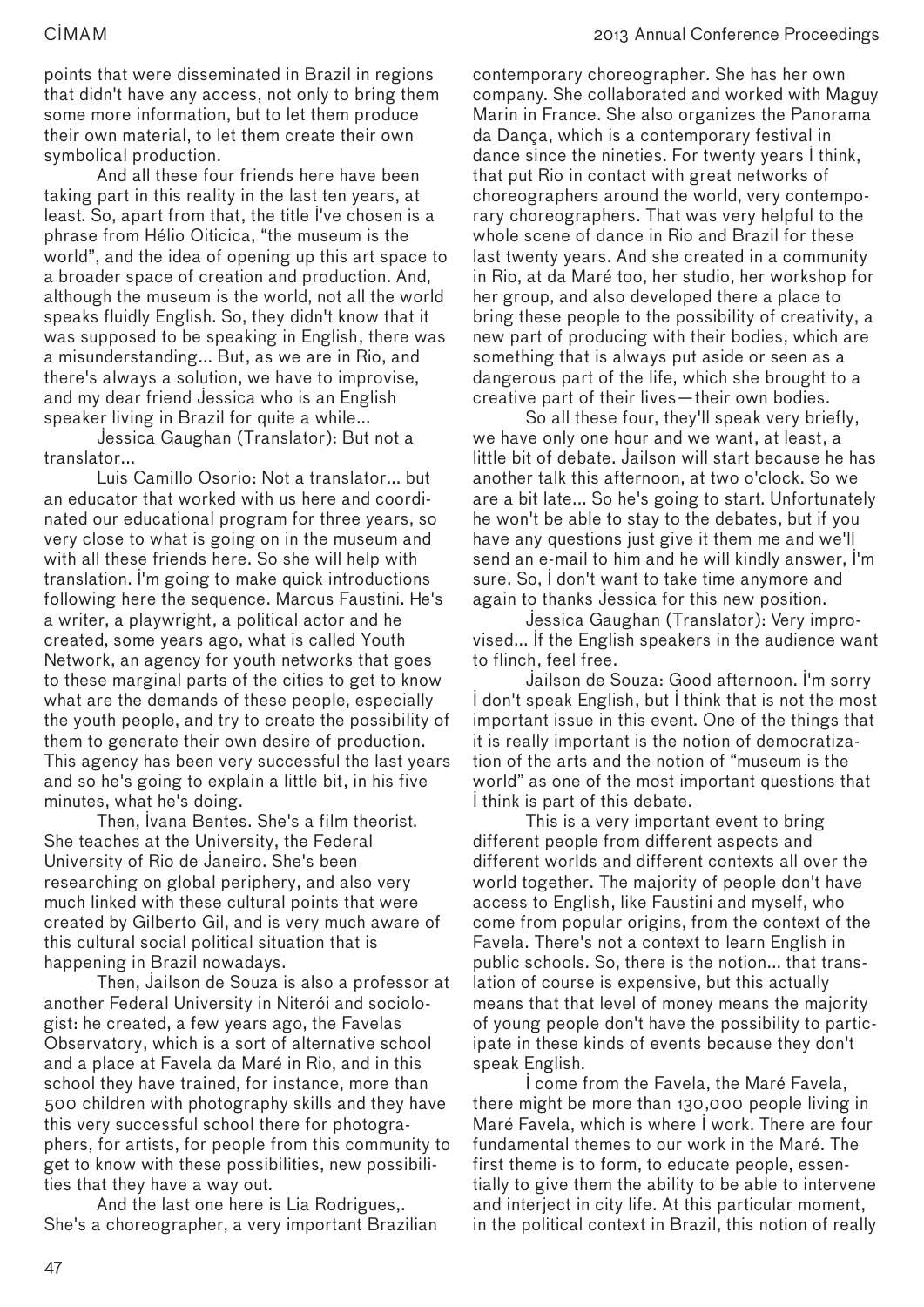teaching people the ability to be able to transform in a political way an aesthetic way, in the context of their life, is really important.

One of the things that is really important, is that they don't work out of this idea of a civilization. The importance of really giving young people the opportunity to create their own methodologies, their own transformations, their own practices... That will be more and more able to transform the life of the city.

Another of the things that is most important is to try to give people, young people, mobility within worlds, within the city, so mobility is a key word. So, mobility is not only a physical one. It's very important...that the notion of mobility is metaphoric and literal in very different ways.

So, the notion of educational mobility is really central to our work and we come from Maré Favela—there are very few people that even finish high school, let alone, go to university and become professors like ourselves. And, obviously, culture mobility is really important, just as it is economic and social. And the fundamental thing, in relation to all of these other mobilities—is also symbolic mobility.

In Brazil 50,000 people per year, are assassinated. That is about 130 people per day. And why do people value the life of black and poor people living in the Favelas less than the middle class? In Lula's administration 20% of the number of assassinations was reduced: Twenty per cent of that number was black (Negro), but this increased by twenty three per cent of black (Negros) people being assassinated. When there is the word "Negro" in Portuguese encompasses mulato, black... very different kinds of origins.

So what does art have to do with all of this in relationship to the symbolic? And that's where it becomes really important in relationship to try to figure out new ways to work with this context, where people are ignored, they're not listened to, they're killed.

The investment is to produce new actors in the Favela context: Artists, intellectuals, people that can work in and research for that context. So the question I want to leave for everyone with is: What are you doing within the context of your own countries to democratize the arts, to create access?

The context in that sense is that more and more people and young people are becoming, particularly in the current context, that has allowed for multiple different protests and energies and more and more people from peripheries and Favelas are being involved and this, which really creates new models and new understandings of what it means to be in the city and what it means to have ownership of the city.

Learn Portuguese!

Ivana Bentes: I'm going to pick up on some of the themes that Jailson spoke about, and just also look at some of the images of Brazil in terms of how often they are... some kind of subverted and perverted notions and ideas that are projected about Brazil in a global context.

So, in a sense it's a sort of... a kind of perverted postcard because now Brazil is this kind of laboratory for... kind of very new things that are going on in relationship to resistance against capitalism. To a certain degree the Favelas are in a sense museums of capitalism. They're a sort of... of all the different inequalities and problems that exist in relationship to capitalism are represented and lived in the context of the Favelas.

At the same time it's also one of the places where the most interesting of what we'd call symbolic capital is really happening in the context of Brazil. Focusing again on the context of symbolic capital in the context of the Favela, just how those sub-contexts of poverty have this incredible ability to resist capitalism with really creative different strategies and creative ways of living, working, thinking and making. So, the part of the context of the poverty in Brazil is also this image that's promoted about Brazil internationally but it's also part of the contradiction in terms of... and it's also part of as a center of creativity.

So it's an amazing moment to really see how the context of these places, symbolic capital on the context of the Favela is really being an opportunity to change the image of what is "sold" in an international context. There are a lot of images of this production it's very much played into the media and it's circulated and it seems to be present and alive, but at the same time it needs, it currently needs to can have a more transformative dynamic in place because the notion of that sort of really symbolic capital that's been challenged within the Favelas, isn't happening.

A sense of that is really a kind of battle around this symbolic capital. Who owns it and who intellectualizes about it? And who produces, thinks about it in the different contexts? The notion of *Museum Is the World* is also connected to the university. I'm working in the university and then so how can that play and resonate in that context. I'm referring to the notion of 'Pontos de Cultura', which were set up by Gilberto Gil in very different places throughout the country as a kind of places as "Quick Centers"—or small centers of creativity. So rather than try to take a large center you create small centers in different spots. It's a kind of a way to massage the cultural context of the place.

So, we need... not only to think about the notion "the museum is the world" it's not just about bringing the world into the museum as a commodity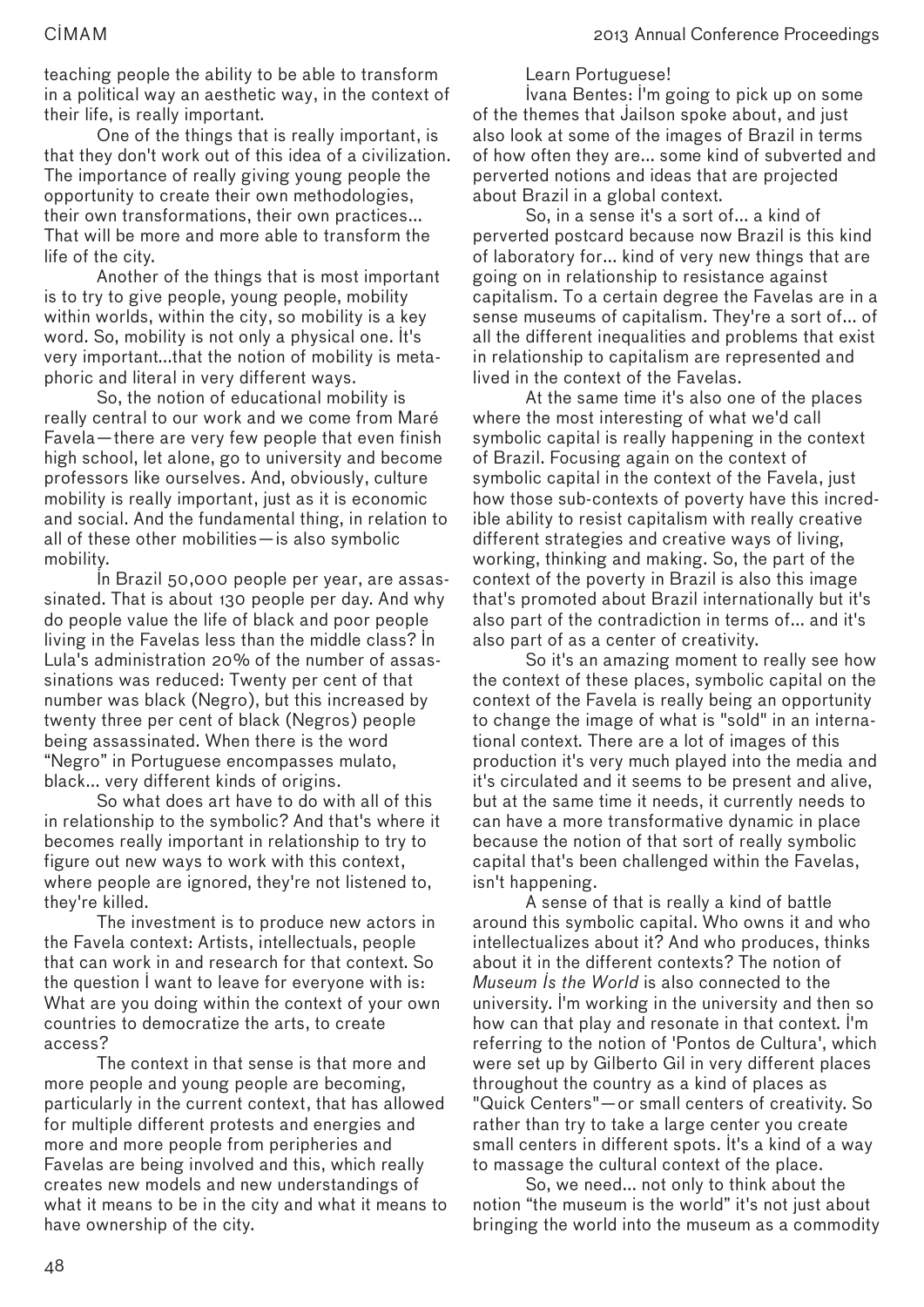or in the university, the notion...The notion to radicalize... the idea that museum is the world. So the notion that trying to value the languages that are produced in the everyday context, out there in the world in the Favelas, with indigenous peoples. So it's not just about bringing these different people and different subjects into the museum as a commodity, as a work, as a group of people.

One of the things—is the importance to stress the very different people and actors that are working in different contexts out in the world, in the Favela—who are producing their own languages that question the idea of the work—they're questioning your practices, they're questioning the idea of the commodity, in all different frames. So art is actually a great place for the battle, because it's the place of that sort of luxury of capitalism.

So I'm interested in seeing how the museum can be a context to bring that discussion about capitalism in the sense of being a luxury, a grand luxury item, how can that dispute be a really vital and energizing debate, and how... if we can manage to sort of conquer the possibility of this debate in the museum context, we have an opportunity to be able to sort to make a point.

This is one of the strongest points of battle. It's to sort of dispute or battle—this sort of luxury of a kind of cognitive capitalism that a lot of young people in the Favelas are trying to fight—where art is kind of the main product, so they're really trying to attack that notion.

Marcus Faustini: Thank you very much for the possibility to be here and the invitation of Luiz Camillo and to *CIMAM*. It's a pleasure to be here.

Given the context of the seven minutes, I'm going to try to throw out three different ideas: three pearls of thought to really nurture the debate: superficial...It's more superficial because it's not profound, because profundity is a myth. So, I prefer the multiple possibilities of connections and superficiality than the profound and deep expression of the self. I come from a poor family. My grandmother had eighteen children and I am the only person, the only grandson, the only grandchild that had any interest in art. So I had the challenge of being a sort of a young poor urban artist engaged in art, and the challenge of a prejudiced situation that exists in Brazil, in reference to what constitutes art.

My own trajectory is in terms of how I was able to articulate paths into different art worlds, and how other artists that I knew were more talented and more informed in different ways... how they were having difficulties being able to enter into these worlds. So, I want to talk about the specific contexts of how I imagine that artistic production can take place in the current contemporary context.

Jessica Gaughan: Everybody here is very brilliant and very poetic in terms of how they speak, so it's really quite difficult to jump in here.

The vast majority of this kind of popular art –the notion of the art of the Favela is often seen as a commodity... it can be seen in particular ways. What I'm interested in, is how you may be able to see a young person from the Favela as a curator, a young person from the Favela as an artist in an exhibition and not seen and constructed as a commodity.

So I decided to create a method. In my own mind the notion of an artist is not just to produce works, it's also about producing and making methods. So this is a great frame: just a moment, because I'm a terrible maker of objects. So, I'm interested in creating methods that would engage other people to create their own context. This methodology is to listen to a thousand and two hundred young people from the Favelas. Listen to their ideas, and give them means to be able to produce their ideas.

So the notion of this idea: how can you open up a software of creation, in the sense that the young people in Favelas, become their own protagonists, their own actors, their own critics... They are essentially moving the process of production forward.

Jessica Gaughan: I'm really glad to know his work because otherwise I think I'll be completely lost.

One of the fundamental aspects of my methodology: it is really to start with the idea of an inventory, and to encourage people to create an inventory of their own place. And it's through the idea of creating an inventory that creates the relationship between the person who is making those choices and the place and their own context. This gives them the power to be able to do that. That's fundamental in relation to your methodology, and also how you could see this in connection with the museum. Because a museum, of course, is a sort inventory of practices in the museum, collecting these very different forms of analysis... that have a lot to do with these kinds of strategies.

The focus is a starting point in terms of differentiation between the folkloric and the contemporary... and one of the reasons for that, is very pragmatic in relation to how often the contemporary context is often better funded: it is often seen with more value, and so it's not devalued in the same way that sometimes the folkloric is. So I potentiality use the notion of the contemporary as a means to be able to really take the idea of this inventory and its practices to make a political statement.

I am working now on forty projects, there are forty young people making projects throughout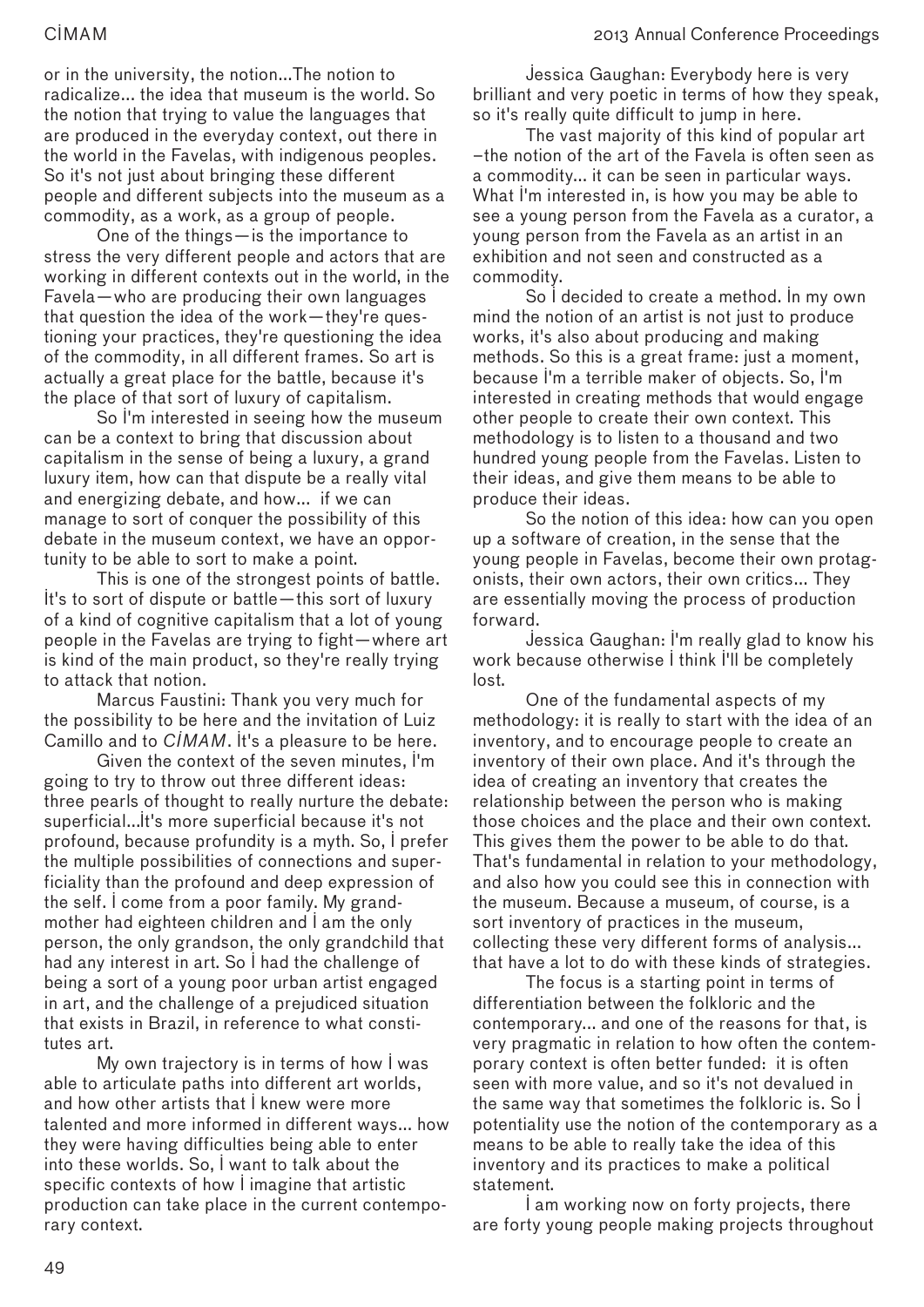the city. One of the elements of these projects is to bring in the idea of creating galleries in the houses of people that are living in the Favelas.

I also won a reward to do these projects and to take some of this methodology that I'm now implementing, to London and in Manchester. I am making a specific critique on the notion of diversity, of cultural diversity, that in-itself creates these (types of) ways to locate poverty in different places and ways to locate and name different types of things —while a lot of these young people there. are trying to work outside of this context and to create their own forms and their own ways of making and thinking, and critique.

Lia Rodrigues: Hello. So I'll try to give you a break and I'll speak in my wild English, Brazilian-English. Camillo, thanks for your invitation and thanks to everybody for this. I've prepared a lot of papers but the time is very tight so I'll try to speak shortly.

I am an artist. I am part of this luxury art: the artist, but I'm not luxury at all. And all of this money that comes to contemporary art maybe doesn't arrive for dance, at least in Brazil. That's why I'm working for the last years with money (specially) from France and Europe. As Camillo told you I am a choreographer, dancer, from the beginning. For he last thirty years, I've been running my dance company in Rio de Janeiro and also this festival but at a certain moment, in 2003, I had a lot of questions around the public, and why I was doing contemporary art only for a very specific public, and I was interested in dialog with other parts of the city. So, through my dramaturgist, Silvia Soter, I met an NGO called Redes de Desenvolvimento da Maré—in the same Favela as Observatório de Favelas is based. It's a huge Favela, the largest in Rio de Janeiro.

I think you pass through this Favela when you arrive in Rio. It's between the International Airport and the city center. I met this extraordinary woman called Eliana Silva, the Director of this NGO, and we began together to imagine what was our dream to put in motion a project that could make a dialogue between a contemporary project of art and a social project. Only questions—not a project that we wrote about and settle: "Let's do something, very practical also" –. So, İ walked around this Favela for eight months looking for a place, and I found a huge warehouse with 1200 square meters, and 15 meters-high. It was a very huge space, completely abandoned. Eliana and I were thinking that what was necessary—at that moment—was to create an art center in this place. We saw this amazing place that I will show later, and decided let's do it, but was completely destroyed.

So we got money from my own dance company, with my tours around Brazil. I worked very hard for this, and also money from my co-producers in Europe, and also the money from Redes, so we began, step by step, to repair this place a little bit. We built a stage and I began ... I moved there with my dance company, and I began to give classes for the people from the Favela, for everybody that approached, for free. The next step was, this center, what's inside to this art center? We had a lot of meetings with the population, associations from the different areas of the Favela: a theatre class, we invited people, also a lot of parties, different things inside.

Now, two years ago, we decided also to create a dance school, because dance is what I think I know. So I decided to build a dance school two years ago. In this dance school we have now 300 students and 50 students are young people from the popular areas and they have special education with four hours a day of class. The last year we worked together with modest companies. This center—the Centro de Arte da Maré—I think it's a place of meeting. It's not something that is closed. The idea is not yet finished. We are building, day-by-day, with our experiences.

I'm not a theorist. I also work more in this practical way. I've been there for the last ten years. I think I'm still beginning and it's not easy for an artist to balance this creation, because I also have my work. Now I'm completely in a new creation—the premiere will be in November—so it's very difficult to create this balance between what  $\frac{1}{1}$  do as an artist and what  $\frac{1}{1}$  do as a citizen  $\frac{1}{1}$ don't know if this word is correct. But sometimes there is a kind of struggle in these worlds, and I live in the middle of this struggle. Well, maybe this makes me more potent to try different things—also in my work– but also in building this place or this art center. So I'd like to have time to show you.

It was like this. No words, just.

I'm not an expert, but I made the planning of this building to have daylight. We had only five men, no engineer, nothing... just to build this. I love this part. This is my stage. Our stage, let's say. In one day, we made it. This is the premiere of one of my pieces.

I wanted to finish with this. This was in July, the demonstration in Maré, and this are the students from our school. They prepared a performance, together with the young people from the photography project. For me to finish with this image is to finish with this connection with art, life, Society, everything... This is, I think, a beautiful end. Thank you.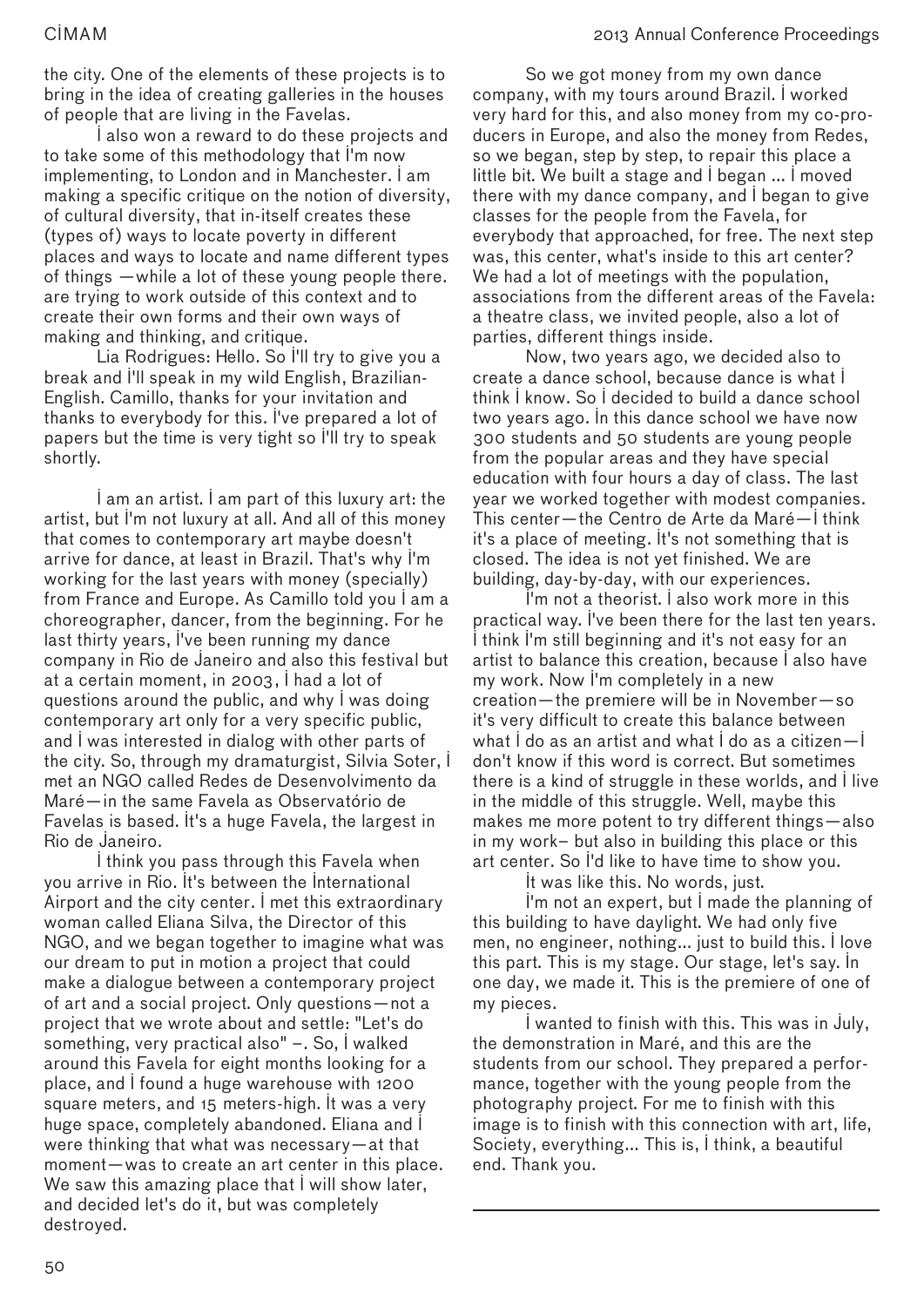## Questions & Answers Ivana Bentes, Jailson de Souza, Marcos Vinicius Faustini, Lia Rodrigues and Luiz Camillo Osorio

Luiz Camillo Osorio: We have, I think, seven minutes for Questions & Answers, to keep the seven as a mystical number, thank you everyone, and especially Jessica, for your hard work.

Question: inaudible

Luiz Camillo Osorio: Yes... One of the projects that Faustini mentioned—these galleries in the Favela—was a collaboration with us at MAM. He came with this proposal because the people of Huaré, which is another Favela in Rio, wanted to create an art space. And so, to make this agency, to make it feasible he came to us here in the Museum and said: "ok let's try to create a space there". Instead of bringing them here, let's take the works there. So it was a negotiation. We took some works by Artur Barrio and Chelpa Ferro and a performance artist too, and these works were taken to Huaré—to some chosen houses in the community and they were exhibited and they were, in a way, the museum, and the people from the community went to see them, and the owners of the houses there were quite proud of having the works. With the sound piece by Chelpa Ferro, the owner of the house was absolutely kind and nice and she loved the work. She knew how to speak, she created her own narrative about the work and it was quite fantastic: this one is one of the examples.

During the protests, up until June we created here in the museum, what was called MAM da Rúa, which was a series of debates—because we had, here by chance at the same time—the proposal of Charles (Esche), dealing with art and politics in the sixties.

So we made some debates bringing contemporary artists and artists from the sixties and political activists and people or political theorists and people to the debates.

They were happening on Wednesdays in June and July. And well, this is part of what we did. And well we had the Núcleo Experimental de Educação e Arte here in the museum. Jessica was one of the coordinators with Ileana Vergara who's now the Director of MAC Niterói, and they implemented a lot of works in collaboration with the Observatório, some groups from Faustini and other social movements in the Museum during those two years and a half.

Question Nicole Smythe Johnson: I have two questions: One is for Faustini, and it's about creating or inventing a place as a methodology that you use with your students and I was wondering if you could talk a little bit more about that. And the other question is for Ivana Bentes and I wanted to ask if you could talk a little bit more about "symbolic capitalism", which is a phrase that I use a lot, but I just want to be sure that Iunderstandi what are you referring to.

Marcos Vinicius Faustini (Translation form Portuguese): The notion that many young people come from a culture,—it's an oral culture—it is a culture of the body. So the notion is invest in that and to emphasize the potentiality of that. So, instead of creating two sorts of contrasting forms of education—where one situates the young person as having to learn something in a kind of particular way—and another, in the other extreme, that everything that they do is great, we find that on both sides there's a kind of disempowerment.

So the focus is really trying to encourage people to... create their own interest and their own methodologies in relationship to producing their own ideas. And so... one of the things they work with, is this idea of "inventory", and one of the things they start up doing is showing different artists whether it's in literature. or whether it's in different kinds or forms of popular art, or different contemporary artists, different forms of art with the idea of inventory.

Translator: I'm beginning to think that we should have some kind of translated text that we could share with everyone—about some of Faustini's methodologies.

Translator (for Marcos Vinicius Faustini): But he's really talking about shifting a way from this notion of the subject as passive, as opposed to the subject as active. He wants to really try to give the possibilities to people being in control of their own production, being in control of their ideas, that they can really sort of move forward their own languages. And one of the ways of doing that, is how that process is through the idea of maps and inventories, just to create this notion that art can simply create tools that can engage people—to a certain degree—but can also empower their relationship to their own place and context.

So one of the things is to try to move away from this idea—that the creative process comes from within—that it's something very much self driven. So, one of the notions of working with inventory, is these kinds of practices. There are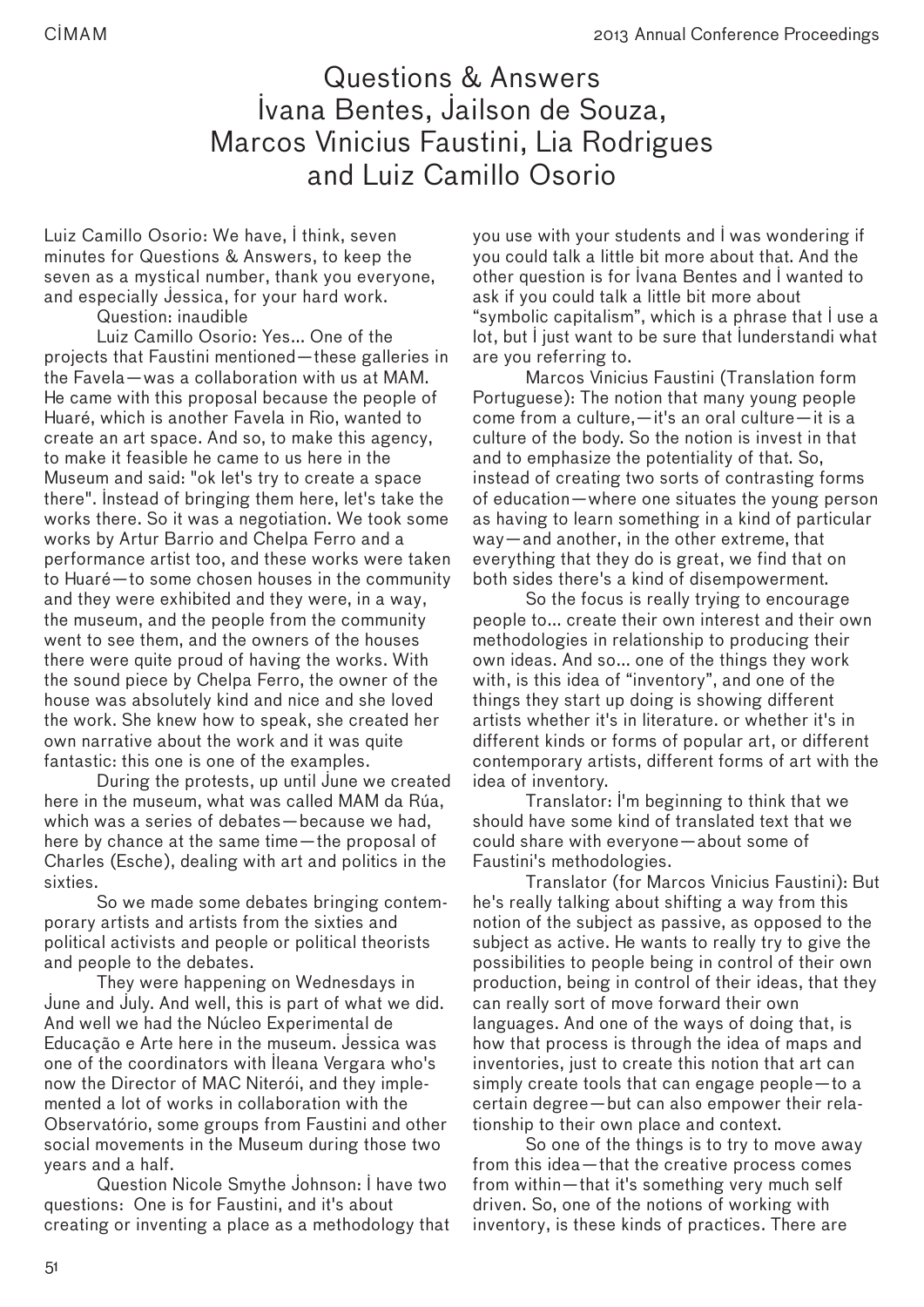multiple practices. There are cabinets of curiosities, ways to show... There are multiple ways of creating by collecting, by creating your own inventory.

One of the things that's really fundamental to this methodology and this process is not to wait until the end at the final presentation: that the notion that all the young people working simultaneously, will be doing their draft inventories—and they will come to the present.

There will be a critique, there will be a discussion.—this notion of constant making-presenting—is really fundamental to this sort of methodology.

Luiz Camillo Osorio: Getting a quote from Lygia Clarke, this is "a state of art, without art". So I think what he (Faustini) is in doing, as a methodology is to appropriate this idea of creating states of art without art.

Translator (for Marcos Vinicius Faustini): But I also think it's the idea of using these forms and maps and inventories. To a certain degree they're very direct tools, but they're also very 'personalizable' tools. So it's very effective for an individual to be able to map of all the different houses, or doors of houses in the Favela, as a very concrete sort of idea. But in the process of actually doing these inventories—in the process of actually doing these maps—they discover their own interests and they discover their own possibilities, and that's kind a fundamental part, too.

"So he gives a very concrete example, in terms of how this could be a political process: There was one young woman that did a map of all of the white men that she'd been with." This is one way of really connecting the relationship... very personal, but it also becomes very political...

Ivana Bentes (Translation form Portuguese): She's going to talk about some issues of cognitive capitalism and symbolic capitalism and talk through some ideas: Aesthetic capitalism, cultural capitalism, immaterial capitalism. The artist who is a model of Fordist capitalism: the artist as a possible model to be work within capitalism and against capitalism, at one point being an example of Fordist capitalism in terms of creativity. But now there's a multiplication of production processes.

The notion of how this sort of artistic processes and practices —how they proliferated in a symbolic way, in a cultural way, and a broader way—so when I buy an i-Phone I don't just buy something to talk. I buy something that enables me to communicate in multiple different ways. It's also a symbol. It's also a possibility to make interventions.

In terms of this notion of radicalization, this idea that "Museum is the World", she's just

interested in talking about the connection and the points of culture, these small culture centers...So how can this create possibilities that bring artists to these contexts: where they can work with different kind of languages?, where they can work with different kinds of contexts? Where there are no contexts... where people aren't objects... They become a sort of more creativity "with" and they co-create an aesthetic language together.

So this dialogue goes two ways. Bringing the artists into the cultural centers to work with people and the notion of co-creation and collaboration in different kinds of "Indigenous" Favelas—different kinds of contexts –but also bringing people into workshops and spaces – where artists themselves are coming from. So, there's a kind of an exchange happening.

So thinking about that desire of a Biennial concept… that concept that can map the production of these kinds of small cultural centers, what the artists are doing in those centers and how they are working. Where the city is the place of creating aesthetic languages.

Luiz Camillo Osorio: Well, that makes a circuit and that's an invitation for the curators. With that we have finished. Thanks very much.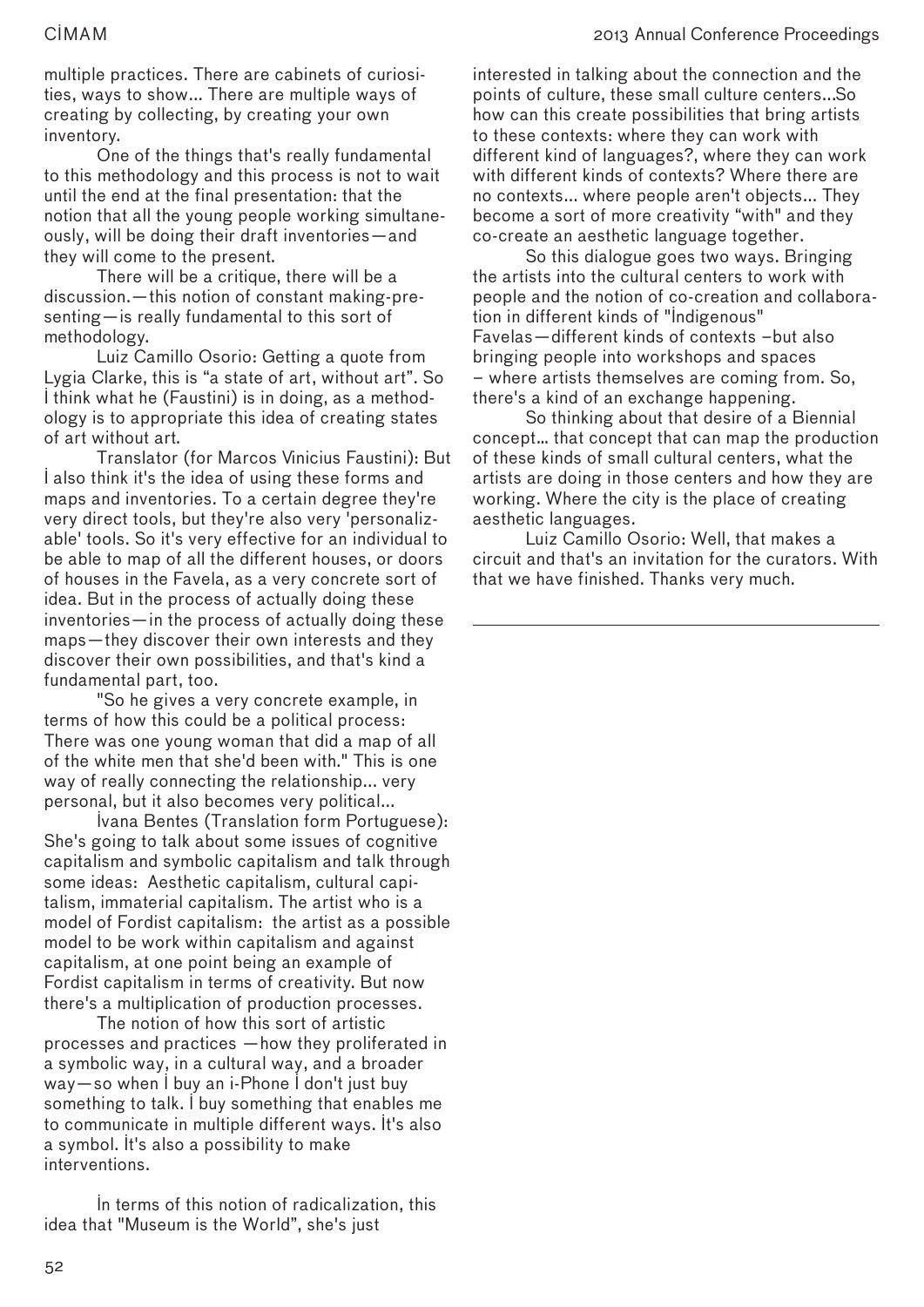

# Wednesday 14 August 2013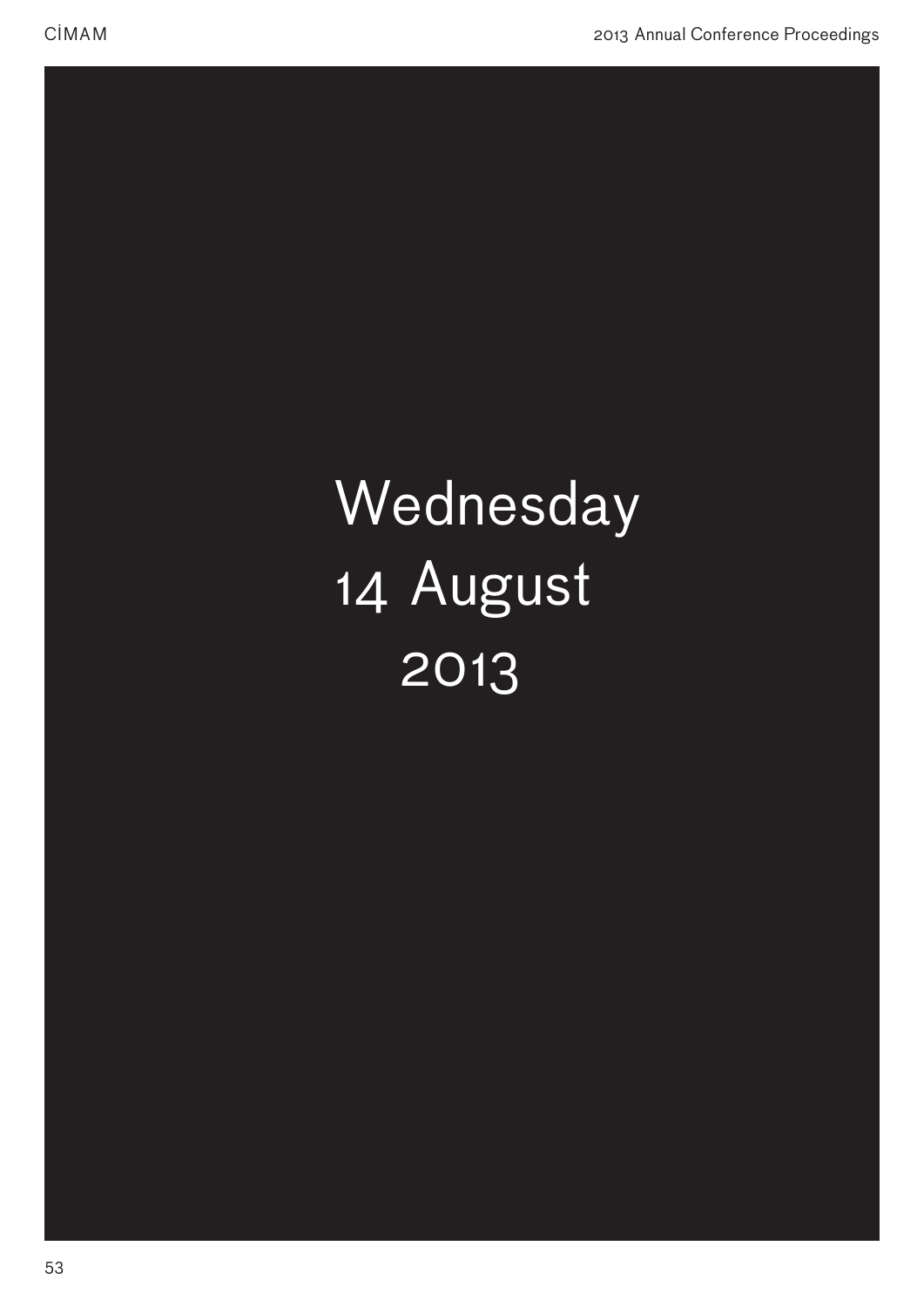# Keynote 3 Paulo Herkenhoff

*Biography:* Paulo Herkenhoff (Cachoeiro de Itapemirim, ES, 1949) is the cultural director of the Museum of Art of Rio—MAR, art critic and curator. He directed the National Institute of Fine Arts Funarte (INAP, between 1983 and 1985). Was chief curator of the Museum of Modern Art in Rio de Janeiro (1985—1990) and director of the National Museum of Fine Arts (2003—2006), general curator of the 24th International Biennial of Arts of São Paulo (*Antropofagia*, 1998) and curator of The Museum of Modern Art (MoMA / NY). Some of the exhibitions he has curated are *Guignard e o Oriente: China, Japão e Minas* (Instituto Tomie Ohtake, São Paulo, 2010), *Guillermo Kuitca* (Museo Reina Sofía, Madrid; Museum of Latin American Art of Buenos Aires, MALBA, 2003), *Tempo* (MoMA, New York, 2002), *Cildo Meireles, geografia do Brasil* (Museu de Arte Moderna Aloisio Magalhães, Recife-PE, Museum of Modern Art of Bahia, Salvador, 2002), *Arte brasileira na coleção Fadel: da inquietação do moderno à autonomia da linguagem* (Centro Cultural Banco do Brazil, Rio de Janeiro and São Paulo, 2002) and *Trajetória da Luz na arte brasileira* (Instituto Itaú Cultural, São Paulo, 2001). He has lectured at universities in several continents, and has published articles in various magazines, catalogs and books of institutions such as Tate Modern (London), Centre Georges Pompidou (Paris), the Museum of Modern Art in Paris (Paris), Fundació Antoni Tàpies (Barcelona), among others.

## Between Santa Croce and Santa Cruz

I would like to express my appreciation for the invitation to be here, *CIMAM*, and for your presence and patience but I must advise you that one day I went to speak in Madrid, when I arrived they gave me a very pompous table and chair, they turned out the lights and just a light on my paper and as I read, usually my voice gets very boring and it worked that way and it got more boring but also sudden I understood I should communicate in another way, mind to mind, and after certain moments, no words were necessary and then, I slept at my own conference.

Why is Santa Croce closer to Rio that Santa Cruz? This is a question that I think MAR asks itself, all the time, our group there. Of course, it creates the grounds for the platform for the institution. But let's say that MAR started initially as a host for private collections, and it would not have a collection of its own, therefore, it was a cultural center with the name of Museum. And one of my first tasks there was to get away from the syndrome that somehow afflicts Brazilian system with lots of institutions which are actually act like a cultural center instead of as a museum.

So go back to the principles of ICOM. Museum as an institution that collects, makes the registration, conservation, study, research, does exhibition, publish, communicate and educate, itself

before anything else. But to start to speak about MAR, I might say that may be we do not have a project, because we believe in not knowing the Georges Bataille process of approaching reality, the symbolic world, we also believe in intuition, we believe in that kind of ignorance that Rosenberg suggested that the universe was not able to provide to artists. And we believe most of all that we all learn together as we build the museum, as a collective task.

The museum can never be the task of only one person. So we intend to be a museum more of ideas than actually things that could be the idea of fetish of power of the institution. I ask you a question, what is the difference between a cat and a brick? You through both on the wall and the one that says: "miaow" is the cat. So in MAR we are very open to suggestions, we receive people all the time and we through proposals on the wall, those who stick and remain glued there, remain as ideas, one day they might go back. The one that falls down and starts to move, they become projects. But those people who come everyday for suggestions, they are the one that are shaping the museum. This is a public museum and we feel that should be shaped from the outside to the inside and then go back again toward society. Therefore, we are happy to be all the time being submitted to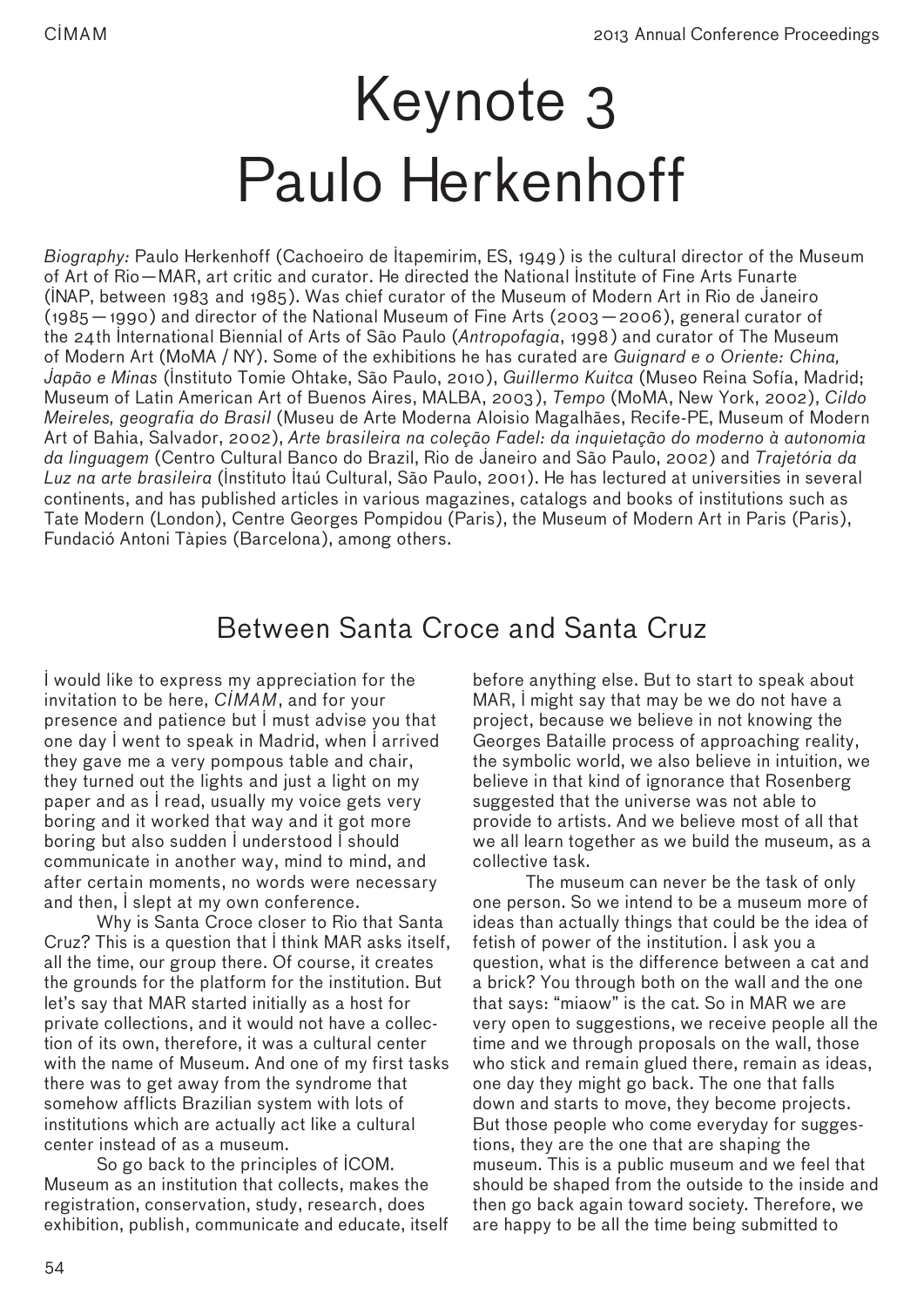proposals we immediately transform in social demands.

The history of the museum goes back to five years ago. The Mayor of Rio Eduardo Paes, understanding that the city needed to finally address some of the problems, urban problems of the city, and we say that in the last years beside the issue of urbanism in the sense of public housing, there was always the call for a transformation of the old port, the destruction of the highways that cut downtown and the lack of good architecture in Rio for the last forty years.

And I must say that in those years, there has been in the twentieth century, we have seen Philippe Starck, Norman Foster, Zaha Hadid, Calatrava, Diller & Scofidio, if we speak of the foreigners... so we should first consider the idea of architecture and the urbanization of that area. And the Mayor thought that the door that connects the old center of town and the new port should be presided by two museums: one museum for art and the other museum for science: the Museu do Amanhã (the Museum of Tomorrow) and that those two institutions should be dedicated to public education. So he invited Fundação Roberto Marinho, which might be the largest private institution in Brazil regarding education, heritage and it's really an amazing institution that has brought five million people to finish their secondary school, that had abandoned and they came back to school... in other words, it is a real transformation.

Fundação Roberto Marinho had been engaged with six museums which they built and institutionalized. The first one was in Tiradentes, the two next ones where in São Paulo, which are very successful, among the most successful museums in Brazil which is The Museum of the Portuguese Language and the Museum of Soccer, and one in Recife about frevo which is the carnival music of the city. The three museums in Rio are MAR, the Museu do Amanhã that I have mentioned and the Museum of Image & Sound, dedicated to music and literary life in Rio.

Our architects Bernardes and Jacobsen and I like to say that our costs were very modest, in four years we spent something that could be compared with the cost of two biennales, and therefore, it is a museum that is poor in terms of materials, it did not take money from other cultural institutions because the museum was built with funds coming from the transformation of the port, from SEDUR which is the company connected to that.

The other aspect that I would like to mention to you is that our museum is the first institution– cultural institution in Rio—which is administrated under the system of social organization, which is a law, a federal law from 1998 which allows the city

in an administration level to contract, to establish a contract with a cultural institution that will be in charge of administrating an institution. You receive a certain sum of money every month, and in exchange that institution has obligations, mandatory obligations, for instance: you accepted to bring one hundred thousand children a year to the museum; you can bring one hundred twelve thousand children but not eighty thousand.

So it is really a contract, and if the Mayor wishes to abide the law, he signs this and there is no way the public budget is smaller etcetera… it is an obligation. This system has been used in São Paulo for a long period now and two of the very best institutions of that kind in the country, Pinacoteca do Estado de São Paulo—and we have the honor of having here Marcelo Araújo who is the Cultural Secretary of the State of São Paulo—who has really known how to use the new legal tools to create the most active museum in this country. And the next one is the Symphonic Orchestra of São Paulo, which is today a world-class orchestra.

This said, I would say that the next step is to mention here the fact that the School of the Gaze (*Escola do Olhar*), was first an idea of José Roberto Marinho, the President of Fundação Roberto Marinho, and the name was given by the artist Vik Muniz who was to be its first director. Muniz' project was initially to have a course with MIT (Massachusetts Institute of Technology), with one room only, and only when we started really to think the museum in this building, the entire building became the school.

But again let's think about Santa Croce and Santa Cruz for a while. The Basilica de Santa Croce in Florence: it is said that it has the hands of Brunelleschi in its project, and it has works of Benedetto da Maiano, Canova, Cimabue, Donatello, Giotto and others, and it is the place of burial of Michelangelo, Galileo and Machiavelli. Florence is a very important touristic destiny to Brazilians who are opinion makers, middle class, etc, high class… Brazilians of middle class they never miss a museum abroad—not in Brazil. So Santa Croce is something not to be missed if you go to Florence.

What about Santa Cruz? Santa Cruz is a far away section of Rio, one of the farthest on the western zone of Rio. Its history is as old as Rio. Rio was officially founded in 1565 and Santa Cruz founded in 1567. It was the most prosperous farm in town, with thousands of slaves, its school of music was the first conservatory of music in Brazil, its chorus and orchestra was integrated by slaves as well. The old convent was converted into the site when the King of Portugal came to Brazil, Santa Cruz farm became the summer palace for the King. The last meeting between the Prince Pedro and José Bonifácio, discussing the advancements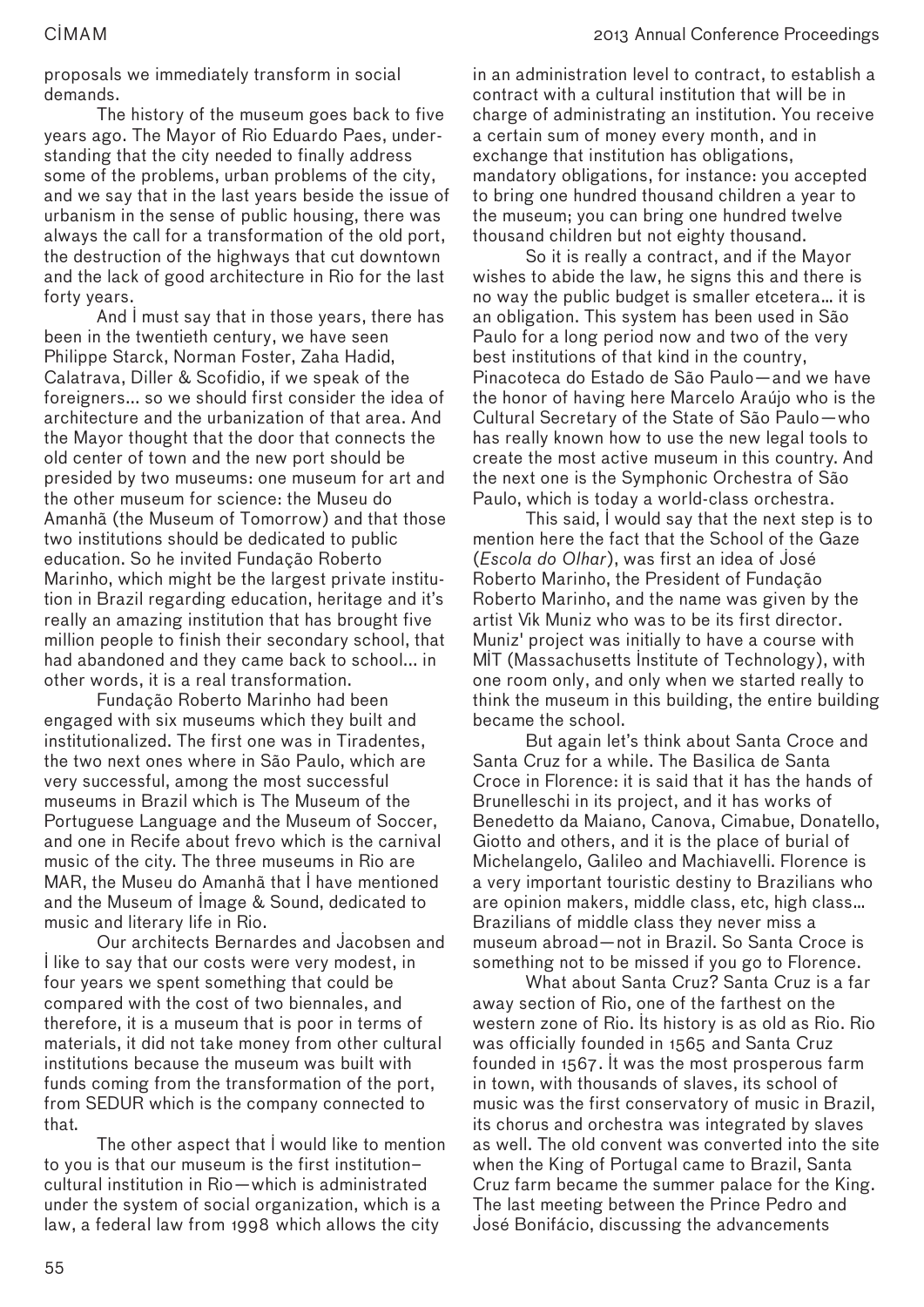towards the independence of Brazil happened in Santa Cruz: he was in his way to São Paulo, at the moment the independence was sealed. Santa Cruz has a splendid bridge from 1752. In Santa Cruz was the first office of the post office in the capital after the central one; one of the first telephones to be installed in Brazil. Santa Cruz was the first farm to receive Chinese in its country for planting tea. It has still today a hangar for zeppelins, one of the very few zeppelin hangars. It has industry and a very active cultural life by its own and the samba school, Academia de Santa Cruz.

But material life in Santa Cruz is very hard. The index of human development for 2000 it was the119, the worst one, among the one hundred and one sixty sections in town. So this is instrumental for us at MAR: we have to work with the poorest areas in town. We are initiating a process now with Maré, which will be the same process we do in other projects. And here we are speaking about a museum that's very much interested in the violence of poverty.

Rio is a very strange city. No one goes to Santa Cruz. Rio is a city that most of the time bets on the failure, institutional failure, failure of institutions. We know that Brazil needs to rethink its museological paradigms and this has started to happen. I would like to mention three museums that we are in a way, keeping, outside of Rio, keeping an eye to: the first one is Pinacoteca do Estado which I mentioned already, the other one is Inhotim; most of you have already been. Inhotim is a unique experience that is also different from Pinacoteca, which at the roots of its recent transformation was very much closer to the project to dislocate the cultural center of the country to São Paulo instead of Rio.

Otherwise, President Fernando Henrique Cardoso, could have financed the recuperation of the National Museum of Fine Arts instead of giving money to the State Museum, which belongs to the Union. I think the fact—which is part of the internal colonialism in Brazil—should not be used against the paradigms that Pinacoteca has established as the possibility of this country having a serious museum on all levels that the museums should place. I think Brazil has money enough to finance an institution that is as powerful as the Pinacoteca but should have not forgotten the National Museum of Fine Arts.

Inhotim as you know, the adventure, the mania of Bernardo Paz, but let's say again, what is the rule when you are using your own money and if you have a dream? And of course, Inhotim now becomes for the country, with this combination between avant-garde and splendid nature designed by man and the museum has finally entered the imaginary of the whole country. I think Inhotim is

the first museum to enter the imaginary of the whole country. I do not see any other museum with this force and power.

And there is a museum which is struggling to keep the pace and to get the space it needs, this is the Museum of Contemporary Art of USP (Universidade de São Paulo), MAC has been always my model, even when I have worked at MAM in the 80's after the fire, constituted the library, reestablished a collection here and curated the structure, a technical structure. MAM and Araci Amaral was the source of inspiration, and if I have done anything meaningful in my life, it was through those institutions.

So then I would come to issues that we ask at MAR. What is the origin of a certain crisis in the symbolic life of society today? Beatriz Sarlo, the Argentinian scholar, thinks that part of that is a reflection of the crisis of the school.

Schools are no longer at the center of symbolic life of communities. They still can be in the center of the children but not of the communities. Of course, this was written fifteen years ago before the web went through the life of children, but this brings us to the issue: Can the museum help to restore the place of schools in the symbolic center of a city? When I say museum is not a museum but museums in general terms. This is an issue that we ask frequently and our task at MAR regarding this aspect is that—because we are using public municipal funds—we have a budget in this aspect of 6 million dollars a year—we should think that this is money should return more than that in terms of education, and that's our task.

The financial cost has to have a symbolic and educational result. And the only way to give a specific answer is to think education as a heavy issue—as I will come back later. But also we think that we should be very aware of the art of society, starting with certain images.

Catarina de Anchieta, Orbison, Bruno—who lives nearby the museum—and Ulises from Botafogo. Catarina de Anchieta is 75 years old, she has hired a Combi with some friends of her age; the Combi broke when she came. She lives near Santa Cruz and when she arrived at the museum she did not pay attention to the architecture. She asked a question to the guards and then she runs. The fact was that, the Combi broke; it took three hours for them without going to the toilet so they rushed, but you get the right information, was the museum clean? And after she left, she was asked what did you feel about the museum? She said, I loved it but I did not see anything about Anchieta, and Anchieta is part of town. So we have to give an answer to that. And we are planning that the answer will be to have a television on the floor dedicated to Rio and the children and an adult type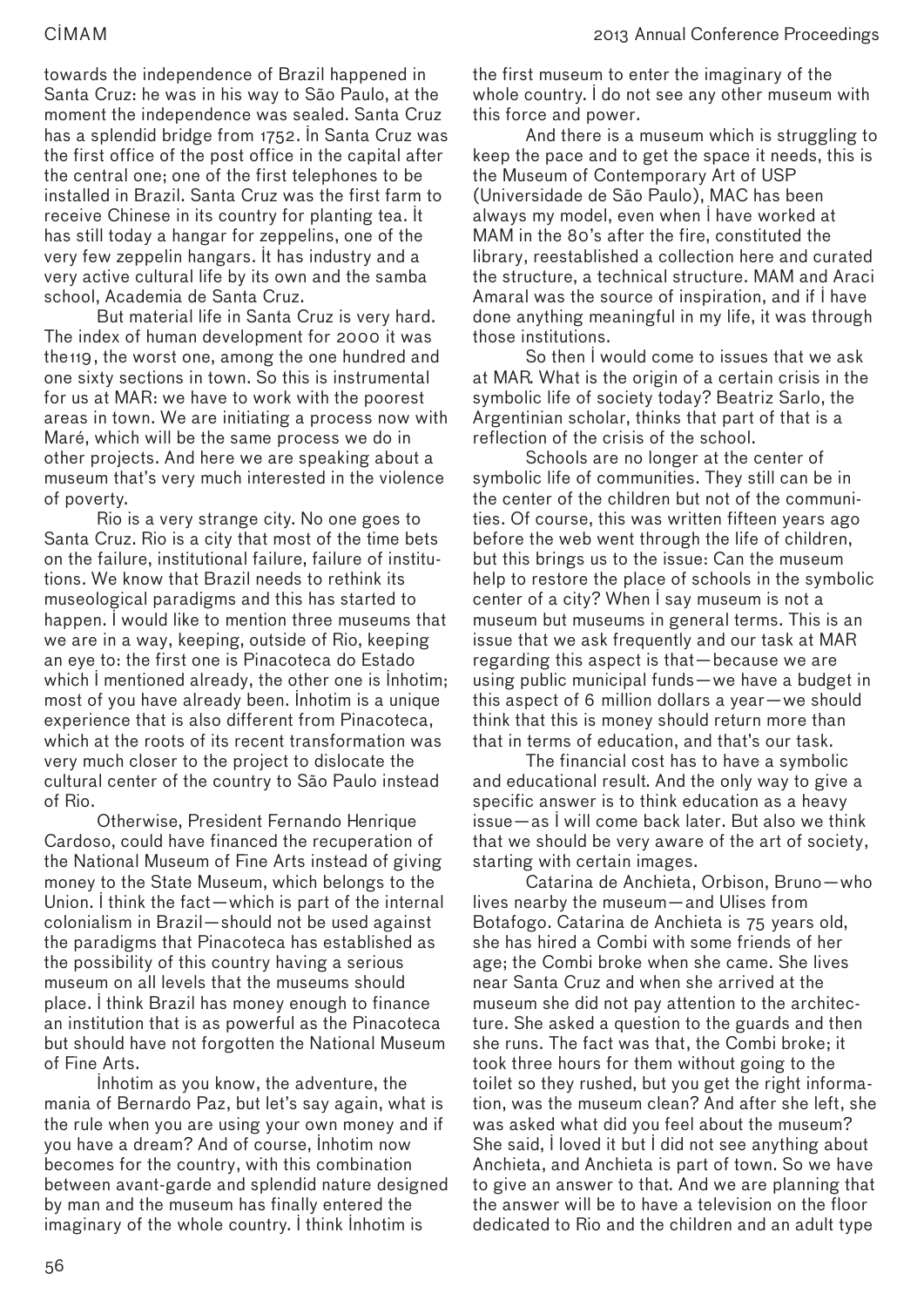the name of the school—and that they appear as a part of the landscape of the city. This will take us two or three years to get all the schools to be done.

Orbison lives far away from Catarina his grandmother, he lives in Triagem, a very violent favela that has not been passed by the UPP. He is eleven years old, he has flunked once or twice, his mother is sick, and he does not know his father. He is looking at drug dealing as a possibility to help his mother. But he is afraid that the pacification process that is going on might give him trouble when police come and overtake that area that now belongs to the drug dealers. And he wants to come to MAR. His school has no money to come here. But if he gets here, what would be his relationship to this museum? The museum is not going to change his life, because I think no one can change other one's life, but we can give people tools to change his or her own life. So what are the responsibilities of this museum regarding Orbison?

Bruno came, he lives nearby, on a Sunday morning he came again to the museum, because he belongs to the society of neighbors of MAR, he brought this three teenager children, his wife was left at home to cook. And he discussed the exhibition Rio while he went through and at the end he said, "I loved it but I cannot see any slaves and black". So we have changed the exhibition in order that Bruno and other people can have an answer. Our exhibitions are never finished. They can go on, they can change if they feel an art piece is badly hung or is not working well…

And Ulises from Botafogo, comes for the third time to the museum and now he brings his father. He wanted the book about the museum and there is no book about the museum. And he says his teacher needs more information about the museum. So this is again a task, Ulises is middle class, if you want to think of the social arch, the geopolitical aspects, the symbolic life of the city, put art at this point of the symbolic center of the city, we have necessarily to think of the public sphere.

My dream of a seminar is to put together Habermas and Klug to have them fighting and bringing ideas on how to deal and bring the museum to the public sphere. Again, in the geographic aspect, MAR is a local museum, suburban museum, peripheral museum, an extraterritorial museum. It is local; this word gives people a certain fear when a person is very metropolitan, universal, cosmopolitan. We are local because it's the locals who are subsidizing this museum. But if we are good for ourselves, our knowledge of ourselves, it might be a good experience for our visitors who are most welcome. But we have to understand the space of the citizen and the nature of the space.

And this is Milton Santos, a Brazilian

geographer. MAR is suburban, suburbs in Brazil are the opposite of certain towns in the United States. Suburbs are the areas that are far away, they do not have the services necessarily—they are not updated, except now that the web is changing things—but suburban in Rio is a pejorative—peripheral. Santa Cruz is a peripheral region. And so that is part of our task. But also we understand that MAR should be extra-territorial. Because even though it is financed by the city of Rio, but those who live around the bay of Guanabara, who have the privilege or the condemnation to live in the great area of Rio de Janeiro, those all are Rio and they are all welcome to be present there.

Maybe the museum has occupied a void in the city because we understand that a large, a very meaningful portion of our visitors are peripheral, are suburban, they come from places that are very far away. And in a way, a very large proportion has never been to a museum in their entire life. So MAR is a museum that is relational in the context of Rio. We are open to act with other institutions like we did with MAM several, a few times at least bringing Farocki to be presented here, or helping with a seminar about art and education.

But we feel that collecting in Rio is in a very touchy moment. Brazilian art market is outrageously expensive, as you all know. Brazilian artists might be selling nowadays half of their production abroad, not here. The two main collections, admirable collections—unless there is a recent move—the Chateaubriand collection at MAM and the Satamini collection at MAC Niteroi they are not given, there are on loan. And to our point of view, this is a dangerous process because it makes the city feel that it has a strong group of artworks in public institutions but nothing guarantees.

The museum thinks that to run an institution like this, it should run as a social technology. You now know how to deal with society, you know how to manipulate society but we also know how to create, to plan comprehensive experiences. So it is not a museum of events, it is a museum of process, it is a museum of services, and we work with programs and diagrams.The idea that is strong, transformed into process, becomes a program if its target is a large portion of society in a long-term run. And it is a diagram in a point of view, if we are thinking of a project that could be just a sample, not a token but a sample.

As an aspect for a diagram, I present our work with pregnant teenagers, which we work with a psychoanalyst society, we are not dealing with all the pregnant teenagers in Rio but we are establishing an experience, what is the role of the art in the process of preparing a child to be born? Or empowering a poor girl whose pregnancy was not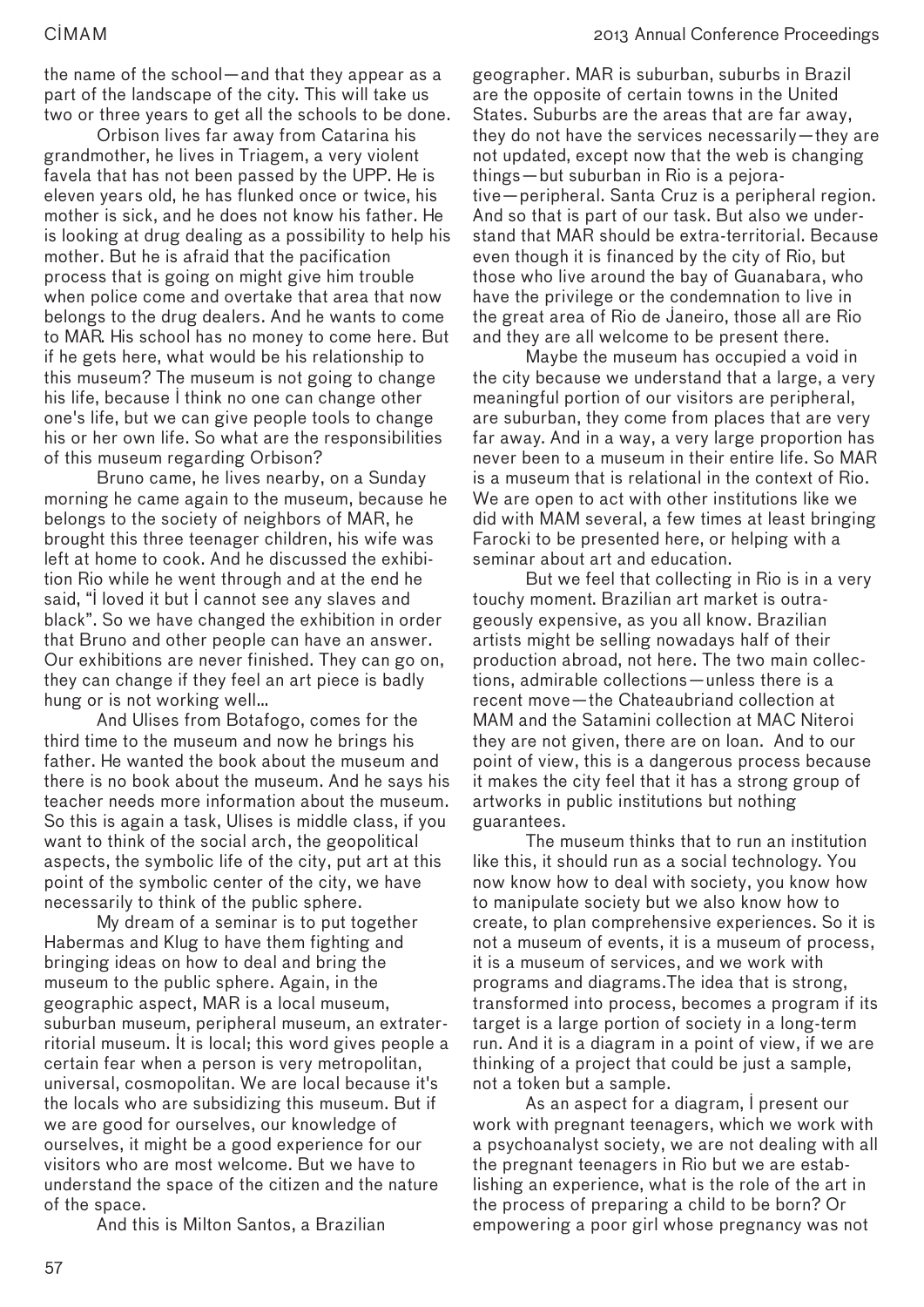expected or who is not supported by the family? Etc. What is the role of art, the symbolic power that art could have there?

If you have questions on what I am saying, the two curators of the museum, Clarissa Diniz, which is our curator for exhibitions and the collection in the museum and Janaina Melo, who is the curator of education, are here and they will help me with the answers. We all know that museums have to invent themselves continuously, including a museum that is only open for five months. It should not be a self-contemplative institution. We have some targets; we know that democracy is to be tolerant with intolerance.

It is a risk, of course, but that is transparency in social life when many people have so-called "agendas", personal projects, party rules, and etcetera. We also avoid the missionaries that think of art to save souls or their own souls; we also do not want explorers of the symbolic 'plusvalia', the professionals of the 'miserability'. MAR is for everyone and we are looking for instance, for artists qualified by their own capacity to express symbolically rather than for their social origin. But if we have to risk, to commit mistakes, we would rather have those who are under little support. Because for MAR we understood right from the beginning, dealing with those situations of social difficulties, that to have limits is always a challenge to transform them into something potent.

So our platform is related to values and priorities by the society in Rio. Education is considered the first priority in Rio, housing, security, health, environment, sustainability, or employment including accessibility. It is a question of policies and ethics, how should they meet? Accessibility for instance is something very complex. We are preparing for instance a room to discuss blindness; it is not a room for the blind. it is a room for the blind, to discuss blindness, walked by blind people, etcetera but guides will be blind.

Accessibility in our museum is for everyone, either everyone can go or no one goes. Accessibility should be also intellectual and social. And this also is an aspect that regards hiring people. We are very well respecting what our legal and humanistic obligation, for instance. The region of the port is, has one of the highest rates of unemployment in town. Obligation is to hire a 10% but we have hired 20%. We have very clear that we should to establish a presence of Afro- Brazilian in all levels. But we do not say this publicly except for an audience like this one that is technical because we are hiring people for their quality. And this is part of the challenge to go there, and to find and to recognize the quality, of people with physical problems; our architect has lost her hands and feet two years ago. So it's about a museum that really

should be a mirror of the city and society.

There is also our program with environment, which the Ministry of Environment in Brazil wants to develop with us as an example to be trained in other places. We have to avoid the stigmatization of the poor as the source of all kind of problems, of trash in the city. Housing. We had the first opening show was about the right to have a house. The way they experience in Rio has been through since the war, has been in a way avant-garde in the country and we are focusing more on urbanism than on architecture in this respect.

We are not taking exhibitions from abroad for the next years. We have to prove, to try, to see to understand how the work functions, how the public flows in the museum, what is the functioning of air conditioning etc. But now we know that we have an excess of security people and we are starting to substitute guards for educators. We, in terms of security, we had the first discussions on working with minors in conflict with the law, we had the first meetings to discuss the what is the role in prisons? The answer was: the role of art.

So for instance, if your group, if your gang is called commando vermelho, let's work with the phenomenology of the red. If your gang is called the third commando, let's work with the phenomenology of the thirdness, peers and others. Health: I have spoken of the access of life but we are also preparing the first island that which will be in a cancer hospital in the children's ward and we will have part of our collection there. So education goes to these aspects. It is a pity that CECA (Committee for Education and Cultural Action), the ICOM committee did not allow us to present our program.

But is this a museum or a school? Is this is a school with a museum inside, or it is a museum with a school? You do not want to answer. MAR is the museum and it is the totality. And we have a march for education, on one side, we have the public municipal system of Rio. The city of Rio has one thousand and seventy four schools, eight thousand art teachers, five hundred and seventy thousand students. Those are the first target of our museum, we do not know blockbusters; we want to work with the schools.

On the other part of art and education, we are working with the post-graduate center of the University of Rio with some perspectives which are seminars, we brought Didi-Huberman, Rancière, we are bringing Agamben, and others but the main task there is to bring transformation into the formation of art teachers for the students. So I think we can go back to the agenda and proceed with the questions.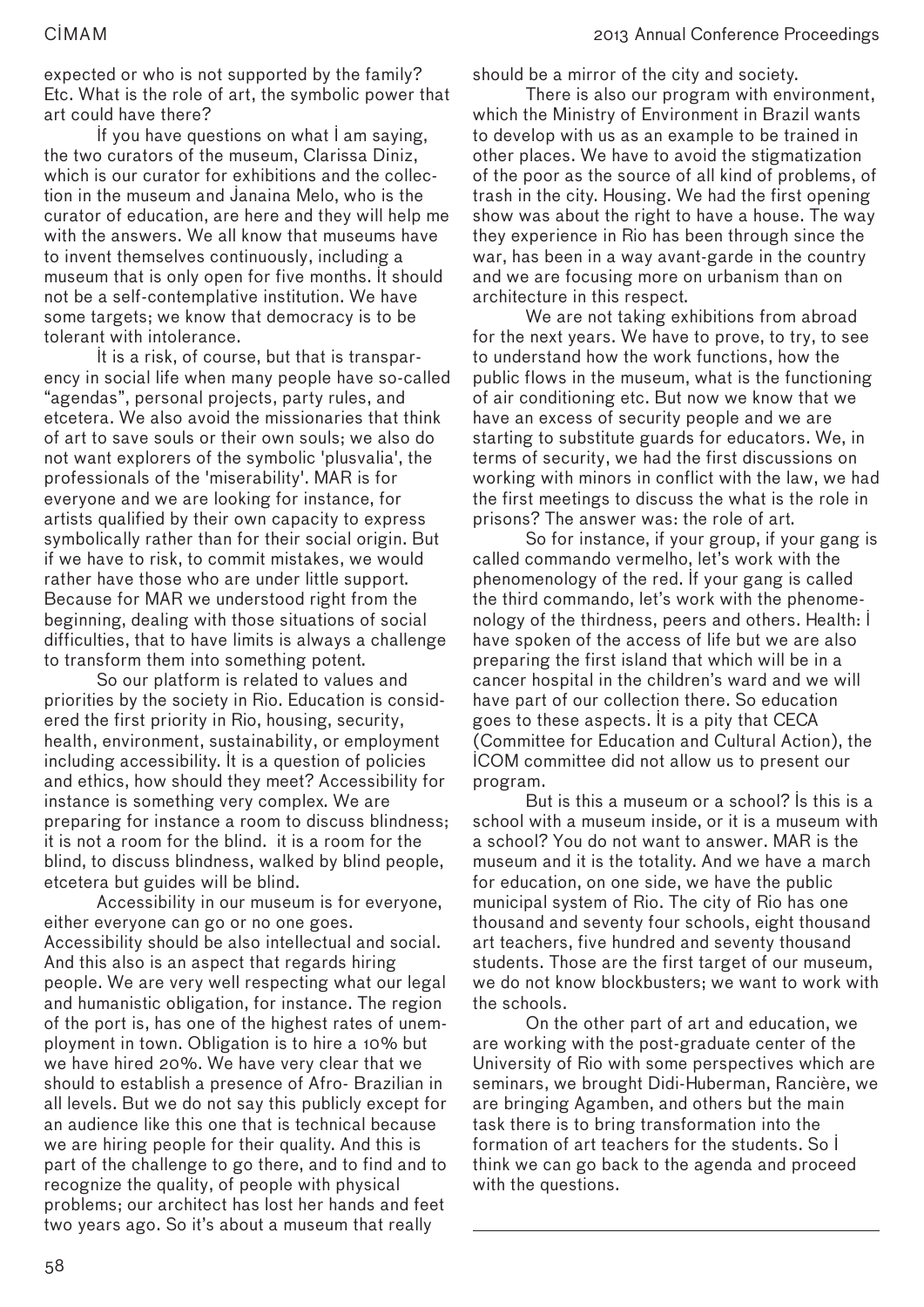## Questions & Answers Paulo Herkenhoff

Question: We thank you for a very informative presentation. I think you brought quite a few questions that ring a bell for many institutions leaders when it comes to economy and collections. I want to go back to this idea of education, because I want to challenge you a little bit to talk about what you do with education practically that differs from other museums.

Paulo Herkenhoff: Well the first issue is that, we have a specific mandate, and we have to deal with art and education in the schools of the city of Rio. This means, we have to understand this challenge in the terms of number of schools, understanding that education is very slow, education is very hard and education has profound problems.

So when I mentioned that we want to help universities of Rio to change their *licenciatura* on Art, which is the university-level that prepares teachers, this is because we want to work at the root of some of the problems, because teachers get bad formation. Universities are now asking us to do that, because we have worked on these other projects with them and now they understand that we are really working with focus. Then, implementing programs that understand what we have to do. We have to receive seventy thousand children in the first year, one hundred and thirty thousand in the second year of functioning, and we are looking if we can receive two hundred thousand children in the third year.

So this is to reach the children. But how will those children arrive to the museum? They should arrive prepared. So we are offering courses for three thousand teachers a year preparing material. We are establishing a task force for the issues of the technology in the museum. Working with the most advanced engineering system in this country and their laboratories.

And how that can help? Having worked with the city science and technology agency so as in one year we can start having enough programs for all the schools that have a video screen. How do we do the process of evaluation? It is not statistics—it has to be qualitative. So we have the help of the Institute of Mathematics, not for statistics but for quality, with help from the Fundacao Joao Roberto Marinho, whose director for education was the assistant of Paulo Freire, the educator of Brazil.

The task is emancipation. So this is something we feel and we are very open to proposals and criticism regarding that aspect. And for instance, we are having seminars on education, a seminar on accessibility, on what is the place of a very young child in the museum? But the most

important seminar that we will host this year is called, "from the walls to the web". Children have their body within four walls but their mind is in the web. We found out through this proposal that we are the museum of the twentieth century; we are not yet the museum of the twenty-first century. We are preparing this task force for technology how to include games and other media into the educational and art appreciation process. So it is very important to understand that for instance, curatorship is very linked to education.

And that includes guides who are coming from favelas, and they have the chance to have in the museum educational possibilities. Next week, Universidade das Quebradas, which is a very important initiative of the Universidade Federal do Rio de Janeiro, is going to install itself in our museum. Universidade das Quebradas is a university devoted to kids from the peripheral sections of town—they are artists, activists, producers of culture etcetera. And this university is about giving them during one year a formation on art appreciation, on initiatives, etcetera.

So this is part of our way, but of course we are very young, we are six months not six months yet of work, so there is a lot to fix, to find out, problems to understand, dialogues to be developed, and the issue of agenda is very important. So we have an international agenda to play. But for instance, what's going to be the world soccer cup in Brazil? What are they doing? They are doing an exhibition on armadillo, the animal. Because the animal will be designed, the armadillo that becomes a ball, a sphere will be the design of the World Cup. So they are discussing the environment, they come from the driest areas in Brazil and how the armadillo was, plays a symbolic role in the life of the natives.

But that region, the Caratinga, is the region of the cinema novo in Brazil of a very powerful literature in the modernist period. So we are dealing with this issue of living under very harsh conditions, adversity. And the fundamental aspect to choose the armadillo, was that because in the state where the, an experience has found out a research that the poor child knows only half of the vocabulary of a middle class child, and that's determinant for the entire rest of their lives, the poor children. They will never be able to understand a manual, read the news, etcetera.

Educational authorities are developing in the Caratinga—a harsh region, very very poor—a project of development of vocabulary and we are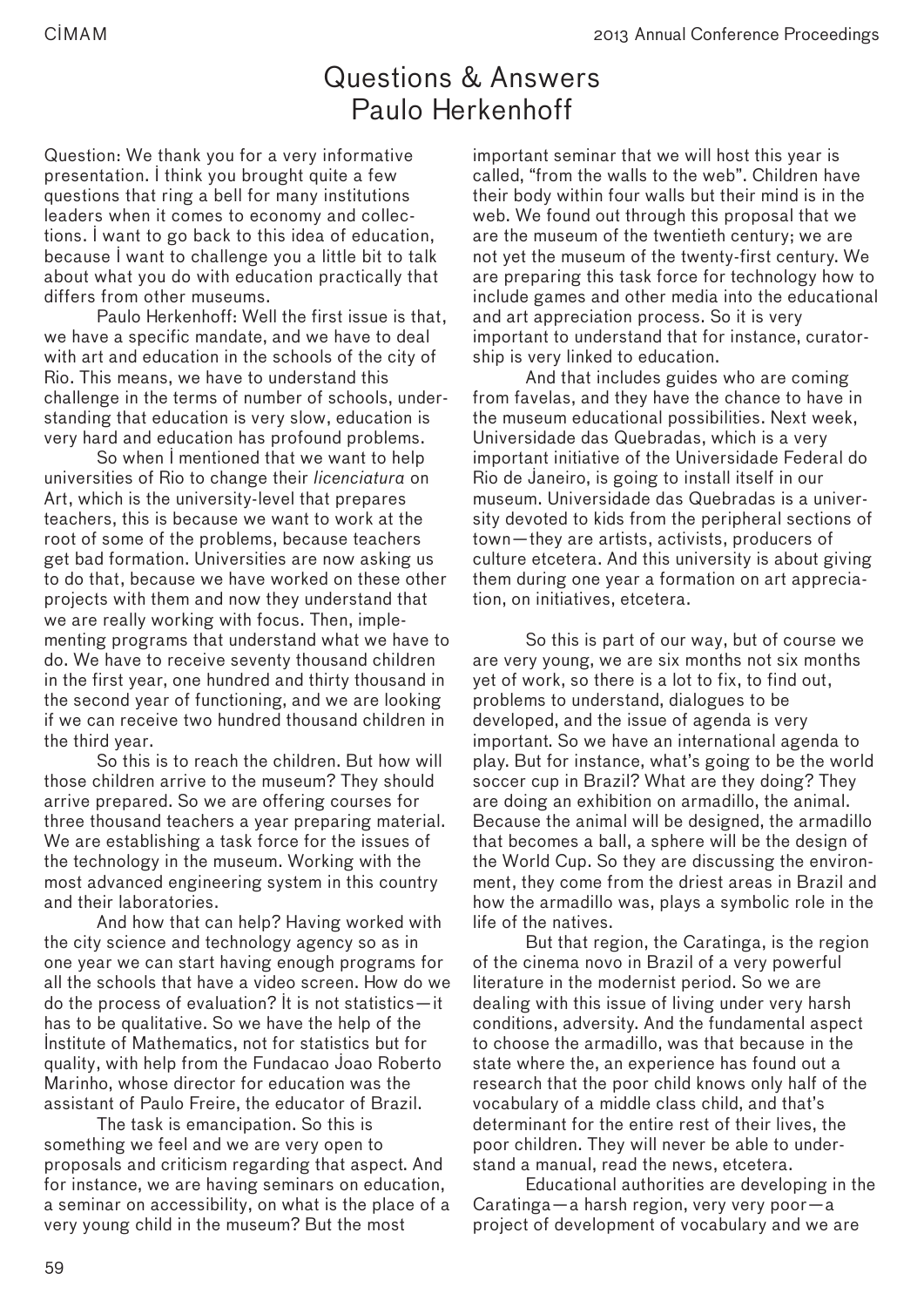going to work with them on a project that asks, Can art help children to enhance their vocabulary? That's a project that will take one year to develop and then three years to fully test because if it can, we can apply it to the rest of the city. There will be diagrams and then it can become a program.

I would like to mention that our educational project was initially planned with MoMA, ten years ago, this issue of working with the whole city. We are now planning with Proa Foundation in Buenos Aires, a course on curatorial work for Latin America. But also collecting is a way of studying, of education; we have for instance a collection of zero, zeros. A collection of infinities—because those are some aspects of modern mathematics– which some day we will apply to education. We are working for instance, on a collection of photography on the flesh and the stone, the Sennett book on the life in cities in the western world, we work very deeply with Afro-Brazilian culture, we are establishing a Judaica group, we have acquired our first Islamic work—might be the first Brazilian art museum to have an Islamic art piece.

So our museum's educational project includes a new idea of curatorship, which is social curatorship, which are the groups that will make a curatorial work more potent besides historians and art critics: teachers, people from the community that live in certain situations, children? And also the other way that we are working is sort of working Brazilian history as a need to review modernity, a work for with the body, the history of urbanism in Rio … but coming to regions of Brazil for instance, what to do with the art from the Amazonia?

In three years course, you will have a group of exhibitions, cinema screening, conferences that will discuss the history of violence in the Amazonia as seen by the arts. Or what is to live under precariousness? So it's a museum where we detest blockbusters and we love education. Thank you.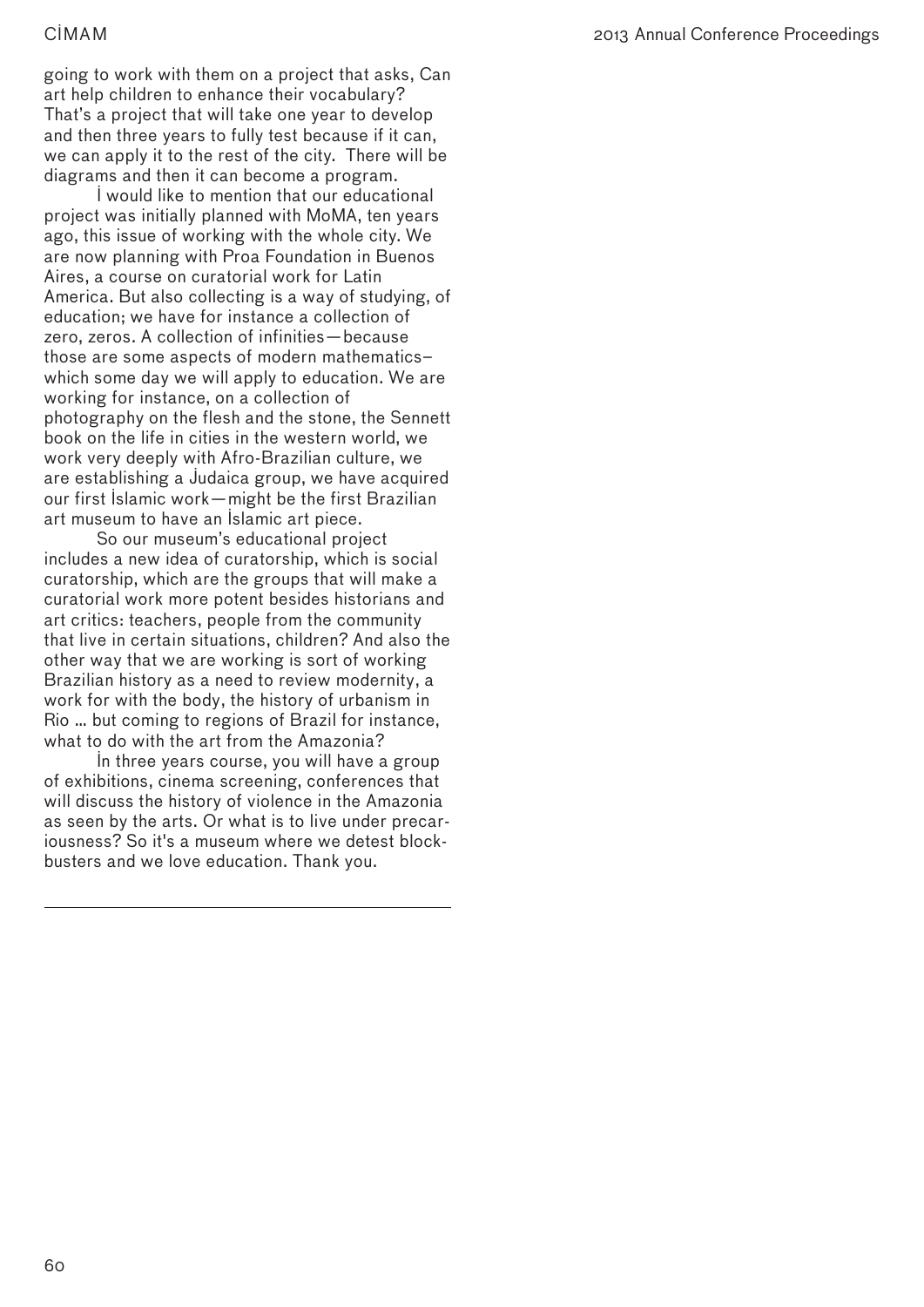# Case Study 5 Samuel Sidibé

*Biography:* From 1971 to 1980 he studied in France. He has Master's Degree in Art History and Archaeology and a PhD in History of African Societies. Dr. Samuel Sidibé, since 1987 is the Director of the National Museum of Mali. From 1994 to 1996, as associate curator of the Niger Valley exhibition, he managed the itinerancy of this exhibition which has been presented in Mali, Burkina Faso, Nigeria, Mauritania, Guinea and Niger. Samuel Sidibé collaborated with ICOM and UNESCO in a crusade against the looting of archaeological sites and illegal trafficking of the Malian cultural heritage. He contributed to raise awareness both at the national and international levels about the necessity to protect cultural heritage. He has been one of the founder members of AFRICOM and member of the Board of this organization. Mr. Sidibé is the Director of the 8th Rencontres Africaines de la Photographie. He received the Prince Claus Prize in 2006, and is also Officier dans l'Ordre des Arts et Lettres (France).

## The National Museum of Mali

The changing role of museums in contemporary society over the past 20 years has significantly impacted the work of curators. From institutions basically dedicated to research, conservation and scientific presentation of the collections at the origin, museums have become spaces whose quality is now evaluating its openness to society and its various audiences.

To do this all means are good: the importance placed on events, diversification of artistic and cultural programming (exhibitions, conferences, various shows) targeting public, educational activities, intense marketing, etcetera.

The curators are now asked to justify their professional effectiveness by their ability to make the museum an attractive space for the public. The number of visitors has become an obsession.

Meanwhile the resources allocated to museums by governments reduce regularly. The Conservators need to find new resources to ensure the development and sometimes the survival of their institution. Hence the development of commercial activities, opening of shops, restaurants, product production, privatization of certain areas has been a major task of museums. This intrusion of the commercial in the museum is always one step closer to the cultural enterprise. But the resources generated by the only commercial activities are not sufficient to ensure the development of museum activities.

To achieve the renovation programs, to organize exhibitions or artistic events of magnitude, the Conservators are required to solicit sponsors,

private or public.

This "project culture" as Menger (1997) says has a significant impact on the activity of preservation. It consumes time and energy and requires a conservative relational capacity that does not necessarily. Any record of the grant application requires the creation of sometimes detailed records, solicitation of sponsors and partners, and ultimately when it works it is necessary to implement the project sometimes under enormous complexity of financial and administrative procedures and then the justification for the grant with the development of detailed reports.

This change in the governance of museums has significantly changed the job of the curator. The diversification of the museum's mission, the need to find the necessary funding to the development of the institution have consequences for a significant increase in administrative and management tasks at the expense of scientific activity of the conservator who no longer has the continuous time for the inventory and research activities on collections fortiori to make publications.

But we should add that the scientific expertise of curators is challenged today with the proliferation of exhibitions and museums that cover many themes, sometimes remote scientific expertise of the curator. He no longer alone has the skills to deal with all of his collections.The increasing intervention of a large number of players in museum activities (designers, communicators) tends to reduce the weight of the Registrar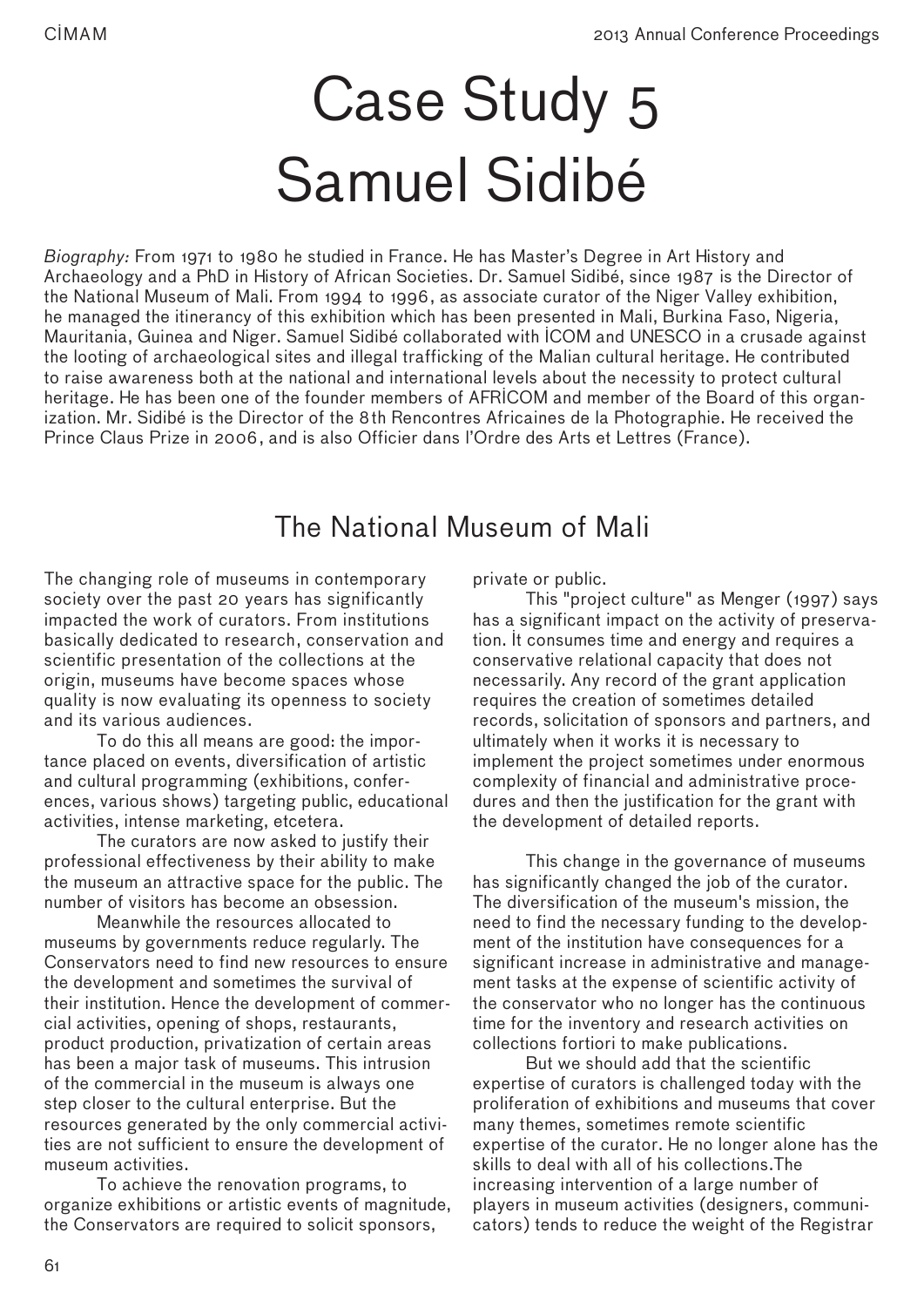in the decision making.

In such an institutional environment that de-specializes "déspécialise" Conservators in scientific expertise, it is more relevant than ever to consider the new dynamics in progress and provide answers to the new challenges facing the Conservators/Curators.

Obviously the challenges are variable and responses that can be made are also variable depending on the institutions, their size and the environment (for example type of governance or country) in which they operate. A museum curator who runs small-scale regional or local level, working with a small staff will be faced with different challenges and bring different responses from those of a major national museum with an international scope. This may also be different if it is a private museum for example.

I base myself on my personal experience as director of the National Museum of Mali for over 22 years to outline a perspective.

When we took the direction of the National Museum in 1987, the institution had been provided in 1981 of new premises with a French grant. These premises, quite logical at this stage, had focused on the functions of conservation reserves, restoration workshops, library services. The public functions were limited to two showrooms of 200 m2 each one devoted to temporary exhibitions and the other to the permanent exhibition.

Although these premises were found too small after 10 years of operation, they have provided the basis for a collection development and documentation of large-scale heritage strategy. The collections have been enriched with many field missions on textiles, pottery, musical heritage, jewelry etc ... and the creation of intangible heritage with audiovisual database.

This positive development of the research and conservation, has paradoxically highlighted the weakness of the institution in its dealings with the public. Reserves are filled with assets that the public could not see. 400 m2 of exhibition did not allow to present to the public its heritage which everyone agreed in saying that it was rich and diverse. The need but also the demand of a greater social visibility of the museum became more and more evident.

This need became so essential when in 1993 we presented in Bamako the exposition the Valleys of Niger. Valleys of the Niger is an archaeological exhibition of the results of archaeological research in six countries through which the river with as central theme as the looting of archaeological sites. This exhibition was shown in Paris in 1991and was circulated in a reduced version of the six African countries. While in Paris, she was featured on more than 1000 m2, in African countries, it was

presented as 400 m2, the maximum available surface in Bamako.

The success of the public exposure of Niger Valleys worked as a detonator. The National Museum could not continue to operate as before. The demand for greater opening of the museum to the public had become an obvious necessity.

Therefore it became imperative to find ways to expand the museum to allow it to present the diversity of Malian cultural heritage, taking into account contemporary art and culture as an essential part of Malian culture. It was also necessary to create public services and make it more attractive institution.

A renovation and expansion was developed which obtained financial support from the state, the European Union, France and other partners. The purpose of this extension, as I said, was to enable the institution to better meet the expectations of the public, by diversifying the range of cultural offer and taking better care of the need for a more diverse presentation of the Malian culture. It was also to make the museum a showcase presentation of Malian culture for the country's international visitors.

The architectural program was to significantly increase the exhibition space (400m ² of exhibition space is increased to 1600 square meters with three dedicated to the permanent exhibitions and a 700 m2 dedicated to temporary exhibitions) to create public services (shop and restaurant). In a 2-hectare garden which offers visitors a unique setting in Bamako, are presented the models of architectural monuments of Malian heritage.

The implementation of the renovation and the expansion of the museum was due to a change in the status of the museum, from an attached department of the state to an autonomous public institution. This change was seen as a strategy to give the museum renovated and expanded a greater opportunity for its cultural development. Autonomy is supposed to give the institution a greater flexibility to enable it to fulfill more effectively its new missions, but beyond this opportunity there is no doubt that change is part of the more general context a culture of economic liberalism that has spread in Africa over the past 15 years.

The state provides an annual grant that covers the basic operation of the institution. It is to the head of the establishment to find the necessary resources for the development of the institution's activities. As shown, this double development of the National Museum is right at the heart of the problem that occupies us here.

I must admit here that we did struggle to achieve this status. The previous status was not satisfactory in terms of resources and in terms of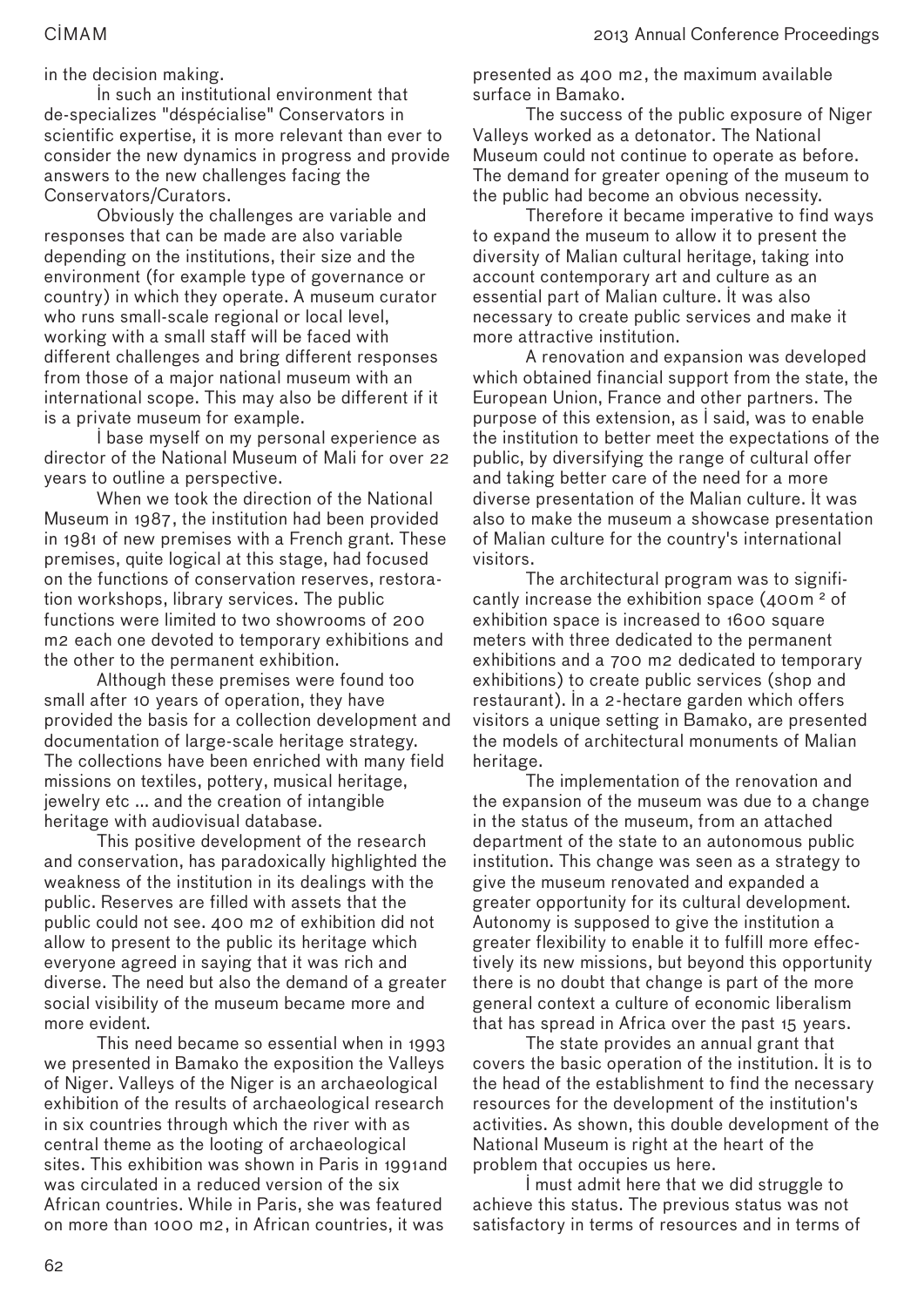the autonomy of action. The budget allocated to the museum allowed just to cover salaries, electricity and administrative operating expenses. No budget for acquisitions, conservation and exhibitions (all that had been done in this area was the through external partnerships). In addition, the proper management of the institution was impossible because financial decisions are made daily by a central authority by definition very far from the daily concerns of the service.

With the new status, if we found a range of more shares, consideration has been an exponential increase in management tasks (budget management, personnel) and administration at the expense of science. This massive influx of administration and management, added to the tasks of planning, fundraising and implementation of projects has imposed on us a model of entrepreneurial management far removed from our initial training. The museum has become a cultural enterprise where the functions of conservation, education and research by the force of things was sidelined. The public became king, to conquer and keep it must constantly new activities designed to seduce. And it's expensive. We need to create resources and constantly seek funding.

Fortunately, so far things have worked with relative satisfaction. The museum, with the resources it generates (around 100 to 150 000 euros) and finance it generates has diversified its programming. With three permanent exhibitions, temporary exhibitions, programming, school visits, and organizing weekly (every Thursday) free musical concerts, (we start sessions children's story when the crisis erupted) image the museum has evolved positively among the population. Due to the quality of the premises of the museum, the museum hosts many private events.

The tourist has also adopted the museum. It was in the exhibition, the quality of places and the reputation of the restaurant. As for politics, they became proud of their institution. The museum has become a must for official visitors.

This relative success is still fragile as fundamentally linked to the availability of non-stable resources. We experienced the fragility of the situation with the crisis that Mali has known now for 18 months. The state has reduced by almost 30% the grant and the bilateral cooperation because of the coup in March 2012 suspended their cooperation. With the absence of foreign visitors, revenues have plummeted drastically.

This has led to painful adjustments. Fortunately, some partners that are not subject to political rules of the states helped us solve some difficult problems in particular security.

But let us close this parenthesis—over the

past 10 years, we are aware that promotional activities of the institution took precedence over research and collection management. But how successful is the implementation of such a diverse cultural program without compromising the original functions of the museum to preserve knowledge and study collections?

Based on my experience, I propose the following lines of thought, and it is on this that I will conclude. We start from the premise that the diversification of programming, the increased administrative and management tasks, the need to seek funding for projects do not allow the Conservator head of the institution to develop only its scientific functions on which he bases his professional legitimacy.

He is no longer in a position today to be one leader on board. It must be able to run a network of skills that are either internal or external to the museum.

Museum curators do not always have the skills to cover all scientific fields covered by these collections or exhibition projects. Collaboration with skills outside the institution is useful to make exhibitions, publications or research collections.

The National Museum in 2005 has experienced this type of collaboration with the temporary contemporary art exhibition Contact Zone, by using independent curators N'Goné Fall, Rachida Triki and Bisi Silva, based on a concept that we defined and for which we have obtained funding from the European Union. This collaboration, the first of its kind for the National Museum was the perfect illustration of the contribution of external expertise can bring to the production of knowledge in the museum. The love of photography works on this scheme.

The conservator should be able to search and develop partnerships, both at national and international level. Cultivate collaborations with museums and academic institutions that share the same professional interests can pool resources enriching programming.

Before concluding I'll show some pictures of the National Museum for those who do not know it. Thank you.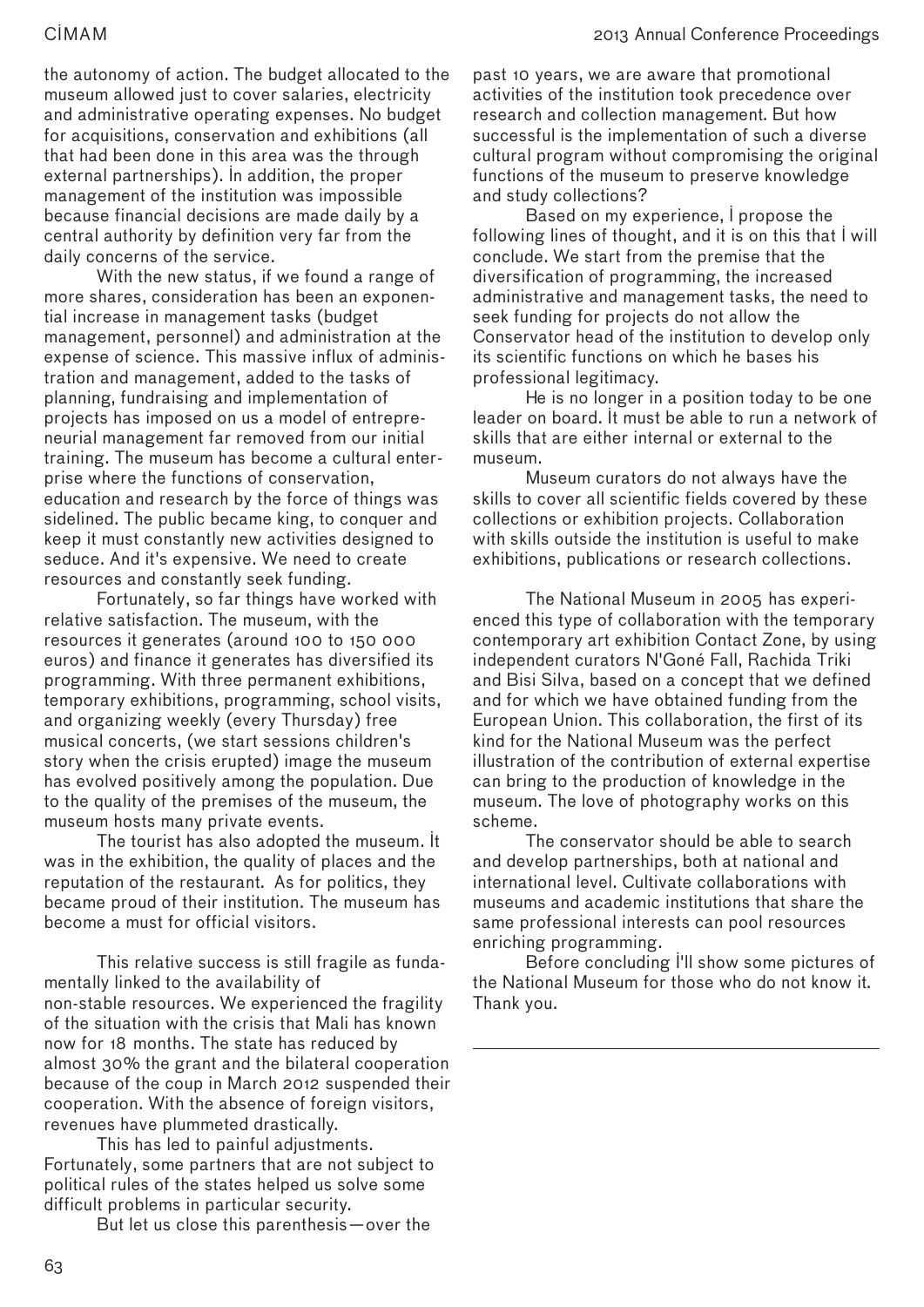# Case Study 6 Joanna Mytkowska

*Biography:* Joanna Mytkowska is a curator and art critic. Studied in Warsaw University in 1988-1994. Since 2007 she has been Director of the Museum of Modern Art in Warsaw. Formerly she worked as a curator at the Centre Pompidou, Paris. Also a co-founder of the Foksal Gallery Foundation, where she worked from 2001–2007. In 2005 she curated the Polish Pavilion at the 51st Venice Biennale, exhibiting Repetition by Artur Zmijewski.

## The Museum of Modern Art, Warsaw

Thank you very much for this presentation. Thanks for inviting me and thanks for your kind interest in the case of the Museum of Modern Art in Warsaw. The relevance of our case, in the frame of the discussion about new dynamics of the museum, it's based on our experience—this story which was already introduced that we are fighting to have a building—but that's led us to be involved very much in the local politics and, in the end, forced us to remodel the practice of the museum.

 I don't want to say that we would—by "we" I mean the team of the museum, because the team working is quite important in our case—that we would not work on remodeling museum practice if it would be in a different situation but, of course, in our case we have (we can say) no choice since we were forced to work differently. I have to give you, very quickly, a couple of facts to give you a context to the whole story and I'm sorry because some of you already heard the story many times. I have the feeling that I'm repeating constantly.

So, the museum was established in 2005. We are a federal governmental institution, but the city of Warsaw was in charge to build the building. This idea to build the museum came out just after Poland joined the European Union in 2004 and it's supposed to be paid with European funds and that was also the project which was linked with the general policy of the modernization in Poland.

And that's why, I guess, this idea of how Poland should be modernized it's one of the reasons of the problems with the erecting of the museum.

But just I wanted to stress that the name is linked with the grandiosity of this project. We are obviously dealing with contemporary art, but the name was given to the project in the very beginning, before we could reflect that issue. And then, our location is quite important. We are located at —our future location—because we are the museum without a space; we are working in temporary spaces. So, it's the very centre of Warsaw, marked with this historical building from the Stalinist era. That red spot is the lot for the museum and it's the centre of the city.

So, I also wanted to show you a few images of the centre, because Warsaw is generally a nice city but the centre is an exception... but it's of course symbolic that since 1989 there is no political vision, social energy and ideas about what to do with the centre. So, it's the historical traumatic remains of the huge building, which for younger generations it's just a wild creature and for the older generation it's still overwhelmed with emotions. Around the area, there's spontaneous parking, there was a spontaneous bus stop and this is also, sometimes this is the place where demonstrations are taking place.

But most importantly what I'm showing now are riots linked with the process of modernization. Because this place, for ten years after 1989, was a place of a spontaneous street market, and when we joined the European Union the City Government violently removed street vendors from that location. So, in 2007 the City Government together with the museum—the former director of the museum—announced the international competition for the building, which was won by a young swiss architect Christian Kerez, very respected amongst architects. But what is important in that context it's that the museum was planned as quite a big building: 35.000 square meters, with 10.000 square meters of exhibition spaces.

This is the rendering, the entry of Christian Kerez. Hee won with this project, which is quite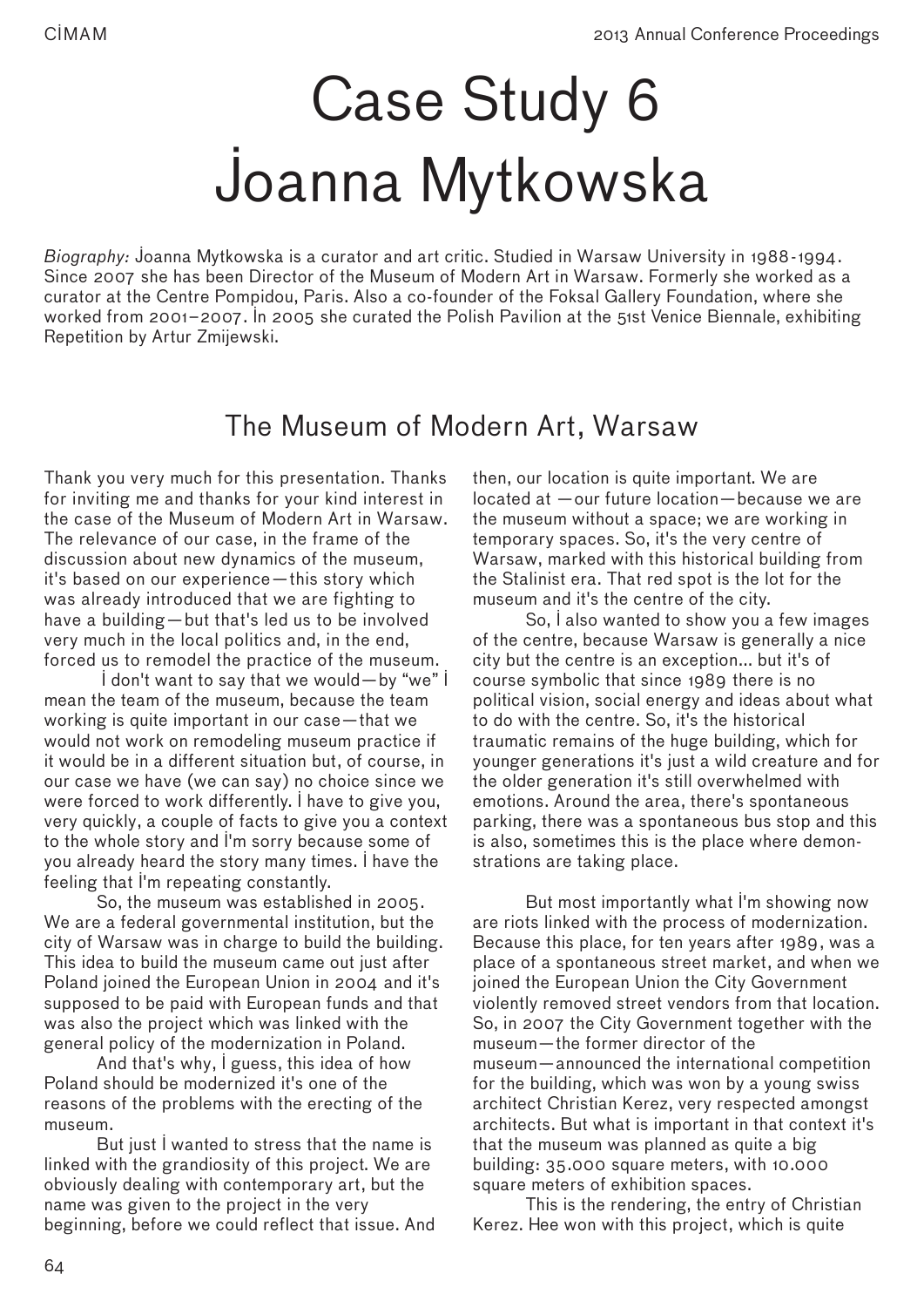impressive... as an architectural project.I have to say that admire it. It's structurally a very clear project of a building, which consists on one idea: it's concrete envelope is covering the whole spaces with this transparent glass ground floor, giving certain openness to the building. But that competition provoked an enormous public discussion that was probably the most active public debate on culture after 1989. I have a few press cuts, like comics, drawings, on what the reaction was.

So, basically this competition divided the art community and community in general. It seems that people expected something completely different, something which could symbolically correspond with the Palace of Culture. That was one part of the discussion. The other part it was not really articulated and expressed, as a desire. How the museum should look like? What is the museum for? what kind of building is the best for the services that people expected?, and, what is the centre of Warsaw? And, finally, this debate was really ongoing for more than a year. Everyday more and more arguments... more and more aggressive... and it seems that was, in fact, one of the most important discussions. What is going to be Poland's modernization? And Christian Kerez also, who, to certain extent, is the victim of that – he was an architect who entered a sort of cultural clash—so he didn't expect it and he wrote a book, which is published, and the title of the book tells a lot about what was the atmosphere around this competition.

So, the competition provoked... or somehow put a light on a conflict that was already there, but this discussion helped to articulate the conflict. Then, this situation, discouraged the Government of the city, and they were not really eager to continue. Plus, there were a lot of problems with management—budget was not balanced—and another issue linked with the fact that that was a quite pioneering project, one of the biggest investments into culture. So, finally this project ended up in a total catastrophe. The City Government was almost about to resign and finally they fired Christian Kerez and this building will never be completed, as we can say now.

But then my new team of the museum appeared on the picture and we took this task, a sort of a kamikaze task, to rescue the project. Now, of course, I'm talking from the perspective of six years, but then we were rather acting with intuition more than with clear ideas about how we could solve that situation. But the first decision we made was to make this discussion public. So, we didn't negotiate with the Mayor or the Minister of Culture secretly, specially since at the time cultural organizations and institutions were not really treated as partners. We made the whole discussion public,

and that was an enormous relief, and also gave us credibility, and very quickly we became a sort of a centre of a public debate on the direction of the modernization. Specially, of course, in the cultural field, but then we also felt that we were completely into local politics. This is our task and we didn't want to avoid that task.

But we had to reformulate museum practice, which was easy, because we didn't have a space to fill with projects, so it was obvious that we had to look for a sort of alternative activities. Also the team in the beginning was extremely small. Seven people started; now we are twenty-five. So, of course we were debating, but I don't mean that we wanted to torture people with constant debates. Our debates were, from one hand, about everyday practice of the institution. From the other hand, we were well prepared and we used our knowledge and competence on contemporary culture. So, mobility, networking, mixing experts from different fields... but also the aesthetic part of the discussion. We knew about the power of paradox or looking at things from a different perspective, comparing the same issue in a different geographical location and so on and so on. That let us offer a very interesting and also involving program. Plus—we were a very hot subject—so that was the issue! We didn't have to invent the issue.

That was, of course, the most important factor.Then we had a format that we invented, which people loved, like a department of proposals. We were discussing subjects with whoever would come and propose, but we were very careful not to discuss "for nothing" so we were always trying to have a representative of the authorities to respond, and then we were trying to change the discussion, leading to legal solutions. So, that was the main issue. I will mention just a few –in some we were leaders and in some we were only partners or participants. The most important was the program of the development of culture in Warsaw for the next twenty years, which is sort of successful at the moment.

Then we were in the discussion on the participatory budget for the city of Warsaw and from other fields that were more national issues. We were involved—or were one of the initiators—of the movement called Citizen of Culture. That was from one hand, to raise the national budget for culture up to one percent of the national budget. But the most important issue was that we were stressing a new role for contemporary culture in education, obviously, but also in the necessity to encourage the access to the tools of contemporary culture as one of the most important factors that are building contemporary societies. That was, to a certain extent, quite successful.

We managed to sign an agreement with the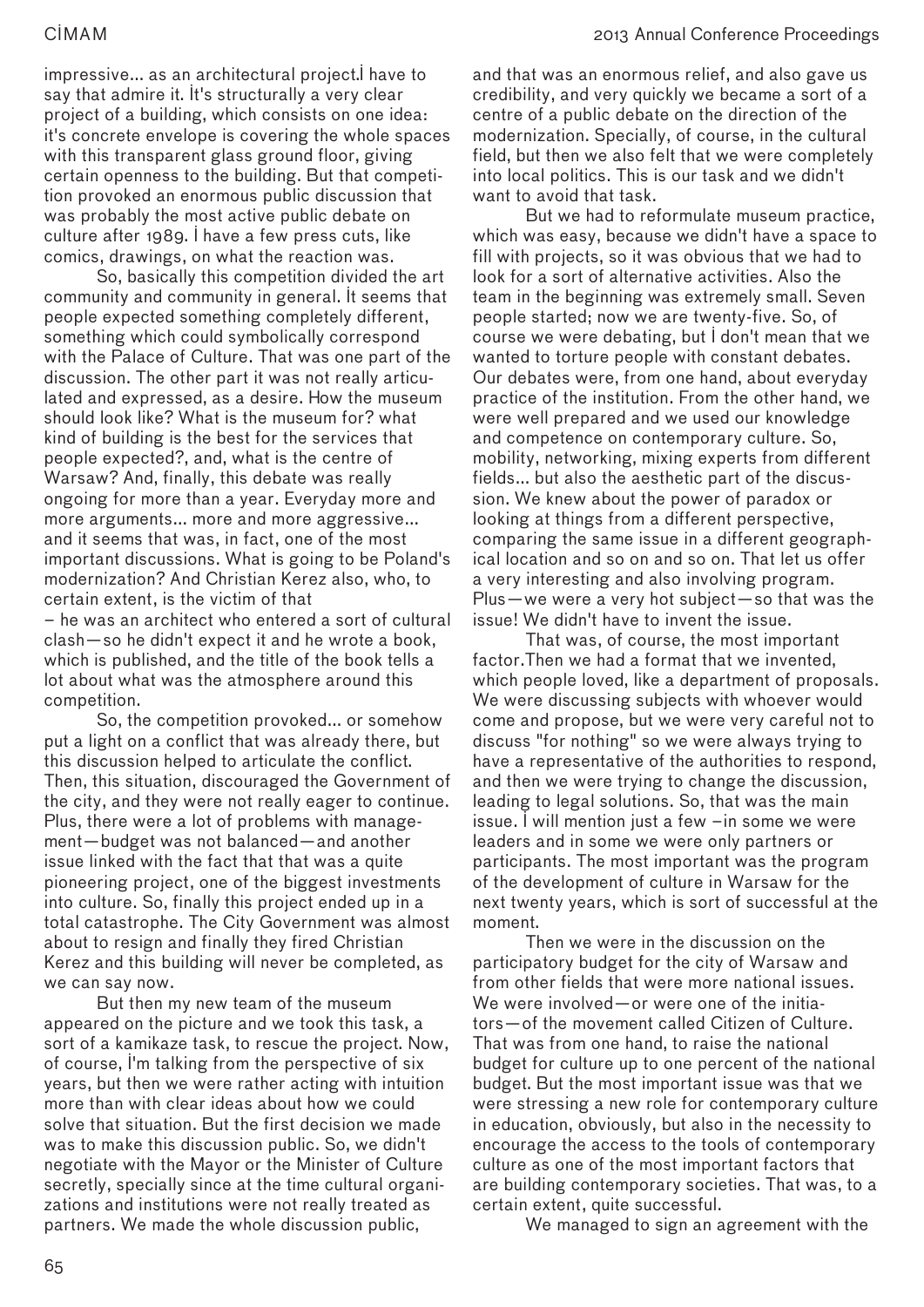Government under which the budget will be raised and the programs—and the distribution of money into that field—will be also introduced. Part of that success is that at a certain point we got a budget for collecting, because in the beginning our institution didn't have a budget for collecting... So that definition of the collection as a tool for social education led us to convince the Government to collect international contemporary art in a sort of organized way. So, four Polish museums got the possibility of regular collecting with a pretty decent budget. What I want to say is that those discussions were not just to fill up our space or to create our activity, but that were always designed to achieve certain solution that would be socially valid. So that was, especially in the beginning, the key activity of our organization.

Then, most specifically, we were very dedicated to the local politics in the city of Warsaw. We had a special program, very active for five years, which is called Warsaw under construction. Then, of course, we were working a lot not having space, so in the public space. I would like to show you, if you want, quickly, one example of that. We were not giving up the hardcore art-historical activity, but this emancipatory way of thinking about social issues, about politics, led us also to a different model of working with the art-historical duty of the museum.

Finally, if a founding myth of this institution is social conflict and the museum being part of it, and the other founding myth of the museum is the artist who engages—in different ways, sometimes artistically, sometimes more directly, politically—into social transformation and emancipation., and that, of course, was quite natural because a huge group of Polish artists who define Polish transformation. But that national or local Polish experience very quickly became only a sort of initiating moment. We were working with many artists, and I will just mention a few projects.

So, of course the museum looked like that, a gathering of people... On the first slide you can see a beautiful cardboard, a very temporary auditorium designed for us by the Slovenian artist Tobias Putrih. We could use whatever space—not just that space—it was varied. We wanted to place ourselves into a historical and geographical context and that was the result. I will not comment or analyze the projects—we don't have time for that.

We were addressing urgent issues and what you are seeing... You can see, on that slide, a copy of the hands of a statue of Jesus Christ, which is a copy of the Jesus Christ from Rio de Janeiro. So, the one in the same size is in a tiny town of Poland. We could show in the museum just the hands because of the size of our temporary space, but the issue was a new national art. We recognized this

production around national symbols that is, somehow, animating much more social energy than any other project in the field of contemporary culture, not even to mention art. So we invited people who many known institutions perceived as the "other" side. And, again, we didn't want to show it as a curiosity or we didn't want to discuss it as a dangerous phenomenon.

We rather used our skills coming from contemporary culture to analyze the sources and initiate a dialog. This was one of the most intense discussions we ever had, which doesn't mean that the discussions were happening in the museum. They were normally very present in the media and so outside of the museum. We became so confident in our abilities to participate in public discussions that we even started to export that format and for two months part of the museum staff moved to Moscow and we established this institution in absolute collaboration with our Moscow partners Ekaterina Degot and David Riff. This project was made in the frame of a big governmental cultural program linked to the politics of the European Union, when there was a lot of money to spend to promote Polish culture, and we didn't want to promote it in a sort of ordinary way, like making a show on Polish art or whatever. We wanted rather give the tools that we invented.

We wanted to reformulate cultural politics, with which, of course, we were not happy. But I mention this project because taught us very quickly that we are very local and that the mechanism that was functioning well in a local situation—when also these projects that we can call, quoting Tania Bruguera, long-term projects, were functioning because we had trust, we had credibility, we had a lot of people involved—in Moscow, obviously, didn't give a result. We couldn't solve any issue... We didn't manage to change the way they select the curator of Moscow Biennale—that was one of the issues of that project. Anyway, also under construction was this research and a sort of activist based project dedicated to the city of Warsaw with many, many issues, from protecting modern heritage to social housing. It also has the format of an exhibition, which we were doing in different locations.

But what is maybe the most interesting is that we were in a group of pioneers on that subject. Now there are hundreds of organizations dealing with city politics, so we don't have to continue that. We were already working more on visual, a sort of advertising in the city of Warsaw. The case of working in public space—so this is the project by Pawel Althamer— in fact a monument, a public monument. This is the sculpture, the portrait of a local band in the suburban part of Warsaw, which Pawel completed with a group of local people, and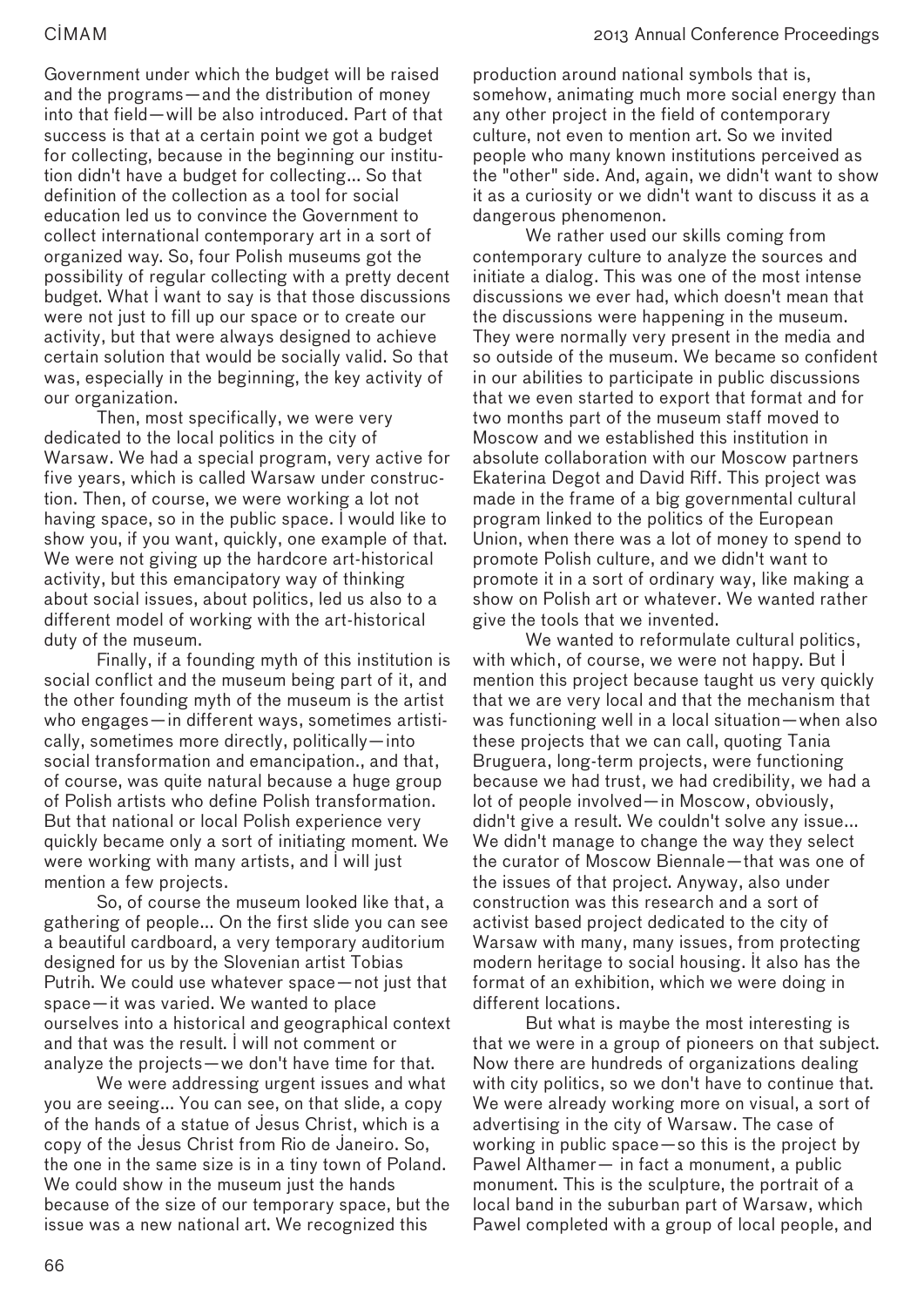they decided that they want to commemorate this guy, who died recently, and this sculpture was installed on the street, on the place where the guy used to appear often. That provoked an enormous discussion. What is a public monument? What is public? What does it mean commemorate? There was also a lot of critic around. Not all the people from the neighborhood were happy with the presence of this sort of character. But this sculpture became an icon of our collection, so now we have two copies of it. The original is on the street and the copies in the museum.

From a more art-historical activity we were in those years working on several historical projects dealing with the reinterpretation of the local art history. One of the most complex was the exhibition on Alina Szapocznikow in our tiny, modest space. We did a group show to compare the artist with other female artists of her time. But the main issue is that we wanted to introduce a different discourse around her, so being the artist that was very well known mostly as a pioneer in female art, and then as a pioneer in expressing the issue of the holocaust. The side effect was a huge international success of that artist, who until then was local. So we had the occasion to curate the show at WIELS with Elena Filipovic and with Connie Butler in MoMA.

So, the second myth of this organization is those artists who engage in cultural and social transformation. I cannot mention many projects but that's the main issue, that's the main subject, which helped us to organize the first show of our collection, which we open in May this year. We have for three years a new temporary space, a former furniture shop, so we'll use this maybe... Mention also that the title of the show, In the Heart of the Country, is of course a linked to the Defilad Square, the place where the museum is going to be built one day, maybe. That's the place that we recognize as a sort of centre of the discussion about Polish modernization.

So, in the centre of the space we've placed the auditorium since debates are so important for the institution. We play with the transparency so the exhibition is very visible from the street and, of course, the projects are the most important. I have no time to explain but I will just name some. So, this is Yona Friedman, who is dealing with the idea of a sort of organic mental architecture, which doesn't need the building.

We also included some quite huge paintings by Polish artist Rafal Bujnowski, who is dealing with those never-finished dreams of modernization.

Of course, this is an important moment as it's the first show of the collection. We are showing around 150 works by 85 artists. That's what we managed to collect in the last three years. And, just to give you an idea about what kind of projects we perceive as emancipatory, is the project by Sanja Ivekovic. She was dealing with the history of women in Polish opposing solidarity, because most of the men in the eighties were arrested. They built underground states. They, in fact, created, somehow, this form of the opposition, but they disappeared from public life in 1989, and Sanja Ivekovic was one of the first to point this issue.

One of the big projects we were involved in, and co-produced, was that project by Yael Bartana, which was presented in the Polish pavilion (of Venice) two years ago. So, projects... We have to unfortunately give up... The last one is by Pawel Althamer again. I will only mention this: this is the group of figures which he made after the famous Ilya Riepin painting, but we are carry not a boat but the model of Christian Kerez, a building, so this is a sort of homage to that story. There are several other projects, including a fantastic project by Goshka Macuga.

Conclusions. We've learned a lot during this process. We are now just about to start again the process of building, we hope, our future building of the museum. We are not going to focus on the building as a final goal, so we are going to continue with our activities. The building is going to be much smaller and we want to include experience of how our institution functions. So, this is the functional plan we've prepared for the future architect. The auditorium is going to be in the middle. We want to have a so-called reaction gallery, a gallery in which we can have—very quickly organized projects, which will be a sort of reaction to urgent issues with research in relation to the archive. We want a very small administration and a collection gallery in relation to this public square. No foyer, if possible. This is the sort of direction that we gave to the architect. Thank you very much.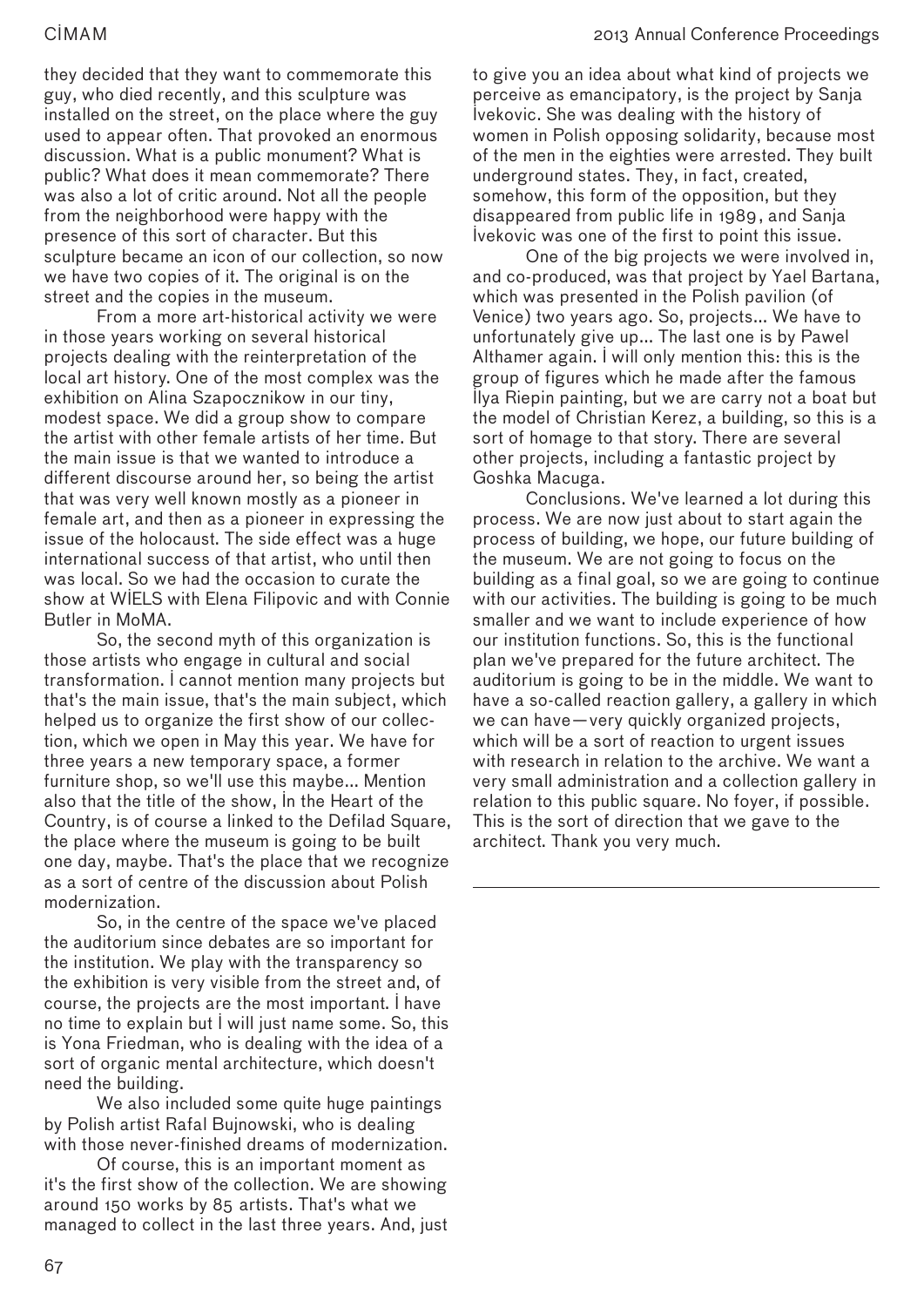## Questions & Answers Samuel Sidibé and Joanna Mytkowska

Question Bartomeu Marí: We have a very short Questions & Answers. But I'd like to ask you both how do you deal, how do you conciliate the demands for a local representation and the aspirations of an international repercussion or outreach of your activities.

Samuel Sidibé: How do we conciliate these two things: I think, of course the museum, any museum, should be open to different types of public. For Mali, for instance, as I told you, the questions of exhibition are not the main focus for public, and I would say that this is clear; this is clear in Mali. So, what we are trying to do and what we understood, what we understand now, is that we have to create new type of activities that could be very, very important. The question of immaterial culture, the question of contemporary culture, is something...—I think that through this channel we can have the local public.

Of course, the question of history, the question of art, is, to me, something important, but it is clear that this is something that we have to manage on the long term. This is clear to me, because even... I'll take the example of the Rencontres Africaines de la Photographie. We organize the Rencontres de la Photographie, and we have a lot of problems to involve a lot of local public on this event. Sometimes they say: "ok, this event is for an international public. Why do you use so much money for this event?" and I say: "ok. Probably you're right, but the future is to allow local public to understand art, to educate on art". The museum alone cannot do it, but I think that we have to educate people on this kind of topic and try to find activities to fit better with the interests of local public.

Joanna Mytkowska: We are working very locally, but this is not an obstacle to be attractive for international public, if I understand your question properly. If you are locally successful, well defined –usually those projects have a universal quality, I would say. But the main thing is that I think that we are very, very local and also with the public we are quite successful. We feel the support of the public, the support of the local artistic community, and we are not afraid of making projects that are complex, even hermetic. If we feel that that's not attractive for the public, we work on the programs that can make them more attractive. So these are the tools, the strategies that we are using.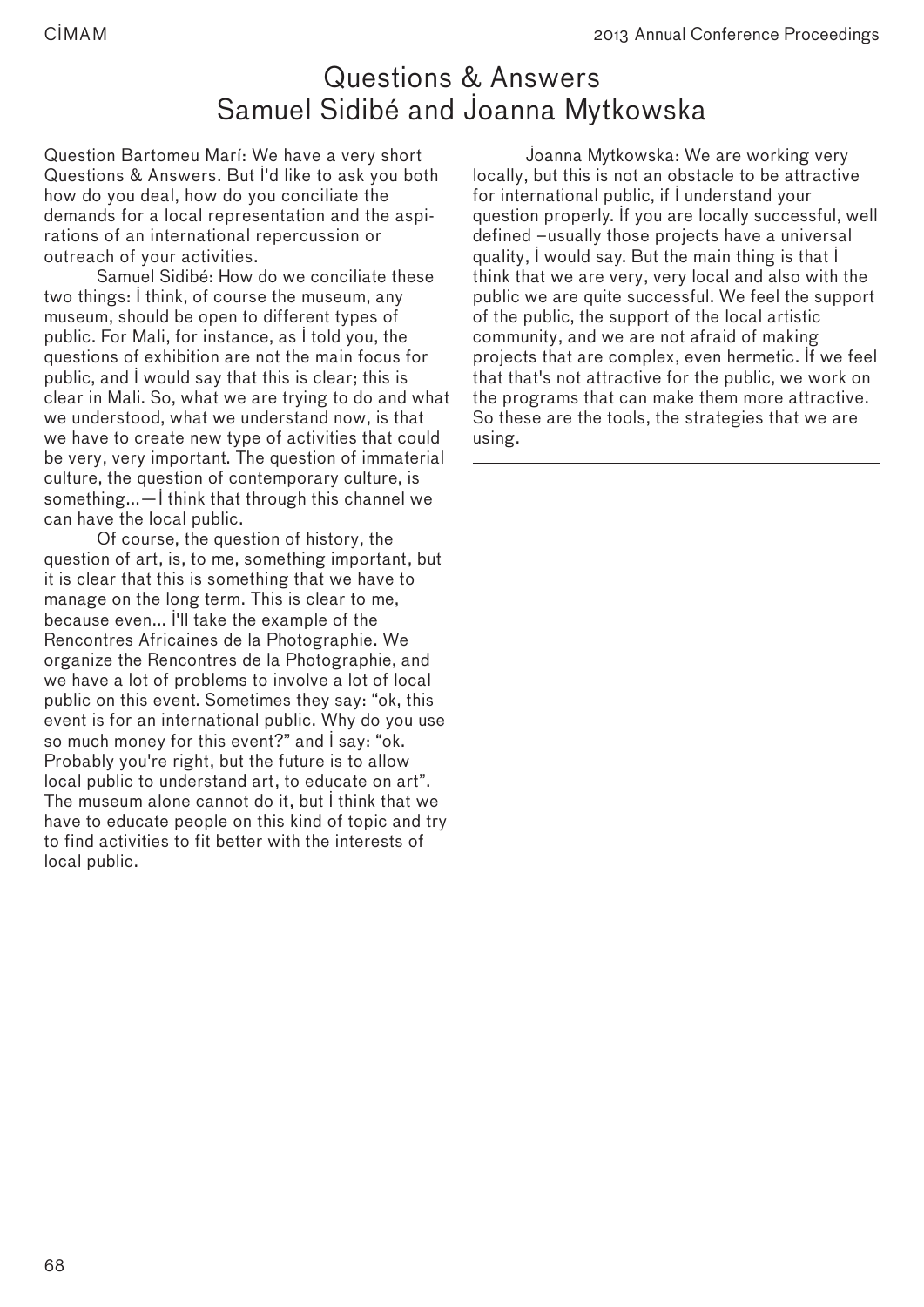## *CIMAM* International Committee for Museums and Collections of Modern Art

Board of Members 2011–2013

*President* Zdenka Badovinac

*Secretary/Treasurer* Bartomeu Marí

*Members* Sabine Breitwieser Chris Dercon Mohammed Djehiche Robert Fleck Ann Goldstein Madeleine Grynsztejn Elizabeth Ann MacGregor Kathy Halbreich Vasif Kortun Kian Chow Kwok Natalia Majluf Ivo Mesquita Christine Van Assche

*Honorary Members* Tuula Arkio Manuel J. Borja-Villel Renilde Hamecher van der Brande María de Corral David Elliott Rudi Fuchs Olle Granath Jürgen Harten Thomas Messer (1920–2013) Richard Oldenburg Suzanne Pagé Alfred Pacquement Margit Rowell *Founding Patrons* Fondation Louis Vuitton pour la Création Fundació 'la Caixa' Marc and Josée Gensollen Erika Hoffmann Leeum Samsung Museum of Art Patricia Phelps de Cisneros

*Patrons*

Suha Shoman, Darat al Funun—The Khalid Shoman Foundation Liu Wenjin, Yellow River Arts Center Marie-Cécile Zinsou, Fondation Zinsou

*Sustaining Members* Fundación Botín Gwangju Biennale Foundation Albert M.A. Groot Mei-Lee Ney Sherman Contemporary Art Foundation

*Executive Director* Jenny Gil Schmitz

*Programs Coordinator* Inés Jover *CIMAM* 2013 Annual Conference *New Dynamics in Museums: Curator, Artwork, Public, Governance* MAM Rio, 12–14 August

*Hosted by*  MAM Rio—Museu de Arte Moderna do Rio de Janeiro

*Organized by CIMAM* in collaboration with Suzy Muniz Produções

*Supported by* A Gentil Carioca Anita Schwartz Galeria de Arte ArtRio Casa Daros Casa França-Brasil Carlos Alberto Gouvêa Chateaubriand Instituto Moreira Salles MAC Niterói